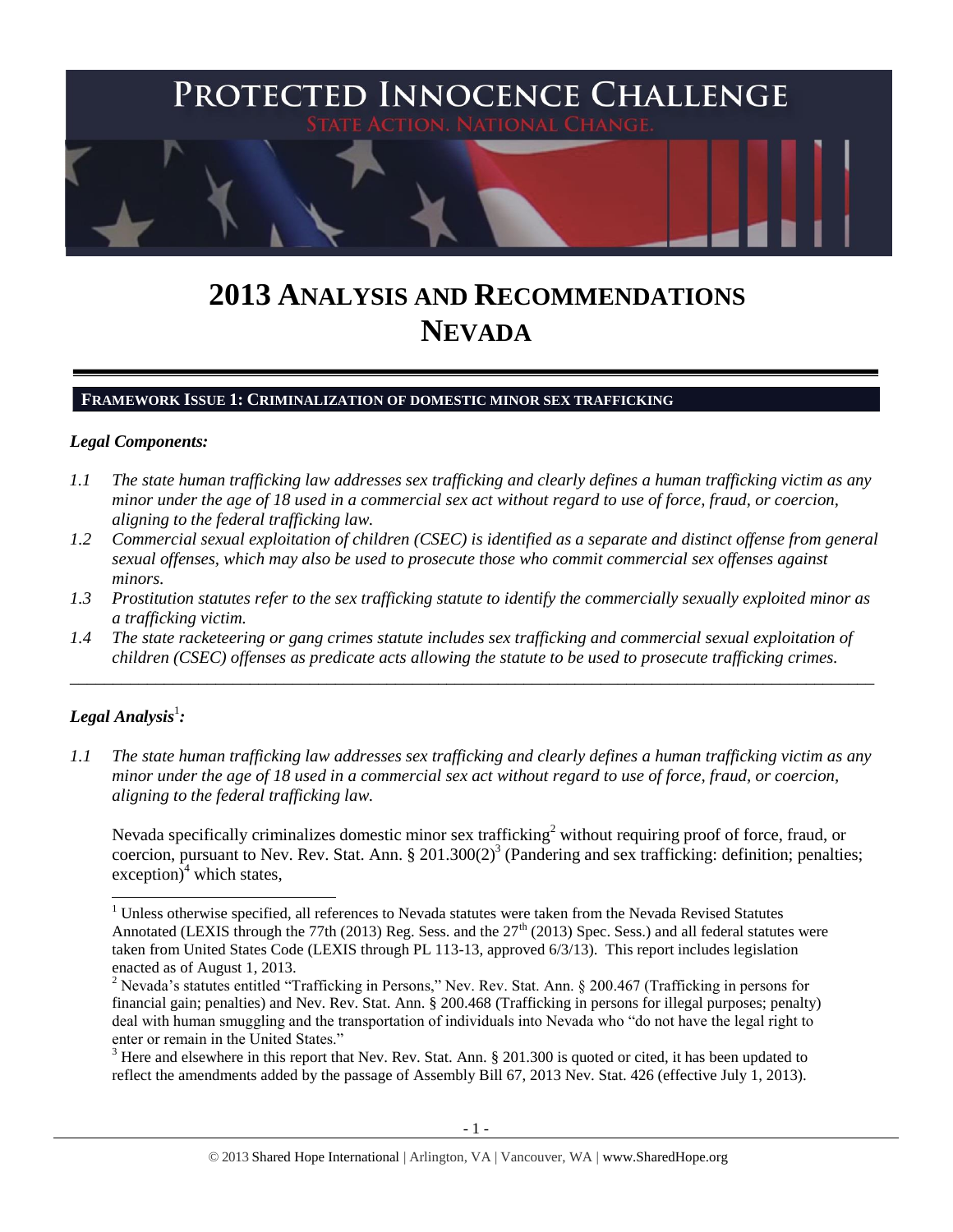A person:

(a) Is guilty of sex trafficking if the person:

<span id="page-1-3"></span><span id="page-1-2"></span><span id="page-1-1"></span><span id="page-1-0"></span> $(1)$  Induces,<sup>5</sup> causes, recruits, harbors, transports,<sup>6</sup> provides, obtains or maintains a child to engage in prostitution,<sup>7</sup> or to enter any place within this State in which prostitution is practiced, encouraged or allowed for the purpose of sexual conduct<sup>8</sup> or prostitution;

(2) Induces, recruits, harbors, transports, provides, obtains or maintains a person by any means, knowing, or in reckless disregard of the fact, that threats, violence, force, intimidation, fraud, duress or coercion will be used to cause the person to engage in prostitution, or to enter any place within this State in which prostitution is practiced, encouraged or allowed for the purpose of sexual conduct or prostitution;

(3) By threats, violence, force, intimidation, fraud, duress, coercion, by any device or scheme, or by abuse of any position of confidence or authority, or having legal charge, takes, places, harbors, induces, causes, compels or procures a person to engage in prostitution, or to enter any place within this State in which prostitution is practiced, encouraged or allowed for the purpose of sexual conduct or prostitution; or

(4) Takes or detains a person with the intent to compel the person by force, violence, threats or duress to marry him or her or any other person.

. . . .

A person who is found guilty of sex trafficking a child is subject to penalties pursuant to Nev. Rev. Stat. Ann. § 201.300(2)(b)(2) (Pandering and sex trafficking: definition; penalties; exception) which states,

> (I) If the child is less than 14 years of age when the offense is committed, is guilty of a category A felony and shall be punished by imprisonment in the state prison for life with the possibility of parole, with eligibility for parole beginning when a minimum of 15 years has been served, and may be further punished by a fine of not more than \$ 20,000.

> (II) If the child is at least 14 years of age but less than 16 years of age when the offense is committed, is guilty of a category A felony and shall be punished by imprisonment in the state prison for life with the possibility of parole, with eligibility for parole beginning when a minimum of 10 years has been served, and may be further punished by a fine of not more than \$ 10,000. (III) If the child is at least 16 years of age but less than 18 years of age when the offense is committed, is guilty of a category A felony and shall be punished by imprisonment in the state

 $<sup>4</sup>$  Under Nev. Rev. Stat. Ann. § 201.350,</sup>

 $\overline{a}$ 

It shall not be a defense to a prosecution for any of the acts prohibited in NRS 201.300 [Pandering and sex trafficking: definition; penalties; exception]. . . that any part of such act or acts shall have been committed outside this state, and the offense shall in such case be deemed and alleged to have been committed, and the offender tried and punished, in any county in which the prostitution was consummated, or any overt act in furtherance of the offense shall have been committed.

Here and elsewhere in this report that Nev. Rev. Stat. Ann. § 201.350 is quoted or cited, it have been updated to reflect the amendments added by the passage of Assembly Bill 67. 2013 Nev. Stat. 426 (effective July 1, 2013). <sup>5</sup> Pursuant to Nev. Rev. Stat. Ann. § 201.295(3), "'[i]nduce' means to persuade, encourage, inveigle or entice."<br><sup>6</sup> Pursuant to Nev. Rev. Stat. Ann. § 201.295(7), "'Transports' means to transport or cause to be transpor

means of conveyance, into, through or across this State, or to aid or assist in obtaining such transportation." <sup>7</sup> Pursuant to Nev. Rev. Stat. Ann. § 201.295(5), "Prostitution' means engaging in sexual conduct with another

person in return for a fee, monetary consideration or other thing of value."

<sup>8</sup> Pursuant to Nev. Rev. Stat. Ann. § 201.295(4), (6), "Sexual conduct" means engaging "in sexual intercourse, oralgenital contact or any touching of the sexual organs or other intimate parts of a person for the purpose of arousing or gratifying the sexual desire of either person."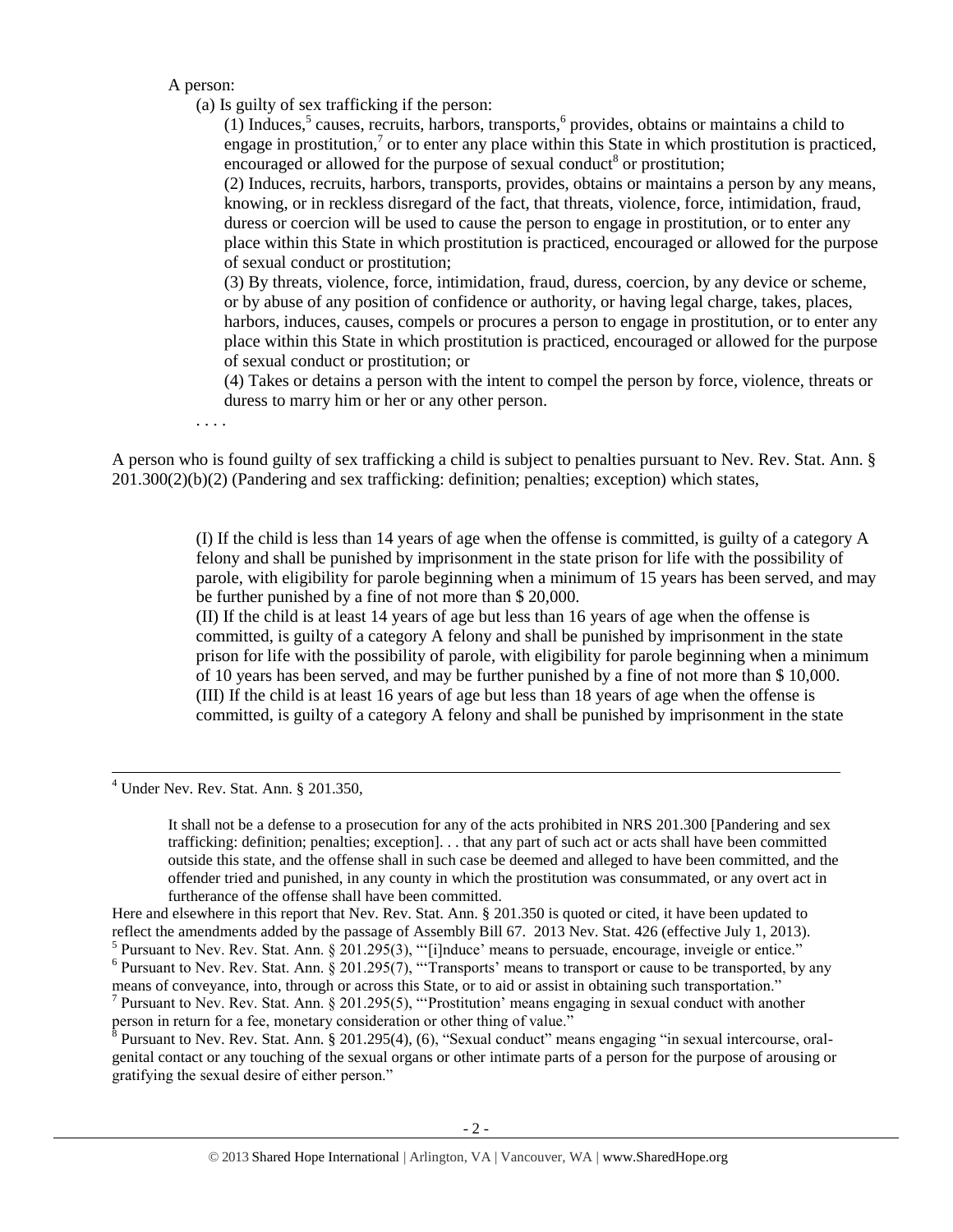prison for life with the possibility of parole, with eligibility for parole beginning when a minimum of 5 years has been served, and may be further punished by a fine of not more than \$ 10,000. 3. A court shall not grant probation to or suspend the sentence of a person convicted of sex trafficking a child pursuant to subsection 2.

Nevada law also creates separate penalties for conspiracy to commit the trafficking offenses.<sup>9</sup>

<span id="page-2-2"></span>. . . .

 $\overline{a}$ 

<span id="page-2-0"></span>In addition to the human trafficking laws, Nevada has several involuntary servitude laws. Nev. Rev. Stat. Ann.  $\S 200.463(1)^{10}$  (Involuntary servitude; penalties) penalizes "[a] person who knowingly subjects, or attempts to subject, another person to forced labor or services," but "labor and services" is not defined to clearly apply to sex trafficking of minors.<sup>11</sup> Section 2(1)<sup>12</sup> of enacted Assembly Bill 146 may apply to some domestic minor sex trafficking situations; it states:

A person who has physical custody of a minor, allows a minor to reside in his or her residence, is in a position of authority over a minor or provides care for any length of time to a minor and who knowingly:

<span id="page-2-1"></span>(a) Obtains labor or services from the minor by . . . engaging in a pattern of conduct that results in . .. sexual abuse<sup>13</sup> of the minor or sexual assault of the minor pursuant to NRS 200.366 [Sexual assault: definition; penalties]; or

(b) Benefits, financially or by receiving anything of value other than sexual gratification from the labor or services obtained by the conduct specified in paragraph (a), is guilty of holding a minor in involuntary servitude. $14$ 

Here and elsewhere in this report that Nev. Rev. Stat. Ann. § 199.480 is quoted or cited, it have been updated to reflect the amendments added by the passage of Assembly Bill 67. 2013 Nev. Stat. 426 (effective July 1, 2013).  $10$  Here and elsewhere in this report that Nev. Rev. Stat. Ann. § 200.463 is quoted or cited, it has been updated to

reflect the amendments added by the passage of Assembly Bill 146. 2013 Nev. Stat. 254 (effective June 1, 2013). <sup>11</sup> The preamble of Assembly Bill 383, which amended Nev. Rev. Stat. Ann.  $\S$  200.464, states that "victims of trafficking in persons are often subjected to force, fraud or coercion for the purpose of subjecting the victims to sexual exploitation, prostitution, providing other forms of sexual entertainment or forced labor . . . ." 2007 Nev. Stat. 316. Therefore, it appears the legislature may have contemplated that "services" could include commercial sex acts, but the language of this section as enacted by the legislature does not clearly apply to sex trafficking of minors. <sup>12</sup> Section 2 was enacted by the passage of Assembly Bill 146. 2013 Nev. Stat. 354 (effective June 1, 2013). <sup>13</sup> Pursuant to section  $2(5)(c)$  of enacted Assembly Bill 146,

"Sexual abuse" includes acts upon a child constituting:

- (1) Lewdness with a child pursuant to NRS 201.230;
- (2) Sado-masochistic abuse pursuant to NRS 201.262;

<sup>&</sup>lt;sup>9</sup> Pursuant to Nev. Rev. Stat. Ann. § 199.480(1), "whenever two or more persons conspire to commit . . . trafficking in persons in violation of NRS 200.467 [Trafficking in persons for financial gain; penalties] or 200.468 [Trafficking in persons for illegal purposes; penalty] . . . each person is guilty of a category B felony and shall be punished . . . by imprisonment in the state prison for a minimum term of not less than 1 year and a maximum term of not more than 6 years."

<sup>(3)</sup> Sexual assault pursuant to NRS 200.366;

<sup>(4)</sup> Open or gross lewdness pursuant to NRS 201.210; and

<sup>(5)</sup> Mutilation of the genitalia of a female child, aiding, abetting, encouraging or participating in the mutilation of the genitalia of a female child, or removal of a female child from this State for the purpose of mutilating the genitalia of the child pursuant to NRS 200.5083.

<sup>&</sup>lt;sup>14</sup> Pursuant to section 2(4) of enacted Assembly Bill 146, "Nothing in this section shall be construed to prohibit a parent or guardian of a child from requiring his or her child to perform common household chores under the threat of the reasonable exercise of discipline by the parent or guardian of the child."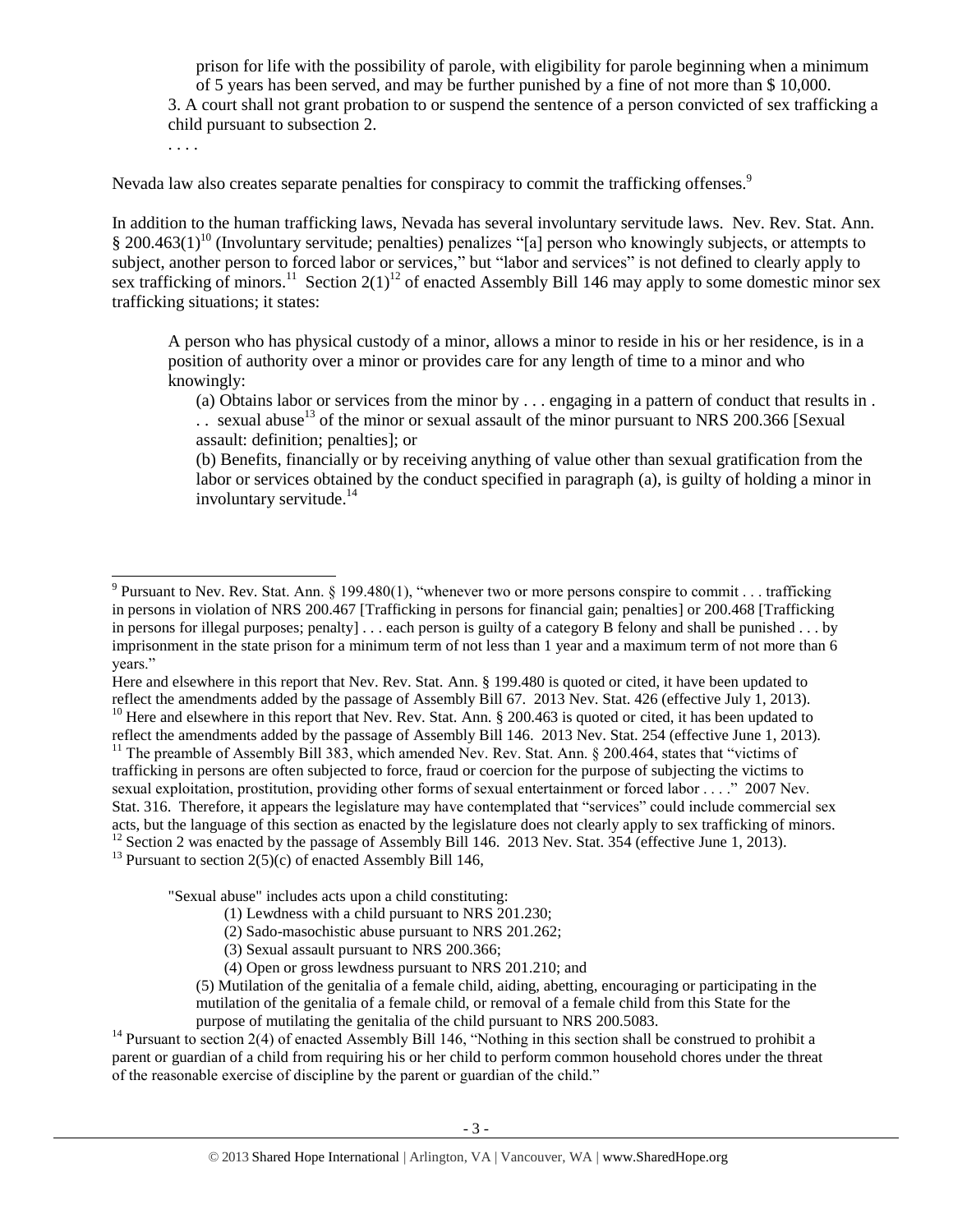Under section 2 of enacted Assembly Bill 146, a violation is a category A felony and the violator "shall be punished by imprisonment in the state prison for life with the possibility of parole, with eligibility for parole beginning when a minimum of 15 years has been served, and may be further punished by a fine of at least \$50,000."

Moreover, under Nev. Rev. Stat. Ann. § 200.464<sup>15</sup> (Recruiting, enticing, harboring, transporting, providing or obtaining another person to be held in involuntary servitude; benefiting from another person being held in involuntary servitude; penalty),

Unless a greater penalty is provided pursuant to NRS 200.468<sup>16</sup> [Trafficking in persons for illegal] purposes; penalty], or section 2 of this act, a person who knowingly:

1. Recruits, entices, harbors, transports, provides or obtains by any means, or attempts to recruit, entice, harbor, transport, provide or obtain by any means, another person, intending or knowing that the person will be held in involuntary servitude; or

2. Benefits, financially or by receiving anything of value, from participating in a violation of NRS 200.463 [Involuntary servitude; penalties] or section 2 of this act,

is guilty of a category B felony and shall be punished by imprisonment in the state prison for a minimum term of not less than 1 year and a maximum term of not more than 15 years, and may be further punished by a fine of not more than \$ 50,000.

*1.2 Commercial sexual exploitation of children (CSEC) is identified as a separate and distinct offense from general sexual offenses, which may also be used to prosecute those who commit commercial sex offenses against minors.*

The following laws criminalize CSEC in Nevada:

<span id="page-3-0"></span> $\overline{a}$ 

1. Pursuant to Nev. Rev. Stat. Ann. § 201.354 (Engaging in prostitution or solicitation for prostitution: Penalty; exception), it is a crime to "engage in prostitution or solicitation therefor, except in a licensed house of prostitution."<sup>17</sup> Nev. Rev. Stat. Ann. § 201.354(1). If a child under 18 is solicited, a violation is a category E felony punishable by imprisonment for 1–4 years. Nev. Rev. Stat. Ann. §§ 201.354(3),  $201.295(2)$ ,  $193.130(2)(e)$ . The court may suspend the sentence and sentence an offender to probation instead.<sup>18</sup> Nev. Rev. Stat. Ann. § 193.130(2)(e). The court may also impose a fine not to exceed \$5,000. Nev. Rev. Stat. Ann. § 193.130(2)(e).

1. Except as otherwise provided in this section and NRS 176A.110 [Persons convicted of certain offenses required to be certified as not representing high risk to reoffend before court suspends sentence or grants probation; immunity]; and 176A.120, if a person is found guilty in a district court upon verdict or plea of:

A category E felony, except as otherwise provided in this paragraph, the court shall suspend the execution of the sentence imposed and grant probation to the person. The court may, as it deems advisable, decide not to suspend the execution of the sentence imposed and grant probation to the person if, at the time of sentencing, it is established that the person:

<sup>&</sup>lt;sup>15</sup> Here and elsewhere in this report that Nev. Rev. Stat. Ann. § 200.464 is quoted or cited, it has been updated to reflect the amendments added by the passage of Assembly Bill 146. 2013 Nev. Stat. 254 (effective June 1, 2013). <sup>16</sup> Here and elsewhere in this report that Nev. Rev. Stat. Ann. § 200.468 is quoted or cited, it has been updated to reflect the amendments added by the passage of Assembly Bill 146. 2013 Nev. Stat. 254 (effective June 1, 2013).  $17$  The state allows counties to control the licensing of houses of prostitution if the county population is less than 700,000. Pursuant to Nev. Rev. Stat. Ann. § 244.345(8) (Dancing halls, escort services, entertainment by referral services and gambling games or devices; limitation on licensing of houses of prostitution), "In a county whose population is 700,000 or more, the license board shall not grant any license to a petitioner for the purpose of operating a house of ill fame or repute or any other business employing any person for the purpose of prostitution." <sup>18</sup> Pursuant to Nev. Rev. Stat. Ann. § 176A.100(1)(b) (Authority and discretion of court to suspend sentence and grant probation; persons eligible; factors considered; intensive supervision; submission of report of presentence investigation),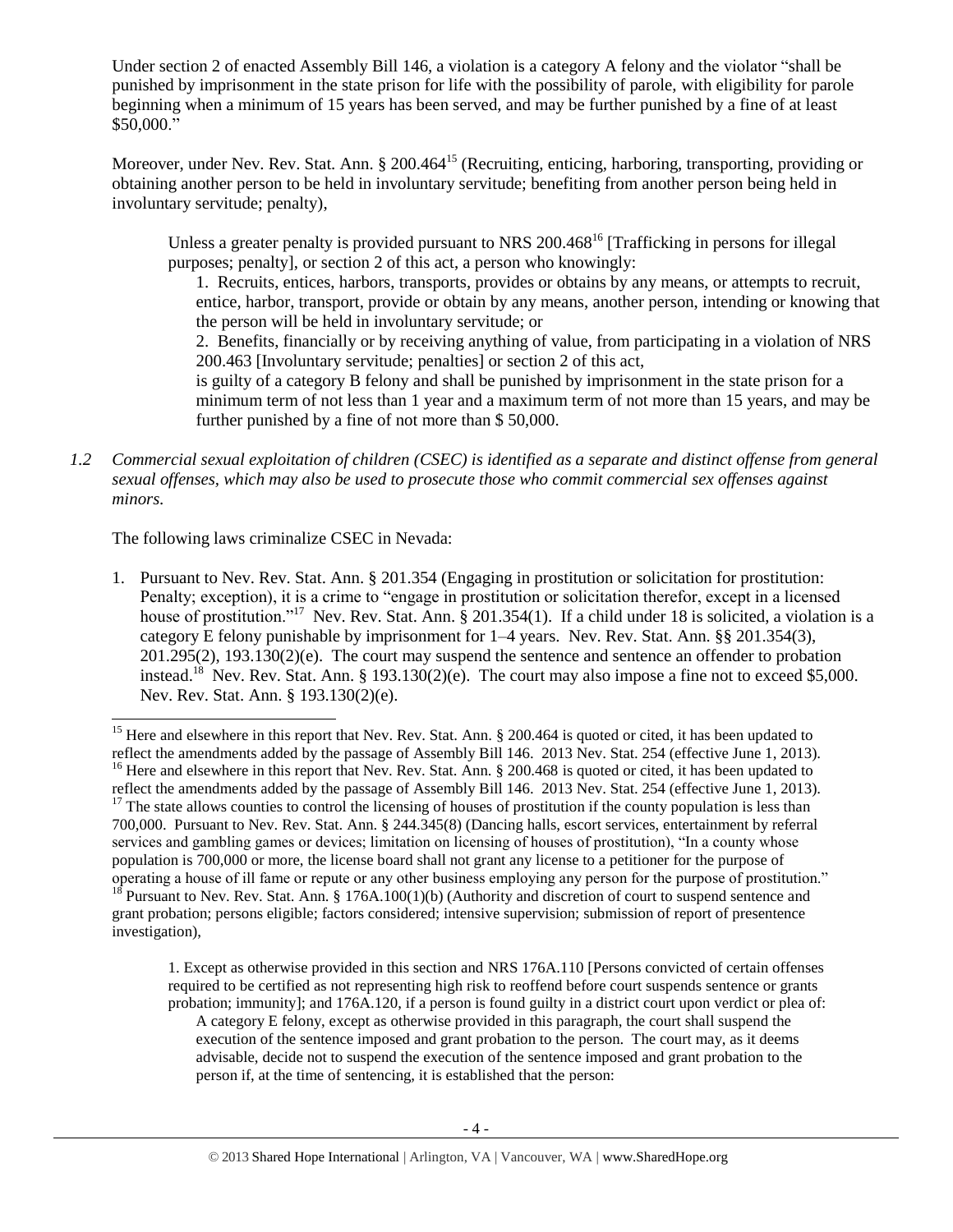2. Pursuant to Nev. Rev. Stat. Ann. § 609.210 (Employing or exhibiting minor in certain injurious, immoral or dangerous activities: criminal penalty), a person is guilty of a misdemeanor when the person

employs, or causes to be employed, exhibits or has in his or her custody for exhibition or employment, any minor, and every parent, relative, guardian, employer or other person having the care, custody or control of any minor, who in any way procures or consents to the employment of the minor:

. . . . 2. In any indecent or immoral exhibition or practice; . . . .

A violation is punishable by imprisonment in the county jail for up to 6 months, a fine not to exceed \$1,000, or both. Nev. Rev. Stat. Ann. § 193.150(1). Alternatively, the court may sentence an offender to community service. Nev. Rev. Stat. Ann. § 193.150(2).

3. Under Nev. Rev. Stat. Ann. § 200.710(1) (Unlawful to use minor in producing pornography or as subject of sexual portrayal in performance), it is a category A felony when a person "knowingly uses, encourages,

> (1) Was serving a term of probation or was on parole at the time the crime was committed, whether in this State or elsewhere, for a felony conviction;

(2) Had previously had the person's probation or parole revoked, whether in this State or elsewhere, for a felony conviction;

(3) Had previously been assigned to a program of treatment and rehabilitation pursuant to NRS 453.580 and failed to successfully complete that program; or

(4) Had previously been two times convicted, whether in this State or elsewhere, of a crime that under the laws of the situs of the crime or of this State would amount to a felony.

If the person denies the existence of a previous conviction, the court shall determine the issue of the previous conviction after hearing all relevant evidence presented on the issue by the prosecution and the person. At such a hearing, the person may not challenge the validity of a previous conviction. For the purposes of this paragraph, a certified copy of a felony conviction is prima facie evidence of conviction of a prior felony.

Pursuant to Nev. Rev. Stat. Ann. § 176A.110 (Persons convicted of certain offenses required to be certified as not representing high risk to reoffend before court suspends sentence or grants probation; immunity), unless a person has undergone a psychosexual evaluation and it has been certified that the person does not have a high risk to reoffend, a court cannot grant probation to or suspend the sentence of a person convicted under

(a) Attempted sexual assault of a person who is 16 years of age or older pursuant to NRS 200.366.

(b) Statutory sexual seduction pursuant to NRS 200.368.

(c) Battery with intent to commit sexual assault pursuant to NRS 200.400.

(d) Abuse or neglect of a child pursuant to NRS 200.508.

(e) An offense involving pornography and a minor pursuant to NRS 200.710 to 200.730, inclusive.

(f) Incest pursuant to NRS 201.180.

 $\overline{a}$ 

(g) Open or gross lewdness pursuant to NRS 201.210.

(h) Indecent or obscene exposure pursuant to NRS 201.220.

(i) Sexual penetration of a dead human body pursuant to NRS 201.450.

(j) Luring a child or a person with mental illness pursuant to NRS 201.560, if punished as a felony.

(k) A violation of NRS 207.180.

(l) An attempt to commit an offense listed in paragraphs (a) to (k), inclusive.

(m) Coercion or attempted coercion that is determined to be sexually motivated pursuant to NRS 207.193. Here and elsewhere in this report that Nev. Rev. Stat. Ann. §§ 176A.110 and 201.560 are quoted or cited, they have been updated to reflect the amendments added by the passage of Senate Bill 388. 2013 Nev. Stat. 261 (effective Oct. 1, 2013).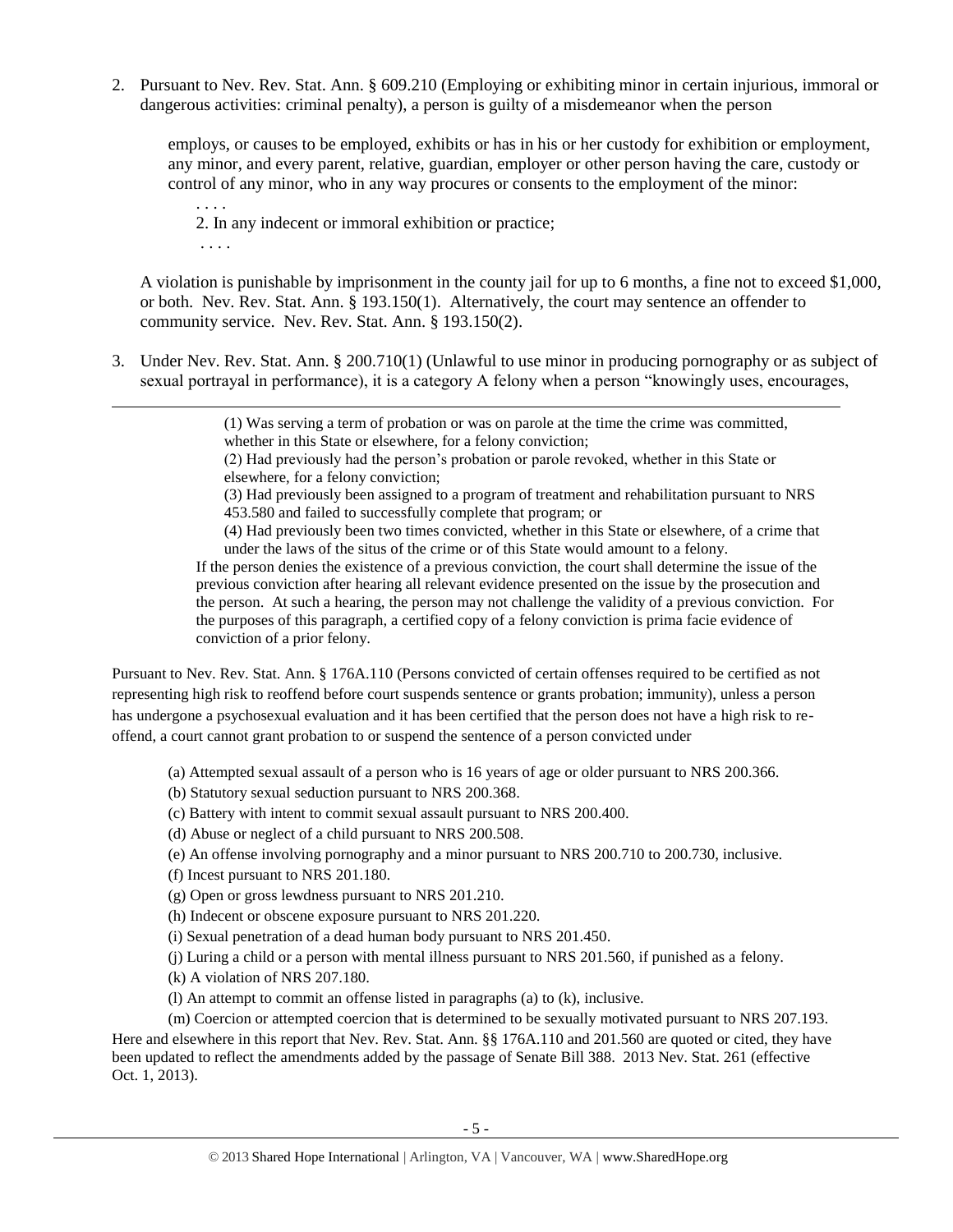entices or permits a minor to simulate or engage in or assist others to simulate or engage in sexual conduct to produce a performance . . . ." Additionally, Nev. Rev. Stat. Ann. § 200.710(2) states that it is a category A felony when a person "knowingly uses, encourages, entices, coerces or permits a minor to be the subject of a sexual portrayal in a performance . . . regardless of whether the minor is aware that the sexual portrayal is part of a performance . . . ." When the minor is 14 or older, a violation is punishable by a possible fine not to exceed \$100,000 and life imprisonment with possibility of parole beginning after the offender has served 5 five years. Nev. Rev. Stat. Ann. § 200.750(1). When the minor is under 14, violations are punishable by imprisonment "for life with the possibility of parole, with eligibility for parole beginning when a minimum of 10 years has been served, and shall be further punished by a fine of not more than \$100,000." Nev. Rev. Stat. Ann. § 200.750(2).

Although not specific to commercial sex offenses, the following offenses may also apply to commercial sexual exploitation of children cases:

1. Pursuant to Nev. Rev. Stat. Ann. § 200.368 (Statutory sexual seduction: penalties), "statutory sexual seduction" is a crime. Nev. Rev. Stat. Ann.  $\frac{8}{200.364(6)}$ ,  $\frac{19}{9}$  defines "statutory sexual seduction" as

(a) Ordinary sexual intercourse, anal intercourse, cunnilingus or fellatio committed by a person 18 years of age or older with a person under the age of 16 years; or (b) Any other sexual penetration committed by a person 18 years of age or older with a person under the age of 16 years with the intent of arousing, appealing to, or gratifying the lust or passions or sexual desires of either of the persons.

If the offender is 21or older, Nev. Rev. Stat. Ann. § 200.368 is a category C felony punishable by imprisonment for 1–5 years and a possible fine not to exceed \$10,000. Nev. Rev. Stat. Ann. §§ 200.368(1), 193.130(2)(c). If the offender is under 21, a violation is a gross misdemeanor punishable by up to 364 days of imprisonment in the county jail, a fine not to exceed \$2,000, or both. Nev. Rev. Stat. Ann. §§  $200.368(2)$ , 193.140.<sup>20</sup>

2. Pursuant to Nev. Rev. Stat. Ann. § 201.230(1) (Lewdness with child under 14 years; penalties),

A person who willfully and lewdly commits any lewd or lascivious act, other than acts constituting the crime of sexual assault, upon or with the body, or any part or member thereof, of a child under the age of 14 years, with the intent of arousing, appealing to, or gratifying the lust or passions or sexual desires of that person or of that child, is guilty of lewdness with a child.

A violation is generally a category A felony punishable by a possible fine not to exceed \$10,000 and life imprisonment with eligibility for parole beginning when the offender has served 10 years. Nev. Rev. Stat. Ann. § 201.230(2). However, if the person has been convicted of "lewdness with a child pursuant to this section or any other sexual offense against a child" or a crime in another jurisdiction that could be classified as one of these crimes in Nevada, the crime is a category A felony punishable by life imprisonment without the possibility of parole. Nev. Rev. Stat. Ann. § 201.230(3).

 $\overline{a}$ 

 $19$  Here and elsewhere in this report that Nev. Rev. Stat. Ann. § 200.364 is quoted or cited, it has been updated to reflect the amendments added by the passage of Assembly Bill 67. 2013 Nev. Stat. 426 (effective July 1, 2013).

<sup>&</sup>lt;sup>20</sup> Here and elsewhere in this report that Nev. Rev. Stat. Ann. § 193.140 is quoted or cited, it has been updated to reflect the amendments added by the passage of Senate Bill 169. 2013 Nev. Stat. 229 (effective October 1, 2013). Pursuant to section 30 of Senate Bill 169, "The amendatory provisions of this act apply to a person who is sentenced on or after October 1, 2013, for a crime committed before, on or after October 1, 2013." 2013 Nev. Stat. 229 (effective October 1, 2013).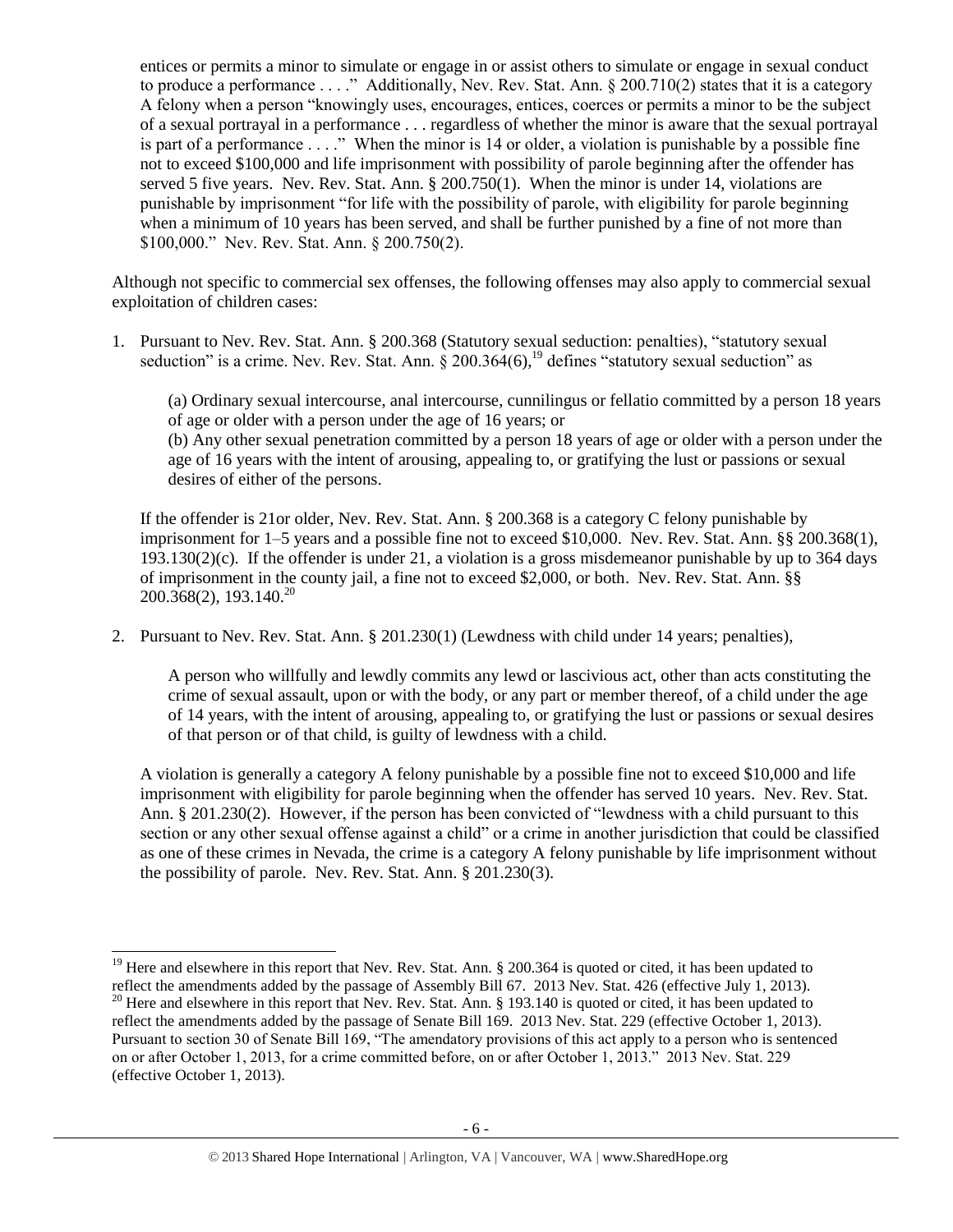*1.3 Prostitution statutes refer to the sex trafficking statute to identify the commercially sexually exploited minor as a trafficking victim.* 

Nevada's prostitution statute, Nev. Rev. Stat. Ann. § 207.030(1)(b) (Prohibited acts; penalty) does not refer to Nev. Rev. Stat. Ann. § 200.463 (Involuntary servitude) or Nev. Rev. Stat. Ann. § 200.464(1) (Recruiting, enticing, harboring, transporting, providing or obtaining another person to be held in involuntary servitude; benefiting from another person being held in involuntary servitude; penalty) in order to identify commercially sexually exploited minors as victims of trafficking.

- 1.3.1 Recommendation: Amend Nev. Rev. Stat. Ann. § 207.030(1)(b) (Prohibited acts; penalty), when the person engaged in prostitution is a minor, to refer to Nev. Rev. Stat. Ann. § 200.463 (Involuntary servitude) and Nev. Rev. Stat. Ann. § 200.464 (Recruiting, enticing, harboring, transporting, providing or obtaining another person to be held in involuntary servitude; benefiting from another person being held in involuntary servitude; penalty) to ensure that minor victims of prostitution are properly identified as human trafficking victims.
- *1.4 The state racketeering or gang crimes statute includes sex trafficking and commercial sexual exploitation of children (CSEC) offenses as predicate acts allowing the statute to be used to prosecute trafficking crimes.*

Pursuant to Nev. Rev. Stat. Ann. § 207.400(1) (Unlawful acts; penalties), Nevada's racketeering law,

It is unlawful for a person:

 $\overline{a}$ 

(a) Who has with criminal intent received any proceeds derived, directly or indirectly, from racketeering activity to use or invest, whether directly or indirectly, any part of the proceeds, or the proceeds derived from the investment or use thereof, in the acquisition of:

(1) Any title to or any right, interest or equity in real property; or

(2) Any interest in or the establishment or operation of any enterprise. $^{21}$ 

(b) Through racketeering activity to acquire or maintain, directly or indirectly, any interest in or control of any enterprise.

(c) Who is employed by or associated with any enterprise to conduct or participate, directly or indirectly, in:

(1) The affairs of the enterprise through racketeering activity; or

(2) Racketeering activity through the affairs of the enterprise.

(d) Intentionally to organize, manage, direct, supervise or finance a criminal syndicate.

(e) Knowingly to incite or induce others to engage in violence or intimidation to promote or further the criminal objectives of the criminal syndicate.

(f) To furnish advice, assistance or direction in the conduct, financing or management of the affairs of the criminal syndicate with the intent to promote or further the criminal objectives of the syndicate.

(g) Intentionally to promote or further the criminal objectives of a criminal syndicate by inducing the commission of an act or the omission of an act by a public officer or employee which violates his or her official duty.

(h) To transport property, to attempt to transport property or to provide property to another person knowing that the other person intends to use the property to further racketeering activity.

<sup>&</sup>lt;sup>21</sup> "Enterprise" is defined as "1. Any natural person, sole proprietorship, partnership, corporation, business trust or other legal entity; and 2. Any union, association or other group of persons associated in fact although not a legal entity. The term includes illicit as well as licit enterprises and governmental as well as other entities." Nev. Rev. Stat. Ann. § 207.380.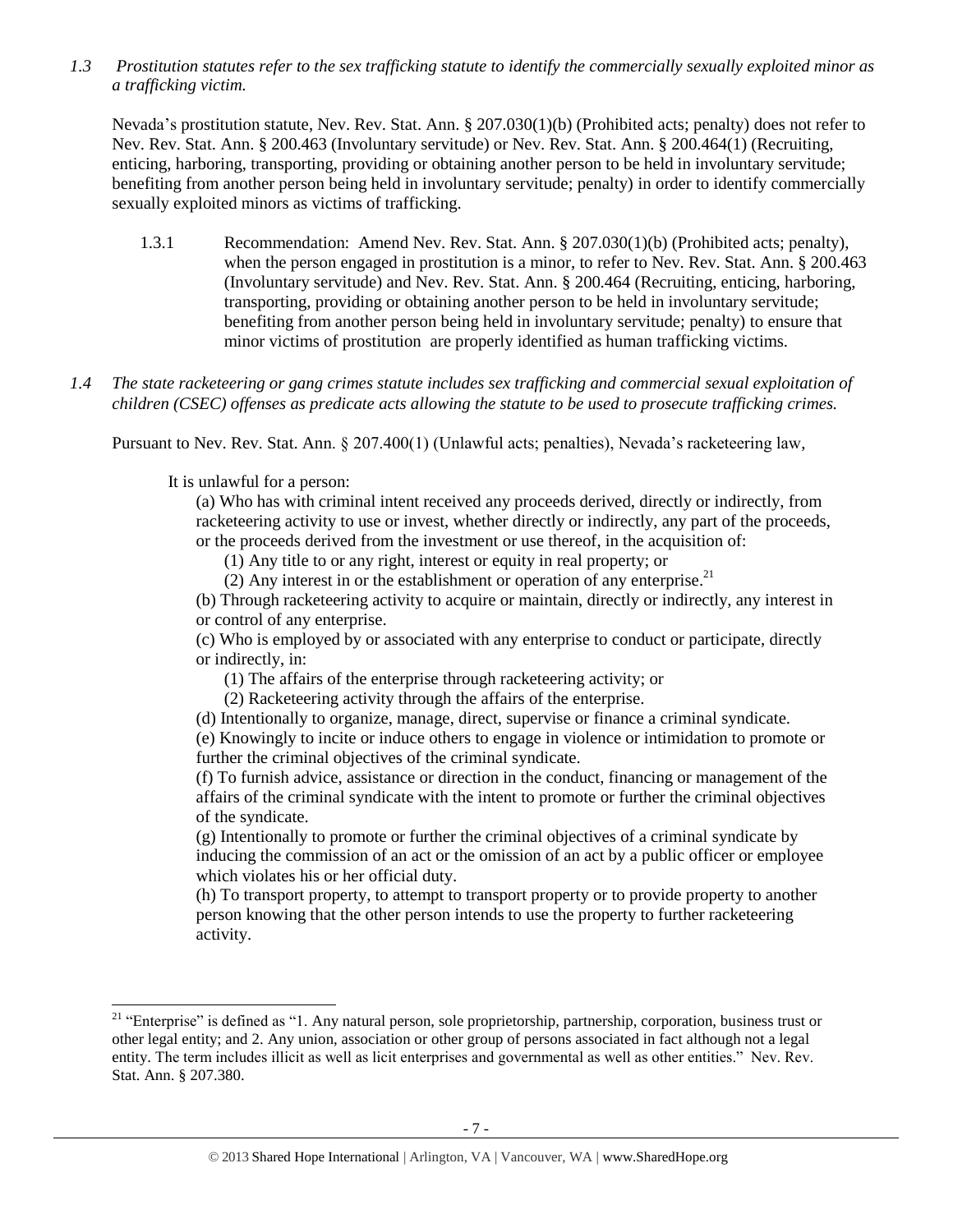(i) Who knows that property represents proceeds of, or is directly or indirectly derived from, any unlawful activity<sup>22</sup> to conduct or attempt to conduct any transaction involving the property:

(1) With the intent to further racketeering activity; or

(2) With the knowledge that the transaction conceals the location, source, ownership or control of the property.

(j) To conspire to violate any of the provisions of this section.

Pursuant to Nev. Rev. Stat. Ann. § 207.390, "racketeering activity" is defined as

engaging in at least two crimes related to racketeering that have the same or similar pattern, intents, results, accomplices, victims or methods of commission, or are otherwise interrelated by distinguishing characteristics and are not isolated incidents, if at least one of the incidents occurred after July 1, 1983, and the last of the incidents occurred within 5 years after a prior commission of a crime related to racketeering.

Furthermore, under Nev. Rev. Stat. Ann.  $\S 207.360$ ,  $23$ 

"Crime related to racketeering" means the commission of, attempt to commit or conspiracy to commit any of the following crimes:

. . . . 5. Kidnapping; 6. Sexual assault; . . . . 11. Statutory sexual seduction;

. . . .

. . . . 29. Any violation of NRS 201.300 [Pandering and sex trafficking: definition; penalties; exception], 201.320 [Living from earnings of prostitute; penalty] or 201.360 [Placing person in house of prostitution; penalties];

34. Involuntary servitude in violation of any provision of NRS 200.463 [Involuntary servitude; penalties] or 200.464 [Recruiting, enticing, harboring, transporting, providing or obtaining another person to be held in involuntary servitude; benefiting from another person being held in involuntary servitude; penalty] or a violation of any provision of NRS 200.465 [Assuming rights of ownership over another person; purchase or sale of person; penalty]; or 35. Trafficking in persons in violation of any provision of NRS 200.467 [Trafficking in persons for financial gain; penalties] or 200.468 [Trafficking in persons for illegal purposes; penalty].

Based on this definition of racketeering, acts of commercial sexual exploitation of children constitute predicate crimes under the racketeering law, making it available for combatting criminal enterprises that engage in domestic minor sex trafficking. A violation of Nev. Rev. Stat. Ann. § 207.400 is a category B felony punishable by imprisonment for 5–20 years and a possible fine not to exceed \$25,000. Nev. Rev. Stat. Ann. § 207.400(2). Under Nev. Rev. Stat. Ann. § 207.410 (Alternate fine for unlawful acts), a fine may be imposed not exceeding the greater of 3 times "1. Any gross pecuniary value the convicted person

l <sup>22</sup> "Unlawful activity" is defined in Nev. Rev. Stat. Ann. § 207.400(3) by referring to Nev. Stat. Ann. § 207.195, which defines the term in part as "any crime related to racketeering as defined in NRS 207.360 or any offense punishable as a felony pursuant to state or federal statute." Nev. Rev. Stat. Ann. §§ 207.400(3), 207.195(5)(c).

 $^{23}$  Here and elsewhere in this report that Nev. Rev. Stat. Ann. § 207.360 is quoted or cited, it has been updated to reflect the amendments added by the passage of Senate Bill 374, 2013 Nev. Stat. 547 (effective April 1, 2014), and Assembly Bill 67, 2013 Nev. Stat. 426 (effective July 1, 2013).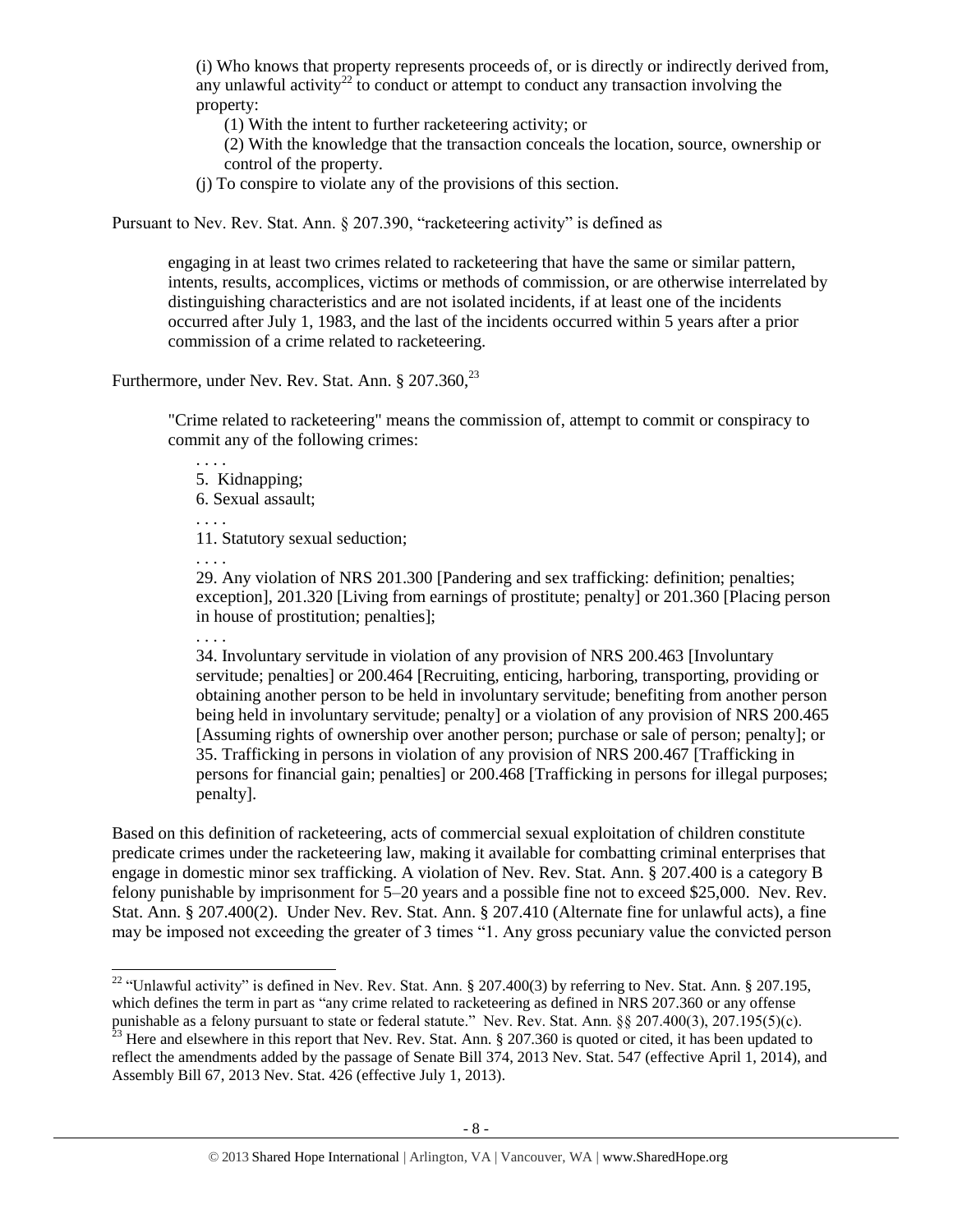gained; or 2. Any gross loss the convicted person caused, including property damage and personal injury, but excluding any pain and suffering."

Additionally, for a conviction under Nev. Rev. Stat. Ann. § 207.400, the offender will face mandatory criminal forfeiture. Pursuant to Nev. Rev. Stat. Ann. § 207.420 (Criminal forfeiture: Property subject to forfeiture; substitution for unreachable property),

1. If the indictment or information filed regarding a violation of NRS 207.400 alleges that real or personal property was derived from, realized through, or used or intended for use in the course of the unlawful act and the extent of that property:

(a) The jury; or

(b) If the trial is without a jury, the court,

shall upon a conviction, determine at a separate hearing the extent of the property to be forfeited. If the indictment or information does not include such an allegation, the property is not subject to criminal forfeiture.

2. The property subject to criminal forfeiture pursuant to subsection 1 includes:

(a) Any title or interest acquired or maintained by the unlawful conduct;

(b) Any proceeds derived from the unlawful conduct;

(c) Any property or contractual right which affords a source of influence over any enterprise established, operated, controlled, participated in or conducted in violation of NRS 207.400; . . . .

Discretionary civil forfeiture is also available. Nev. Rev. Stat. Ann. § 207.400. Pursuant to Nev. Rev. Stat. Ann. § 207.460 (Civil forfeiture: Property subject to forfeiture),

1. Except as otherwise provided in subsection 2, the following are subject to civil forfeiture to the state:

(a) All property, real or personal, including money used in the course of, intended for use in the course of, derived from or gained through conduct in violation of [NRS 207.400;](http://www.lexis.com/research/buttonTFLink?_m=4410c5408e7f0f7a9e672f2d3701d15a&_xfercite=%3ccite%20cc%3d%22USA%22%3e%3c%21%5bCDATA%5bNev.%20Rev.%20Stat.%20Ann.%20%a7%20207.460%5d%5d%3e%3c%2fcite%3e&_butType=4&_butStat=0&_butNum=2&_butInline=1&_butinfo=NVCODE%20207.400&_fmtstr=FULL&docnum=1&_startdoc=1&wchp=dGLbVzt-zSkAb&_md5=da41b521cd2bf76e87f140cfed117b62)

(b) Any title or interest a person has acquired or maintained in violation of NRS 207.400; and

(c) Any property or contractual right which affords a source of influence over any enterprise

established, operated, controlled, participated in or conducted in violation of NRS 207.400. 2. Upon a showing by the owner of the requisite facts, the following is not subject to forfeiture

under this section:

(a) Except as otherwise provided in paragraph (b), property used without the knowledge or consent of its owner; and

(b) A means of transportation used by a person in the transaction of business as a common carrier unless it appears the owner or person in charge of the common carrier consented to or had knowledge of the violation of NRS 207.400.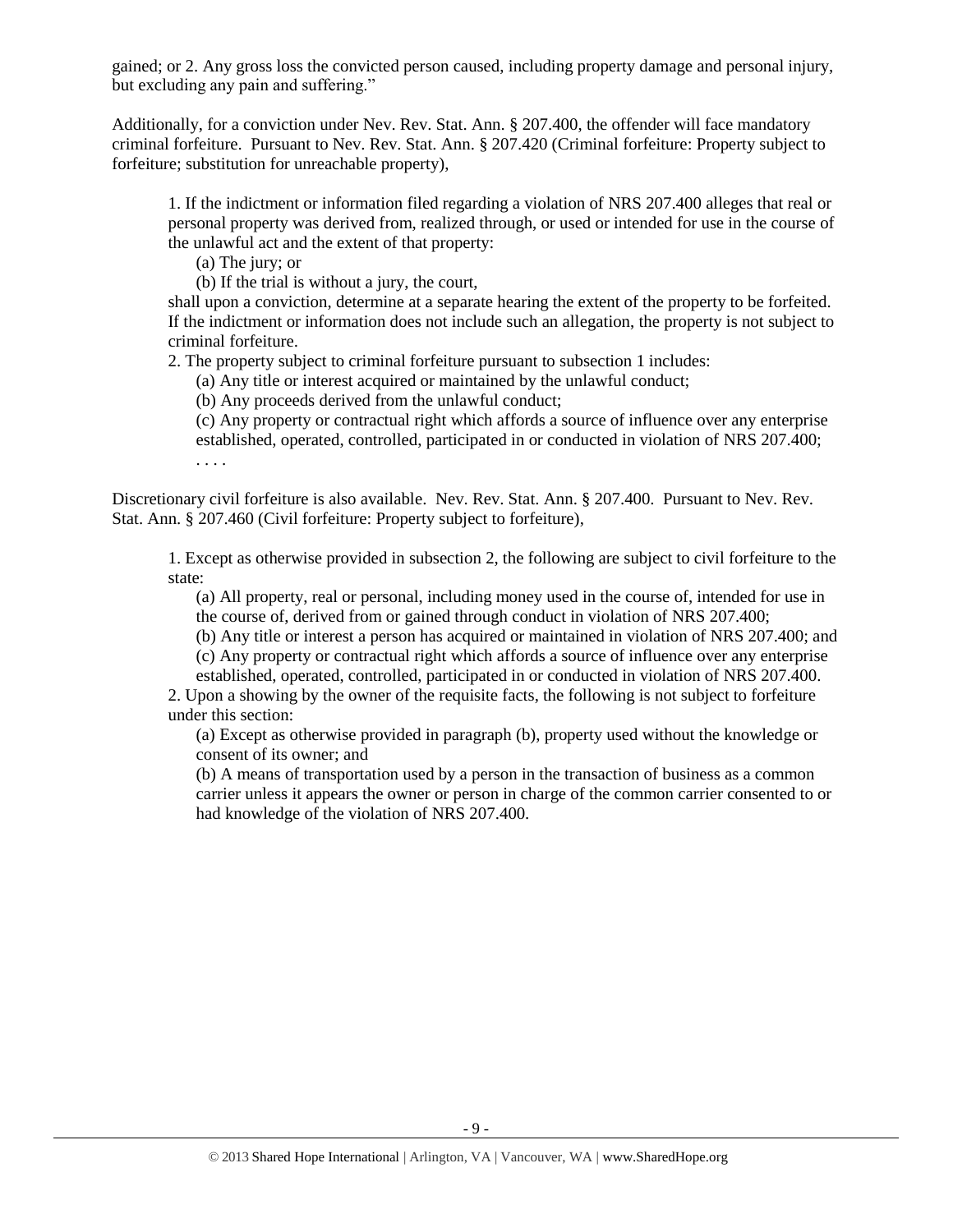#### **FRAMEWORK ISSUE 2: CRIMINAL PROVISIONS FOR DEMAND**

#### *Legal Components:*

- *2.1 The state sex trafficking law can be applied to buyers of commercial sex acts with a victim of domestic minor sex trafficking.*
- *2.2 Buyers of commercial sex acts with a minor can be prosecuted under commercial sexual exploitation of children (CSEC) laws.*
- *2.3 Solicitation of prostitution laws differentiate between buying sex acts with an adult and buying sex acts with a minor under 18.*
- *2.4 Penalties for buyers of commercial sex acts with minors are as high as federal penalties.*
- *2.5 Using the Internet to lure, entice, or purchase, or attempt to lure, entice, or purchase commercial sex acts with a minor is a separate crime or results in an enhanced penalty for buyers.*
- *2.6 No age mistake defense is permitted for a buyer of commercial sex acts with any minor under 18.*
- *2.7 Base penalties for buying sex acts with a minor under 18 are sufficiently high and not reduced for older minors.*
- *2.8 Financial penalties for buyers of commercial sex acts with minors are sufficiently high to make it difficult for buyers to hide the crime.*
- *2.9 Buying and possessing child pornography carries penalties as high as similar federal offenses.*
- *2.10 Convicted buyers of commercial sex acts with minors and child pornography are required to register as sex offenders.*

\_\_\_\_\_\_\_\_\_\_\_\_\_\_\_\_\_\_\_\_\_\_\_\_\_\_\_\_\_\_\_\_\_\_\_\_\_\_\_\_\_\_\_\_\_\_\_\_\_\_\_\_\_\_\_\_\_\_\_\_\_\_\_\_\_\_\_\_\_\_\_\_\_\_\_\_\_\_\_\_\_\_\_\_\_\_\_\_\_\_\_\_\_\_

#### *Legal Analysis:*

*2.1 The state sex trafficking law can be applied to the buyers of commercial sex acts with a victim of domestic minor sex trafficking.*

Nevada's sex trafficking statute may apply to buyers of sex with minors following federal precedent through the term "obtain." Under Nev. Rev. Stat. Ann. § 201.300(2)(a)(1)<sup>24</sup> (Pandering: definition; penalties; exception), "A person. . . [i]s guilty of sex trafficking if the person. . . [i]nduces,  $^{25}$  causes, recruits, harbors, transports,<sup>26</sup> provides, obtains<sup>27</sup> or maintains a child to engage in prostitution,<sup>28</sup> or to enter any place within this State in which prostitution is practiced, encouraged or allowed for the purpose of sexual conduct<sup>29</sup> or prostitution."

 $\overline{a}$ 

<sup>28</sup> *See supra* note [7.](#page-1-2)

<sup>29</sup> *See supra* note [8.](#page-1-3)

<sup>24</sup> *See supra* note [3.](#page-0-0)

<sup>25</sup> *See supra* note [5.](#page-1-0)

<sup>26</sup> *See supra* note [6.](#page-1-1)

<sup>&</sup>lt;sup>27</sup> See United States v. Jungers, 702 F.3d 1066 ( $8<sup>th</sup>$  Cir. 2013). In this case, the Eighth Circuit specifically addressed whether the federal sex trafficking law, 18 U.S.C. § 1591 (Sex trafficking of children or by force, fraud, or coercion) applies to buyers when it reversed a District of South Dakota ruling that Congress did not intend the string of verbs constituting criminal conduct under 18 U.S.C. § 1591(a)(1) ("recruits, entices, harbors, transports, provides, obtains, or maintains") to reach the conduct of buyers. United States v. Jungers, 834 F. Supp. 2d 930, 931 (D.S.D. 2011). Holding that the conduct of buyers who obtain a child for commercial sex can violate 18 U.S.C. § 1591(a)(1), the Eighth Circuit illustrated through hypothetical buyer scenarios that, under certain circumstances, most of the terms in the string of verbs constituting criminal conduct under 18 U.S.C. § 1591(a)(1) could apply to buyers. While other terms may apply to buyers' conduct under state law as well, the analysis here focuses on the term "obtains" which is most likely to apply in the majority of buyer cases.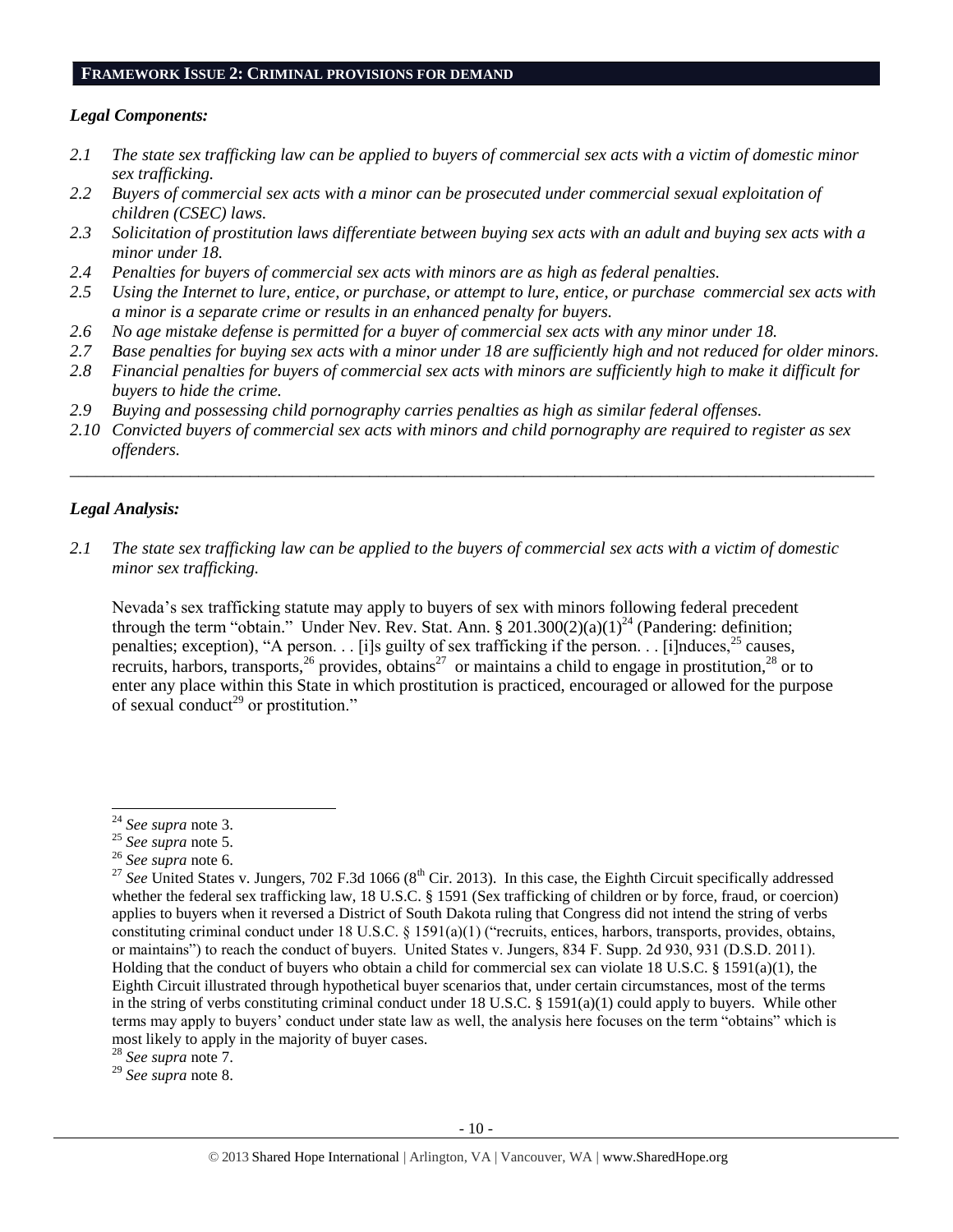*2.2 Buyers of commercial sex acts with a minor can be prosecuted under commercial sexual exploitation of children (CSEC) laws.*<sup>30</sup>

Nev. Rev. Stat. Ann. § 201.354 (Engaging in prostitution or solicitation for prostitution: Penalty; exception) criminalizes buying sex with minors under 18. Nev. Rev. Stat. Ann. § 201.354(1) states, "It is unlawful for any person to engage in prostitution or solicitation therefor, except in a licensed house of prostitution." When the person solicited is under 18, the crime is a category E felony. Nev. Rev. Stat. Ann. § 201.354(3). As a category E felony, a violation of Nev. Rev. Stat. Ann. § 201.354 is punishable by imprisonment for1–4 years, but the court may suspend the sentence and sentence an offender to probation.<sup>31</sup> Nev. Rev. Stat. Ann. § 193.130(2)(e). The court may also impose a fine not to exceed \$5,000. Nev. Rev. Stat. Ann. § 193.130(2)(e).

Some sexual offenses could be used to prosecute certain buyers of commercial sex acts with a minor but do not specifically criminalize the commercial sexual exploitation of a child and do not refer to the human trafficking statute to bring these criminal offenses within the reach of human trafficking statutes, Nev. Rev. Stat. Ann. § 200.463<sup>32</sup> (Involuntary servitude; penalties) and Nev. Rev. Stat. Ann. § 200.464 (Recruiting, enticing, harboring, transporting, providing or obtaining another person to be held in involuntary servitude; benefiting from another person being held in involuntary servitude; penalty).<sup>33</sup>

## *2.3 Solicitation of prostitution laws differentiate between buying sex acts with an adult and buying sex acts with a minor under 18.*

Nev. Rev. Stat. Ann. § 201.354 (Engaging in prostitution or solicitation for prostitution; Penalty; exception) has different penalties for the solicitation of an adult and the solicitation of a minor. If the person solicited was 18 or older, the crime is a misdemeanor. Nev. Rev. Stat. Ann. § 201.354(2). If the person solicited was under 18, the crime is a category E felony. Nev. Rev. Stat. Ann. § 201.354(3).

Nev. Rev. Stat. Ann. § 207.030(1) (Prohibited acts; penalty), which states, "It is unlawful to: . . . (b) Offer or agree to engage in, engage in or aid and abet any act of prostitution," does not differentiate penalties based on the age of the person solicited. Each violation is a misdemeanor with increased penalties based on the number of charges within the previous 3 years. Nev. Rev. Stat. Ann. § 207.030(2).

## *2.4 Penalties for buyers of commercial sex acts with minors are as high as federal penalties.*

Under Nev. Rev. Stat. Ann. § 201.300(2)(b)(2)<sup>34</sup> (Pandering and sex trafficking: definition; penalties; exception), "A person. . . [w]ho is found guilty of sex trafficking. . . [a] child:

(I) If the child is less than 14 years of age when the offense is committed, is guilty of a category A felony and shall be punished by imprisonment in the state prison for life with the possibility of parole, with eligibility for parole beginning when a minimum of 15 years has been served, and may be further punished by a fine of not more than \$ 20,000.

(II) If the child is at least 14 years of age but less than 16 years of age when the offense is committed, is guilty of a category A felony and shall be punished by imprisonment in the state prison for life with the possibility of parole, with eligibility for parole beginning when a minimum of 10 years has been served, and may be further punished by a fine of not more than \$ 10,000.

 $\overline{a}$ 

 $30$  In Nevada, counties also regulate prostitution laws and have additional offenses that could apply to buyers of commercial sex with minors. Some counties also allow for the operation of licensed houses of prostitution. *See infra* Appendix A for a list of some county and city ordinances applicable to buyers.

<sup>31</sup> *See supra* note [18.](#page-3-0)

<sup>32</sup> *See supra* note [10.](#page-2-0)

<sup>&</sup>lt;sup>33</sup> See supra Section 1.2 for a full description of the sexual offense laws that may be used to prosecute certain buyers.

<sup>34</sup> *See supra* note [3.](#page-0-0)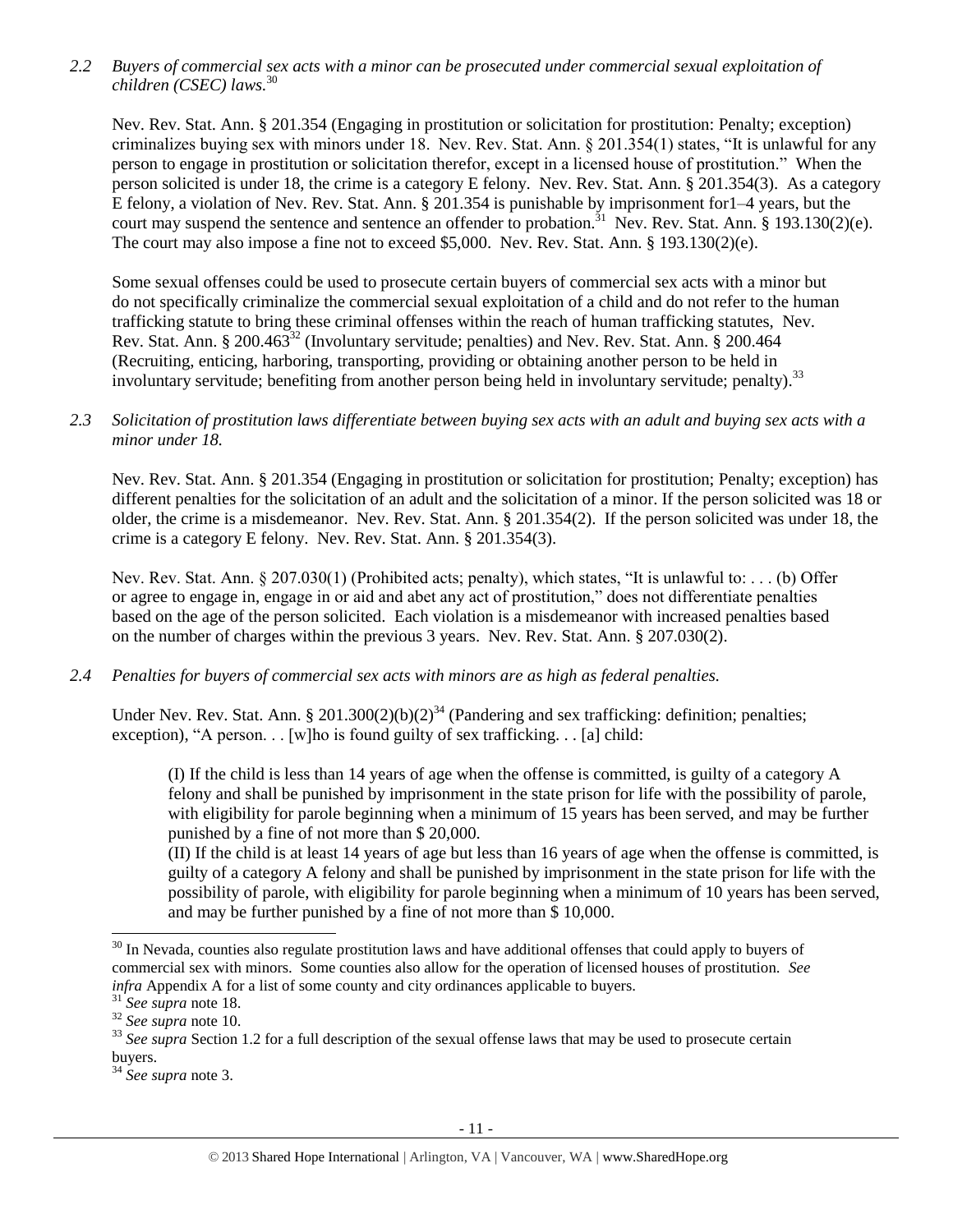<span id="page-11-0"></span>(III) If the child is at least 16 years of age but less than 18 years of age when the offense is committed, is guilty of a category A felony and shall be punished by imprisonment in the state prison for life with the possibility of parole, with eligibility for parole beginning when a minimum of 5 years has been served, and may be further punished by a fine of not more than \$ 10,000.

In addition, pursuant to Nev. Rev. Stat. Ann.  $\S 201.352^{35}$  (Additional fine for pandering child and conspiring to pander child), if the victim is a child at the time of a violation of Nev. Rev. Stat. Ann. § 201.300 and "physical force or violence or the immediate threat of physical force or violence is used upon the child, the court may . . . impose a fine of not more than \$500,000."

There are also heightened penalties for acts of conspiracy. If a person is convicted of sex trafficking or living from the proceeds of a prostitute, as well as conspiracy to commit those offenses, and the victim of the offense was a child at the time, the court may impose a fine of not more than \$500,000 in addition to other fines prescribed by statute. Nev. Rev. Stat. Ann. § 201.352(1)(a).

Furthermore, pursuant to Nev. Rev. Stat. Ann. § 201.300(2)(b)(2) (Pandering and sex trafficking: definition; penalties; exception), "[a] court shall not grant probation to or suspend the sentence of a person convicted of sex trafficking a child pursuant to subsection 2."

For a violation of Nev. Rev. Stat. Ann. § 201.354 (Engaging in prostitution or solicitation for prostitution: Penalty; exception), when the person solicited was under 18, the crime is a category E felony. Nev. Rev. Stat. Ann. § 201.354(3). A category E felony is punishable by imprisonment for 1–4 years, but the court may suspend the sentence and sentence an offender to probation.<sup>36</sup> Nev. Rev. Stat. Ann. § 193.130(2)(e). The court may also impose a fine not to exceed \$5,000. Nev. Rev. Stat. Ann. § 193.130(2)(e).

A violation of Nev. Rev. Stat. Ann. § 207.030(1) (Prohibited acts; penalty) is a misdemeanor punishable by imprisonment in the county jail for up to 6 months, a fine not to exceed \$1,000, or both. Nev. Rev. Stat. Ann. §§ 207.030(2)(a), 193.150(1). Second violations occurring within 3 years of a first violation will result in imprisonment in the county jail between 30 days and 6 months and a fine of \$250–\$1,000. Nev. Rev. Stat. Ann. § 207.030(2)(b). A third or subsequent violation "occurring within 3 years after the first violation" are punishable by imprisonment in the county jail for 6 months and a fine of \$250–\$1,000. Nev. Rev. Stat. Ann.  $$207.030(2)(c).$ 

In comparison, if the victim is under the age of 14, a conviction under the Trafficking Victims Protection Act  $(T\hat{V}PA)^{37}$  for child sex trafficking is punishable by 15 years to life imprisonment and a fine not to exceed \$250,000. 18 U.S.C. §§ 1591(b)(1),  $3559(a)(1)$ ,  $3571(b)(3)$ . If the victim is between the ages of 14–17, a conviction is punishable by 10 years to life imprisonment and a fine not to exceed \$250,000. 18 U.S.C. §§ 1591(b)(2),  $3559(a)(1)$ ,  $3571(b)(3)$ . A conviction is punishable by mandatory life imprisonment, however, if the buyer has a prior conviction for a federal sex offense<sup>38</sup> against a minor. 18

 $\overline{a}$  $35$  Here and elsewhere in this report that Nev. Rev. Stat. Ann. § 201.352 is quoted or cited, it has been updated to reflect the amendments added by the passage of Assembly Bill 67. 2013 Nev. Stat. 426 (effective July 1, 2013). <sup>36</sup> *See supra* note [18.](#page-3-0)

 $37$  Trafficking Victims Protection Act (TVPA) of 2000, Pub. L. No. 106-386, 114 Stat. 1464, 1466 (codified in scattered sections of 18 and 22 U.S.C.).

<sup>&</sup>lt;sup>38</sup> Pursuant to 18 U.S.C. § 3559 $(e)(2)$ , "federal sex offense" is defined as

<span id="page-11-1"></span>an offense under section 1591 [18 USCS § 1591] (relating to sex trafficking of children), 2241 [18 USCS § 2241] (relating to aggravated sexual abuse), 2242 [18 USCS § 2242] (relating to sexual abuse),  $2244(a)(1)$  [18 USCS § 2244(a)(1)] (relating to abusive sexual contact), 2245 [18 USCS § 2245] (relating to sexual abuse resulting in death), 2251 [18 USCS § 2251] (relating to sexual exploitation of children), 2251A [18 USCS § 2251A] (relating to selling or buying of children), 2422(b) [18 USCS § 2422(b)] (relating to coercion and enticement of a minor into prostitution), or 2423(a) [18 USCS § 2423(a)] (relating to transportation of minors).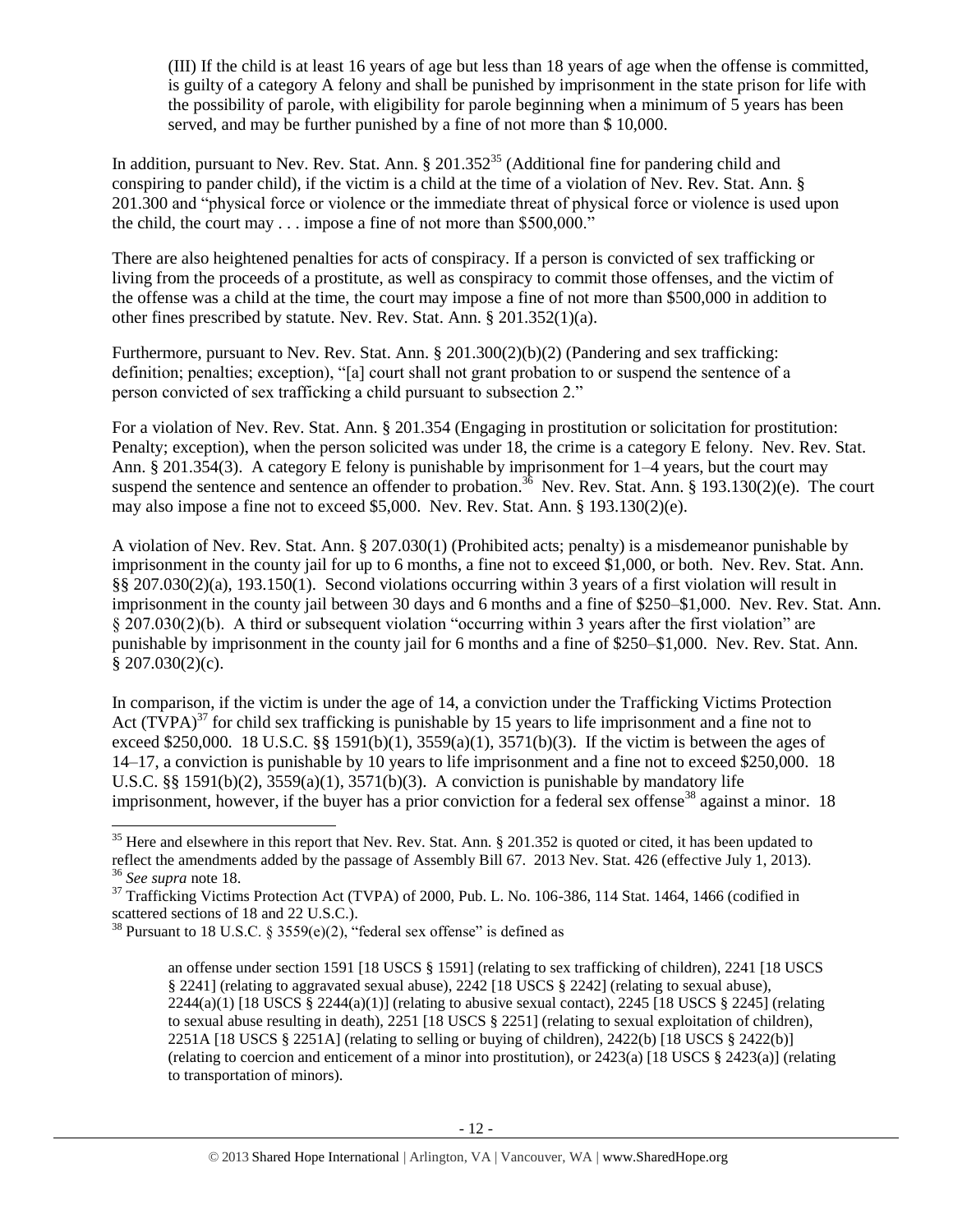U.S.C. § 3559(e)(1). To the extent buyers can be prosecuted under other federal CSEC laws,<sup>39</sup> a conviction is punishable by penalties ranging from a fine not to exceed \$250,000 to life imprisonment and a fine not to exceed \$250,000.<sup>40</sup>

*2.5 Using the Internet to lure, entice, or purchase, or attempt to lure, entice, or purchase commercial sex acts with a minor is a separate crime or results in an enhanced penalty for buyers.*

Although Nevada does not have a statute specifically criminalizing using the Internet to purchase commercial sex acts, such action can fall under Nev. Rev. Stat. Ann.  $\S 201.560<sup>41</sup>$  (Definitions; exception; penalties). Pursuant to Nev. Rev. Stat. Ann. § 201.560,

1. Except as otherwise provided in subsection  $3<sup>42</sup>$  a person commits the crime of luring a child if the person knowingly contacts or communicates with or attempts to contact or communicate with:

<span id="page-12-1"></span><span id="page-12-0"></span>. . . . (b) Another person whom he or she believes to be a child who is less than 16 years of age and at least 5 years younger than he or she is, regardless of the actual age of that other person, with the intent to solicit, persuade or lure the person to engage in sexual conduct.

. . . .

4. A person who violates or attempts to violate the provisions of this section through the use of a computer, system or network:

(a) With the intent to engage in sexual conduct<sup>43</sup> with the child, person believed to be a child or person with mental illness or to cause the child, person believed to be a child or person with mental illness to engage in sexual conduct, is guilty of a category B felony and shall be punished by imprisonment in the state prison for a minimum term of not less than 1 year and a maximum term of not more than 10 years and may be further punished by a fine of not more than \$10,000; . . . .

2.5.1 Recommendation: Amend Nev. Rev. Stat. Ann. § 201.560 (Definitions; exception; penalties) to apply to use of the Internet for the purpose of committing CSEC offenses involving any minor under 18.

 $\overline{a}$ <sup>39</sup> 18 U.S.C. §§ 2251A(b) (Selling or buying of children), 2251(a) (Sexual exploitation of children), 2423(a) (Transportation of a minor with intent for minor to engage in criminal sexual activity), 2422(a) (Coercion and enticement), 2252(a)(2), (a)(4) (Certain activities relating to material involving the sexual exploitation of minors).  $40$  18 U.S.C. §§ 2251A(b) (conviction punishable by imprisonment for 30 years to life and a fine), 2251(e) (conviction punishable by imprisonment for 15–30 years and a fine), 2423(a) (conviction punishable by imprisonment for 10 years to life and a fine), 2422(a) (conviction punishable by a fine, imprisonment up to 20 years, or both),  $2252(a)(2)$ , (4) (stating that a conviction under subsection (a)(2) is punishable by imprisonment for  $5-20$ years and a fine, while a conviction under subsection (a)(4) is punishable by imprisonment up to 10 years, a fine, or both); *see also* 18 U.S.C. §§ 3559(a)(1) (classifying all of the above listed offenses as felonies), 3571(b)(3) (providing a fine up to \$250,000 for any felony conviction).

 $41$  Here and elsewhere in this report that Nev. Rev. Stat. Ann. § 201.560 is quoted or cited, it has been updated to reflect the amendments added by the passage of Senate Bill 388. 2013 Nev. Stat. 488 (effective Oct 1, 2013).  $^{42}$  Nev. Rev. Stat. Ann. § 201.560(3) states, "The provisions of this section do not apply if the contact or mmunication is made or attempted with the intent to prevent imminent bodily, emotional or psychological harm to the child, person believed to be a child or person with mental illness."

 $^{43}$  For the purpose of Nev. Rev. Stat. Ann. § 201.560, "sexual conduct" is defined by referring to Nev. Rev. Stat. § 201.520, which defines the term as "1. Ordinary sexual intercourse 2. Anal intercourse; 3. Fellatio, cunnilingus or other oral-genital contact; 4. Physical contact by a person with the unclothed genitals or pubic area of another person for the purpose of arousing or gratifying the sexual desire of either person; 5. Penetration, however slight, by a person of an object into the genital or anal opening of the body of another person for the purpose of arousing or gratifying the sexual desire of either person; 6. Masturbation or the lewd exhibition of unclothed genitals; or 7. Sado-masochistic abuse." Nev. Rev. Stat. Ann. §§ 201.520, 201.560(6)(f).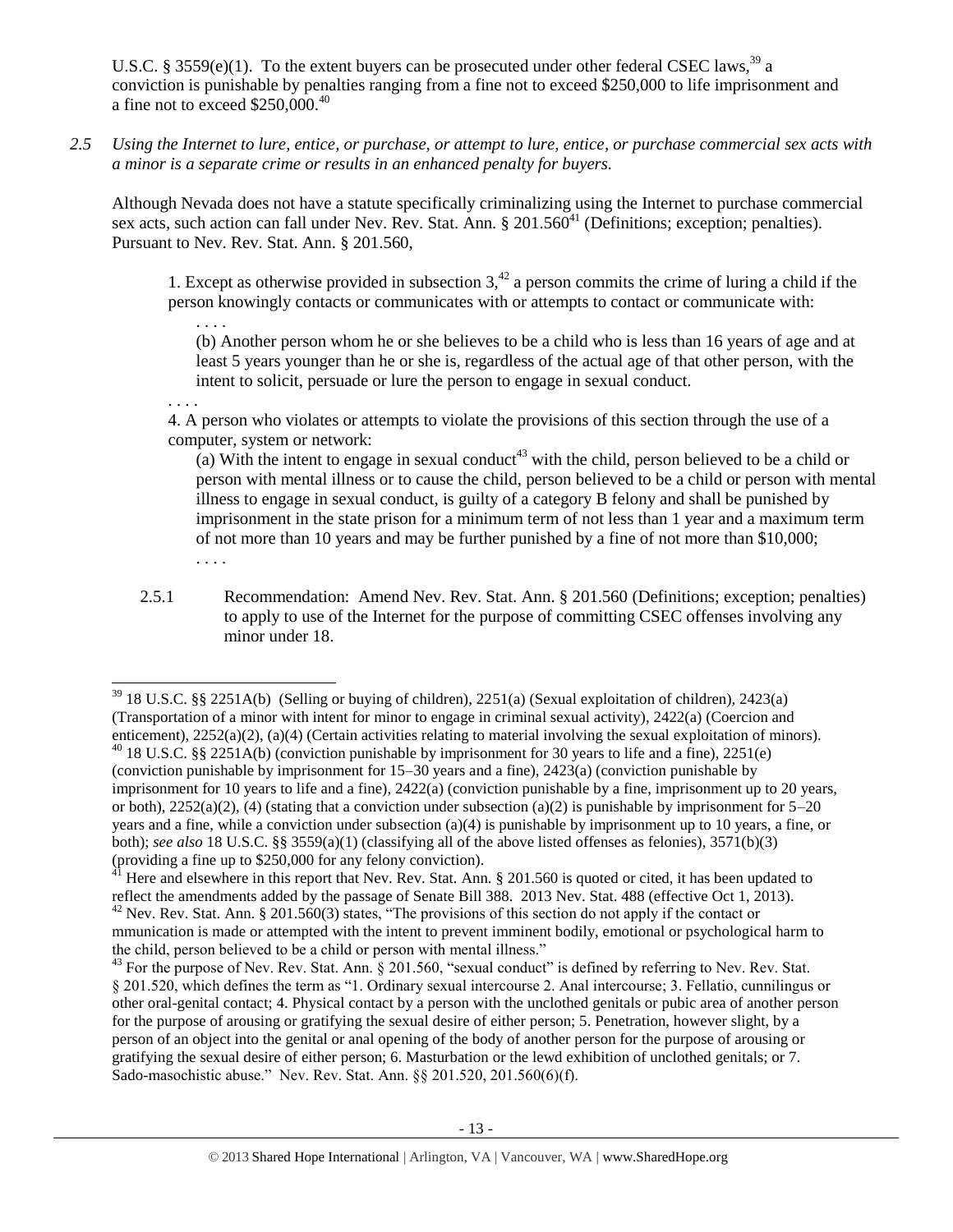## *2.6 No age mistake defense is permitted for a buyer of commercial sex acts with any minor under 18.*

A mistake of age defense in not allowed for a buyer convicted of sex trafficking a minor under Nev. Rev. Stat. Ann. § 201.300 (Pandering: definition; penalties; exception) which states,

4. Consent of a victim of pandering or sex trafficking to an act of prostitution is not a defense to a prosecution for any of the acts prohibited by this section. 5. In a prosecution for sex trafficking a child pursuant to subsection 2, it is not a defense that the defendant did not have knowledge of the victim's age, nor is reasonable mistake of age a valid defense to a prosecution conducted pursuant to subsection 2.

Nev. Rev. Stat. Ann. § 201.354 (Engaging in prostitution or solicitation for prostitution: Penalty; exception) is silent on the availability of a defense based on age mistake.

- 2.6.1 Recommendation: Amend Nev. Rev. Stat. Ann. § 201.354 (Engaging in prostitution or solicitation for prostitution: Penalty; exception) to prevent a buyer from exercising a mistake of age defense.
- *2.7 Base penalties for buying sex acts with a minor under 18 are sufficiently high and not reduced for older minors.*

A buyer convicted under Nev. Rev. Stat. Ann. § 201.300 (Pandering and sex trafficking: definition; penalties; exception) faces the possibility of life imprisonment for offenses involving all minors. The law also imposes heightened penalties for offenses involving younger minors. Specifically, Nev. Rev. Stat. Ann. §  $201.300(2)(b)(2)$  states, "A person... [w]ho is found guilty of sex trafficking... [a] child:

(I) If the child is less than 14 years of age when the offense is committed, is guilty of a category A felony and shall be punished by imprisonment in the state prison for life with the possibility of parole, with eligibility for parole beginning when a minimum of 15 years has been served, and may be further punished by a fine of not more than \$ 20,000.

(II) If the child is at least 14 years of age but less than 16 years of age when the offense is committed, is guilty of a category A felony and shall be punished by imprisonment in the state prison for life with the possibility of parole, with eligibility for parole beginning when a minimum of 10 years has been served, and may be further punished by a fine of not more than \$ 10,000.

(III) If the child is at least 16 years of age but less than 18 years of age when the offense is committed, is guilty of a category A felony and shall be punished by imprisonment in the state prison for life with the possibility of parole, with eligibility for parole beginning when a minimum of 5 years has been served, and may be further punished by a fine of not more than \$ 10,000.

In addition, under Nev. Rev. Stat. Ann. § 201.35 (Additional fine for pandering child and conspiring to pander child), if the victim is a child at the time of a violation of Nev. Rev. Stat. Ann. § 201.300 and "physical force or violence or the immediate threat of physical force or violence is used upon the child, the court may . . . impose a fine of not more than \$500,000" regardless of the minor's age.

The penalty for buying sex with any minor does not vary based on the age of the victim under 18. For any violation of Nev. Rev. Stat. Ann. § 201.354 (Engaging in prostitution or solicitation for prostitution: Penalty; exception), an offender is guilty of a category E felony punishable by imprisonment for 1–4 years, but the court may suspend the sentence and sentence an offender to probation. Nev. Rev. Stat. Ann. §§ 201.354(3),  $193.130(2)(e)^{44}$  The court may also impose a fine not to exceed \$5,000. Nev. Rev. Stat. Ann. § 193.130(2)(e). Additionally, the penalty for a conviction under Nev. Rev. Stat. Ann. § 207.030(1) (Prohibited acts; penalty) does not vary based on the age of the person solicited. A violation is a misdemeanor punishable by

 $\overline{a}$ 

<sup>44</sup> *See supra* note [18.](#page-3-0)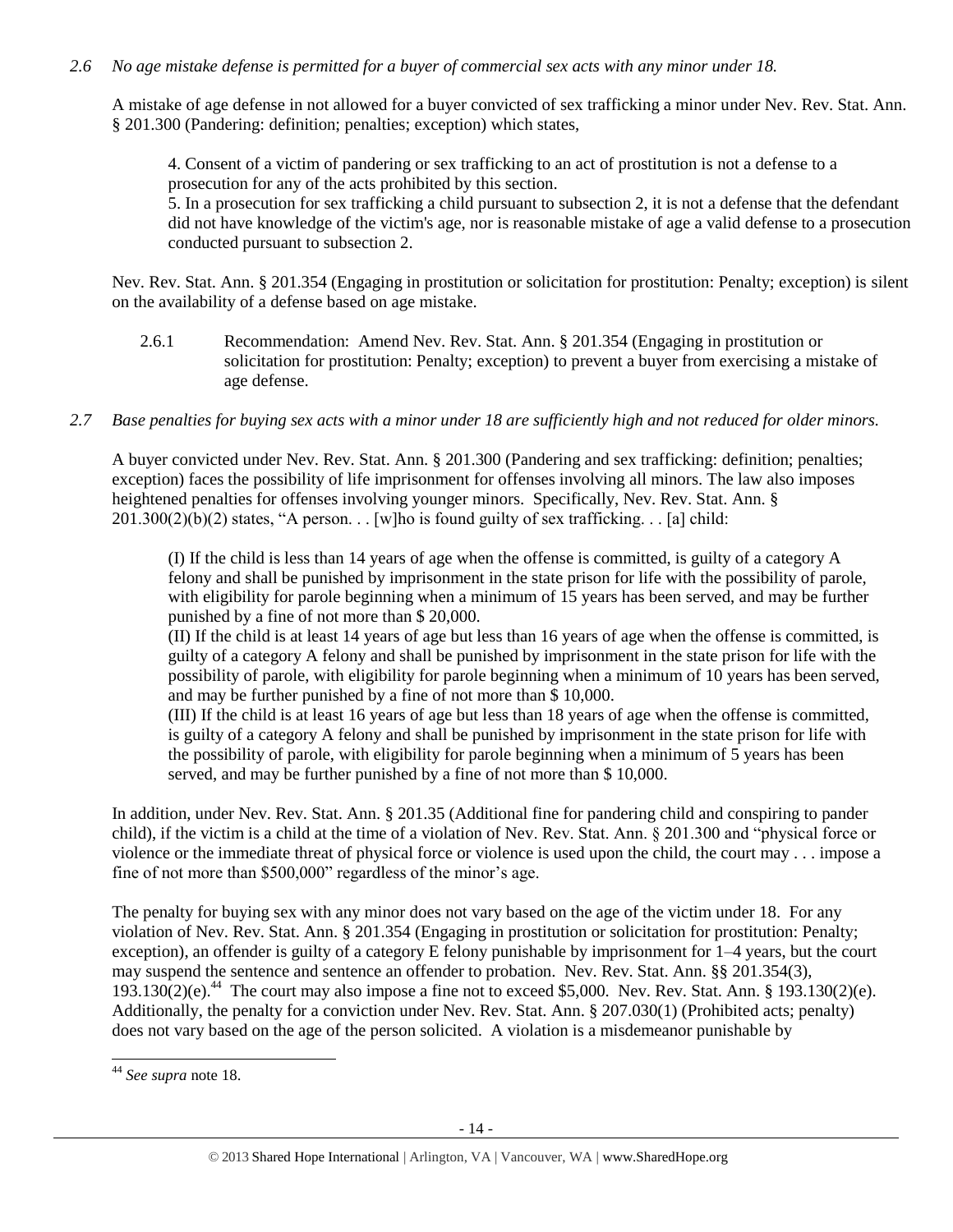imprisonment in the county jail not to exceed 6 months, a fine not to exceed \$1,000, or both. Nev. Rev. Stat. Ann. §§ 207.030(2)(a), 193.150(1). A second conviction occurring within 3 years of a first conviction will result in imprisonment in the county jail between 30 days and 6 months and a fine of \$250–\$1,000. Nev. Rev. Stat. Ann. § 207.030(2)(b). Third and subsequent convictions "occurring within 3 years after the first violation" are punishable by imprisonment in the county jail for 6 months and a fine of \$250–\$1,000. Nev. Rev. Stat. Ann. § 207.030(2)(c).

## *2.8 Financial penalties for buyers of commercial sex acts with minors are sufficiently high to make it difficult for buyers to hide the crime.*

A buyer convicted of sex trafficking under Nev. Rev. Stat. Ann. § 201.300 (Pandering and sex trafficking: definition; penalties; exception) may be punished by a fine of not more than \$20,000 if the minor is under 14 years old at the time of the offense and a fine of not more than \$10,000 if the minor is at least 14 years old but less than 18 years old at the time of the offense. Nev. Rev. Stat. Ann. § 201.300(2)(b)(2). In addition, under Nev. Rev. Stat. Ann. § 201.35 (Additional fine for pandering child and conspiring to pander child), the court may impose a fine of not more than \$500,000 for a violation of Nev. Rev. Stat. Ann. § 201.300 if the victim is a child at the time of the offense and "physical force or violence or the immediate threat of physical force or violence is used upon the child."

Financial penalties are also available under Nevada's solicitation law. When the person solicited was under 18, a violation of Nev. Rev. Stat. Ann. § 201.354 (Engaging in prostitution or solicitation for prostitution: Penalty; exception) is a category E felony punishable by a possible fine not to exceed \$5,000. Nev. Rev. Stat. Ann. §§ 201.354(3), § 193.130(2)(e). A violation of Nev. Rev. Stat. Ann. § 207.030(1)(b) (Prohibited acts; penalty) is a misdemeanor punishable by a possible fine not to exceed \$1,000 for the first violation and a fine of \$250– \$1,000 for subsequent violations occurring within 3 years of the first violation. Nev. Rev. Stat. Ann. §§ 207.030(2), 193.150(1).

Additionally, a court must award restitution where appropriate. Nev. Rev. Stat. Ann. § 176.033(1)(c). Specifically, pursuant to Nev. Rev. Stat. Ann. § 176.033(1)(c) (Sentence of imprisonment required or permitted by statute: Definite period for misdemeanor or gross misdemeanor; minimum and maximum term for felony unless definite term required by statute; restitution; modification of sentence), "[i]f a sentence of imprisonment is required or permitted by statute, the court shall: . . . . [i]f restitution is appropriate, set an amount for each victim of the offense .  $\cdot$  . . .  $\cdot$ 

In addition to any other penalty, pursuant to sections  $32^{45}$  and  $40.7^{46}$  of enacted Assembly Bill 67 (NV 2013), the court may order a buyer convicted of a violation of any provision of Nev. Rev. Stat. Ann. §§ 200.463 (Involuntary servitude; penalties), 200.464 (Recruiting, enticing, harboring, transporting, providing or obtaining another person to be held in involuntary servitude; benefiting from another person being held in involuntary servitude; penalty.), 200.465 (Assuming rights of ownership over another person; purchase or sale of person; penalty), or 201.300

 $\overline{\phantom{a}}$ 

 $45$  Here and elsewhere in this report that section 32 is quoted or cited, it is enacted by the passage of Assembly Bill

<sup>67. 2013</sup> Nev. Stat. 426 (effective July 1, 2013).

<sup>&</sup>lt;sup>46</sup> Here and elsewhere in this report that section 40.7 is quoted or cited, it is enacted by the passage of Assembly Bill 67. 2013 Nev. Stat. 426 (effective July 1, 2013).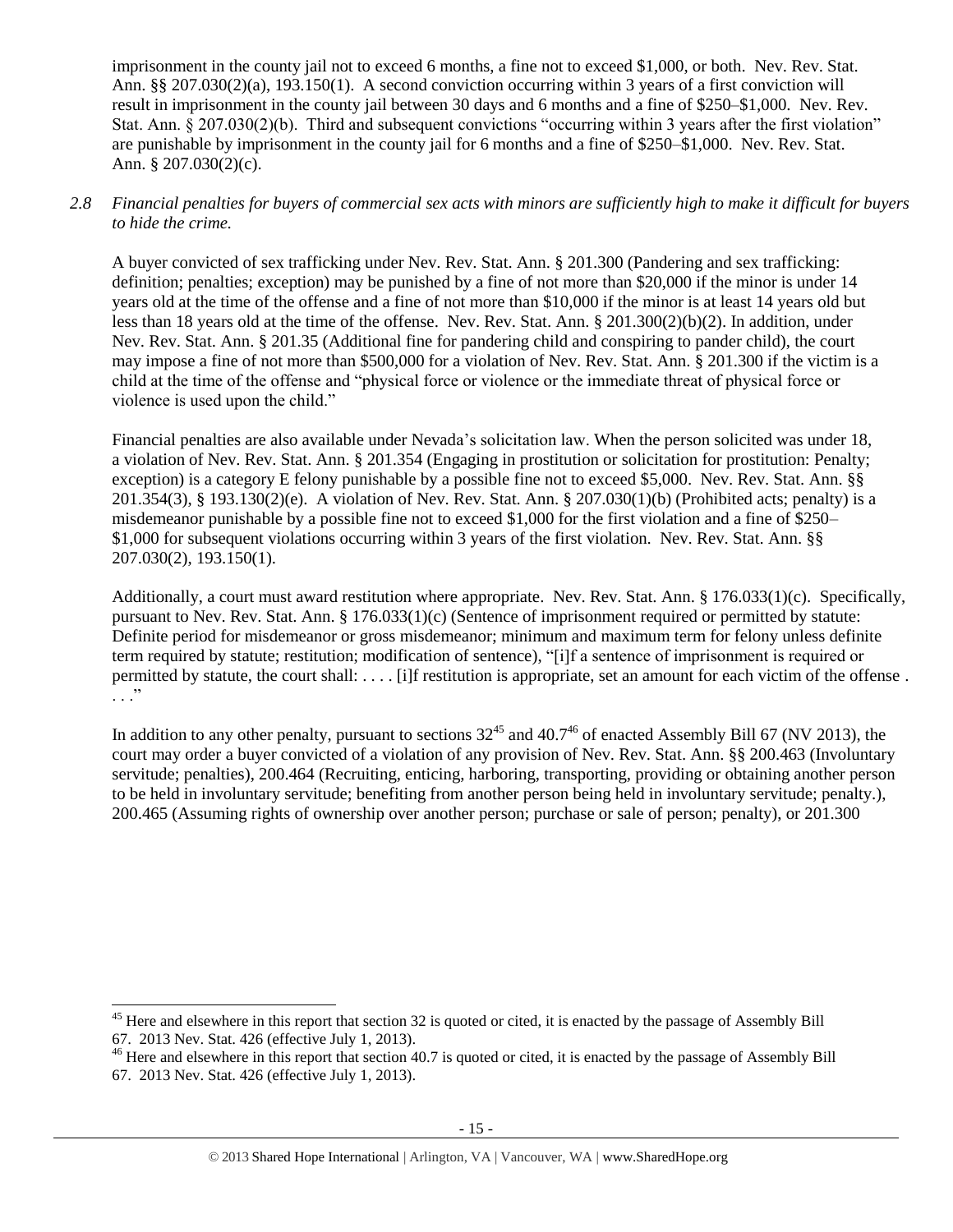(Pandering and sex trafficking: definition; penalties; exception) to pay restitution to the victim.<sup>47</sup> Subsection (2) of sections 32, 33,<sup>48</sup> and 40.7 of enacted Assembly Bill 67 state:

[r]estitution ordered pursuant to this section may include, without limitation:

<span id="page-15-1"></span>(a) The cost of medical and psychological treatment, including, without limitation, physical and occupational therapy and rehabilitation;

(b) The cost of transportation, temporary housing and child care;

(c) The return of property, the cost of repairing damaged property or the full value of the property if it is destroyed or damaged beyond repair;

(d) Expenses incurred by a victim in relocating away from the defendant or his or her associates, if the expenses are verified by law enforcement to be necessary for the personal safety of the victim; (e) The cost of repatriation of the victim to his or her home country, if applicable; and

(f) Any and all other losses suffered by the victim as a result of the violation of any provision of [Nev. Rev. Stat. Ann. §§ 200.463 (Involuntary servitude; penalties), 200.464 (Recruiting, enticing, harboring, transporting, providing or obtaining another person to be held in involuntary servitude; benefiting from

<span id="page-15-2"></span>another person being held in involuntary servitude; penalty.), 200.465 (Assuming rights of ownership over another person; purchase or sale of person; penalty), 200.467 (Trafficking in persons for financial gain; penalties), 200.468 (Trafficking in persons for illegal purposes; penalty), 201.300 (Pandering and sex trafficking: definition; penalties; exception), or 201.320 (Living from earnings of prostitute; penalty)].

Buyers are subject to asset forfeiture for violations of sex trafficking under Nev. Rev. Stat. Ann. § 201.300 (Pandering and sex trafficking: definition; penalties; exception). Pursuant to Nev. Rev. Stat. Ann.  $\S 201.351^{49}$ (Forfeiture of assets derived from or relating to pandering child; temporary restraining order to preserve property subject to forfeiture; use of proceeds derived from forfeiture), "All assets derived from or relating to any violation of NRS 201.300 [Pandering and sex trafficking: definition; penalties; exception], or 201.320 [Living from earnings of prostitute; penalty] are subject to forfeiture pursuant to NRS 179.121 [Forfeiture of personal property and conveyances used in the commission of crime] and a proceeding for their forfeiture may be brought pursuant to NRS 179.1156 to 179.121, inclusive."

<span id="page-15-0"></span>In addition, Pursuant to Nev. Rev. Stat. Ann. § 200.760 (Forfeiture) and § 179.121<sup>50</sup> (Forfeiture of personal property and conveyances used in the commission of crime), buyers face civil asset forfeiture for possession of child pornography or forfeiture of proceeds attributable to commission of a felony. Pursuant to Nev. Rev. Stat. Ann. § 200.760, "All assets derived from or relating to any violation of NRS . . . 200.710 to 200.730 [including 200.727(1) (Use of Internet to control visual representation depicting sexual conduct of person under 16 years of age; penalties) and 200.730 (Possession of visual representation depicting sexual conduct of person under 16 years of age unlawful; penalties)], inclusive . . . are subject to forfeiture. A proceeding for their forfeiture may be brought pursuant to NRS

 $\overline{a}$  $47$  Pursuant to subsection (4) of sections 32 and 40.7 of enacted Assembly Bill 67, "victim' means any person: (a) Against whom a violation of any provision of [Nev. Rev. Stat. Ann. §§ 200.463 (Involuntary servitude; penalties), 200.464 (Recruiting, enticing, harboring, transporting, providing or obtaining another person to be held in involuntary servitude; benefiting from another person being held in involuntary servitude; penalty.), 200.465 (Assuming rights of ownership over another person; purchase or sale of person; penalty) or 201.300 (Pandering and sex trafficking: definition; penalties; exception)] has been committed; or (b) Who is the surviving child of such a person."

 $48$  Here and elsewhere in this report that section 33 is quoted or cited, it is enacted by the passage of Assembly Bill 67. 2013 Nev. Stat. 426 (effective July 1, 2013).

 $^{49}$  Here and elsewhere in this report that Nev. Rev. Stat. Ann. § 201.351 is quoted or cited, it has been updated to reflect the amendments added by the passage of Assembly Bill 67. 2013 Nev. Stat. 426 (effective July 1, 2013).  $50$  Here and elsewhere in this report that Nev. Rev. Stat. Ann. § 179.121 is quoted or cited, it has been updated to reflect the amendments added by the passage of Assembly Bill 67, 2013 Nev. Stat. 426 (effective July 1, 2013), Assembly Bill 146, 2013 Nev. Stat. 354 (effective June 1, 2013), and Senate Bill 220, 2013 Nev. Stat. 406 (effective October 1, 2013),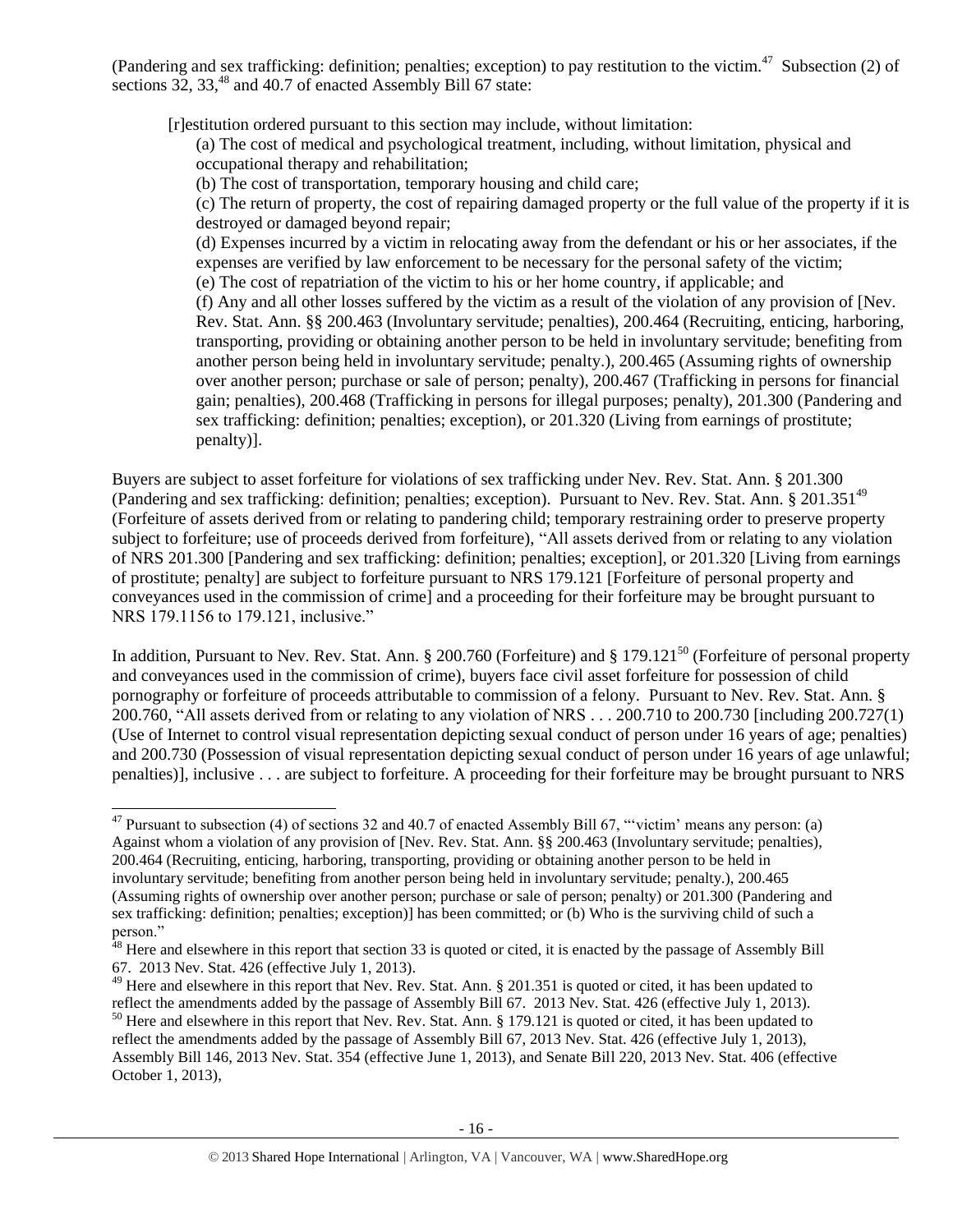179.1156 to 179.119, inclusive." Furthermore, Nev. Rev. Stat. Ann. § 179.121(e) establishes forfeiture of "[a]ll personal property, including, without limitation, any tool, substance, weapon, machine, computer, money or security, which is used as an instrumentality in any of the following crimes" which includes Nev. Rev. Stat. Ann. §§ 200.464 (Recruiting, enticing, harboring, transporting, providing or obtaining another person to be held in involuntary servitude; benefiting from another person being held in involuntary servitude; penalty), 200.465 (Assuming rights of ownership over another person; purchase), 201.320 (Living from the earnings of a prostitute) as well as section 2 of enacted Assembly Bill 146 [holding a minor in involuntary servitude].<sup>51</sup> Nev. Rev. Stat. Ann. § 179.121 (Forfeiture of personal property and conveyances used in the commission of crime)<sup>52</sup> also provides, with certain limited exceptions, that "all conveyances, including aircraft, vehicles or vessels, which are used or intended for use during the commission of a felony . . . are subject to forfeiture."

# *2.9 Buying and possessing child pornography carries penalties as high as similar federal offenses.*

<span id="page-16-1"></span><span id="page-16-0"></span>Pursuant to Nev. Rev. Stat. Ann. § 200.730 (Possession of visual representation depicting sexual conduct of person under 16 years of age unlawful; penalties), a person is guilty of a felony "who knowingly and willfully has in his or her possession for any purpose any film, photograph or other visual presentation depicting a person under the age of 16 years as the subject of a sexual portrayal<sup>53</sup> or engaging in or simulating, or assisting others to engage in or simulate, sexual conduct."<sup>54</sup> A first violation is a category B felony punishable by imprisonment for 1–6 years and a possible fine not to exceed \$5,000. Nev. Rev. Stat. Ann. § 200.730(1). Second and subsequent violations are category A felonies punishable by imprisonment for 1 year to life imprisonment, with the possibility of parole, and a possible fine of \$5,000. Nev. Rev. Stat. Ann. § 200.730(2).

Additionally, pursuant to Nev. Rev. Stat. Ann. § 200.727(1) (Use of Internet to control visual representation depicting sexual conduct of person under 16 years of age; penalties),

 $\overline{a}$ 

(a) Has given the tenant notice to surrender the premises pursuant to NRS 40.254 within 90 days after the owner receives notice of a conviction pursuant to subsection 2 of NRS 453.305; or

<sup>51</sup> *See supra* Section 1.1 for substantive provision of section 2 of enacted Assembly Bill 146.

<sup>&</sup>lt;sup>52</sup> Pursuant to Nev. Rev. Stat. Ann. § 179.1164 (Property subject to seizure and forfeiture; exceptions),

<sup>1.</sup> Except as otherwise provided in subsection 2, the following property is subject to seizure and forfeiture in a proceeding for forfeiture:

<sup>(</sup>a) Any proceeds attributable to the commission or attempted commission of any felony.

<sup>(</sup>b) Any property or proceeds otherwise subject to forfeiture pursuant to NRS 179.121, 200.760, 202.257, 370.419, 453.301 or 501.3857.

<sup>2.</sup> Property may not, to the extent of the interest of any claimant, be declared forfeited by reason of an act or omission shown to have been committed or omitted without the knowledge, consent or willful blindness of the claimant.

<sup>3.</sup> Unless the owner of real property or a mobile home:

<sup>(</sup>b) Shows the court that the owner had good cause not to evict the tenant summarily pursuant to NRS 40.254,

<sup>&</sup>lt;sup>53</sup> "Sexual portrayal" is defined as "the depiction of a person in a manner which appeals to the prurient interest in sex and which does not have serious literary, artistic, political or scientific value." Nev. Rev. Stat. Ann. § 200.700(4)

 $\frac{54}{4}$  "Sexual conduct" is defined as "sexual intercourse, lewd exhibition of the genitals, fellatio, cunnilingus, bestiality, anal intercourse, excretion, sado-masochistic abuse, masturbation, or the penetration of any part of a person's body or of any object manipulated or inserted by a person into the genital or anal opening of the body of another." Nev. Rev. Stat. Ann. § 200.700(3).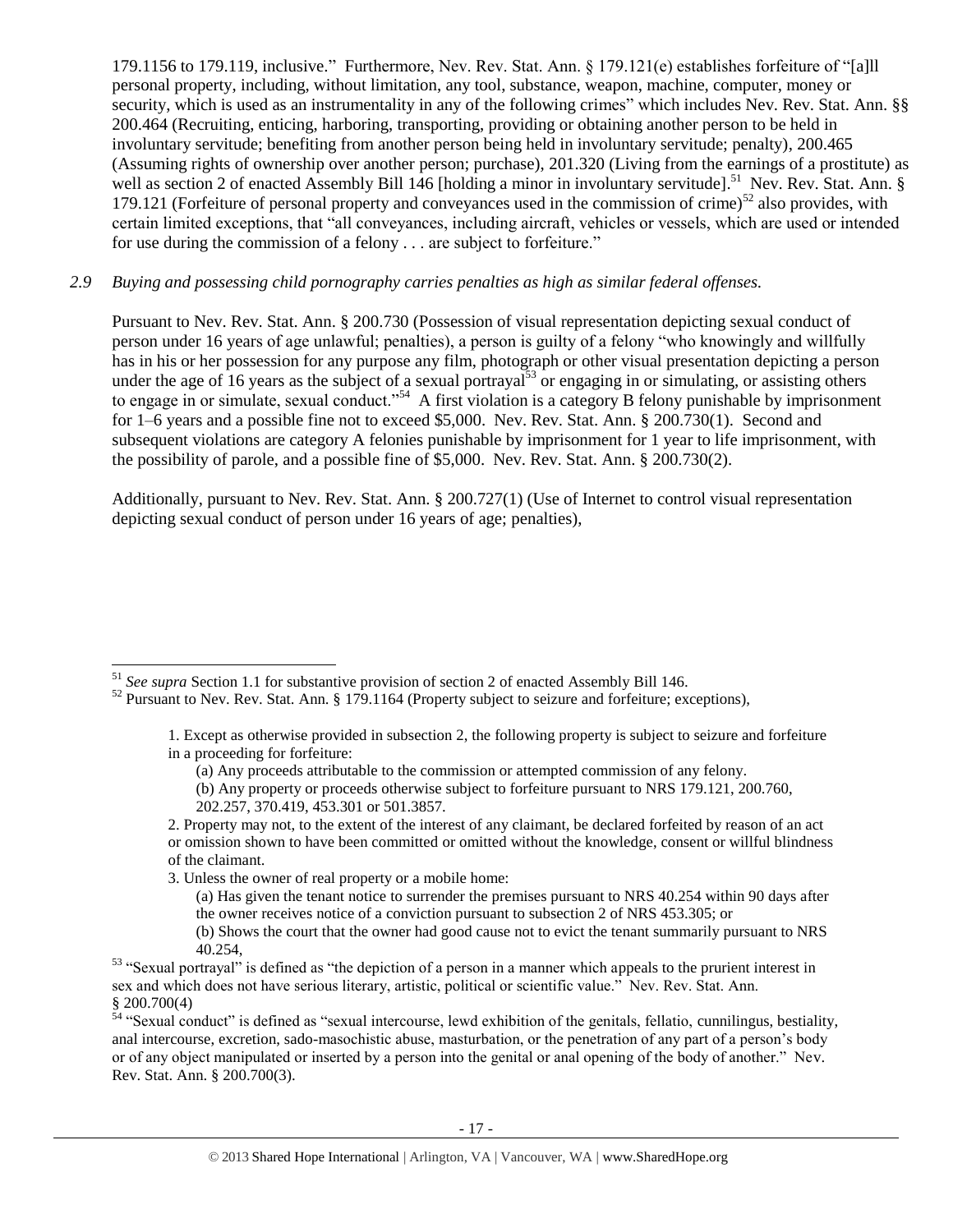1. Any person who, knowingly, willfully and with the specific intent to view any film, photograph or other visual presentation depicting a person under the age of 16 years engaging in or simulating sexual conduct,<sup>55</sup> uses the Internet to control such a film, photograph or other visual presentation is guilty of:

(a) For the first offense, a category C felony and shall be punished as provided in NRS 193.130 [Categories and punishment of felonies].

(b) For any subsequent offense, a category B felony and shall be punished by imprisonment in the state prison for a minimum term of not less than 1 year and a maximum term of not more than 6 years, and may be further punished by a fine of not more than \$5,000.

As a category C felony, the first violation is punishable by imprisonment for 1–5 years and a possible fine not to exceed \$10,000. Nev. Rev. Stat. Ann. § 193.130(2)(c).

Additionally, asset forfeiture exists for a violation of this provision. Nev. Rev. Stat. Ann. § 200.760. Pursuant to Nev. Rev. Stat. Ann. § 200.760 (Forfeiture), "All assets derived from or relating to any violation of . . . 200.710 to 200.730 [Unlawful to use minor in producing pornography or as subject of sexual portrayal in performance; Promotion of sexual performance of minor unlawful; Preparing, advertising or distributing materials depicting pornography involving minor unlawful; Use of Internet to control visual presentation depicting sexual conduct of person under 16 years of age; Possession of visual presentation depicting sexual conduct of person under 16 years of age unlawful], inclusive . . . are subject to forfeiture."

Domestic minor sex trafficking victims under 16 who "appeared in any film, photograph or other visual presentation engaging in sexual conduct and who suffered personal or psychological injury as a result," also have a civil cause of action against buyers. Nev. Rev. Stat. Ann. § 41.1396(1). Pursuant to Nev. Rev. Stat. Ann. § 41.1396(1) (Action for damages for injury suffered by victim of pornography involving minors; presumed statutory damages; attorney's fees and costs; protection of victim's identity; limitation on defenses),

1. Any person who, while under the age of 16 years, appeared in any film, photograph or other visual presentation engaging in sexual conduct<sup>56</sup> and who suffered personal or psychological injury as a result may bring an action against any person who, while over the age of 18 years, knowingly and willfully:

<span id="page-17-0"></span>(a) Promoted the film, photograph or other visual presentation;

 $\overline{a}$ 

(b) Possessed the film, photograph or other visual presentation; or

(c) Used the Internet to control the film, photograph or other visual presentation, with the specific intent to view the film, photograph or other visual presentation.

In this civil action, a successful plaintiff is entitled to "recover the plaintiff's actual damages, which shall be deemed to be at least \$150,000, plus attorney's fees and costs." Nev. Rev. Stat. Ann. § 41.1396(2).

In comparison, a federal conviction for possession of child pornography<sup>57</sup> is generally punishable by imprisonment for  $5-20$  years and a fine not to exceed  $$250,000$ .<sup>58</sup> Subsequent convictions, however, are punishable by imprisonment up to 40 years and a fine not to exceed  $$250,000.<sup>59</sup>$ 

 $55$  Nev. Rev. Stat. Ann. § 700.727(2) states, "As used in this section, 'sexual conduct' means sexual intercourse, fellatio, cunnilingus, bestiality, anal intercourse, excretion, sado-masochistic abuse, masturbation, or the penetration of any object manipulated or inserted by a person into the genital or anal opening of the body of another." <sup>56</sup> Nev. Rev. Stat. Ann. § 41.1396(5)(b) states, "'Sexual conduct' means sexual intercourse, fellatio, cunnilingus,

bestiality, anal intercourse, excretion, sado-masochistic abuse, masturbation, or the penetration of any object manipulated or inserted by a person into the genital or anal opening of the body of another."

 $57$  18 U.S.C. §§ 2252(a)(2), (a)(4) (Certain activities relating to material involving the sexual exploitation of minors),  $2252A(a)(2)$ –(3) (Certain activities relating to material constituting or containing child pornography), 1466A(a), (b) (Obscene visual representations of the sexual abuse of children).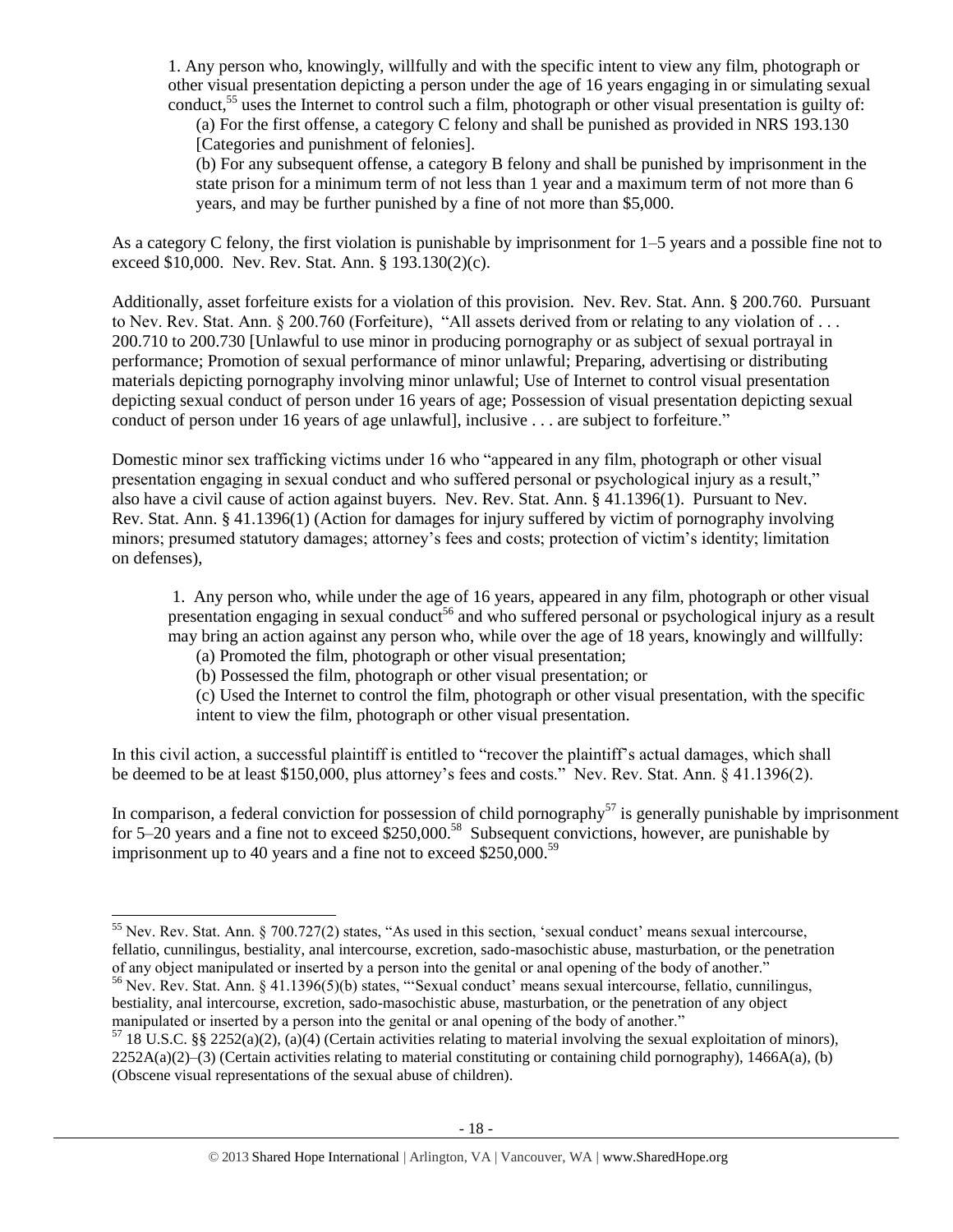*2.10 Convicted buyers of commercial sex acts with minors and child pornography are required to register as sex offenders*.

Any person convicted of "a crime against a child" or deemed a "sex offender" must register as a sex offender. Nev. Rev. Stat. Ann. § 179D.441(1). Under Nev. Rev. Stat. Ann. § 179D.0357<sup>60</sup> ("Crime against a child" defined), a

"Crime against a child" means any of the following offenses if the victim of the offense was less than 18 years of age when the offense was committed:

3. Involuntary servitude of a child … unless the offender is the parent or guardian of the victim.

4. An offense involving sex trafficking pursuant to subsection 2 of NRS 201.300 [Pandering and sex trafficking: definition; penalties; exception] or prostitution pursuant to NRS 201.320 [Living from earnings of prostitute; penalty].

<span id="page-18-1"></span>5. An attempt to commit an offense listed in this section.

. . . .

<span id="page-18-0"></span>**. . . .**

A "sex offender" is defined to include "a person who, after July 1, 1956, is or has been: (a) Convicted of a sexual offense listed in NRS 179D.097<sup>61</sup> ["Sexual offense" defined] . . . ." Nev. Rev. Stat. Ann. § 179D.095. Pursuant to Nev. Rev. Stat. Ann. § 179D.097(1) a "sexual offense" is defined to include the following offenses:

(c) Statutory sexual seduction pursuant to NRS 200.368.

. . . .

 $\overline{\phantom{a}}$ 

(g) Abuse of a child pursuant to NRS 200.508, if the abuse involved sexual abuse or sexual exploitation.

(h) An offense involving pornography and a minor pursuant to NRS 200.710 to 200.730 [Unlawful to use minor in producing pornography or as subject of sexual portrayal in performance, Promotion of sexual performance of minor unlawful, Preparing, advertising or distributing materials depicting pornography involving minor unlawful; penalty, Use of Internet to control visual presentation depicting sexual conduct of person under 16 years of age, Possession of visual presentation depicting sexual conduct of person under 16 years of age unlawful; penalties] , inclusive.

(i) Incest pursuant to NRS 201.180.

<sup>58</sup> 18 U.S.C. §§ 2252(b) (stating that a conviction under subsection (a)(2) is punishable by imprisonment for 5–20 years and a fine, while a conviction under subsection (a)(4) is punishable by imprisonment up to 10 years, a fine, or both),  $2252A(b)(1)$  (a conviction is punishable by imprisonment for 5–20 years and a fine),  $1466A(a)$ , (b) (stating that a conviction under subsection (a) is "subject to the penalties provided in section  $2252A(b)(1)$ ," imprisonment for 5–20 years and a fine, while a conviction under subsection (b) is "subject to the penalties provided in section 2252A(b)(2)," imprisonment up to 10 years, a fine, or both); *see also* 18 U.S.C. §§ 3559(a)(1) (classifying all of the above listed offenses as felonies), 3571(b)(3) (providing a fine up to \$250,000 for any felony conviction).

 $59$  18 U.S.C. §§ 2252(b) (stating if a person has a prior conviction under subsection (a)(2), or a list of other statutes, a conviction is punishable by a fine and imprisonment for 15–40 years, but if a person has a prior conviction under subsection (a)(4), or a list of other statutes, a conviction is punishable by a fine and imprisonment for  $10-20$  years),  $2252A(b)(1)$  (stating if a person has a prior conviction under subsection (a)(2), (a)(3), or a list of other statutes, a conviction is punishable by a fine and imprisonment for  $15-40$  years),  $1466A(a)$ , (b) (stating that the penalty scheme for section 2252A(b) applies); *see also* 18 U.S.C. §§ 3559(a)(1) (classifying all of the above listed offenses as felonies), 3571(b)(3) (providing a fine up to \$250,000 for any felony conviction).

<sup>60</sup> Here and elsewhere in this report that Nev. Rev. Stat. Ann. § 179D.0357 is quoted or cited, it has been updated to reflect the amendments added by the passage of Assembly Bill 146, 2013 Nev. Stat. 354 (effective June 1, 2013), and Assembly Bill 67, 2013 Nev. Stat. 426 (effective July 1, 2013).

<sup>61</sup> Here and elsewhere in this report that Nev. Rev. Stat. Ann. § 179D.097 is quoted or cited, it has been updated to reflect the amendments added by the passage of Senate Bill 388, 2013 Nev. Stat. 261 (effective May 29, 2013), and Assembly Bill 67, 2013 Nev. Stat. 426 (effective July 1, 2013).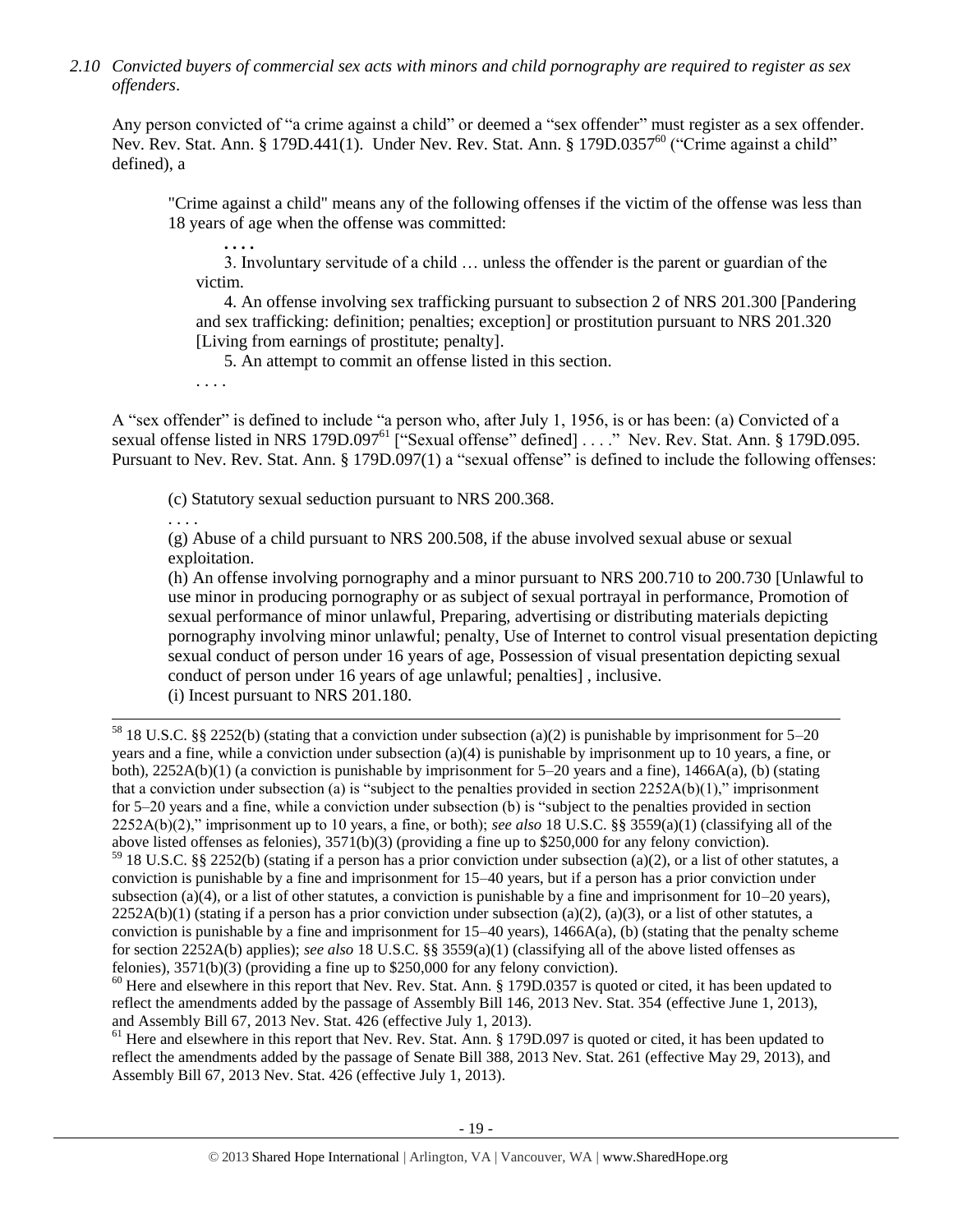. . . .

(m) Lewdness with a child pursuant to NRS 201.230.

. . . .

(p) Sex trafficking pursuant to NRS 201.300 [Pandering and sex trafficking: definition; penalties; exception].

(q) Any other offense that has an element involving a sexual act or sexual conduct with another. . . . .

Therefore, a buyer could potentially be required to register as a sex offender either for a conviction of sex trafficking pursuant to Nev. Rev. Stat. Ann. § 201.300 (Pandering and sex trafficking: definition; penalties; exception) or for a conviction under Nev. Rev. Stat. Ann. § 201.354(3) (Engaging in prostitution or solicitation for prostitution: Penalty; exception) and Nev. Rev. Stat. Ann. § 207.030(b) (Prohibited acts; penalty) since both of these offenses that have "an element involving a sexual act or sexual conduct with another." Nev. Rev. Stat. Ann. § 179D.097(1).

However, notably, under Nev. Rev. Stat. Ann. § 179D.097(2) ("Sexual offense" defined),

2. The term does not include an offense involving consensual sexual conduct if the victim was: (a) An adult, unless the adult was under the custodial authority of the offender at the time of the offense; or

(b) At least 13 years of age and the offender was not more than 4 years older than the victim at the time of the commission of the offense.

Therefore, since a court may view a domestic minor sex trafficking victim as consenting to the sexual conduct, some buyers who are not more than 4 years older than the victim may not be required to register as a "sex offender" under Nev. Rev. Stat. Ann. § 179D.097, but would be required to register for having committed a "crime against a child" under Nev. Rev. Stat. Ann. § 179D.0357.

Pursuant to Nev. Rev. Stat. Ann.  $§ 179D.115,$ <sup>62</sup>

 $\overline{\phantom{a}}$ 

"Tier II offender" means an offender convicted of a crime against a child or a sex offender, other than a Tier III offender, whose crime against a child is punishable by imprisonment for more than 1 year or whose sexual offense:

1. If committed against a child, constitutes:

(a) Luring a child pursuant to NRS 201.560 [Definitions; exception; penalties], if punishable as a felony;

(b) Abuse of a child pursuant to NRS 200.508 [Abuse, neglect or endangerment of child: penalties; definitions], if the abuse involved sexual abuse or sexual exploitation;

(c) An offense involving pandering sex trafficking pursuant to NRS 201.300 [Pandering and sex trafficking: Definition; penalties; exception] or prostitution pursuant to NRS 201.320 [Living from earnings of prostitute; penalty];

(d) An offense involving pornography and a minor pursuant to NRS  $200.710$  to  $200.730$ ,  $63$ inclusive; or

 $62$  Here and elsewhere in this report that Nev. Rev. Stat. Ann. § 179D.115 is quoted or cited, it has been updated to reflect the amendments added by the passage of Assembly Bill 67. 2013 Nev. Stat. 426 (effective July 1, 2013).  $^{63}$  Nev. Rev. Stat. Ann. §§ 200.710 (Unlawful to use minor in producing pornography or as subject of sexual portrayal in performance), 200.720 (Promotion of sexual performance of minor unlawful), 200.725 (Preparing, advertising or distributing materials depicting pornography involving minor unlawful; penalty), 200.727 (Use of Internet to control visual presentation depicting sexual conduct of person under 16 years of age; penalties), and 200.730 (Possession of visual presentation depicting sexual conduct of person under 16 years of age unlawful; penalties).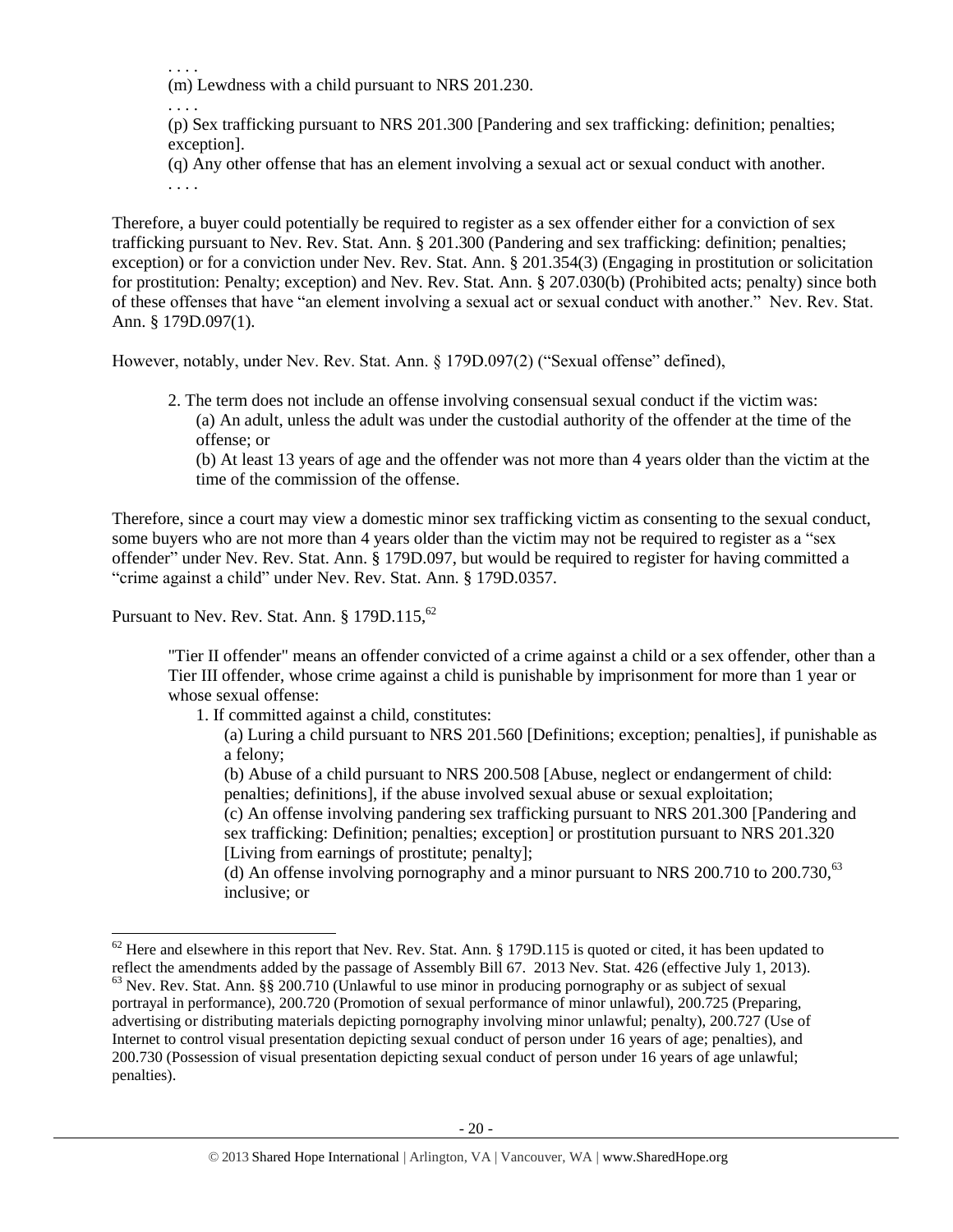(e) Any other offense that is comparable to or more severe than the offenses described in 42 U.S.C. Section 16911(3) [Relevant definitions, including Amie Zyla expansion of sex offender definition and expanded inclusion of child predators];

2. Involves an attempt or conspiracy to commit any offense described in subsection 1;

3. If committed in another jurisdiction, is an offense that, if committed in this State, would be an offense listed in this section. This subsection includes, without limitation, an offense prosecuted in:

(a) A tribal court; or

(b) A court of the United States or the Armed Forces of the United States; or

4. Is committed after the person becomes a Tier I offender if any of the person's sexual offenses constitute an offense punishable by imprisonment for more than 1 year.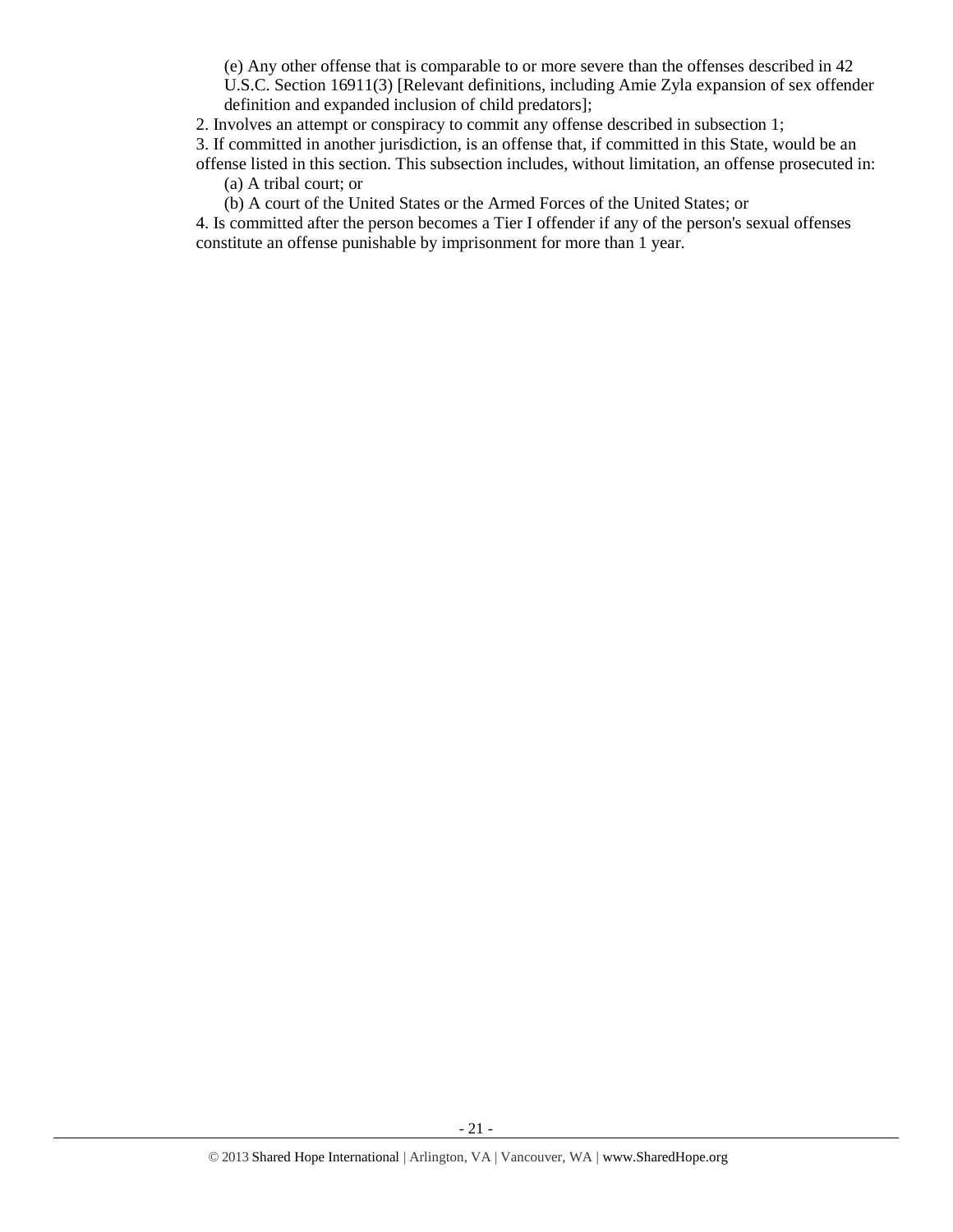#### **FRAMEWORK ISSUE 3: CRIMINAL PROVISIONS FOR TRAFFICKERS**

### *Legal Components:*

- *3.1 Penalties for trafficking a child for sexual exploitation are as high as federal penalties.*
- *3.2 Creating and distributing child pornography carries penalties as high as similar federal offenses.*
- *3.3 Using the Internet to lure, entice, recruit, or sell commercial sex acts with a minor is a separate crime or results in an enhanced penalty for traffickers.*
- *3.4 Financial penalties for traffickers, including asset forfeiture, are sufficiently high.*
- *3.5 Convicted traffickers are required to register as sex offenders.*
- *3.6 Laws relating to termination of parental rights for certain offenses include sex trafficking or commercial sexual exploitation of children (CSEC) offenses in order to remove the children of traffickers from their control and potential exploitation.*

*\_\_\_\_\_\_\_\_\_\_\_\_\_\_\_\_\_\_\_\_\_\_\_\_\_\_\_\_\_\_\_\_\_\_\_\_\_\_\_\_\_\_\_\_\_\_\_\_\_\_\_\_\_\_\_\_\_\_\_\_\_\_\_\_\_\_\_\_\_\_\_\_\_\_\_\_\_\_\_\_\_\_\_\_\_\_\_\_\_\_\_\_\_\_*

## *Legal Analysis:*

3.1 Penalties for trafficking a child for sexual exploitation are as high as federal penalties. <sup>64</sup>

A trafficker who is found guilty of sex trafficking a child is subject to penalties pursuant to Nev. Rev. Stat. Ann.  $\S 201.300(2)(b)^{65}$  (Pandering and sex trafficking: definition; penalties; exception) which states,

2.

(I) If the child is less than 14 years of age when the offense is committed, is guilty of a category A felony and shall be punished by imprisonment in the state prison for life with the possibility of parole, with eligibility for parole beginning when a minimum of 15 years has been served, and may be further punished by a fine of not more than \$ 20,000.

(II) If the child is at least 14 years of age but less than 16 years of age when the offense is committed, is guilty of a category A felony and shall be punished by imprisonment in the state prison for life with the possibility of parole, with eligibility for parole beginning when a minimum of 10 years has been served, and may be further punished by a fine of not more than \$ 10,000. (III) If the child is at least 16 years of age but less than 18 years of age when the offense is committed, is guilty of a category A felony and shall be punished by imprisonment in the state prison for life with the possibility of parole, with eligibility for parole beginning when a minimum of 5 years has been served, and may be further punished by a fine of not more than \$ 10,000.

3. A court shall not grant probation to or suspend the sentence of a person convicted of sex trafficking a child pursuant to subsection 2.

In addition, pursuant to Nev. Rev. Stat. Ann.  $\S 201.352^{66}$  (Additional fine for pandering child and conspiring to pander child), if the victim is a child at the time of an offense and "physical force or violence or the immediate threat of physical force or violence is used upon the child," a trafficker who is convicted of subsection 2 of Nev. Rev. Stat. Ann. § 201.300 (Pandering and sex trafficking: definition; penalties; exception) or Nev. Rev. Stat. Ann. § 201.320 (Living from earnings of prostitute; penalty) may be fined \$500,000.

l

<sup>64</sup> *See supra* Sections 1.1, 1.2 for full discussion of the substantive provisions of the Nevada statutes listed. In Nevada, counties also regulate prostitution laws and have additional offenses that could apply to traffickers of commercial sex with minors. Some counties also allow for the operation of licensed houses of prostitution. *See infra* Appendix A for some county and city ordinances applicable to traffickers.

<sup>65</sup> *See supra* note [3.](#page-0-0)

<sup>66</sup> *See supra* note [35.](#page-11-0)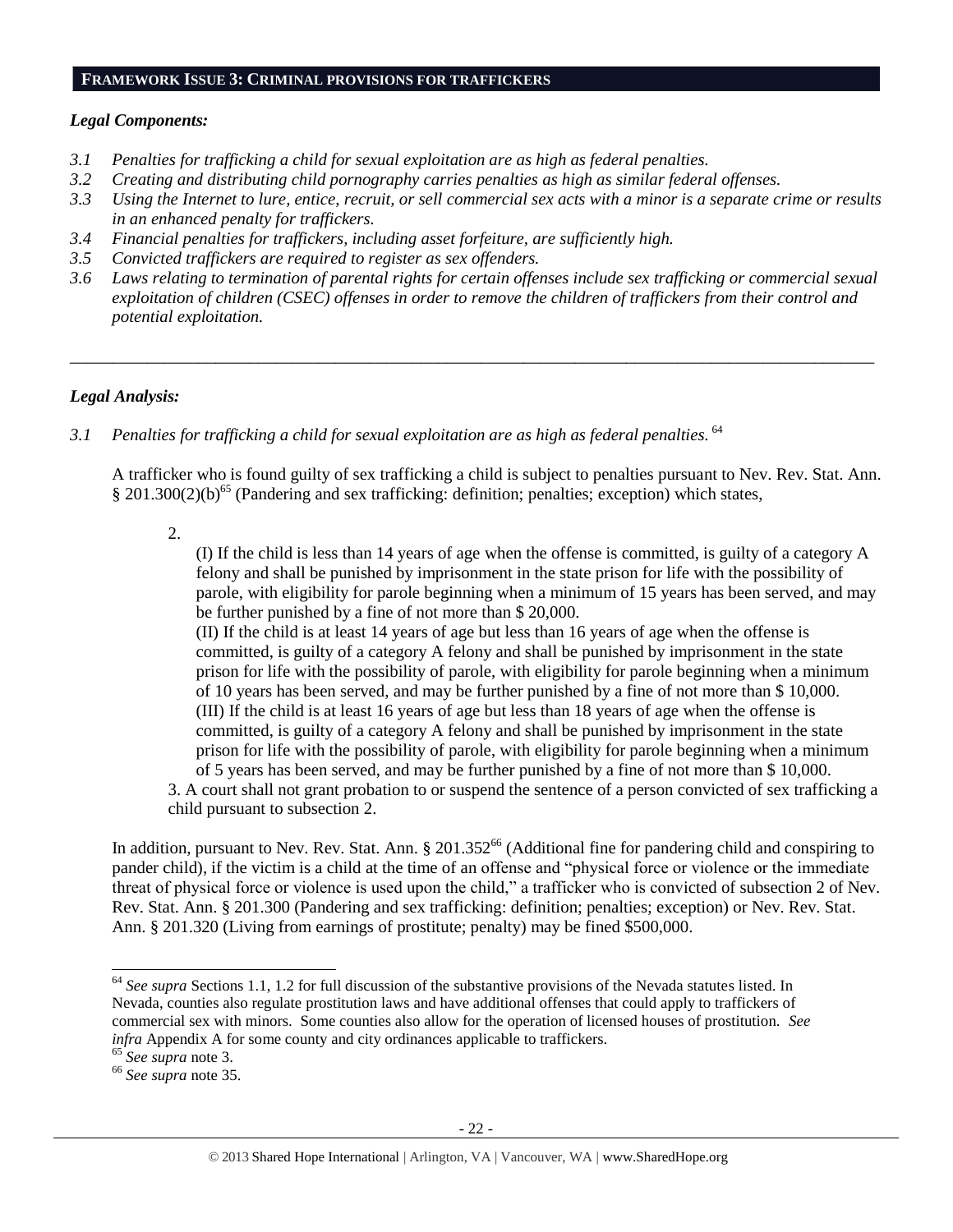There are also heightened penalties for acts of conspiracy. If a person is convicted of sex trafficking or living from the proceeds of a prostitute, as well as conspiracy to commit those offenses, and the victim of the offense was a child at the time, the court may impose a fine of not more than \$500,000 in addition to other fines prescribed by statute. Nev. Rev. Stat. Ann. § 201.352(1)(a).

If a trafficker is convicted under section  $2^{67}$  of enacted Assembly Bill 146 (Holding a minor in involuntary servitude), a violation is a category A felony and the violator "shall be punished by imprisonment in the state prison for life with the possibility of parole, with eligibility for parole beginning when a minimum of 15 years has been served, and may be further punished by a fine of at least \$50,000."

If Nev. Rev. Stat. Ann. § 200.463(1)<sup>68</sup> (Involuntary servitude; penalties) is applicable to commercial sex acts through the terms "forced labor and services," a trafficker who uses "forced labor or services" and is convicted under that provision will be guilty of a category B felony. Nev. Rev. Stat. Ann. § 200.463. If a person suffers "substantial bodily harm while held in involuntary servitude or in attempted escape or escape therefrom," a violation of Nev. Rev. Stat. Ann. § 200.463 is punishable by imprisonment for 7–20 years and a possible fine not to exceed \$50,000. Nev. Rev. Stat. Ann. § 200.463(2)(a). If the victim does not suffer "substantial bodily harm," a violation is punishable by imprisonment for 5–20 years and a possible fine not to exceed \$50,000. Nev. Rev. Stat. Ann. § 200.463(2)(b). Moreover, for convictions under Nev. Rev. Stat. Ann. § 200.464 (Recruiting, enticing, harboring, transporting, providing or obtaining another person to be held in involuntary servitude; benefiting from another person being held in involuntary servitude; penalty), a trafficker will be guilty of a category B felony punishable by imprisonment for 1–15 years and a fine not to exceed \$50,000. Nev. Rev. Stat. Ann. § 200.464.

Traffickers may also be subject to penalties for conspiracy to commit trafficking offenses.<sup>69</sup>

Furthermore, a trafficker could be convicted of living from earnings of a prostitute under Nev. Rev. Stat. Ann. § 201.320 (Living from earnings of prostitute; penalty), if the trafficker "knowingly accepts, receives, levies or appropriates any money or other valuable thing, without consideration, from the proceeds of any prostitute." "Any such acceptance, receipt, levy or appropriation of money or valuable thing upon any proceedings or trial for violation of this section is presumptive evidence of lack of consideration." Nev. Rev. Stat. Ann. § 201.320(2). A violation of Nev. Rev. Stat. Ann. § 201.320 is a Class D felony punishable by imprisonment for 1–4 years and a possible fine not to exceed \$5,000. Nev. Rev. Stat. Ann. §§ 201.320(1), 193.130(2)(d).

When the minor victim is under 14 years of age, a violation of Nev. Rev. Stat. Ann. § 200.710(1)(Unlawful to use minor in producing pornography or as subject of sexual portrayal in performance) is a Category A felony punishable by imprisonment for life with possibility of parole after 10 years and a fine not to exceed \$100,000. Nev. Rev. Stat. Ann. §§ 200.710(1), 200.750(2). When the minor victim is 14 years of age or older, a violation of Nev. Rev. Stat. Ann. § 200.710(1) is a Category A felony punishable by imprisonment for life, with parole eligibility after serving 5 years and a fine not to exceed \$100,000. Nev. Rev. Stat. Ann. §§ 200.710(1), 200.750(2).

Similarly, Nev. Rev. Stat. Ann. § 609.210(2) (Employing or exhibiting minor in certain injurious, immoral or dangerous activities: Criminal penalty) is a misdemeanor punishable by up to 6 months in prison, a fine not to exceed \$1,000, or both. Nev. Rev. Stat. Ann. §§ 609.210, 193.150(1).

A trafficker could be found guilty of money laundering under Nev. Rev. Stat. Ann. § 207.195 (Use of monetary instrument proceeding or derived from unlawful activity), which states,

l <sup>67</sup> *See supra* note [12.](#page-2-1)

<sup>68</sup> *See supra* note [10.](#page-2-0)

<sup>69</sup> *See supra* note [9.](#page-2-2)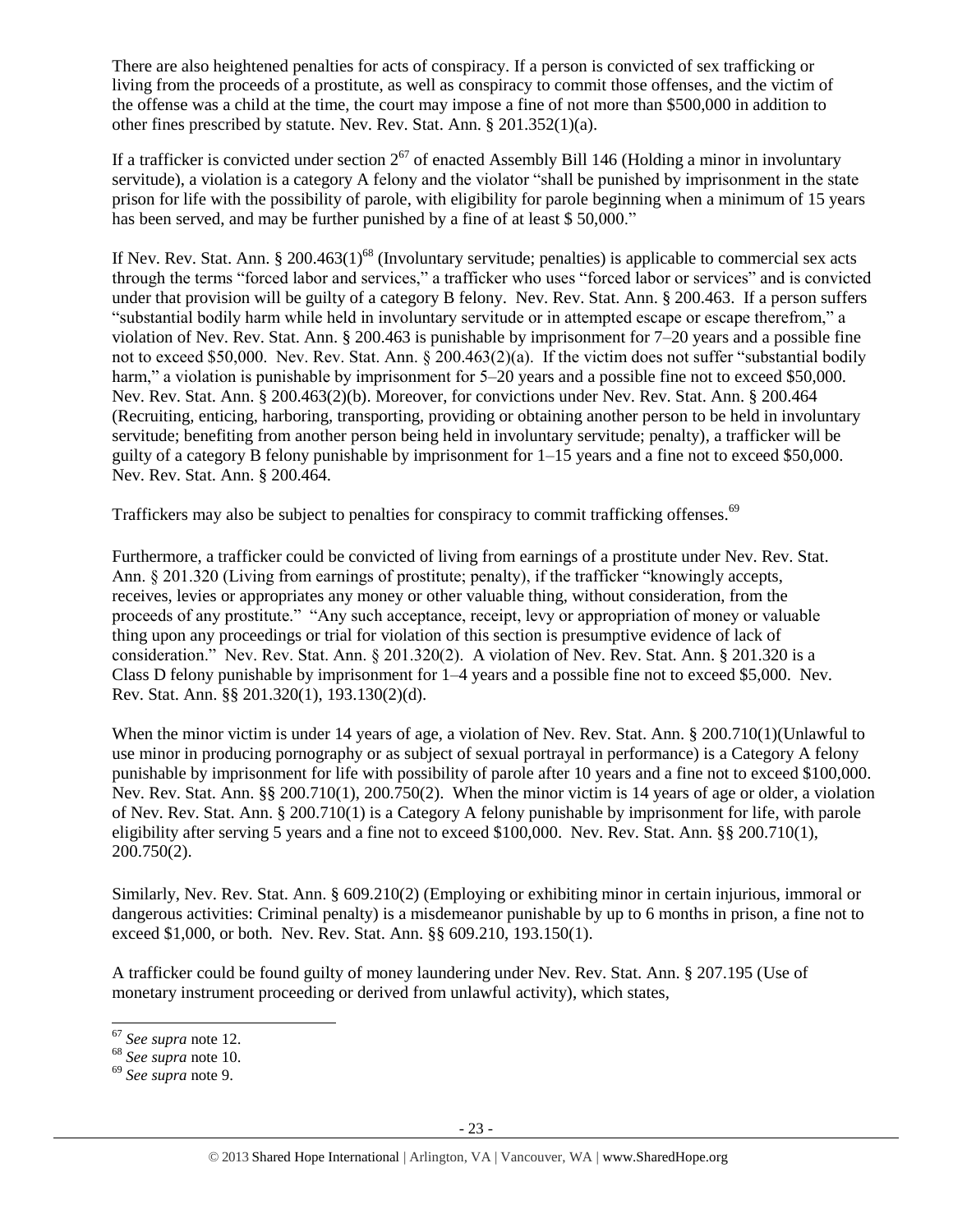1. If a monetary instrument represents the proceeds of or is directly or indirectly derived from any unlawful activity, it is unlawful for a person, having knowledge of that fact:

(a) To conduct or attempt to conduct a financial transaction involving the instrument:

(1) With the intent to further any unlawful activity;

(2) With the knowledge that the transaction conceals the location, source, ownership or control of the instrument; or

(3) With the knowledge that the transaction evades any provision of federal or state law that requires the reporting of a financial transaction.

(b) To transport or attempt to transport the monetary instrument:

(1) With the intent to further any unlawful activity;

. . . .

A violation of Nev. Rev. Stat. Ann. § 207.195 is a Class D felony punishable by imprisonment for 1–4 years and a possible fine not to exceed \$5,000. Nev. Rev. Stat. Ann. §§ 207.195(3), 193.130(2)(d).

In comparison, if the victim is under the age of 14, a conviction under the Trafficking Victims Protection Act  $(TVPA)<sup>70</sup>$  for child sex trafficking is punishable by 15 years to life imprisonment and a fine not to exceed \$250,000. 18 U.S.C. §§ 1591(b)(1), 3559(a)(1), 3571(b)(3). If the victim is between the ages of 14–17, a conviction is punishable by 10 years to life imprisonment and a fine not to exceed \$250,000. 18 U.S.C. §§ 1591(b)(2), 3559(a)(1), 3571(b)(3). A conviction is punishable by mandatory life imprisonment, however, if the trafficker has a prior conviction for a federal sex offense<sup> $71$ </sup> against a minor.

*3.2 Creating and distributing child pornography carries penalties as high as similar federal offenses*.

Pursuant to Nev. Rev. Stat. Ann. § 200.725 (Preparing, advertising or distributing materials depicting pornography involving minor unlawful; penalty), it is a category B felony when a person "knowingly prepares, advertises or distributes any item or material that depicts a minor engaging in, or simulating, or assisting others to engage in or simulate, sexual conduct<sup>72</sup>. . . ." The crime is punishable by imprisonment for  $1-15$  years, a fine not to exceed \$15,000, or both. Nev. Rev. Stat. Ann. § 200.725.

Under Nev. Rev. Stat. Ann. § 200.710(1) (Unlawful to use minor in producing pornography or as subject of sexual portrayal in performance), it is a category A felony when a person "knowingly uses, encourages, entices or permits a minor to simulate or engage in or assist others to simulate or engage in sexual conduct to produce a performance." Additionally, under Nev. Rev. Stat. Ann. § 200.710(2), it is a category A felony when a person "knowingly uses, encourages, entices, coerces or permits a minor to be the subject of a sexual portrayal in a performance . . . regardless of whether the minor is aware that the sexual portrayal is part of a performance."

Violations of any of these statutes subjects "[a]ll assets derived from or relating to any violation . . . to forfeiture." Nev. Rev. Stat. Ann. § 200.760.

Pursuant to Nev. Rev. Stat. Ann. § 41.1396(1) (Action for damages for injury suffered by victim of pornography involving minors; presumed statutory damages; attorney's fees and costs; protection of victim's identity; limitation on defenses),

l

<sup>70</sup> *See supra* note 37.

<sup>71</sup> *See supra* note [38.](#page-11-1)

<sup>72</sup> *See supra* note [54.](#page-16-0)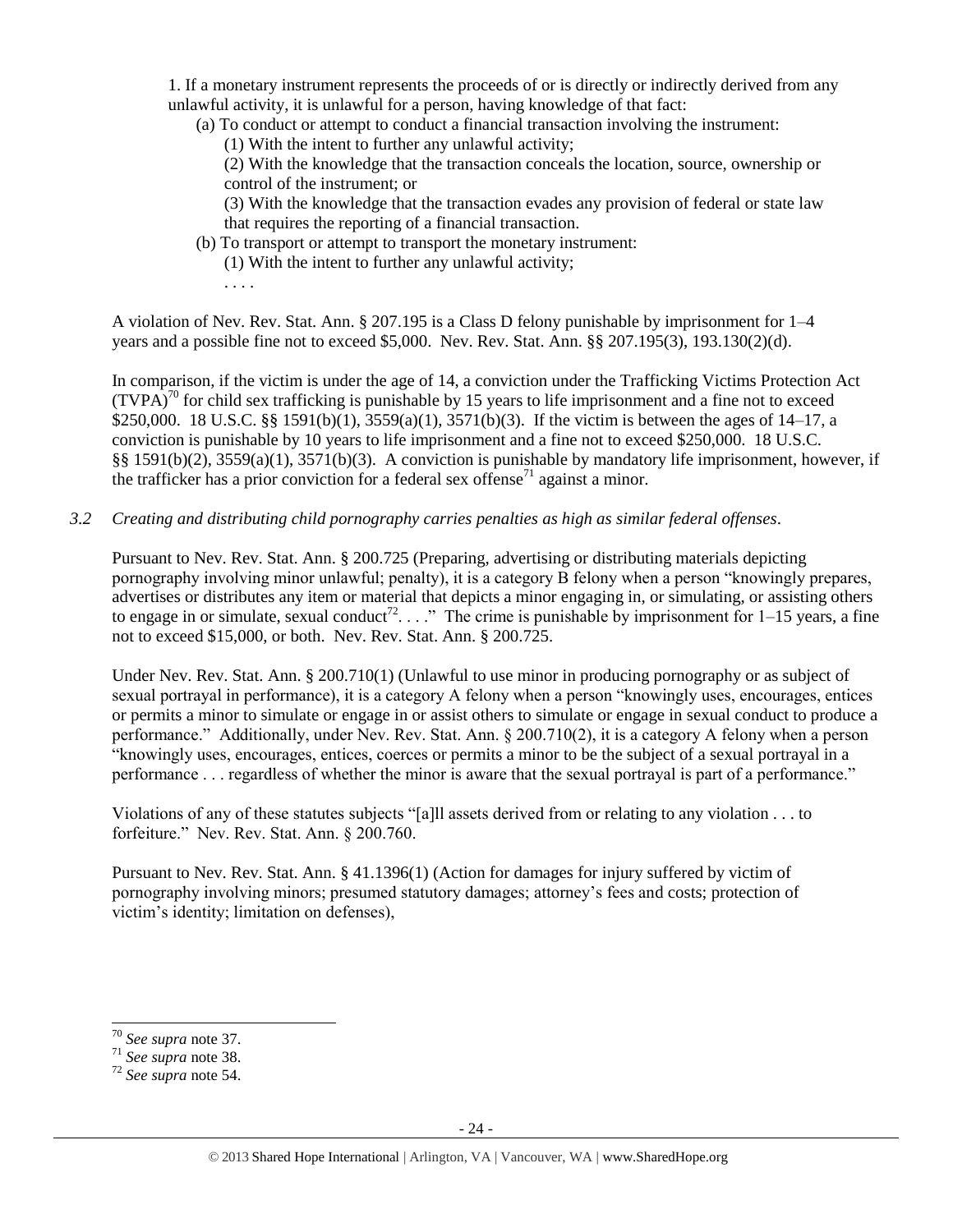1. Any person who, while under the age of 16 years, appeared in any film, photograph or other visual presentation engaging in sexual conduct<sup>73</sup> and who suffered personal or psychological injury as a result may bring an action against any person who, while over the age of 18 years, knowingly and willfully:

(a) Promoted<sup>74</sup> the film, photograph or other visual presentation;

(b) Possessed the film, photograph or other visual presentation; or

(c) Used the Internet to control the film, photograph or other visual presentation, with the specific intent to view the film, photograph or other visual presentation.

In this civil action, a successful plaintiff is entitled to "recover the plaintiff's actual damages, which shall be deemed to be at least \$150,000, plus attorney's fees and costs." Nev. Rev. Stat. Ann. § 41.1396(2).

In comparison, if the victim is under the age of 14, a conviction under the TVPA for child sex trafficking is punishable by 15 years to life imprisonment and a fine not to exceed \$250,000. 18 U.S.C. §§ 1591(b)(1),  $3559(a)(1)$ ,  $3571(b)(3)$ . If the victim is between the ages of  $14-17$ , a conviction is punishable by 10 years to life imprisonment and a fine not to exceed \$250,000. 18 U.S.C. §§ 1591(b)(2), 3559(a)(1), 3571(b)(3). A conviction is punishable by mandatory life imprisonment, however, if the trafficker has a prior conviction for a federal sex offense<sup>75</sup> against a minor. Additionally, a federal conviction for distribution of child pornography<sup>76</sup> is generally punishable by imprisonment for 5–20 years and a fine not to exceed \$250,000.<sup>77</sup> Subsequent convictions, however, are punishable by imprisonment up to 40 years and a fine not to exceed \$250,000.<sup>78</sup>

*3.3 Using the Internet to lure, entice, recruit, or sell commercial sex acts with a minor is a separate crime or results in an enhanced penalty for traffickers.*

Although Nevada law does not specifically criminalize using the Internet to sell commercial sex acts, the crime can fall within Nev. Rev. Stat. Ann. § 201.560<sup>79</sup> (Definitions; exception; penalties). Pursuant to Nev. Rev. Stat. Ann. § 201.560(1),

1. Except as otherwise provided in subsection  $3$ ,  $80$  a person commits the crime of luring a child if the person knowingly contacts or communicates with or attempts to contact or communicate with: (a) A child who is less than 16 years of age and who is at least 5 years younger than the person with the intent to persuade, lure or transport the child away from the child's home or from any location

 $\overline{\phantom{a}}$ 

<sup>79</sup> *See supra* note [41.](#page-12-0)

<sup>80</sup> *See supra* note [42.](#page-12-1)

<sup>73</sup> *See supra* note [56.](#page-17-0)

<sup>&</sup>lt;sup>74</sup> "Promote" means "to produce, direct, procure, manufacture, sell, give, lend, publish, distribute, exhibit, advertise or possess for the purpose of distribution." Nev. Rev. Stat. Ann. §§ 41.1396(5)(a), 200.700(2).

<sup>75</sup> *See supra* note [38.](#page-11-1)

<sup>&</sup>lt;sup>76</sup> 18 U.S.C. §§ 2252(a)(1), (a)(2), (a)(3) (Certain activities relating to material involving the sexual exploitation of minors),  $2252A(a)(2)$ , (a)(3) (Certain activities relating to material constituting or containing child pornography), 1466A(a) (Obscene visual representations of the sexual abuse of children).

<sup>&</sup>lt;sup>77</sup> 18 U.S.C. §§ 2252(b) (stating that a conviction under subsection (a)(1), (a)(2), or (a)(3) is punishable by imprisonment for 5–20 years and a fine), 2252A(b)(1) (a conviction is punishable by imprisonment for 5–20 years and a fine), 1466A(a), (b) (stating that a conviction under subsection (a) is "subject to the penalties provided in section 2252A(b)(1)," imprisonment for 5–20 years and a fine, while a conviction under subsection (b) is "subject to the penalties provided in section 2252A(b)(2)," imprisonment up to 10 years, a fine, or both); *see also* 18 U.S.C. §§ 3559(a)(1) (classifying all of the above listed offenses as felonies),  $3571(b)(3)$  (providing a fine up to \$250,000 for any felony conviction).

<sup>&</sup>lt;sup>78</sup> 18 U.S.C. §§ 2252(b) (stating if a person has a prior conviction under subsection (a)(1), (a)(2), or (a)(3) or a list of other statutes, a conviction is punishable by a fine and imprisonment for 15–40 years), 2252A(b)(1) (stating if a person has a prior conviction under subsection (a)(2), (a)(3), or a list of other statutes, a conviction is punishable by a fine and imprisonment for  $15-40$  years),  $1466A(a)$ , (b) (stating that the penalty scheme for section  $2252A(b)$ applies); *see also* 18 U.S.C. §§ 3559(a)(1) (classifying all of the above listed offenses as felonies), 3571(b)(3) (providing a fine up to \$250,000 for any felony conviction).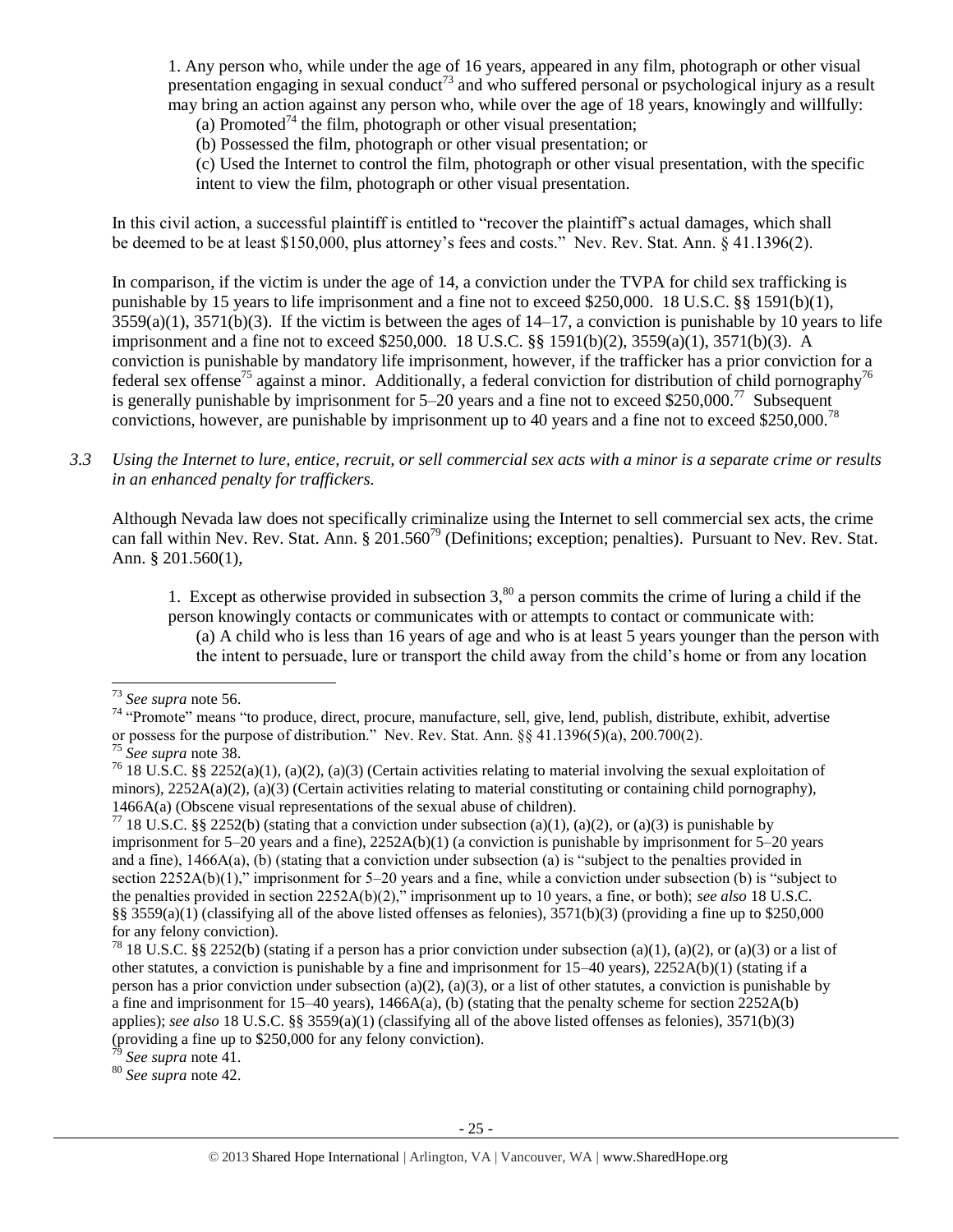known to the child's parent or guardian or other person legally responsible for the child to a place other than where the child is located, for any purpose:

(1) Without the express consent of the parent or guardian or other person legally responsible for the child; and

(2) With the intent to avoid the consent of the parent or guardian or other person legally responsible for the child; or

(b) Another person whom he or she believes to be a child who is less than 16 years of age and at least 5 years younger than he or she is, regardless of the actual age of that other person, with the intent to solicit, persuade or lure the person to engage in sexual conduct.

. . . .

4. A person who violates or attempts to violate the provisions of this section through the use of a computer, system or network:

(a) With the intent to engage in sexual conduct<sup>81</sup> with the child, person believed to be a child or person with mental illness or to cause the child, person believed to be a child or person with mental illness to engage in sexual conduct, is guilty of a category B felony and shall be punished by imprisonment in the state prison for a minimum term of not less than 1 year and a maximum term of not more than 10 years and may be further punished by a fine of not more than \$10,000;

- . . . .
- 3.3.1 Recommendation: Amend Nev. Rev. Stat. Ann. § 201.560 (Definitions; exception; penalties) to apply to use of the Internet to communicate with a minor under 18 for the purpose of committing sex trafficking or CSEC offenses.

## *3.4 Financial penalties for traffickers, including asset forfeiture, are sufficiently high*.

Traffickers convicted of sex trafficking under Nev. Rev. Stat. Ann.  $\S 201.300^{82}$  (Pandering and sex trafficking: definition; penalties; exception) may be punished by a fine of not more than \$20,000 if the minor is under 14 years old at the time of the offense and a fine of not more than \$10,000 if the minor is at least 14 years old but less than 18 years old at the time of the offense. Nev. Rev. Stat. Ann. § 201.300(2)(b)(2).

If a trafficker is convicted under section  $2^{83}$  of enacted Assembly Bill 146 (holding a minor in involuntary servitude), may be punished by a fine of at least \$50,000. For a conviction under Nev. Rev. Stat. Ann. § 200.463<sup>84</sup> (Involuntary servitude; penalties) or Nev. Rev. Stat. Ann. § 200.464 (Recruiting, enticing, harboring, transporting, providing or obtaining another person to be held in involuntary servitude; benefiting from another person being held in involuntary servitude; penalty), the trafficker can receive a fine not to exceed \$50,000. Nev. Rev. Stat. Ann. §§ 200.463(2), 200.464. A conviction under Nev. Rev. Stat. Ann. § 201.320 (Living from earnings of prostitute) is punishable by a possible fine not to exceed \$5,000. Nev. Rev. Stat. Ann. §§ 201.320(1), 193.130(2)(d).

Pursuant to Nev. Rev. Stat. Ann. § 201.352<sup>85</sup> (Additional fine for pandering child and conspiring to pander child), if the victim is a child at the time of the offense and "physical force or violence or the immediate threat of physical force or violence is used upon the child," a trafficker who is convicted of Nev. Rev. Stat. Ann. § 201.300(2) (Pandering and sex trafficking: definition; penalties; exception) or Nev. Rev. Stat. Ann. § 201.320 (Living from earnings of prostitute; penalty) may be fined \$500,000. An additional \$500,000 fine may be levied if a trafficker is convicted of conspiracy to commit sex trafficking or living from the earnings of a prostitute, if the victim is a child. Nev. Rev. Stat. Ann. § 201.352(3). Convictions under Nev. Rev. Stat. Ann. §

 $\overline{a}$ 

<sup>83</sup> *See supra* note [12.](#page-2-1)

<sup>81</sup> *See supra* note [54.](#page-16-0)

<sup>82</sup> *See supra* note [3.](#page-0-0)

<sup>84</sup> *See supra* note [10.](#page-2-0)

<sup>85</sup> *See supra* note [35.](#page-11-0)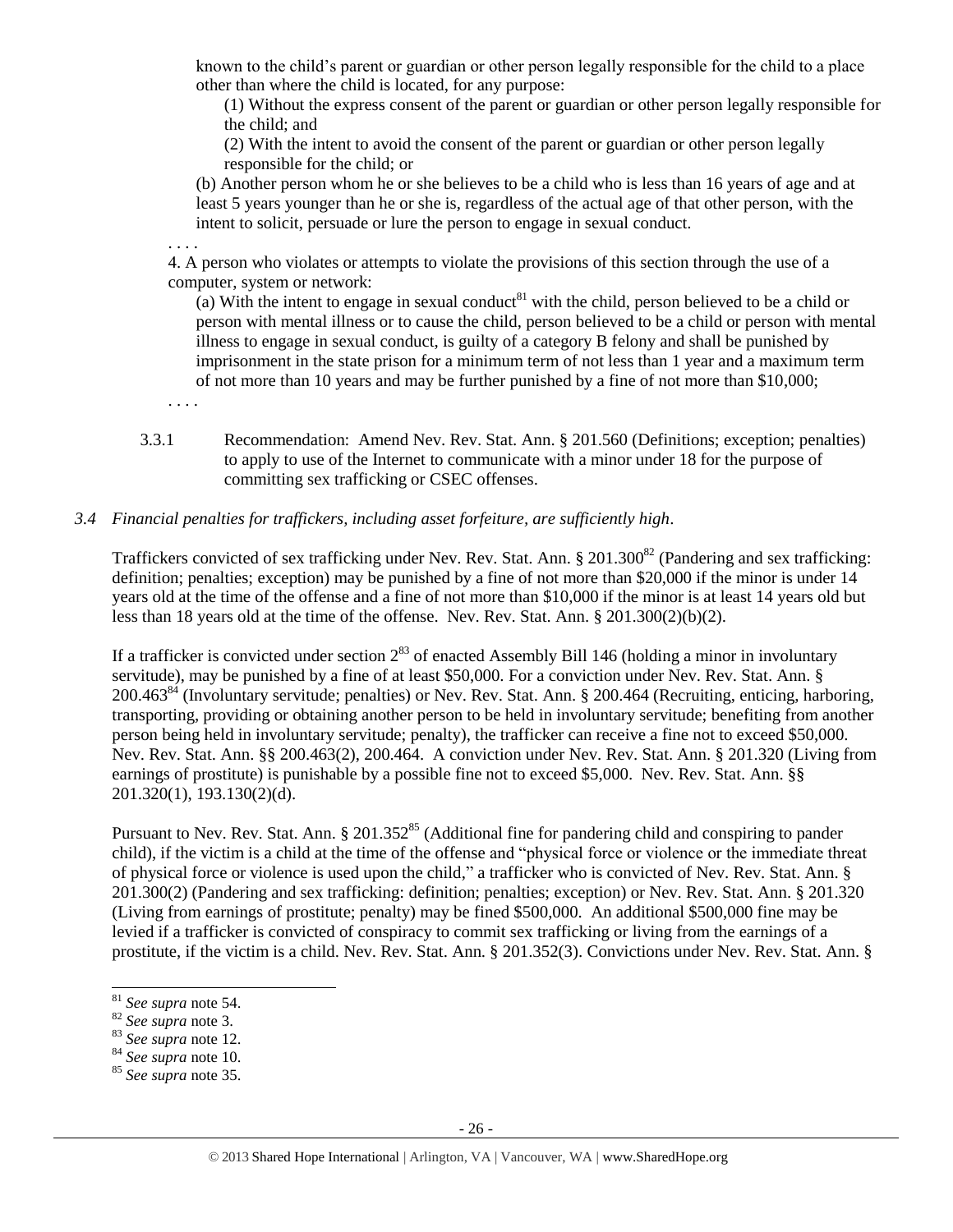207.030(b), (c) (Prohibited acts; penalty) or Nev. Rev. Stat. Ann. § 609.210 (Employing or exhibiting minor in certain injurious, immoral or dangerous activities: Criminal penalty) can result in fines not to exceed \$1,000. Nev. Rev. Stat. Ann. §§ 207.030, 609.210(2)(a), 193.150(1). Subsequent violations of Nev. Rev. Stat. Ann. § 207.030 that occur within 3 years of the first violation can result in fines of \$250–\$1,000. Nev. Rev. Stat. Ann. § 207.030(2)(b), (c). Traffickers may be subject to civil, discretionary asset forfeiture pursuant to Nev. Rev. Stat. Ann. § 179.121<sup>86</sup> if they commit pandering/sex trafficking offenses in violation of Nev. Rev. Stat. Ann §§ 201.300, 201.320, or involuntary servitude in violation of Nev. Rev. Stat. Ann § 200.463 (Involuntary servitude; penalties) or §200.465 (Assuming rights of ownership over another person; purchase or sale of person; penalty).

Furthermore, Nev. Rev. Stat. Ann. § 179.121(e) establishes for feiture of "[a] l personal property, including, without limitation, any tool, substance, weapon, machine, computer, money or security, which is used as an instrumentality in any of the following crimes" which includes Nev. Rev. Stat. Ann. §§ 200.464 (Recruiting, enticing, harboring, transporting, providing or obtaining another person to be held in involuntary servitude; benefiting from another person being held in involuntary servitude; penalty), 200.465 (Assuming rights of ownership over another person; purchase), 201.320 (living from the earnings of a prostitute) as well as section 2 of enacted Assembly Bill 146 [holding a minor in involuntary servitude].<sup>87</sup> Nev. Rev. Stat. Ann. § 179.121 (Forfeiture of personal property and conveyances used in the commission of crime)<sup>88</sup> also provides, with certain limited exceptions, that "all conveyances, including aircraft, vehicles or vessels, which are used or intended for use during the commission of a felony . . . are subject to forfeiture."

Additionally, pursuant to Nev. Rev. Stat. Ann. § 179.1164(1)(a) (Property subject to seizure and forfeiture; exceptions), "[a]ny proceeds attributable to the commission or attempted commission of any felony," are subject to forfeiture. "Proceeds" is defined as "any property, or that part of an item of property, derived directly or indirectly from the commission or attempted commission of a crime." Nev. Rev. Stat. Ann. § 179.1161. "Property" includes the following: "1. Real property or interest in real property. 2. Fixture or improvement to real property. 3. Personal property, whether tangible or intangible, or interest in personal property. 4. Conveyance, including any aircraft, vehicle or vessel. 5. Money, security or negotiable instrument. 6. Proceeds." Nev. Rev. Stat. Ann. § 179.1162.

Seizure of forfeitable property is governed by Nev. Rev. Stat. Ann. § 179.1165, which provides for seizure upon process issued by a magistrate or without process if

- (a) The seizure is incident to:
	- (1) An arrest;
	- (2) A search pursuant to a search warrant; or

 $\overline{a}$ 

3. Unless the owner of real property or a mobile home:

<sup>86</sup> *See supra* note [50.](#page-15-0)

<sup>&</sup>lt;sup>87</sup> See supra Section 1.1 for substantive provision of section 2 of enacted Assembly Bill 146.

<sup>88</sup> Pursuant to Nev. Rev. Stat. Ann. § 179.1164 (Property subject to seizure and forfeiture; exceptions),

<sup>1.</sup> Except as otherwise provided in subsection 2, the following property is subject to seizure and forfeiture in a proceeding for forfeiture:

<sup>(</sup>a) Any proceeds attributable to the commission or attempted commission of any felony.

<sup>(</sup>b) Any property or proceeds otherwise subject to forfeiture pursuant to NRS 179.121, 200.760, 202.257, 370.419, 453.301 or 501.3857.

<sup>2.</sup> Property may not, to the extent of the interest of any claimant, be declared forfeited by reason of an act or omission shown to have been committed or omitted without the knowledge, consent or willful blindness of the claimant.

<sup>(</sup>a) Has given the tenant notice to surrender the premises pursuant to NRS 40.254 within 90 days after the owner receives notice of a conviction pursuant to subsection 2 of NRS 453.305; or

<sup>(</sup>b) Shows the court that the owner had good cause not to evict the tenant summarily pursuant to NRS 40.254,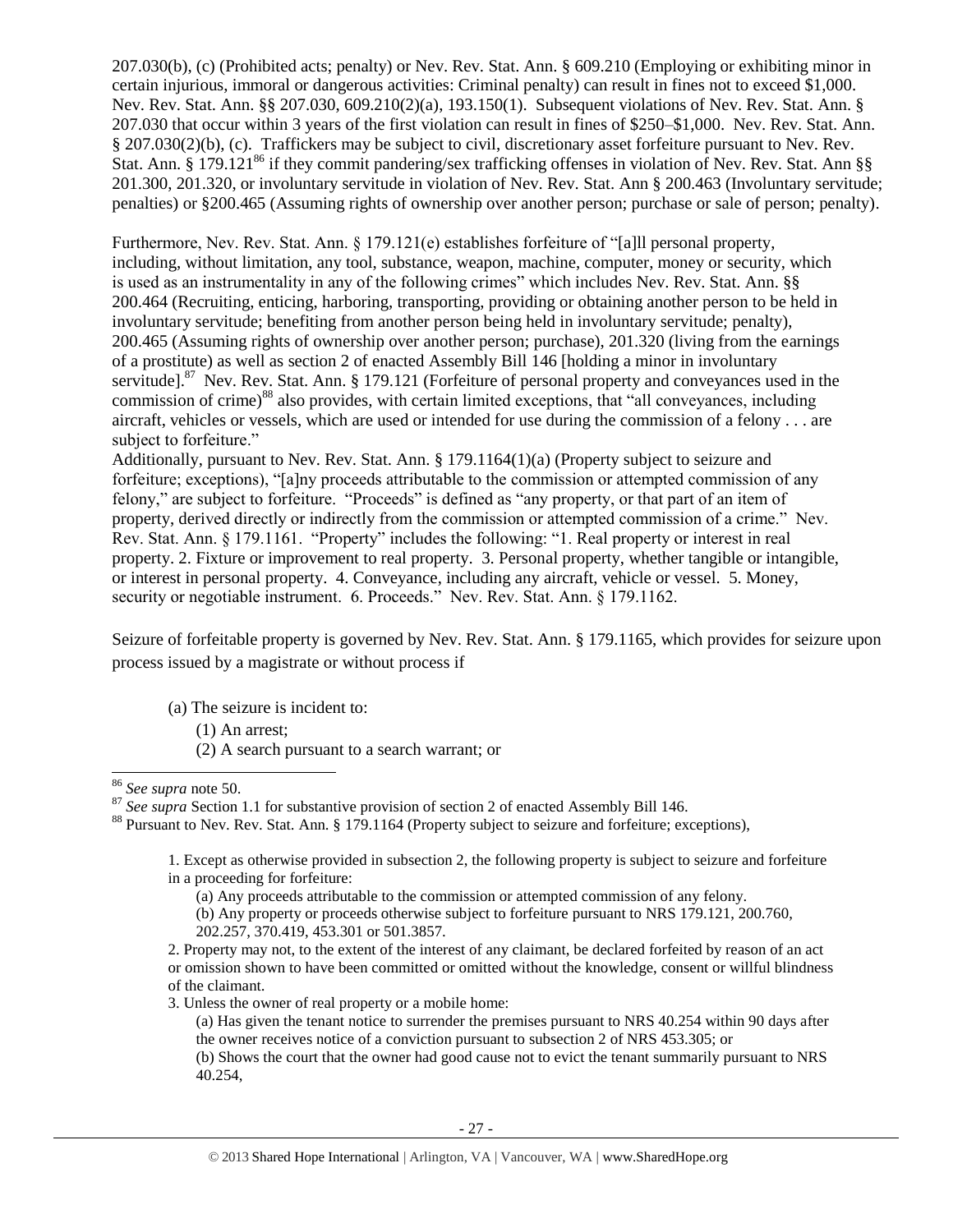(3) An inspection pursuant to a warrant for an administrative inspection;

(b) The property is the subject of a final judgment in a proceeding for forfeiture;

(c) The law enforcement agency has probable cause to believe that the property is directly or indirectly dangerous to health or safety; or

(d) The law enforcement agency has probable cause to believe that the property is subject to forfeiture.

Following an order of forfeiture, the seizing agency may retain the property for official use, "sell any of it which is neither required to be destroyed nor harmful to the public", or "remove it for disposition in accordance with [other statutes]." Nev. Rev. Stat. Ann. § 179.1175.

Additionally, traffickers are subject to a mandatory order of restitution where appropriate. Nev. Rev. Stat. Ann. § 176.033(1)(c). Specifically, pursuant to Nev. Rev. Stat. Ann. § 176.033(1)(c) (Sentence of imprisonment required or permitted by statute: Definite period for misdemeanor or gross misdemeanor; minimum and maximum term for felony unless definite term required by statute; restitution; modification of sentence), "[i]f a sentence of imprisonment is required or permitted by statute, the court shall: . . . . [i]f restitution is appropriate, set an amount for each victim of the offense . . . ."

In addition to any other penalty, pursuant to sections 32, 33, and 40.7 of enacted Assembly Bill 67, the court may order a trafficker convicted of a violation of any provision of Nev. Rev. Stat. Ann. §§ 200.463 (Involuntary servitude; penalties), 200.464 (Recruiting, enticing, harboring, transporting, providing or obtaining another person to be held in involuntary servitude; benefiting from another person being held in involuntary servitude; penalty.), 200.465 (Assuming rights of ownership over another person; purchase or sale of person; penalty), 200.467 (Trafficking in persons for financial gain; penalties), 200.468 (Trafficking in persons for illegal purposes; penalty), 201.300 (Pandering: definition; penalties; exception), or 201.320 (Living from earnings of prostitute; penalty) to pay restitution to the victim.<sup>89</sup> Subsection (2) of sections 32, 33, and 40.7 of enacted Assembly Bill 67 states,

[r]estitution ordered pursuant to this section may include, without limitation:

(a) The cost of medical and psychological treatment, including, without limitation, physical and occupational therapy and rehabilitation;

(b) The cost of transportation, temporary housing and child care;

(c) The return of property, the cost of repairing damaged property or the full value of the property if it is destroyed or damaged beyond repair;

(d) Expenses incurred by a victim in relocating away from the defendant or his or her associates, if the expenses are verified by law enforcement to be necessary for the personal safety of the victim; (e) The cost of repatriation of the victim to his or her home country, if applicable; and

(f) Any and all other losses suffered by the victim as a result of the violation of any provision of [Nev. Rev. Stat. Ann. §§ 200.463 (Involuntary servitude; penalties), 200.464 (Recruiting, enticing, harboring, transporting, providing or obtaining another person to be held in involuntary servitude; benefiting from another person being held in involuntary servitude; penalty.), 200.465 (Assuming rights of ownership over another person; purchase or sale of person; penalty), 200.467 (Trafficking in persons for financial gain; penalties), 200.468 (Trafficking in persons for illegal purposes; penalty), 201.300 (Pandering and sex trafficking: definition; penalties; exception), or 201.320 (Living from earnings of prostitute; penalty)].

Finally, a trafficker may face a possible fine up to \$5,000 for a violation of Nev. Rev. Stat. Ann. § 207.195 (Use of monetary instrument proceeding or derived from unlawful activity). Nev. Rev. Stat. Ann. §§ 207.195(3), 193.130(2)(d).

 $\overline{\phantom{a}}$ 

<sup>89</sup> *See supra* note [47.](#page-15-1)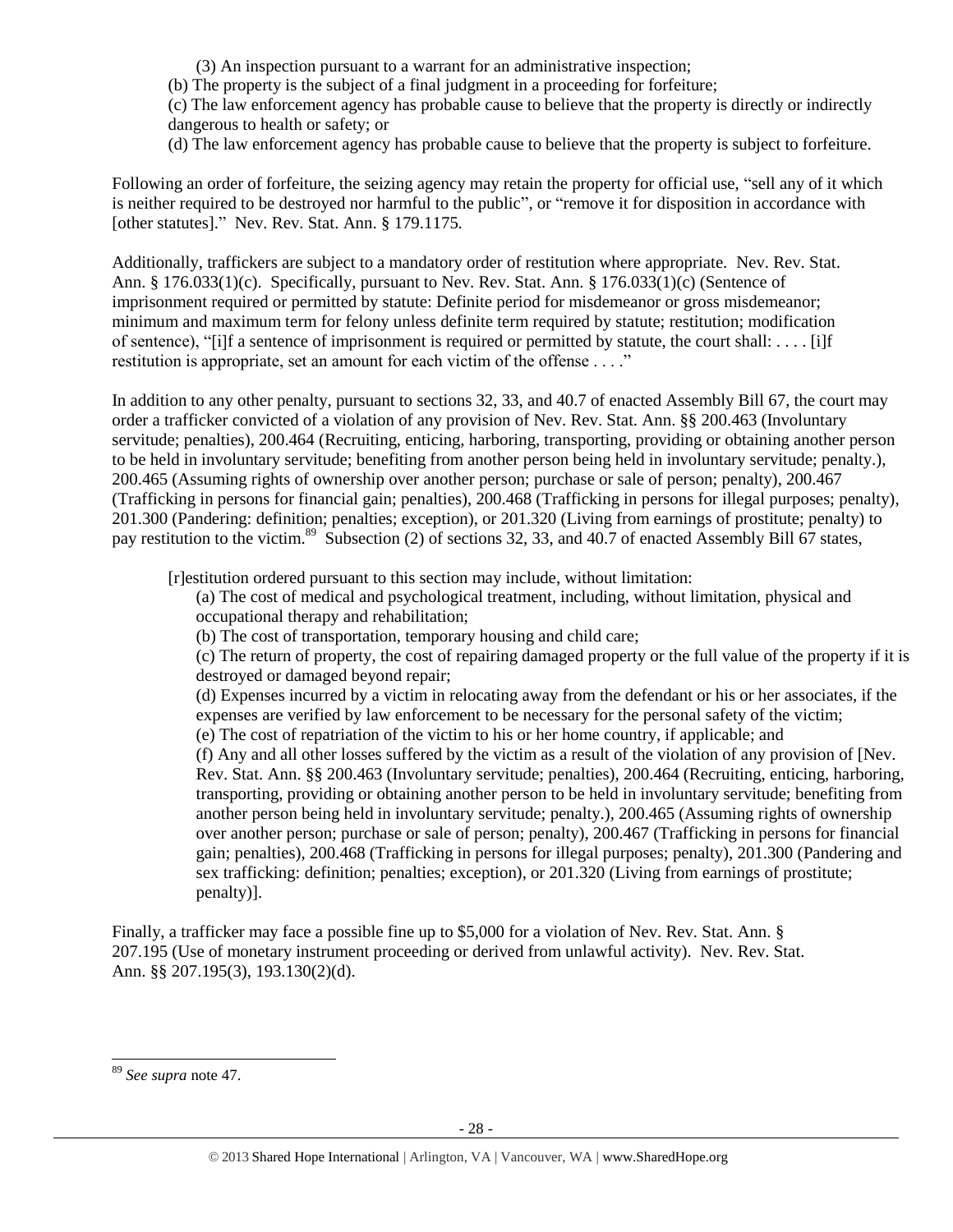## *3.5 Convicted traffickers are required to register as sex offenders.*

Traffickers convicted of a "crime against a child" and "sex offenders" must register as sex offenders. Nev. Rev. Stat. Ann. § 179D.441(1). Pursuant to Nev. Rev. Stat. Ann. § 179D.0357<sup>90</sup> ("Crime against a child" defined), a "crime against a child" includes

"Crime against a child" means any of the following offenses if the victim of the offense was less than 18 years of age when the offense was committed:

1. Kidnapping pursuant to NRS 200.310 to 200.340, inclusive, unless the offender is the parent or guardian of the victim.

2. False imprisonment pursuant to NRS 200.460, unless the offender is the parent or guardian of the victim.

3. Involuntary servitude of a child pursuant to section 2 of this act,  $91$  unless the offender is the parent or guardian of the victim.

4. An offense involving sex trafficking pursuant to subsection 2 of NRS 201.300 [Pandering and sex trafficking: definition; penalties; exception] or prostitution pursuant to NRS 201.320 [Living from earnings of prostitute; penalty].

5. An attempt to commit an offense listed in this section.

A "sex offender" is defined to include "a person who, after July 1, 1956, is or has been: (a) convicted of a sexual offense listed in NRS 179D.097<sup>92</sup> ["Sexual offense" defined] . . . ." Nev. Rev. Stat. Ann. § 179D.095(1)(a). Pursuant to Nev. Rev. Stat. Ann. § 179D.097(1), a "sexual offense" is defined to include the following offenses:

(g) Abuse of a child pursuant to NRS 200.508, if the abuse involved sexual abuse or sexual exploitation.

(h) An offense involving pornography and a minor pursuant to NRS 200.710 to 200.730 [Unlawful to use minor in producing pornography or as subject of sexual portrayal in performance; Promotion of sexual performance of minor unlawful; Preparing, advertising or distributing materials depicting pornography involving minor unlawful; Use of Internet to control visual presentation depicting sexual conduct of person under 16 years of age; Possession of visual presentation depicting sexual conduct of person under 16 years of age unlawful], inclusive.

. . . .

(o) Luring a child or a person with mental illness pursuant to NRS 201.560, if punished as a felony. (p) Sex trafficking pursuant to NRS 201.300 [Pandering and sex trafficking: definition; penalties; exception].

(q) Any other offense that has an element involving a sexual act or sexual conduct with another. . . . .

However, notably, under Nev. Rev. Stat. Ann. § 179D.097(2),

2. The term does not include an offense involving consensual sexual conduct if the victim was: (a) An adult, unless the adult was under the custodial authority of the offender at the time of the offense; or

(b) At least 13 years of age and the offender was not more than 4 years older than the victim at the time of the commission of the offense.

l

<sup>90</sup> *See supra* note [60.](#page-18-0)

<sup>&</sup>lt;sup>91</sup> See supra Section 1.1 for substantive provision of section 2 of enacted Assembly Bill 146.

<sup>92</sup> *See supra* note [61.](#page-18-1)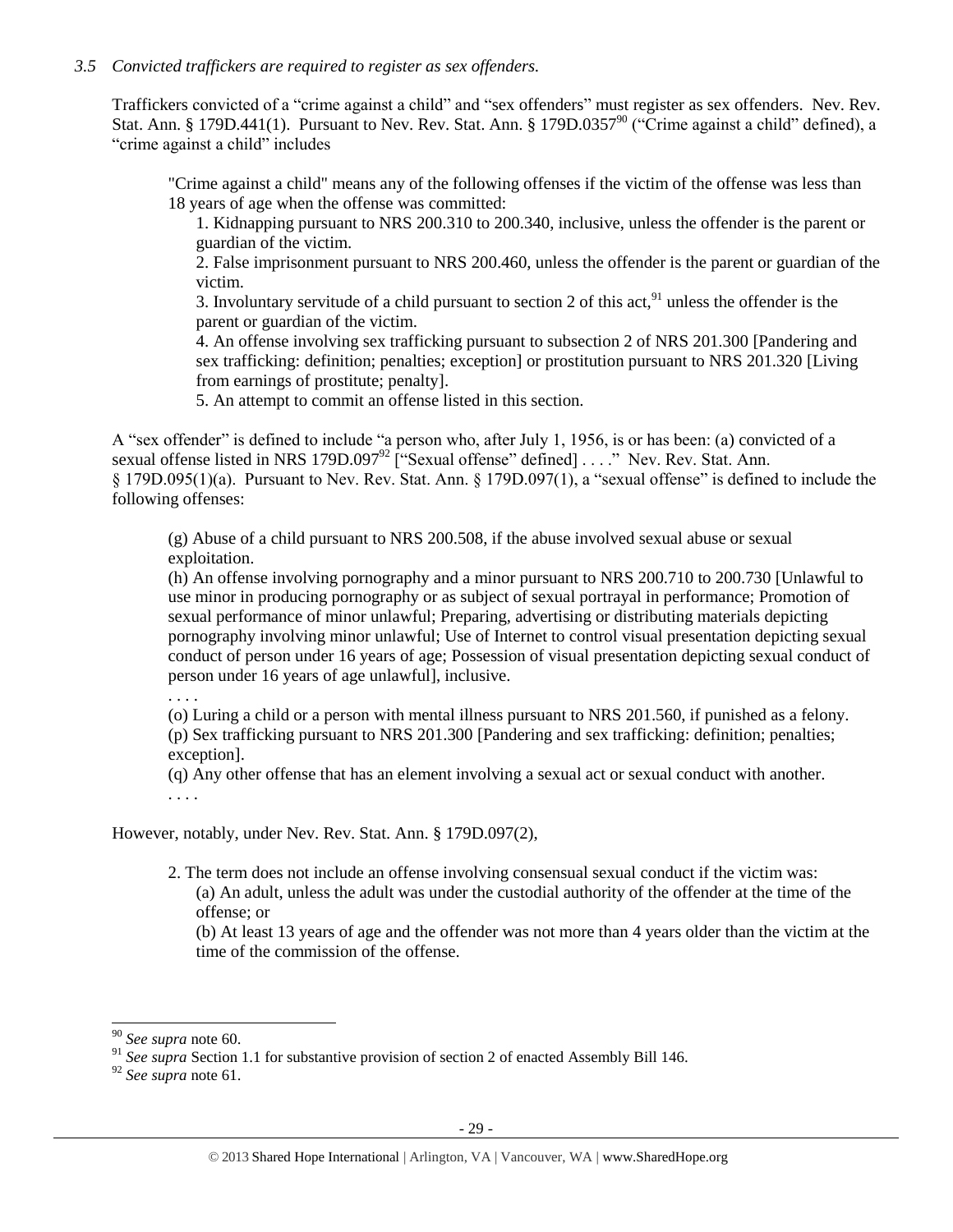Therefore, since a court may view a domestic minor sex trafficking victim as consenting to the sexual conduct, some traffickers who commit child pornography offenses and are 4 or fewer years older than the victim may not be required to register. However, traffickers who commit "[a]n offense involving pandering or prostitution pursuant to NRS 201.300 to 201.340" would still be required to register for committing a "crime against a child."

*3.6 Laws relating to termination of parental rights for certain offenses include sex trafficking or commercial sexual exploitation of children (CSEC) offenses in order to remove the children of traffickers from their control and potential exploitation.* 

Pursuant to Nev. Rev. Stat. Ann. § 128.105 (Grounds for terminating parental rights: considerations; required findings),

The primary consideration in any proceeding to terminate parental rights must be whether the best interests of the child will be served by the termination. An order of the court for the termination of parental rights must be made in light of the considerations set forth in this section and NRS  $128.106<sup>93</sup>$  to 128.109, inclusive, and based on evidence and include a finding that:

1. The best interests of the child would be served by the termination of parental rights; and 2. The conduct of the parent or parents was the basis for a finding made pursuant to subsection 3 of NRS  $432B.393<sup>94</sup>$  [Preservation and reunification of family of child to prevent or eliminate need for removal from home before placement in foster care and to make safe return to home possible; determining whether reasonable efforts have been made] or demonstrated at least one of the following:

- (a) Abandonment of the child;
- (b) Neglect of the child;

 $\overline{\phantom{a}}$ 

- (c) Unfitness of the parent;
- (d) Failure of parental adjustment;

(e) Risk of serious physical, mental or emotional injury to the child if the child were returned to, or remains in, the home of his or her parent or parents;

(f) Only token efforts by the parent or parents:

- (1) To support or communicate with the child;
- (2) To prevent neglect of the child;
- (3) To avoid being an unfit parent; or

(4) To eliminate the risk of serious physical, mental or emotional injury to the child; or

(g) With respect to termination of the parental rights of one parent, the abandonment by that parent.

Pursuant to Nev. Rev. Stat. Ann. § 128.106 (Specific considerations in determining neglect by or unfitness of parent),

In determining neglect by or unfitness of a parent, the court shall consider, without limitation, the following conditions which may diminish suitability as a parent:

. . . . 2. Conduct toward a child of a physically, emotionally or sexually cruel or abusive nature.

3. Conduct that violates any provision of NRS 200.463 [Involuntary servitude; penalties],

200.464 [Recruiting, enticing, harboring, transporting, providing or obtaining another person

 $93$  Here and elsewhere in this report that Nev. Rev. Stat. Ann. § 128.106 is quoted or cited, it has been updated to reflect the amendments added by the passage of Assembly Bill 146. 2013 Nev. Stat. 354 (effective June 1, 2013).

<sup>&</sup>lt;sup>94</sup> Here and elsewhere in this report that Nev. Rev. Stat. Ann. § 432B.393 is quoted or cited, it has been updated to reflect the amendments added by the passage of Senate Bill 98. 2013 Nev. Stat. 67 (effective May 23, 2013).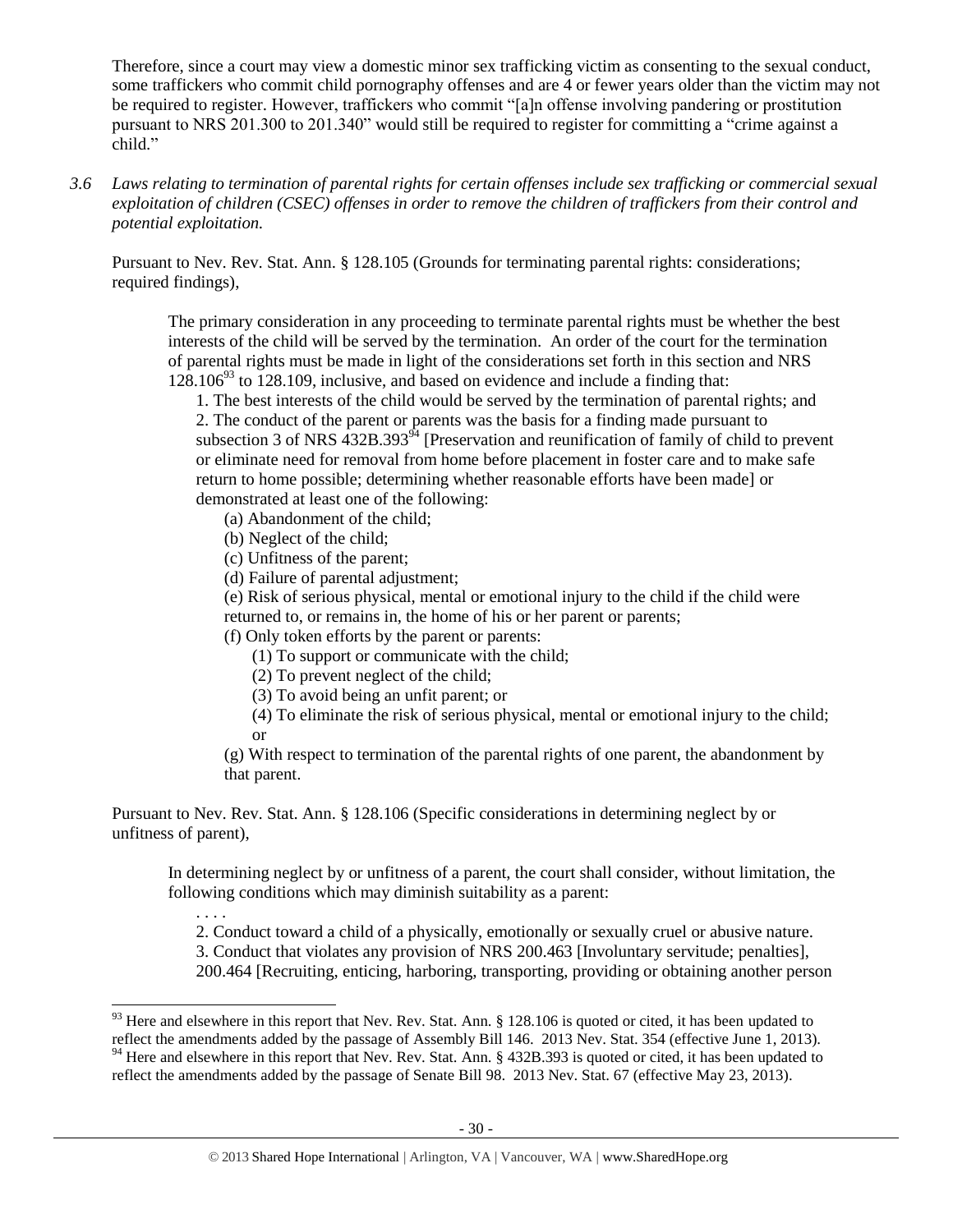to be held in involuntary servitude; benefiting from another person being held in involuntary servitude; penalty] or 200.465 [Assuming rights of ownership over another person; purchase or sale of person; penalty] or section 2 [involuntary servitude of a minor] of this act.<sup>95</sup> . . . .

6. Conviction of the parent for commission of a felony, if the facts of the crime are of such a nature as to indicate the unfitness of the parent to provide adequate care and control to the extent necessary for the child's physical, mental or emotional health and development. . . . .

Nev. Rev. Stat. Ann. § 432B.393(3) (Preservation and reunification of family of child to prevent or eliminate need for removal from home before placement in foster care and to make safe return to home possible; determining whether reasonable efforts have been made) provides that an agency is not required to make reasonable efforts to reunify a parent and child, if the court finds that

(a) A parent or other person responsible for the child's welfare has:

(1) Committed, aided or abetted in the commission of, or attempted, conspired or solicited to commit murder or voluntary manslaughter;

(2) Caused the abuse or neglect of the child, or of another child of the parent or other person responsible for the child's welfare, which resulted in substantial bodily harm to the abused or neglected child;

(3) Caused the abuse or neglect of the child, a sibling of the child or another child in the household, and the abuse or neglect was so extreme or repetitious as to indicate that any plan to return the child to the home would result in an unacceptable risk to the health or welfare of the child; . . .

. . . . . . . .

 $\overline{\phantom{a}}$ 

(g) The child, a sibling of the child or another child in the household has been sexually abused or has been subjected to neglect by pervasive instances of failure to protect the child from sexual abuse; or

(h) A parent of the child is required to register as a sex offender pursuant to the provisions of chapter 179D of NRS or the provisions of the federal Adam Walsh Child Protection and Safety Act of 2006, 42 U.S.C. Sections 16901 et seq.

<sup>95</sup> *See supra* Section 1.1 for substantive provision of section 2 of enacted Assembly Bill 146.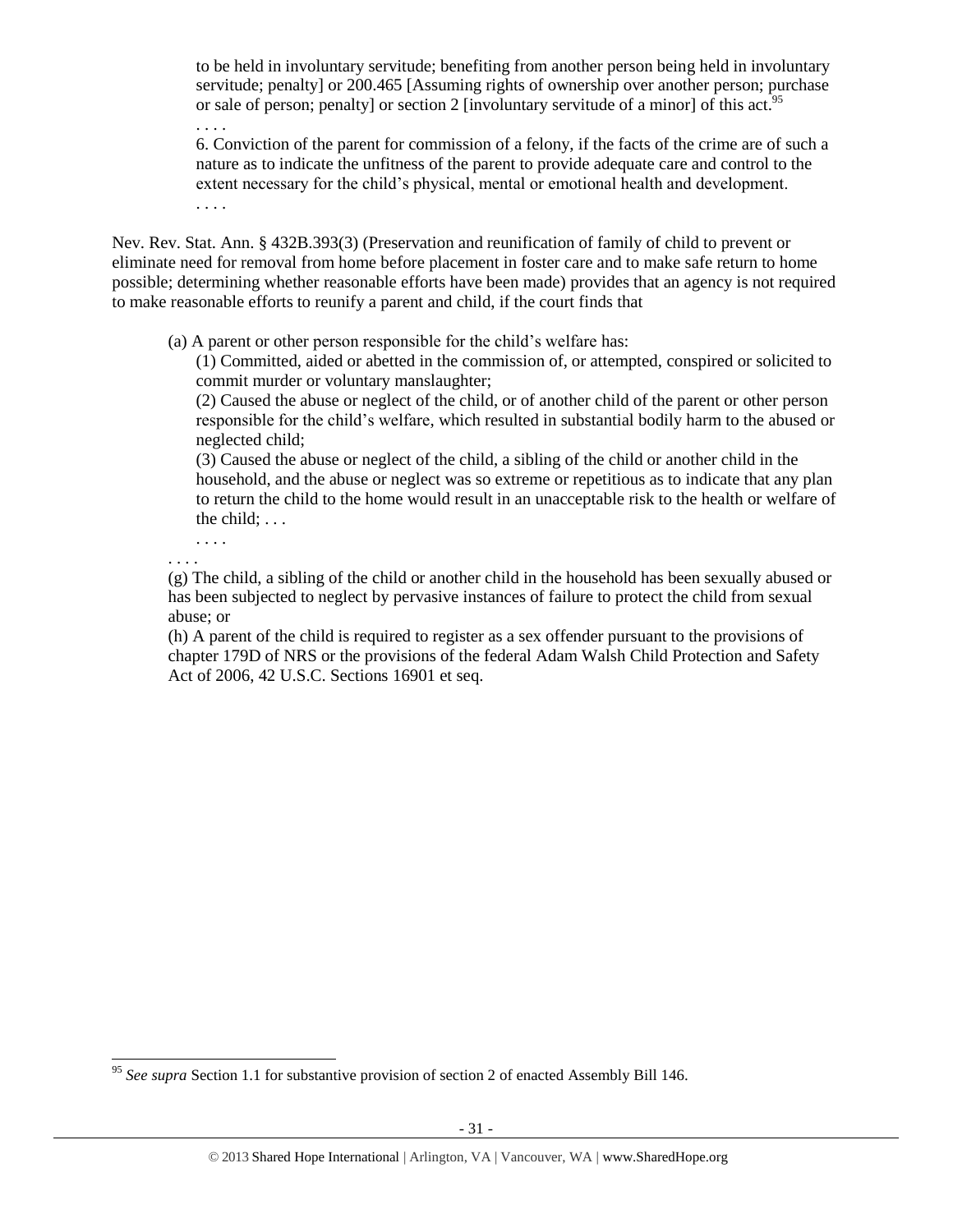#### **FRAMEWORK ISSUE 4: CRIMINAL PROVISIONS FOR FACILITATORS**

#### *Legal Components:*

- *4.1 The acts of assisting, enabling, or financially benefitting from child sex trafficking are included as criminal offenses in the state sex trafficking statute.*
- *4.2 Financial penalties, including asset forfeiture laws, are in place for those who benefit financially from or aid and assist in committing domestic minor sex trafficking.*

*\_\_\_\_\_\_\_\_\_\_\_\_\_\_\_\_\_\_\_\_\_\_\_\_\_\_\_\_\_\_\_\_\_\_\_\_\_\_\_\_\_\_\_\_\_\_\_\_\_\_\_\_\_\_\_\_\_\_\_\_\_\_\_\_\_\_\_\_\_\_\_\_\_\_\_\_\_\_\_\_\_\_\_\_\_\_\_\_\_\_\_\_\_\_*

- *4.3 Promoting and selling child sex tourism is illegal.*
- *4.4 Promoting and selling child pornography is illegal.*

#### *Legal Analysis:*

*4.1 The acts of assisting, enabling, or financially benefitting from child sex trafficking are included as criminal offenses in the state sex trafficking statute*. *96*

Nevada's sex trafficking law applies to some facilitators. Under Nev. Rev. Stat. Ann. § 201.300(2)(a)(1)<sup>97</sup> (Pandering and sex trafficking: definition; penalties; exception), "A person. . . [i]s guilty of sex trafficking if the person. . . [i]nduces, causes, recruits, harbors, transports, provides, obtains or maintains a child to engage in prostitution, or to enter any place within this State in which prostitution is practiced, encouraged or allowed for the purpose of sexual conduct or prostitution." A person who is found guilty of sex trafficking a child is subject to penalties pursuant to Nev. Rev. Stat. Ann.  $\S 201.300(2)(b)(2)$  which states that a person who commits sex trafficking,

> (I) If the child is less than 14 years of age when the offense is committed, is guilty of a category A felony and shall be punished by imprisonment in the state prison for life with the possibility of parole, with eligibility for parole beginning when a minimum of 15 years has been served, and may be further punished by a fine of not more than \$ 20,000.

> (II) If the child is at least 14 years of age but less than 16 years of age when the offense is committed, is guilty of a category A felony and shall be punished by imprisonment in the state prison for life with the possibility of parole, with eligibility for parole beginning when a minimum of 10 years has been served, and may be further punished by a fine of not more than \$ 10,000. (III) If the child is at least 16 years of age but less than 18 years of age when the offense is committed, is guilty of a category A felony and shall be punished by imprisonment in the state prison for life with the possibility of parole, with eligibility for parole beginning when a minimum of 5 years has been served, and may be further punished by a fine of not more than \$ 10,000.

. . . .

Section 2 of enacted Assembly Bill 146 is applicable to facilitators who have "physical custody of a minor, allows a minor to reside in his or her residence, is in a position of authority over a minor or provides care for any length of time to a minor" or a person who". . . [b]enefits, financially or by receiving anything of value other than sexual gratification from the labor or services obtained by the conduct specified in paragraph (a)."<sup>98</sup>

 $\overline{\phantom{a}}$ 

<sup>&</sup>lt;sup>96</sup> In Nevada, counties also regulate prostitution laws and have additional offenses that could apply to facilitators of domestic minor sex trafficking. Some counties also allow for the operation of licensed houses of prostitution. *See infra* Appendix A for a list of some county and city ordinances applicable to facilitators.

<sup>97</sup> *See supra* note [3.](#page-0-0)

<sup>&</sup>lt;sup>98</sup> Section 2(1)(a) of enacted Assembly Bill 146 states, "Obtains labor or services from the minor by . . . engaging in a pattern of conduct that results in  $\ldots$  sexual abuse<sup>98</sup> of the minor or sexual assault of the minor pursuant to NRS 200.366 [Sexual assault: definition; penalties]."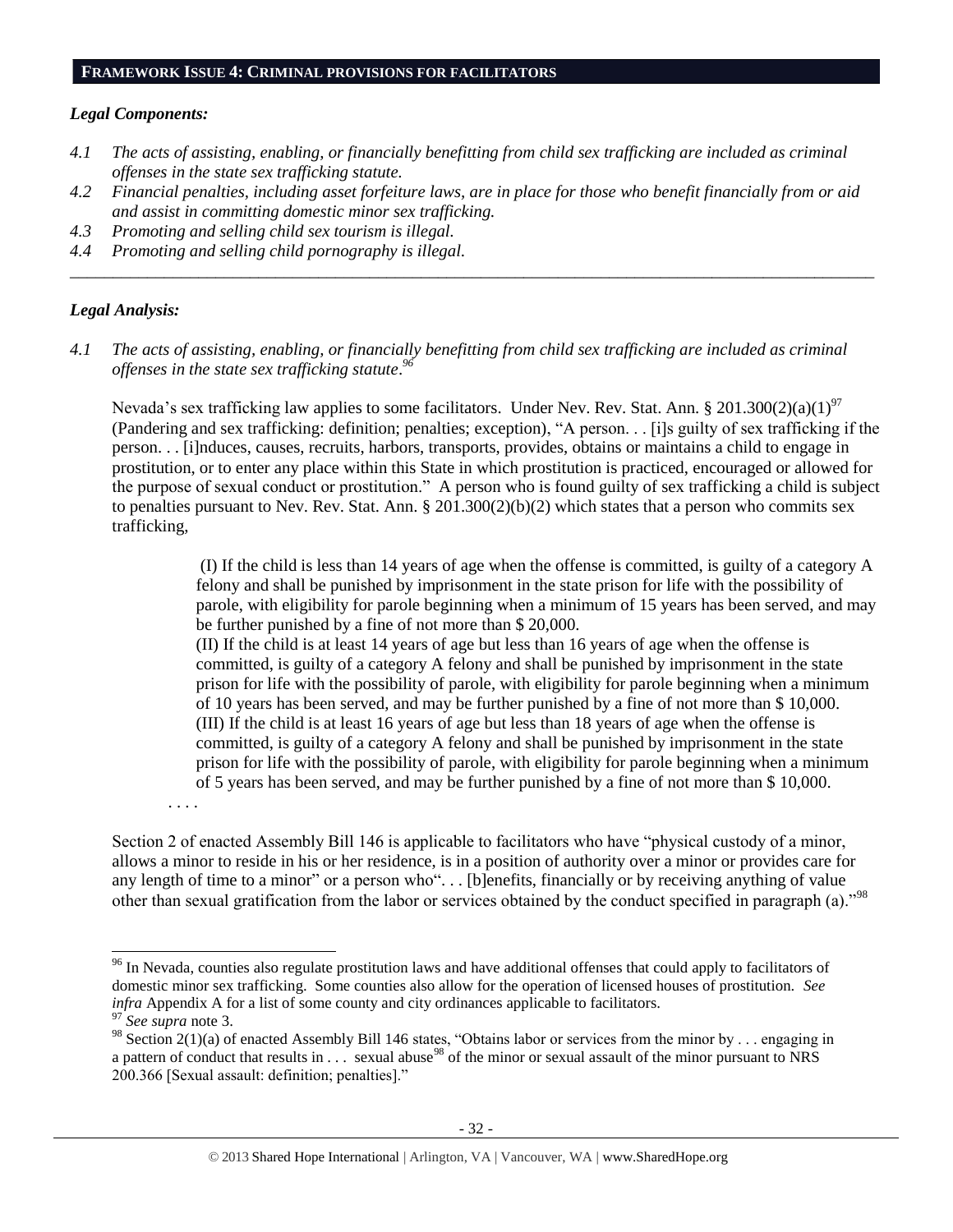Section 2(1)<sup>99</sup> of enacted Assembly Bill 146. A violation is a category A felony and the violator "shall be punished by imprisonment in the state prison for life with the possibility of parole, with eligibility for parole beginning when a minimum of 15 years has been served, and may be further punished by a fine of at least \$50,000." Section 2(2) of enacted Assembly Bill 146.

If Nev. Rev. Stat. Ann. § 200.464 (Recruiting, enticing, harboring, transporting, providing or obtaining another person to be held in involuntary servitude; benefiting from another person being held in involuntary servitude; penalty) is applicable to commercial sex acts through the terms "forced labor and services" or Section 2 of enacted Assembly Bill 146, then the actions of some facilitators are criminalized by the state under the statute, which states that a person who "knowingly recruits, entices, harbors, transports, provides . . . by any means, or attempts to recruit, entice, harbor, transport, provide . . . by any means, another person, intending or knowing that the person will be held in involuntary servitude; or 2. Benefits, financially or by receiving anything of value, from participating in a violation of NRS 200.463 [Involuntary servitude; penalties]" commits a category B felony punishable by imprisonment for 1–15 years and a possible fine not to exceed \$50,000. Nev. Rev. Stat. Ann. § 200.464.

A facilitator could be convicted of living from earnings of a prostitute under Nev. Rev. Stat. Ann. § 201.320 (Living from earnings of prostitute; penalty) if the facilitator "knowingly accepts, receives, levies or appropriates any money or other valuable thing, without consideration, from the proceeds of any prostitute." Further, "[a]ny such acceptance, receipt, levy or appropriation of money or valuable thing upon any proceedings or trial for violation of this section is presumptive evidence of lack of consideration." Nev. Rev. Stat. Ann. §§ 201.320(2). A violation of Nev. Rev. Stat. Ann. § 201.320 is a Class D felony punishable by imprisonment for 1–4 years and a possible fine not to exceed \$5,000. Nev. Rev. Stat. Ann. §§ 201.320(1), 193.130(2)(d).

Additionally, a facilitator could be found guilty of money laundering under Nev. Rev. Stat. Ann. § 207.195 (Use of monetary instrument proceeding or derived from unlawful activity), which states,

1. If a monetary instrument represents the proceeds of or is directly or indirectly derived from any unlawful activity, it is unlawful for a person, having knowledge of that fact:

- (a) To conduct or attempt to conduct a financial transaction involving the instrument:
	- (1) With the intent to further any unlawful activity;

(2) With the knowledge that the transaction conceals the location, source, ownership or control of the instrument; or

(3) With the knowledge that the transaction evades any provision of federal or state law that requires the reporting of a financial transaction.

- (b) To transport or attempt to transport the monetary instrument: (1) With the intent to further any unlawful activity;
	- . . . .

A violation of Nev. Rev. Stat. Ann. § 207.195 is a Class D felony punishable by imprisonment 1–4 years and a possible fine not to exceed \$5,000. Nev. Rev. Stat. Ann. §§ 207.195(3), 193.130(2)(d).

4.1.1 Recommendation: Amend Nev. Rev. Stat. Ann. § 201.300 (Pandering and sex trafficking: definition; penalties; exception) to expressly apply to all traffickers who financially benefit or receive something of value from the commission of an offense.

 $\overline{\phantom{a}}$ 

<sup>99</sup> *See supra* note [12.](#page-2-1)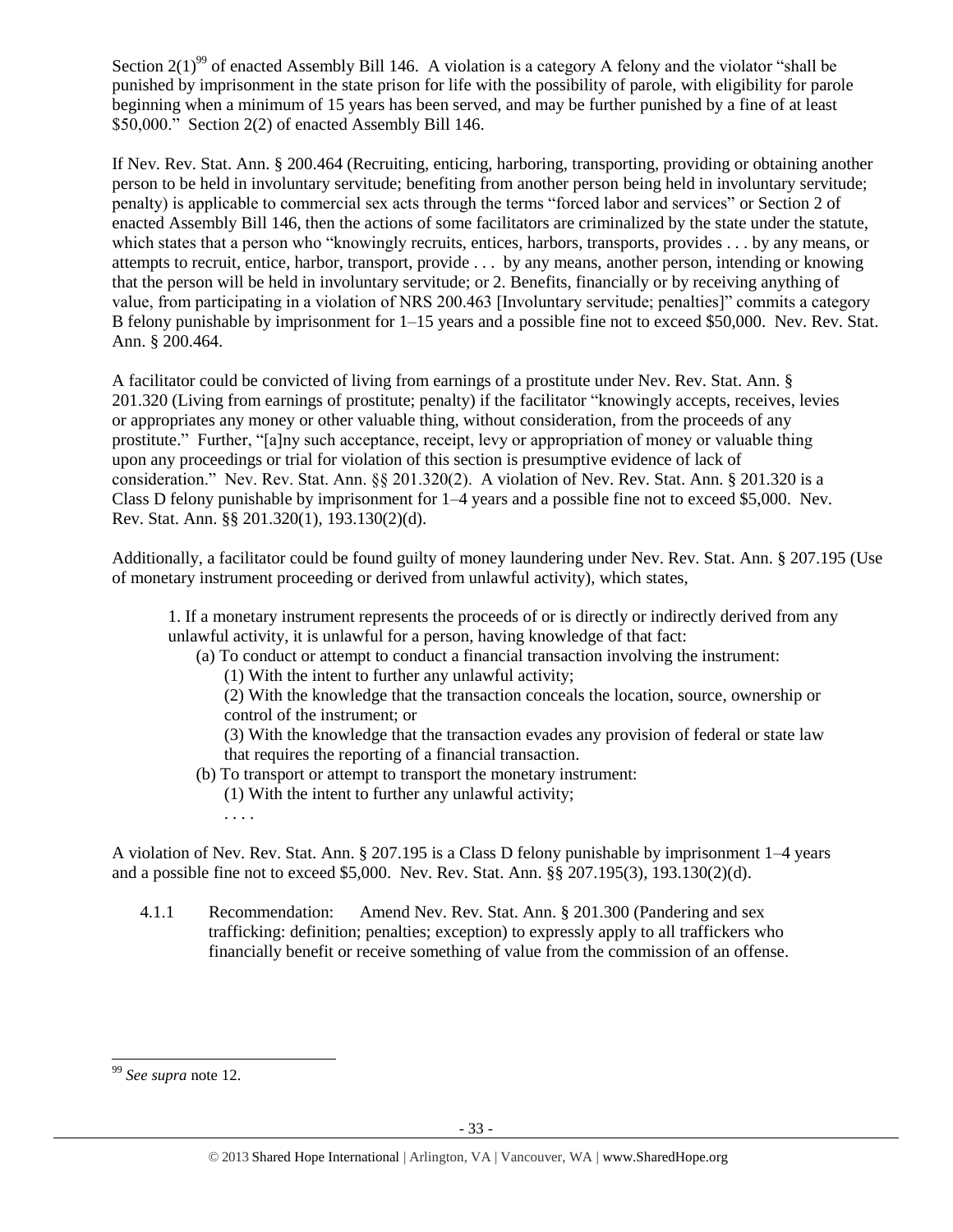## *4.2 Financial penalties, including asset forfeiture laws, are in place for those who benefit financially from or aid and assist in committing domestic minor sex trafficking.*

Facilitators convicted of minor sex trafficking under Nev. Rev. Stat. Ann. § 201.300 (Pandering and sex trafficking: definition; penalties; exception) may be punished by a fine of not more than \$20,000 if the minor is under 14 years old at the time of the offense and a fine of not more than \$10,000 if the minor is at least 14 years old but less than 18 years old at the time of the offense. Nev. Rev. Stat. Ann. § 201.300(2)(b)(2).

A violation of section 2 of enacted Assembly Bill 146 (Involuntary servitude of a minor) may be punished by a fine of at least \$ 50,000. Section 2(2) of enacted Assembly Bill 146. For a violation of Nev. Rev. Stat. Ann. § 200.464 (Recruiting, enticing, harboring, transporting, providing or obtaining another person to be held in involuntary servitude; benefiting from another person being held in involuntary servitude; penalty), the facilitator can receive a fine not exceeding \$50,000. Nev. Rev. Stat. Ann. § 200.464. Persons convicted under Nev. Rev. Stat. Ann. § 207.030(1)(b) (Prohibited acts; penalty) and § 201.430 (Unlawful advertising of prostitution; penalties) can receive a fine not to exceed \$1,000. Nev. Rev. Stat. Ann. §§ 207.030(2)(a), 201.430(4)(a). Subsequent violations of Nev. Rev. Stat. Ann. § 207.030 or § 201.430 that occur within 3 years of the first violation can result in fines between \$250–\$1,000. Nev. Rev. Stat. Ann. §§ 207.030(2)(b), (c), 201.430(4)(b), (c). Lastly, a violation of Nev. Rev. Stat. Ann. § 201.390(1) (Property or principal business streets not to be rented for purposes of prostitution) can result in a fine of not more than \$500. Nev. Rev. Stat. Ann. § 201.390(2).

Facilitators are subject to asset forfeiture for violations of sex trafficking under Nev. Rev. Stat. Ann. § 201.300 (Pandering and sex trafficking: definition; penalties; exception) and Nev. Rev. Stat. Ann. §201.320 (Living from earnings of prostitute; penalty). Pursuant to Nev. Rev. Stat. Ann. § 201.351<sup>100</sup> (Forfeiture of assets derived from or relating to pandering child; temporary restraining order to preserve property subject to forfeiture; use of proceeds derived from forfeiture), "All assets derived from or relating to any violation of NRS 201.300 (Pandering and sex trafficking: definition; penalties; exception), or 201.320 (Living from earnings of prostitute; penalty) are subject to forfeiture pursuant to NRS 179.121 (Forfeiture of personal property and conveyances used in the commission of crime) and a proceeding for their forfeiture may be brought pursuant to NRS 179.1156 to 179.121, inclusive."

Furthermore, Nev. Rev. Stat. Ann. § 179.121(e) establishes forfeiture of "[a]ll personal property, including, without limitation, any tool, substance, weapon, machine, computer, money or security, which is used as an instrumentality in any of the following crimes" which includes Nev. Rev. Stat. Ann. §§ 200.464 (Recruiting, enticing, harboring, transporting, providing or obtaining another person to be held in involuntary servitude; benefiting from another person being held in involuntary servitude; penalty), 200.465 (Assuming rights of ownership over another person; purchase), 201.320 (Living from the earnings of a prostitute) as well as section 2 of enacted Assembly Bill 146 [holding a minor in involuntary servitude].<sup>101</sup> Nev. Rev. Stat. Ann. § 179.121 (Forfeiture of personal property and conveyances used in the commission of crime)<sup>102</sup> also provides, with

 $\overline{\phantom{a}}$ 

3. Unless the owner of real property or a mobile home:

<sup>100</sup> *See supra* not[e 49.](#page-15-2)

<sup>&</sup>lt;sup>101</sup> See supra Section 1.1 for substantive provision of section 2 of enacted Assembly Bill 146.

<sup>&</sup>lt;sup>102</sup> Pursuant to Nev. Rev. Stat. Ann. § 179.1164 (Property subject to seizure and forfeiture; exceptions),

<sup>1.</sup> Except as otherwise provided in subsection 2, the following property is subject to seizure and forfeiture in a proceeding for forfeiture:

<sup>(</sup>a) Any proceeds attributable to the commission or attempted commission of any felony.

<sup>(</sup>b) Any property or proceeds otherwise subject to forfeiture pursuant to NRS 179.121, 200.760, 202.257, 370.419, 453.301 or 501.3857.

<sup>2.</sup> Property may not, to the extent of the interest of any claimant, be declared forfeited by reason of an act or omission shown to have been committed or omitted without the knowledge, consent or willful blindness of the claimant.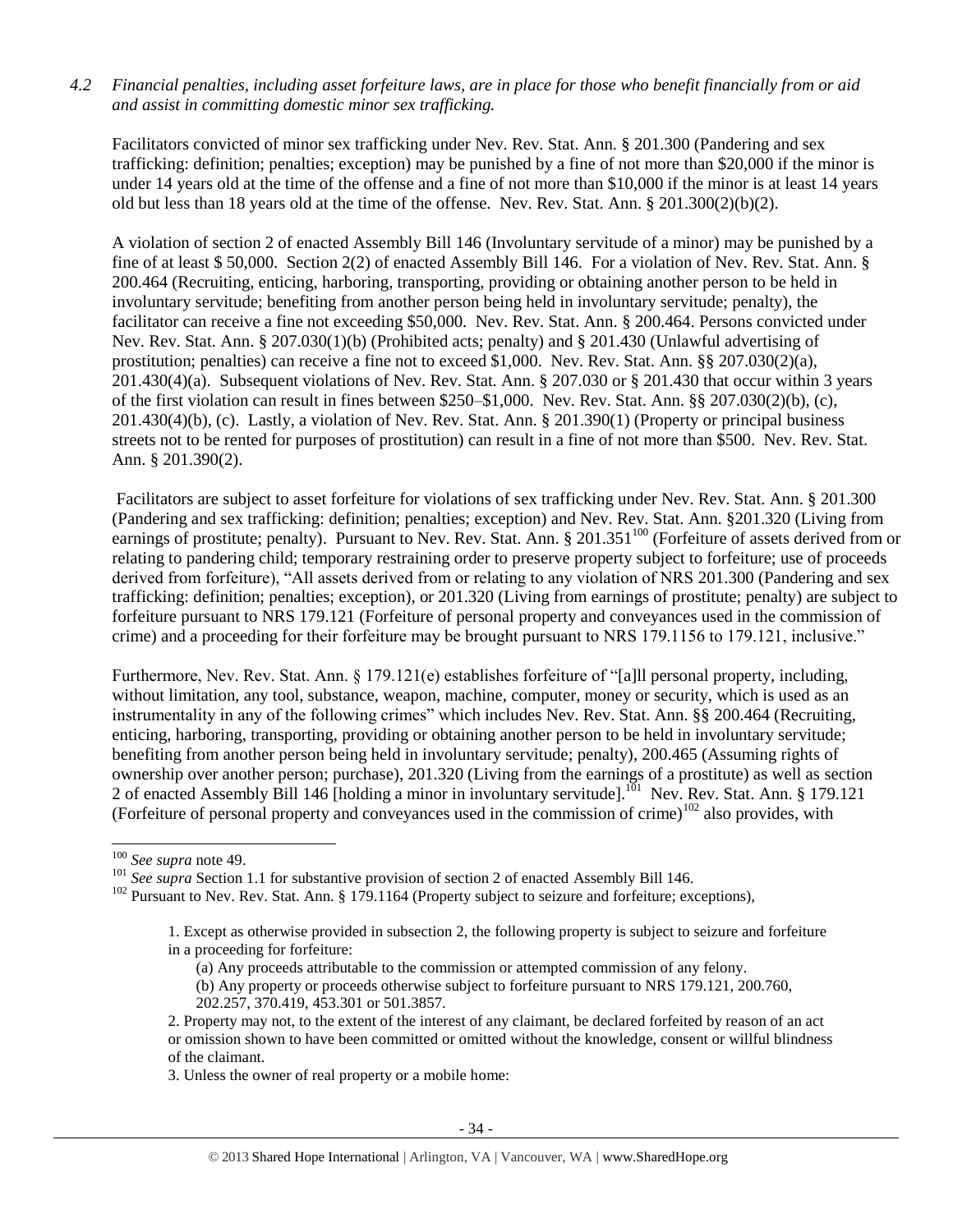certain limited exceptions, that "all conveyances, including aircraft, vehicles or vessels, which are used or intended for use during the commission of a felony . . . are subject to forfeiture."

Additionally, pursuant to Nev. Rev. Stat. Ann. § 179.1164(1)(a) (Property subject to seizure and forfeiture; exceptions), "[a]ny proceeds attributable to the commission or attempted commission of any felony," are subject to forfeiture. "Proceeds" is defined as "any property, or that part of an item of property, derived directly or indirectly from the commission or attempted commission of a crime." Nev. Rev. Stat. Ann. § 179.1161. "Property" includes the following: "1. Real property or interest in real property. 2. Fixture or improvement to real property. 3. Personal property, whether tangible or intangible, or interest in personal property. 4. Conveyance, including any aircraft, vehicle or vessel. 5. Money, security or negotiable instrument. 6. Proceeds." Nev. Rev. Stat. Ann. § 179.1162.

Seizure of forfeitable property is governed by Nev. Rev. Stat. Ann. § 179.1165, which provides for seizure upon process issued by a magistrate or without process if

- (a) The seizure is incident to:
	- (1) An arrest;
	- (2) A search pursuant to a search warrant; or
	- (3) An inspection pursuant to a warrant for an administrative inspection;
- (b) The property is the subject of a final judgment in a proceeding for forfeiture;

(c) The law enforcement agency has probable cause to believe that the property is directly or indirectly dangerous to health or safety; or

(d) The law enforcement agency has probable cause to believe that the property is subject to forfeiture.

Following an order of forfeiture, the seizing agency may retain the property for official use, sell any of it which is neither required to be destroyed nor harmful to the public, or remove it for disposition in accordance with other statutes. Nev. Rev. Stat. Ann. § 179.1175.

Moreover, a facilitator is subject to a mandatory restitution order where appropriate. Nev. Rev. Stat. Ann. § 176.033(1)(c). Specifically, pursuant to Nev. Rev. Stat. Ann. § 176.033(1)(c) (Sentence of imprisonment required or permitted by statute: Definite period for misdemeanor or gross misdemeanor; minimum and maximum term for felony unless definite term required by statute; restitution; modification of sentence), "[i]f a sentence of imprisonment is required or permitted by statute, the court shall: . . . . [i]f restitution is appropriate, set an amount for each victim of the offense . . . ."

In addition to any other penalty, pursuant to sections 32, 33, and 40.7 of enacted Assembly Bill 67, the court may order a facilitator convicted of a violation of any provision of Nev. Rev. Stat. Ann. §200.464 (Recruiting, enticing, harboring, transporting, providing or obtaining another person to be held in involuntary servitude; benefiting from another person being held in involuntary servitude; penalty.), 200.465 (Assuming rights of ownership over another person; purchase or sale of person; penalty), 200.468 (Trafficking in persons for illegal purposes; penalty), 201.300 (Pandering and sex trafficking: definition; penalties; exception), or 201.320 (Living from earnings of prostitute; penalty) to pay restitution to the victim.<sup>103</sup> Subsection (2) of sections 32, 33, and 40.7 of enacted Assembly Bill 67 states,

[r]estitution ordered pursuant to this section may include, without limitation:

 $\overline{a}$ 

<sup>(</sup>a) Has given the tenant notice to surrender the premises pursuant to NRS 40.254 within 90 days after the owner receives notice of a conviction pursuant to subsection 2 of NRS 453.305; or

<sup>(</sup>b) Shows the court that the owner had good cause not to evict the tenant summarily pursuant to NRS

<sup>40.254,</sup>

<sup>103</sup> *See supra* not[e 47.](#page-15-1)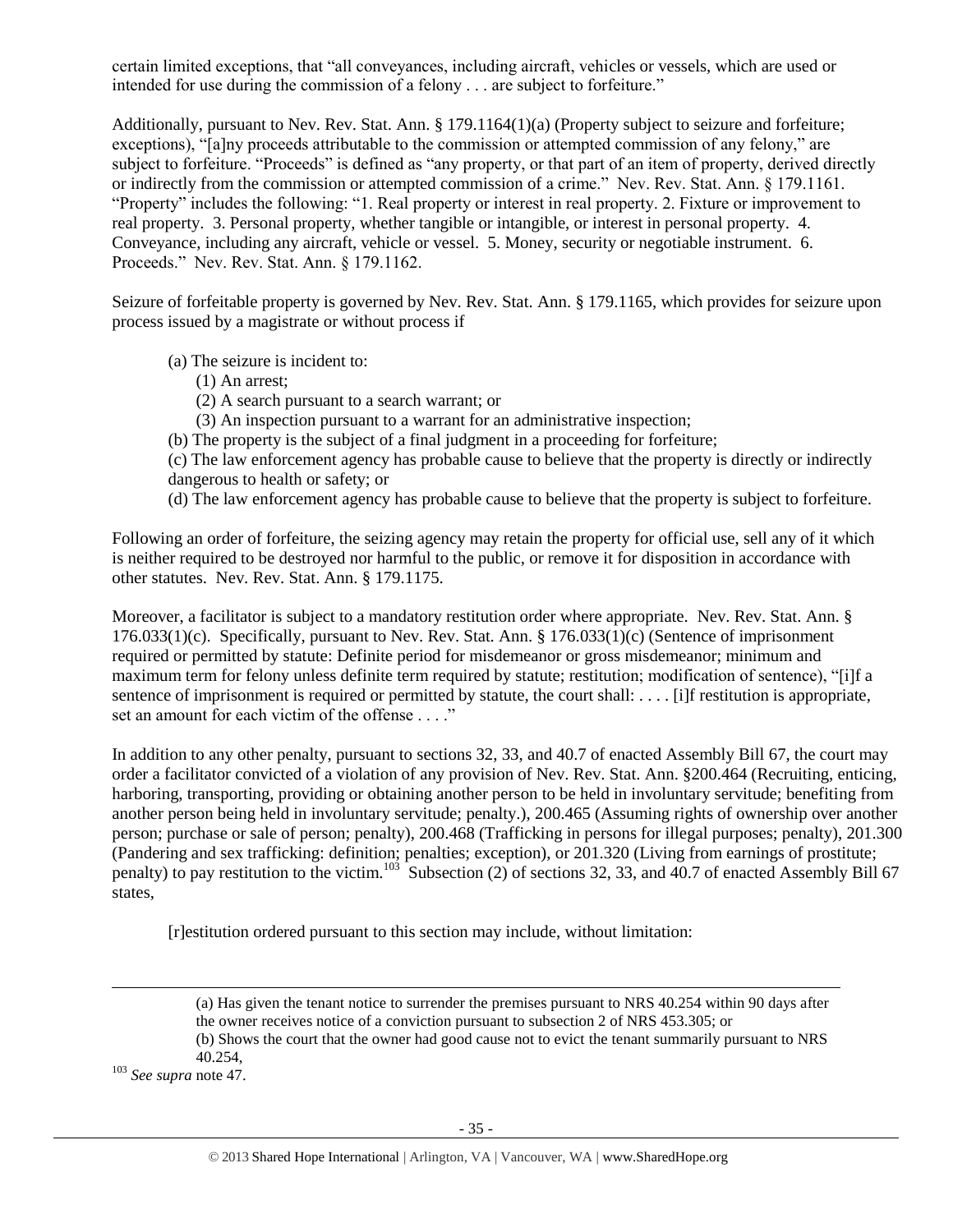(a) The cost of medical and psychological treatment, including, without limitation, physical and occupational therapy and rehabilitation;

(b) The cost of transportation, temporary housing and child care;

(c) The return of property, the cost of repairing damaged property or the full value of the property if it is destroyed or damaged beyond repair;

(d) Expenses incurred by a victim in relocating away from the defendant or his or her associates, if the expenses are verified by law enforcement to be necessary for the personal safety of the victim; (e) The cost of repatriation of the victim to his or her home country, if applicable; and

(f) Any and all other losses suffered by the victim as a result of the violation of any provision of [Nev. Rev. Stat. Ann. §§ 200.463 (Involuntary servitude; penalties), 200.464 (Recruiting, enticing, harboring, transporting, providing or obtaining another person to be held in involuntary servitude; benefiting from another person being held in involuntary servitude; penalty.), 200.465 (Assuming rights of ownership over another person; purchase or sale of person; penalty), 200.467 (Trafficking in persons for financial gain; penalties), 200.468 (Trafficking in persons for illegal purposes; penalty), 201.300 (Pandering and sex trafficking: definition; penalties; exception), or 201.320 (Living from earnings of prostitute; penalty)].

## *4.3 Promoting and selling child sex tourism is illegal*.

Nevada has no statute specifically related to sex tourism.

4.3.1 Recommendation: Enact a law prohibiting selling or offering to sell travel services that include or facilitate travel for the purpose of engaging in commercial sexual exploitation of a minor or prostitution of a minor, if occurring in Nevada.

## *4.4 Promoting and selling child pornography is illegal*.

Pursuant to Nev. Rev. Stat. Ann. § 200.720 (Promotion of sexual performance of minor unlawful), it is a category A felony to "knowingly promote[] a performance of a minor: 1. Where the minor engages in or simulates, or assists others to engage in or simulate, sexual conduct;<sup>104</sup> or 2. Where the minor is the subject of a sexual portrayal."<sup>105</sup> For the purpose of this statute, "promote" means "to produce, direct, procure, manufacture, sell, give, lend, publish, distribute, exhibit, advertise or possess for the purpose of distribution." Nev. Rev. Stat. Ann. § 200.700(2). When the minor is 14 or older, a violation is punishable by imprisonment "for life with the possibility of parole, with eligibility for parole beginning when a minimum of 5 years has been served, and shall be further punished by a fine of not more than \$100,000." Nev. Rev. Stat. Ann. § 200.750(1). When the minor is under 14, the crime is punishable by imprisonment "for life with the possibility of parole, with eligibility for parole beginning when a minimum of 10 years has been served, and shall be further punished by a fine of not more than \$100,000." Nev. Rev. Stat. Ann. § 200.750(2).

Pursuant to Nev. Rev. Stat. Ann. § 200.725 (Preparing, advertising or distributing materials depicting pornography involving minor unlawful; penalty), it is a category B felony when a person "knowingly prepares, advertises or distributes any item or material that depicts a minor engaging in, or simulating, or assisting others to engage in or simulate, sexual conduct . . . ." The crime is punishable by imprisonment for 1–15 years, a fine not to exceed \$15,000, or both. Nev. Rev. Stat. Ann. § 200.725. Violations of either of these statutes subjects "[a]ll assets derived from or relating to any violation . . . to forfeiture." Nev. Rev. Stat. Ann. § 200.760.

Pursuant to Nev. Rev. Stat. Ann. § 41.1396(1) (Action for damages for injury suffered by victim of pornography involving minors; presumed statutory damages; attorney's fees and costs; protection of victim's identity; limitation on defenses),

 $\overline{\phantom{a}}$ <sup>104</sup> *See supra* note [54.](#page-16-0)

<sup>105</sup> *See supra* note [53.](#page-16-1)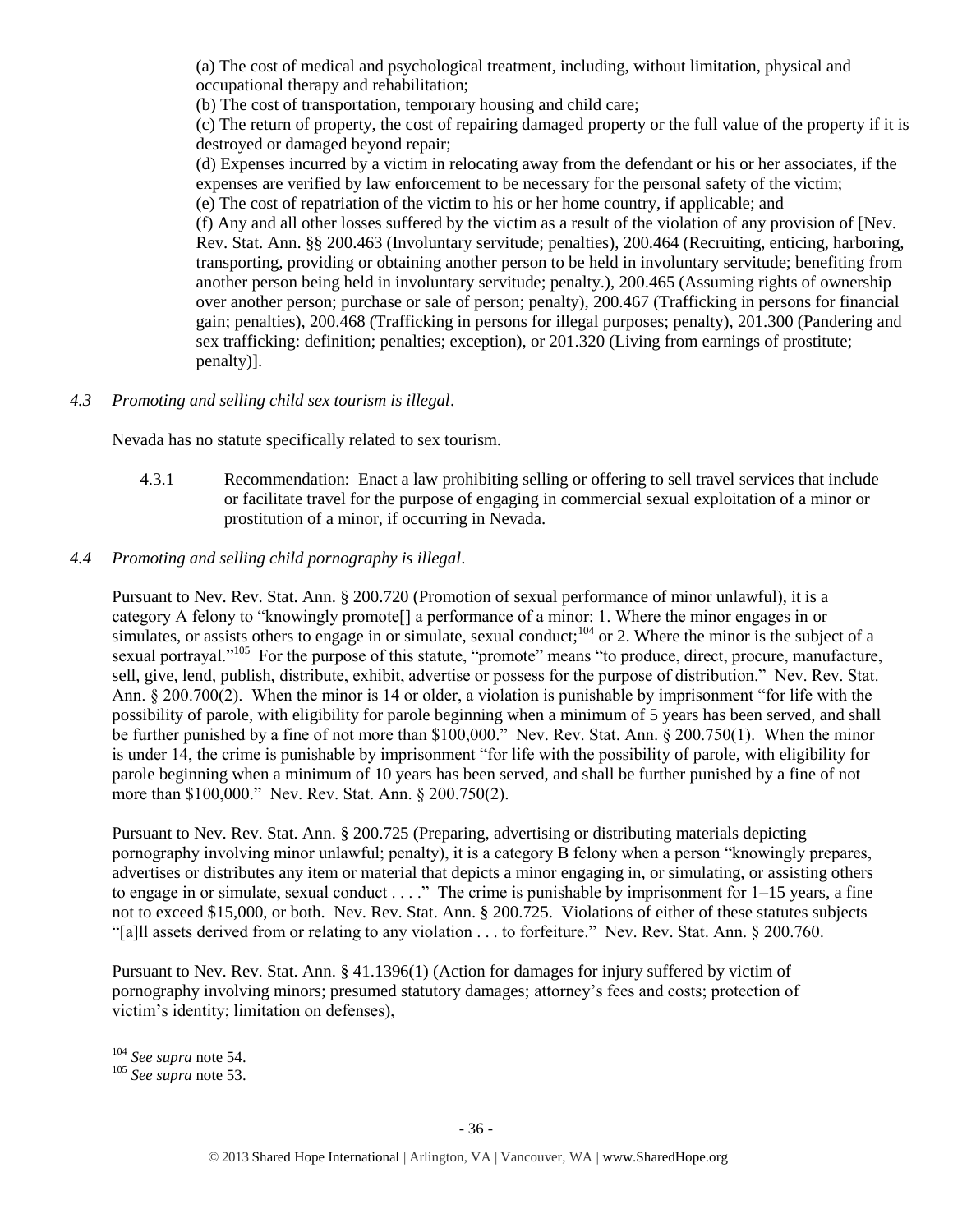1. Any person who, while under the age of 16 years, appeared in any film, photograph or other visual presentation engaging in sexual conduct<sup>106</sup> and who suffered personal or psychological injury as a result may bring an action against any person who, while over the age of 18 years, knowingly and willfully:

(a) Promoted<sup>107</sup> the film, photograph or other visual presentation;

(b) Possessed the film, photograph or other visual presentation; or

(c) Used the Internet to control the film, photograph or other visual presentation, with the specific intent to view the film, photograph or other visual presentation.

In this civil action, a successful plaintiff is entitled to "recover the plaintiff's actual damages, which shall be deemed to be at least \$150,000, plus attorney's fees and costs." Nev. Rev. Stat. Ann. § 41.1396(2).

<sup>106</sup> *See supra* not[e 56.](#page-17-0)

<sup>107</sup> *See supra* not[e 74.](#page-24-0)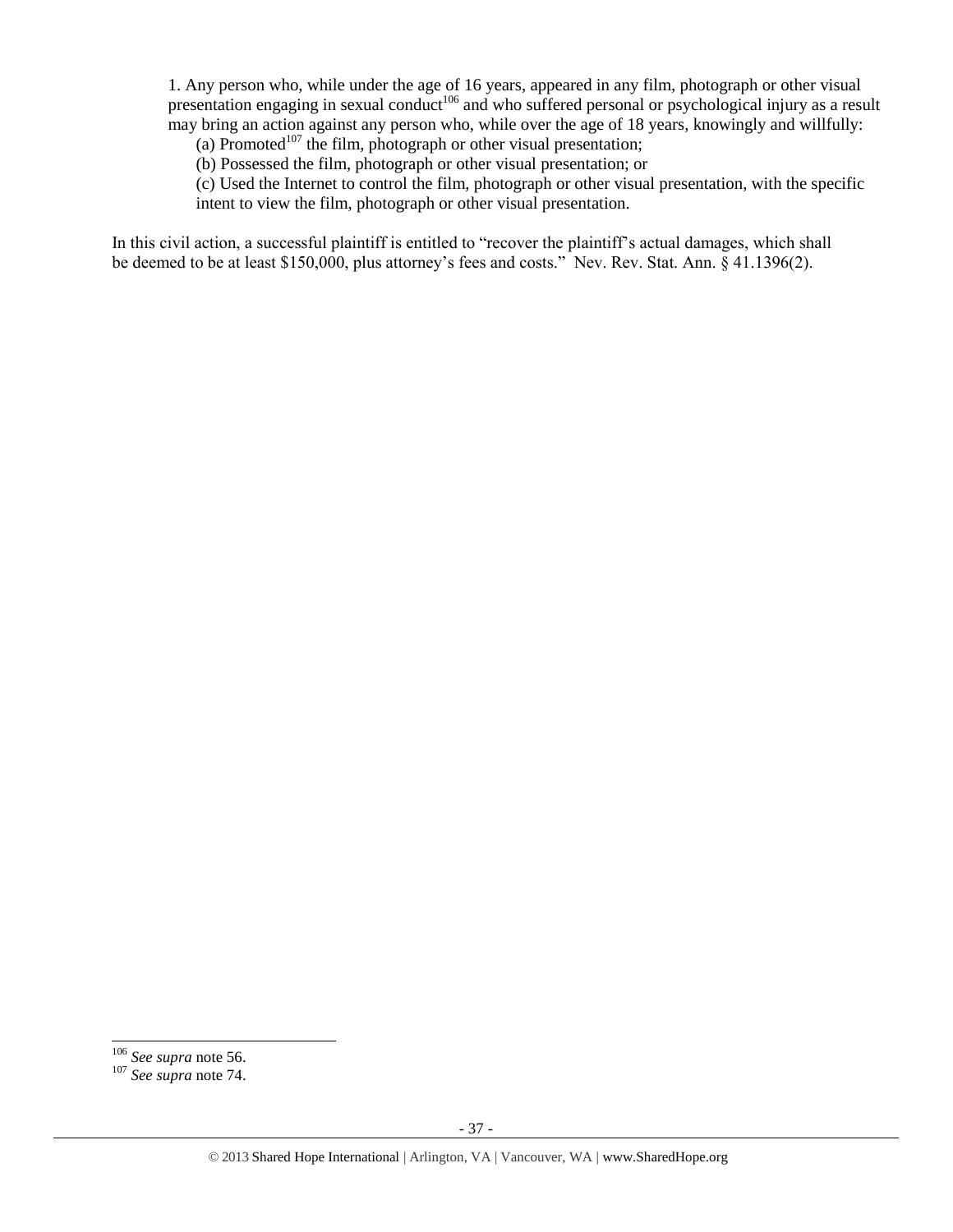### **FRAMEWORK ISSUE 5: PROTECTIVE PROVISIONS FOR THE CHILD VICTIMS**

### *Legal Components:*

- *5.1 Statutorily-mandated victim services define "victim" to specifically include victims of domestic minor sex trafficking or commercial sexual exploitation of children (CSEC) to ensure prompt identification and access to victims' rights and services.*
- *5.2 The state sex trafficking statute expressly prohibits a defendant from raising consent of the minor to the commercial sex acts as a defense.*
- *5.3 Prostitution laws apply only to adults, making minors under 18 specifically immune from this offense.*
- *5.4 Child victims of sex trafficking or commercial sexual exploitation are provided with a child protection response, including specialized shelter and services, and are not detained in juvenile detention facilities.*
- *5.5 Commercial sexual exploitation or sex trafficking is identified as a type of abuse and neglect within child protection statutes.*
- *5.6 The definition of "caregiver" (or similar term) in the child welfare statutes is broad enough to include a trafficker who has custody or control of a child in order to bring a trafficked child into the protection of child protective services.*
- *5.7 Crime victims' compensation is specifically available to a child victim of sex trafficking or commercial sexual exploitation of children (CSEC) without regard to ineligibility factors.*
- *5.8 Victim-friendly procedures and protections are provided in the trial process for minors under18.*
- *5.9 Expungement or sealing of juvenile delinquency records resulting from arrests or adjudications for prostitution-related offenses committed as a result of, or in the course of, the commercial sexual exploitation of a minor is available within a reasonable time after turning 18.*
- *5.10 Victim restitution and civil remedies for victims of domestic minor sex trafficking or commercial sexual exploitation of children (CSEC) are authorized by law.*
- *5.11 Statutes of limitations for civil and criminal actions for child sex trafficking or commercial sexual exploitation of children (CSEC) offenses are eliminated or lengthened sufficiently to allow prosecutors and victims a realistic opportunity to pursue criminal action and legal remedies.*

*\_\_\_\_\_\_\_\_\_\_\_\_\_\_\_\_\_\_\_\_\_\_\_\_\_\_\_\_\_\_\_\_\_\_\_\_\_\_\_\_\_\_\_\_\_\_\_\_\_\_\_\_\_\_\_\_\_\_\_\_\_\_\_\_\_\_\_\_\_\_\_\_\_\_\_\_\_\_\_\_\_\_\_\_\_\_\_\_\_\_\_\_\_*

### *Legal Analysis:*

 $\overline{a}$ 

*5.1 Statutorily-mandated victim services define "victim" to specifically include victims of domestic minor sex trafficking or commercial sexual exploitation of children (CSEC) to ensure prompt identification and access to victims' rights and services.*

For the purpose crime victims compensation, pursuant to Nev. Rev. Stat. Ann. § 217.070<sup>108</sup> ("Victim" defined),

#### "Victim" means:

<span id="page-37-0"></span>1. A person who is physically injured or killed as the direct result of a criminal act;

2. A minor who was involved in the production of pornography in violation of NRS 200.710 [Unlawful to use minor in producing pornography or as subject of sexual portrayal in performance], 200.720 [Promotion of sexual performance of minor unlawful], 200.725 [Preparing, advertising or distributing materials depicting pornography involving minor unlawful; penalty] or 200.730 [Use of Internet to control visual presentation depicting sexual conduct of person under 16 years of age; penalties];

<sup>&</sup>lt;sup>108</sup> Here and elsewhere in this report that Nev. Rev. Stat. Ann. § 217.070 is quoted or cited, it has been updated to reflect the amendments added by the passage of Assembly Bill 67. 2013 Nev. Stat. 426 (effective July 1, 2013).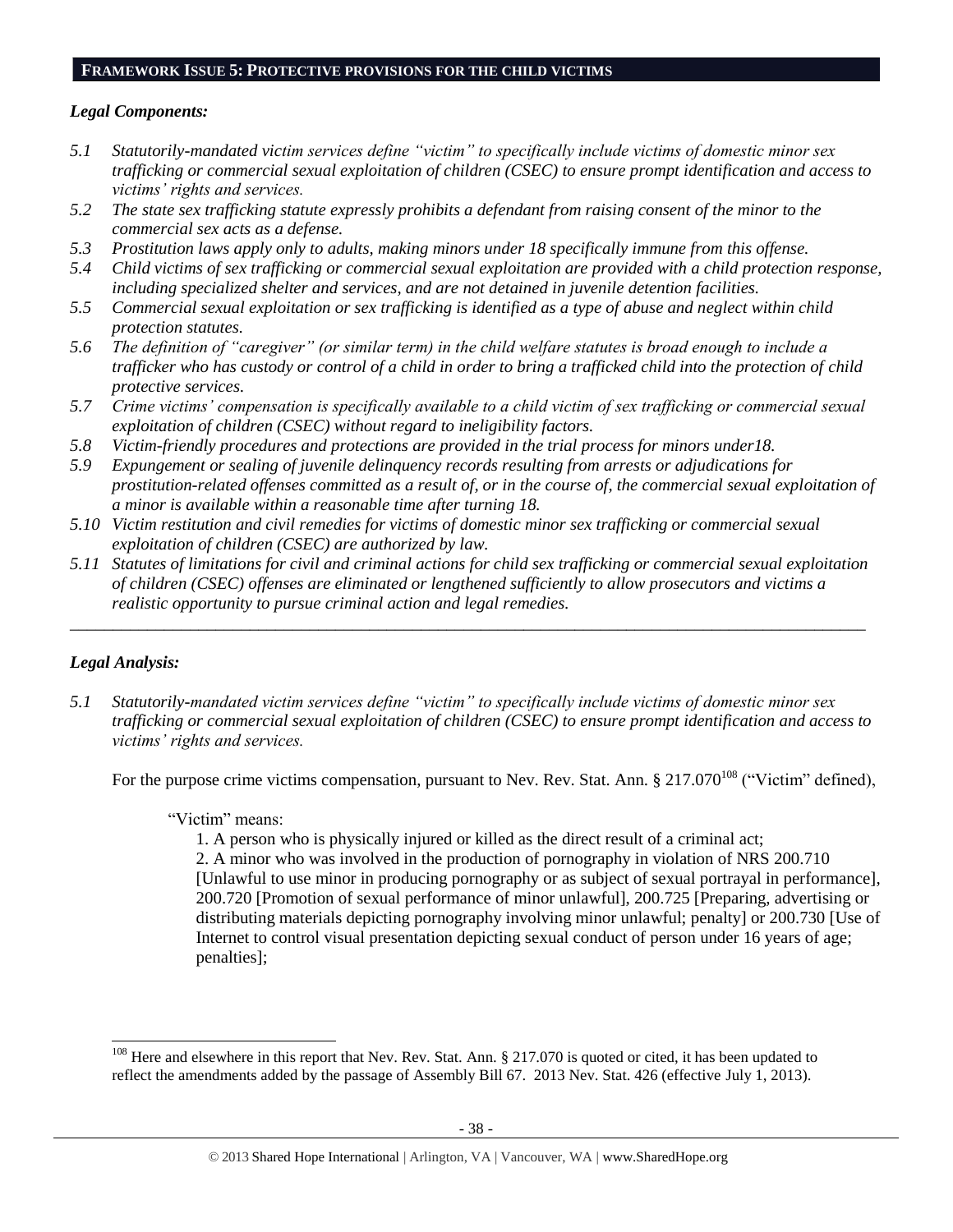3. A minor who was sexually abused, as "sexual abuse" is defined in NRS  $432B.100^{109}$ ;

<span id="page-38-0"></span>. . . .

8. A person who is trafficked in violation of subsection 2 of NRS  $201.300^{110}$  [Pandering and sex trafficking: definition; penalties; exception].

. . . .

*5.2 The state sex trafficking statute expressly prohibits a defendant from raising consent of the minor to the commercial sex acts as a defense.*

Nev. Rev. Stat. Ann. § 200.463<sup>111</sup> (Involuntary servitude; penalties), Nev. Rev. Stat. Ann. § 200.464 (Recruiting, enticing, harboring, transporting, providing or obtaining another person to be held in involuntary servitude; benefiting from another person being held in involuntary servitude; penalty), and the CSEC offenses listed in Section  $1.2^{112}$  do not refer to a defense based on consent of the minor to the commercial sex act. However, the code does not specifically prohibit a defendant from raising such a defense.

- 5.2.1 Recommendation: Enact a provision specifically prohibiting a defense to any sexual crime against a minor under 18 based on consent of the child to the sex act.
- *5.3 Prostitution laws apply only to adults, making minors under 18 specifically immune from this offense. <sup>113</sup>*

Nev. Rev. Stat. Ann. § 201.354 (Engaging in prostitution or solicitation for prostitution: Penalty; exception) does not exclude minors from prosecution. The statute establishes a misdemeanor "for any person to engage in prostitution or solicitation therefor, except in a licensed house of prostitution." Nev. Rev. Stat. Ann. § 201.354(1). Similarly, Nev. Rev. Stat. Ann. § 207.030(1)(b) (Prohibited acts; penalty) does not exclude minors from prosecution and makes it a crime to "[o]ffer or agree to engage in, engage in or aid and abet any act of prostitution." The crime is a misdemeanor, with heightened penalties for subsequent violations committed within 3 years of the first violation. Nev. Rev. Stat. Ann. § 207.030(2).

- 5.3.1 Recommendation: Amend Nev. Rev. Stat. Ann. § 201.354 (Engaging in prostitution or solicitation for prostitution; Penalty; exception) and Nev. Rev. Stat. Ann. § 207.030(1)(b) (Prohibited acts; penalty) to make the law inapplicable to the minors under 18 who are patronized.
- *5.4 Child victims of sex trafficking or commercial sexual exploitation are provided with a child protection response, including specialized shelter and services, and are not detained in juvenile detention facilities.*

## **Child Identified as In Need of Protection**

Pursuant to Nev. Rev. Stat. Ann. § 432B.330 (Circumstances under which child is or may be in need of protection),

(1) A child is in need of protection if:

 $\overline{a}$ <sup>109</sup> Pursuant to 432B.100 ("Sexual abuse" defined), "'Sexual abuse' includes acts upon a child constituting: . . . ; 2. Lewdness with a child under NRS 201.230; 3. Sado-masochistic abuse under NRS 201.262; 4. Sexual assault under NRS 200.366; 5. Statutory sexual seduction under NRS 200.368; 6. Open or gross lewdness under NRS 201.210; . . . ."

<sup>110</sup> *See supra* not[e 3.](#page-0-0)

<sup>111</sup> *See supra* not[e 10.](#page-2-0)

<sup>&</sup>lt;sup>112</sup> *See supra* Section 1.2 for a full list of CSEC offenses.

<sup>&</sup>lt;sup>113</sup> In Nevada, counties also regulate prostitution laws and have additional offenses that could apply to victims of domestic minor sex trafficking. *See infra* Appendix A for a list of county ordinances applicable to victims.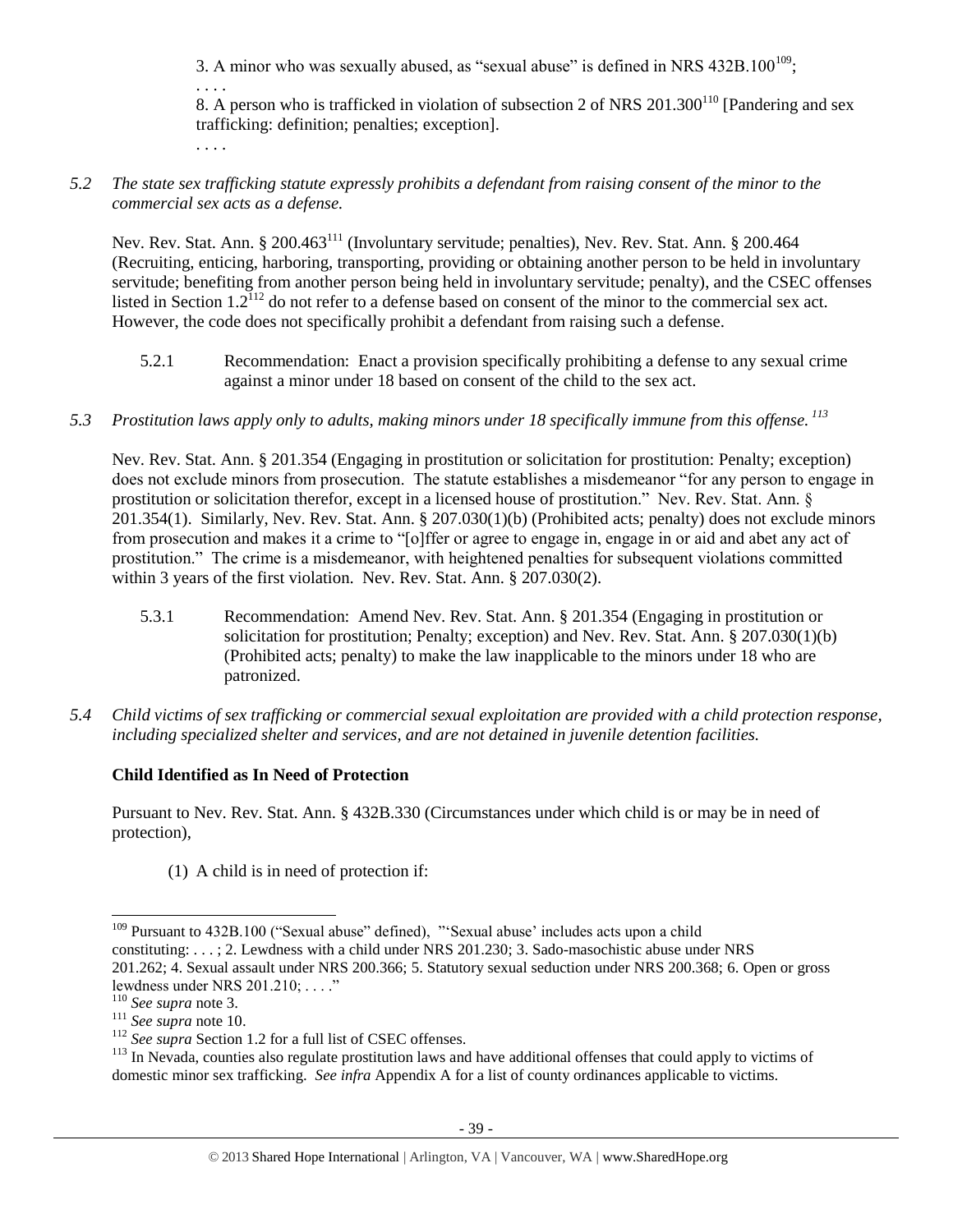(a) The child has been abandoned by a person responsible for the welfare of the child;<sup>114</sup> (b) The child has been subjected to abuse or neglect<sup>115</sup> by a person responsible for the welfare of the child;

(c) The child is in the care of a person responsible for the welfare of the child and another child has died as a result of abuse or neglect by that person;

(d) The child has been placed for care or adoption in violation of law; or

(e) The child has been delivered to a provider of emergency services pursuant to NRS

432B.630 [Delivery of newborn child to provider of emergency services].

(2) A child may be in need of protection if the person responsible for the welfare of the child: (a) Is unable to discharge his or her responsibilities to and for the child because of incarceration, hospitalization, or other physical or mental incapacity;

(b) Fails, although the person is financially able to do so or has been offered financial or other means to do so, to provide for the following needs of the child:

(1) Food, clothing or shelter necessary for the child's health or safety;

(2) Education as required by law; or

(3) Adequate medical care; or

(c) Has been responsible for the abuse or neglect of a child who has resided with that person.

. . . .

### *I. Initial Custody*

a. Authority for initial custody

One way a child may come to the attention of the Department of Family and Child Services as a child in need of protection is through a mandatory report pursuant to Nev. Rev. Stat. Ann. § 432B.220,<sup>116</sup> which states,

1. Any person who is described in subsection 4 [includes certain medical, religious, and educational workers] and who, in his or her professional or occupational capacity, knows or has reasonable cause to believe that a child has been abused or neglected shall:

(a) Except as otherwise provided in subsection  $2<sup>117</sup>$  report the abuse or neglect of the child to an agency which provides child welfare services or to a law enforcement agency; and (b) Make such a report as soon as reasonably practicable but not later than 24 hours after the person knows or has reasonable cause to believe that the child has been abused or neglected.

 $\overline{a}$ <sup>114</sup> See infra Section 5.6 for definition of "person responsible for the welfare of the child."

<sup>&</sup>lt;sup>115</sup> See infra Section 5.5 for definition of "abuse or neglect of a child."

<sup>&</sup>lt;sup>116</sup> Here and elsewhere in this report that Nev. Rev. Stat. Ann. § 432B.220 is quoted or cited, it has been updated to reflect the amendments added by the passage of Senate Bill 100. 2013 Nev. Stat. 226 (effective January 1, 2014). <sup>117</sup> Nev. Rev. Stat. 432B.220(2) states,

<sup>2.</sup> If a person who is required to make a report pursuant to subsection 1 knows or has reasonable cause to believe that the abuse or neglect of the child involves an act or omission of:

<sup>(</sup>a) A person directly responsible or serving as a volunteer for or an employee of a public or private home, institution or facility where the child is receiving child care outside of the home for a portion of the day, the person shall make the report to a law enforcement agency.

<sup>(</sup>b) An agency which provides child welfare services or a law enforcement agency, the person shall make the report to an agency other than the one alleged to have committed the act or omission, and the investigation of the abuse or neglect of the child must be made by an agency other than the one alleged to have committed the act or omission.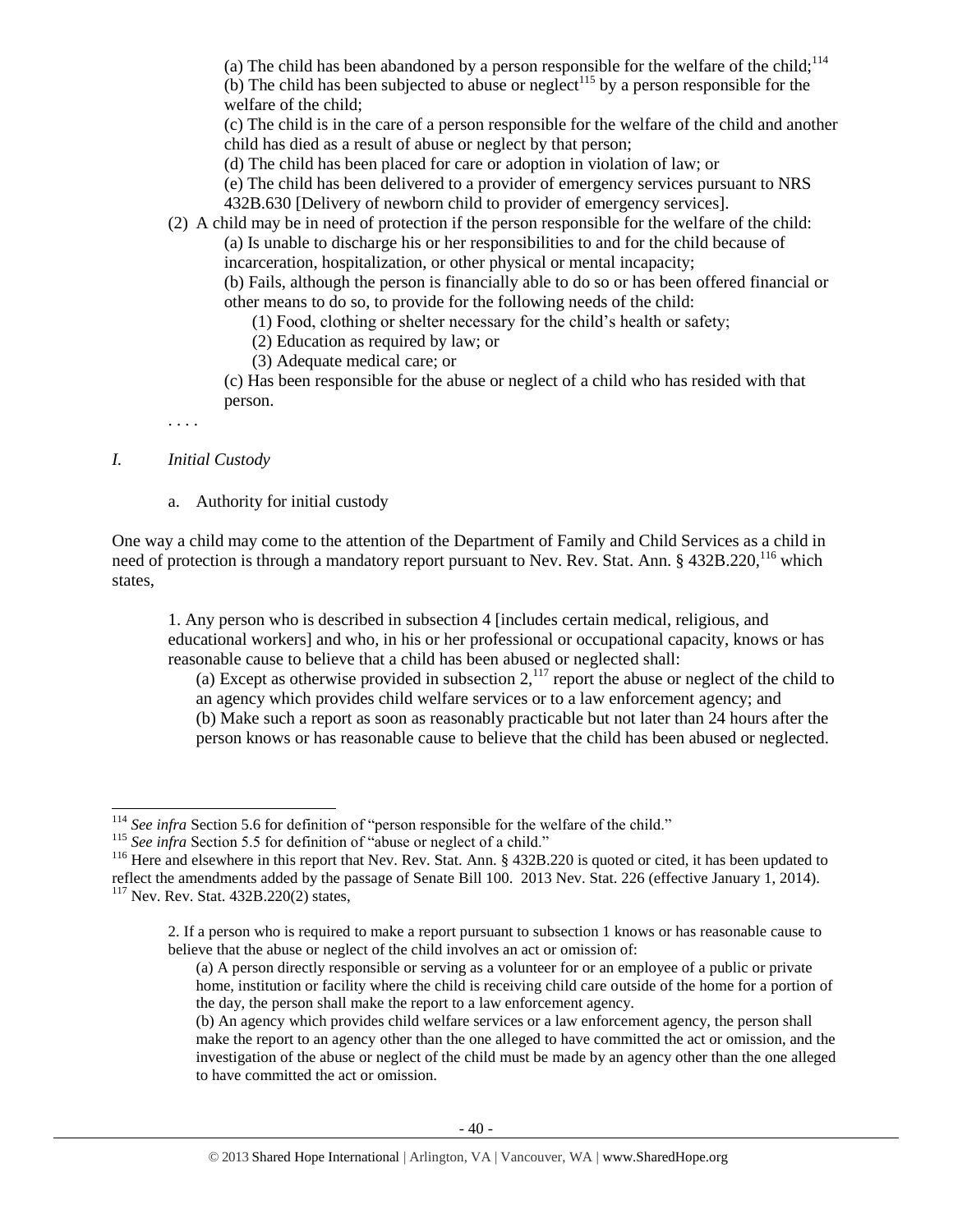A trafficked child under the age of 12 may also be identified through a mandatory report of a sexual offense under Nev. Rev. Stat. Ann. § 202.882 (Duty to report violent or sexual offense against child 12 years of age or younger; penalty for failure to report; contents of report), which states,

1. Except as otherwise provided in NRS 202.885 [Limitation on prosecution or conviction for failure to report] and 202.888 [Persons exempt from duty to report], a person who knows or has reasonable cause to believe that another person has committed a violent or sexual offense against a child who is 12 years of age or younger shall:

(a) Report the commission of the violent or sexual offense against the child to a law enforcement agency; and

(b) Make such a report as soon as reasonably practicable but not later than 24 hours after the person knows or has reasonable cause to believe that the other person has committed the violent or sexual offense against the child.

Pursuant to Nev. Rev. Stat. Ann. § 202.876<sup>118</sup> ("Violent or sexual offense" defined),

"Violent or sexual offense" means any act that, if prosecuted in this State, would constitute any of the following offenses:

3. Kidnapping pursuant to NRS 200.310 to 200.340, inclusive.

4. Sexual assault pursuant to NRS 200.366.

. . . .

. . . .

9. False imprisonment pursuant to NRS 200.460 if the false imprisonment involves the use or threatened use of force or violence against the victim or the use or threatened use of a firearm or a deadly weapon.

. . . .

12. An offense involving pornography and a minor pursuant to NRS 200.710 or 200.720.

14. Intentional transmission of the human immunodeficiency virus pursuant to NRS 201.205.

15. Open or gross lewdness pursuant to NRS 201.210.

16. Lewdness with a child pursuant to NRS 201.230.

17. An offense involving pandering or sex trafficking in violation of NRS  $201.300^{119}$ [Pandering: definition; penalties; exception] or prostitution in violation of 201.320 [Living from earnings of prostitute; penalty].

. . . .

19. An attempt, conspiracy or solicitation to commit an offense listed in subsections 1 to 18, inclusive.

A child who comes under the court's jurisdiction pursuant to Chapter 432 may be taken into custody as a child in need of protection pursuant to Nev. Rev. Stat. Ann. § 432B.390 (Placement of child in protective custody), or brought within child protective services but not into custody pursuant to Nev. Rev. Stat. Ann. § 432B.340 (Determination that child needs protection but is not in imminent danger).

b. Placement

If immediate action is needed for a child to be taken into protective custody, several placement options exist. Pursuant to Nev. Rev. Stat. Ann. § 432B.390 (Placement of child in protective custody),

<sup>&</sup>lt;sup>118</sup> Here and elsewhere in this report that Nev. Rev. Stat. Ann.  $\S$  202.876 is quoted or cited, it has been updated to reflect the amendments added by the passage of Assembly Bill 67 and Senate Bill 388 (effective July 1, 2013 and Oct. 1, 2013, respectively).

<sup>119</sup> *See supra* not[e 3.](#page-0-0)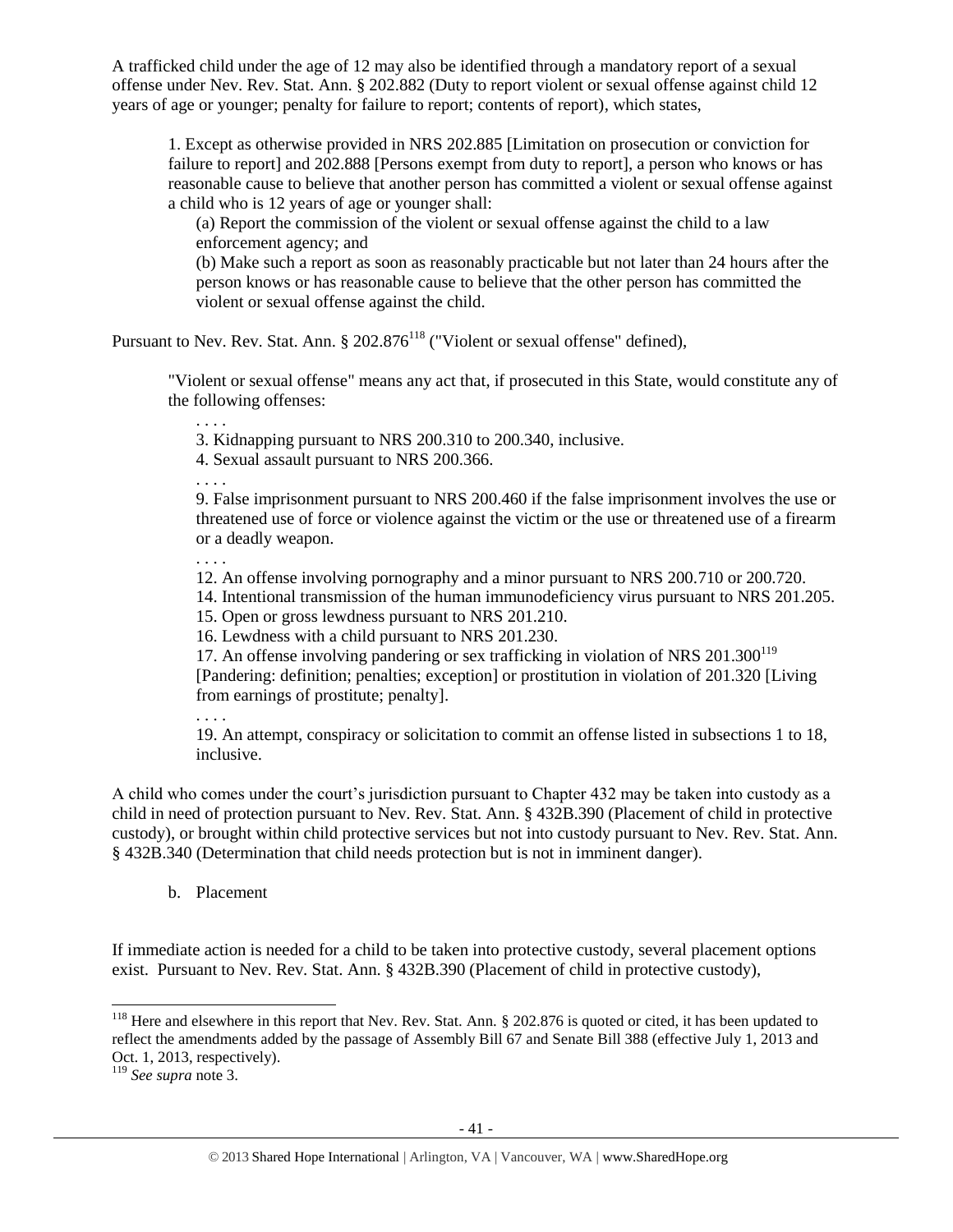1. An agent or officer of a law enforcement agency, an officer of the local juvenile probation department or the local department of juvenile services, or a designee of an agency which provides child welfare services:

(a) May place a child in protective custody without the consent of the person responsible for the child's welfare if the agent, officer or designeee has reasonable cause to believe that immediate action is necessary to protect the child from injury, abuse or neglect.

. . . .

6. A child placed in protective custody pending an investigation and a hearing held pursuant to NRS 432B.470 [Hearing required; notice] must be placed, except as otherwise provided in NRS 432B.3905[Limitation on transfer and placement of child who is under 6 years of age; notice; reports], in the following order of priority:

(a) In a hospital, if the child needs hospitalization.

(b) With a person who is related within the fifth degree of consanguinity or a fictive kin, and who is suitable and able to provide proper care and guidance for the child, regardless of whether the relative or fictive kin resides within this State.

(c) In a foster home that is licensed pursuant to chapter 424 of NRS.

(d) In any other licensed shelter that provides care to such children.

7. Whenever possible, a child placed pursuant to subsection 6 must be placed together with any siblings of the child. Such a child must not be placed in a jail or other place for detention, incarceration or residential care of persons convicted of a crime or children charged with delinquent acts.

. . . .

## *II. Process Following Initial Custody*

Upon being taken into custody pursuant to Nev. Rev. Stat. Ann. § 432B.390, a child must be given a hearing under Nev. Rev. Stat. Ann. § 432B.470(1) (Hearing required; notice) and, pursuant to Nev. Rev. Stat. Ann. § 432B.480(1)(b) (Hearing: Court required to advise parties of rights; determinations by court; order to continue custody or release child),

The court shall determine whether there is reasonable cause to believe that it would be:

(1) Contrary to the welfare of the child for the child to reside at his or her home; or

(2) In the best interests of the child to place the child outside of his or her home.

The court shall prepare an explicit statement of the facts upon which each of its determinations is based. If the court makes an affirmative finding regarding either subparagraph (1) or (2), the court shall issue an order keeping the child in protective custody pending a disposition by the court.

If the court opts not to place the child in protective custody, "[a]n agency [that] provides child welfare services" may conduct an investigation and file a petition. Nev. Rev. Stat. Ann. § 432B.490(1)(c). If the agency fails to initiate proceedings within 10 days of the protective custody hearing, the agency must, "recommend against further action," or "file a motion to determine whether the child should be returned to the person responsible for the welfare of the child pending further action by the court." Nev. Rev. Stat. Ann.  $\S$ § 432B.490(4)(a), (b)<sup>120</sup>.

## *III. Adjudication or Referral to Alternate Process*

Pursuant to Nev. Rev. Stat. Ann. § 432B.530(1), "An adjudicatory hearing must be held within 30 days after the filing of the petition, unless good cause is shown or the hearing has been continued until a later date pursuant to NRS 432B.513."

<sup>120</sup> *See supra* note 188.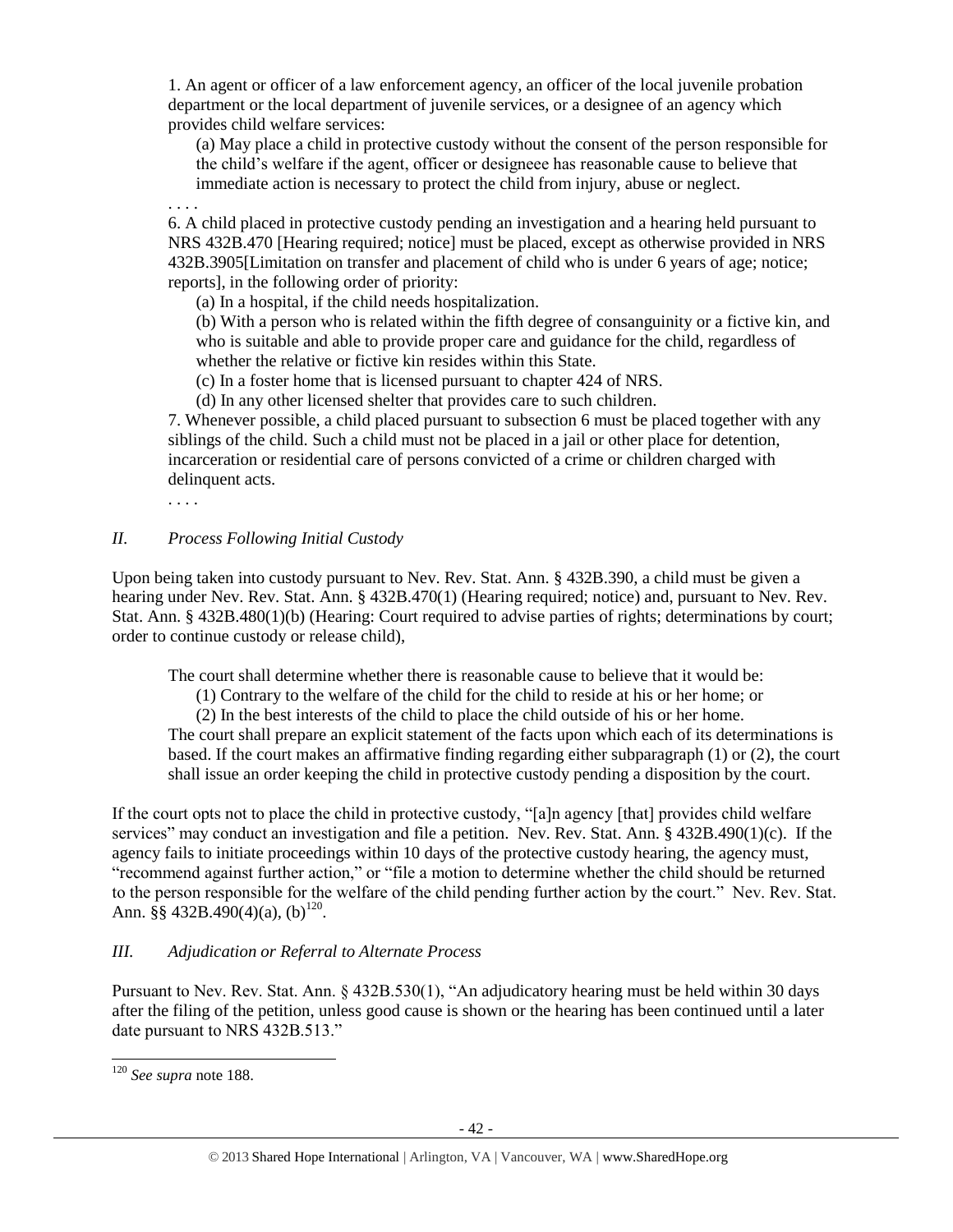### *IV. Outcomes*

Pursuant to Nev. Rev. Stat. Ann. § 432B.550 (Determination of custody of child by court; determination of whether agency which provides child welfare services has made reasonable efforts required) provides,

1. If the court finds that a child is in need of protection, it may, by its order, after receipt and review of the report from the agency which provides child welfare services:

(a) Permit the child to remain in the temporary or permanent custody of the parents of the child or a guardian with or without supervision by the court or a person or agency designated by the court, . . .

(b) Place the child in the temporary or permanent custody of a relative, a fictive kin, or other person the court finds suitable to receive and care for the child with or without supervision, . . . ; or

(c) Place the child in the temporary custody of a public agency or institution authorized to care for children, the local juvenile probation department, the local department of juvenile services or a private agency or institution licensed by the Department of Health and Human Services or a county whose population is 100,000 or more to care for such a child.

. . . .

### **Child Identified as In Need of Services**

A "child in need of supervision" is defined as "a child who is adjudicated to be in need of supervision pursuant to the provisions of this title." Nev. Rev. Stat. Ann. § 62A.040. Pursuant to Nev. Rev. Stat. Ann. § 62B.320(1),<sup>121</sup>

Except as otherwise provided in this title, the juvenile court has exclusive original jurisdiction in proceedings concerning any child living or found within the county who is alleged or adjudicated to be in need of supervision because the child:

(a) Is subject to compulsory school attendance and is a habitual truant from school;

(b) Habitually disobeys the reasonable and lawful demands of the parent or guardian of the child and is unmanageable;

(c) Deserts, abandons or runs away from the home or usual place of abode of the child and is in need of care or rehabilitation;

(d) Uses an electronic communication device to transmit or distribute a sexual image of himself or herself to another person or to possess a sexual image in violation of NRS 200.737;

(e) Violates a county or municipal ordinance imposing a curfew on a child; or

(f) Violates a county or municipal ordinance restricting loitering by a child.

2. A child who is subject to the jurisdiction of the juvenile court pursuant to this section must not be considered a delinquent child.

3. As used in this section:

(a) "Electronic communication device" has the meaning ascribed to it in NRS 200.737.

(b) "Sexual image" has the meaning ascribed to it in NRS 200.737.

. . . .

 $121$  Here and elsewhere in this report that Nev. Rev. Stat. Ann. § 62B.320 is quoted or cited, it has been updated to reflect the amendments added by the passage of Senate Bill 108, 2013 Nev. Stat. 191 (effective May 27, 2013), Senate Bill 177, 2013 Nev. Stat. 326 (effective June 1, 2013), Senate Bill 414, 2013 Nev. Stat. 338 (effective June 1, 2013), and Senate Bill 269, 2013 Nev. Stat. 428 (effective July 1, 2013). Since these amendments have not yet been codified, unnumbered provisions reflect conflicts between the bills in numbering new provisions.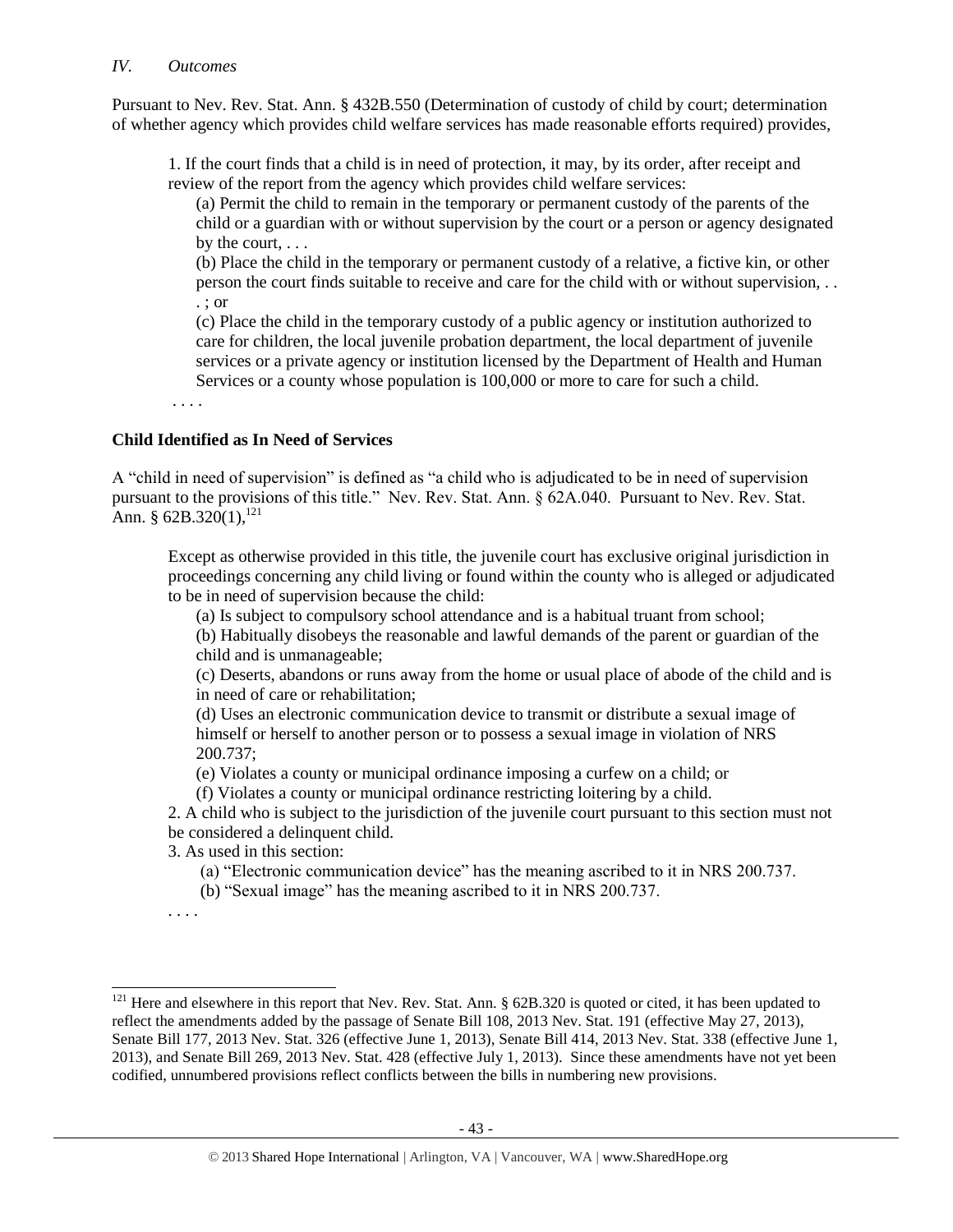## *I. Initial Custody*

a. Authority for initial custody

A trafficked child may be identified and taken into custody as a delinquent child or as a child in need of supervision pursuant to Nev. Rev. Stat. Ann. § 62C.010 (Grounds for taking child into custody; notification of parent or guardian of child and probation officer; release or further detention of child),<sup>122</sup> which states,

Except as otherwise provided in this title and NRS 484C.160 [Implied consent to evidentiary test; exemption from blood test; choice of test; when blood test may be required; when other tests may be used; reasonable force authorized to obtain test in certain circumstances; notification of parent or guardian of minor directed to submit to test]:

1. A peace officer or probation officer may take into custody any child:

- (a) Who the officer has probable cause to believe is violating or has violated any state or local law, ordinance, or rule or regulation having the force of law; or
- (b) Whose conduct indicates that the child is in need of supervision.

## *II. Process Following Initial Custody*

 $\overline{a}$ 

If a child is taken into custody under Nev. Rev. Stat. Ann. § 62C.010(1), subsection (2) requires the officer to notify the parent or guardian of the child taken into custody, and the facility where the child is detained must notify a probation officer and, if the officer's attempts at notification are not successful, also attempt to notify the parent or guardian of the child taken into custody. Nev. Rev. Stat. Ann. §  $62C.010(2)(a)$ , (b). The child must be released to a parent, guardian, or responsible adult that agrees in writing to bring the child to juvenile court at a stated time unless the release is "impracticable or inadvisable or has been otherwise ordered by the juvenile court." Nev. Rev. Stat. Ann. § 62C.010(2)(c). Regarding the written agreement signed by the responsible adult, subsection (c) also states in part, "If the person fails to produce the child at the time stated in the agreement or upon a summons from the juvenile court, a writ may be issued for the attachment of the person or of the child requiring that the person or child, or both, be brought before the juvenile court at a time stated in the writ." Nev. Rev. Stat. Ann. § 62C.010(2)(c).

If a child in custody is not released as stated above, the child must be taken to juvenile court or a "place of detention designated by the juvenile court." Nev. Rev. Stat. Ann. § 62C.010(3)(a). The juvenile court then may order the child to be released to a parent, guardian, or other appointed person, to be detained in a designated place, or to be conditionally released for supervised detention in the child's home that may include electronic surveillance. Nev. Rev. Stat. Ann. § 62C.010(3)(b).

When a child is taken into custody as an alleged child in need of supervision, Nev. Rev. Stat. Ann. § 62C.050 (Release of child alleged to be in need of supervision required within certain period; exceptions) provides,

 $122$  The juvenile court may also receive a petition that a child is in need of services, but upon an initial receipt of this petition "the juvenile court: (a) Shall admonish the child to obey the law and to refrain from repeating the acts for which the petition was filed; (b) Shall maintain a record of the admonition; (c) Shall refer the child to services available in the community for counseling, behavioral modification and social adjustment; and (d) Shall not adjudicate the child to be in need of supervision, unless a subsequent petition based upon additional facts is filed with the juvenile court after admonition and referral pursuant to this subsection." Nev. Rev. Stat. Ann. § 62E.410(1).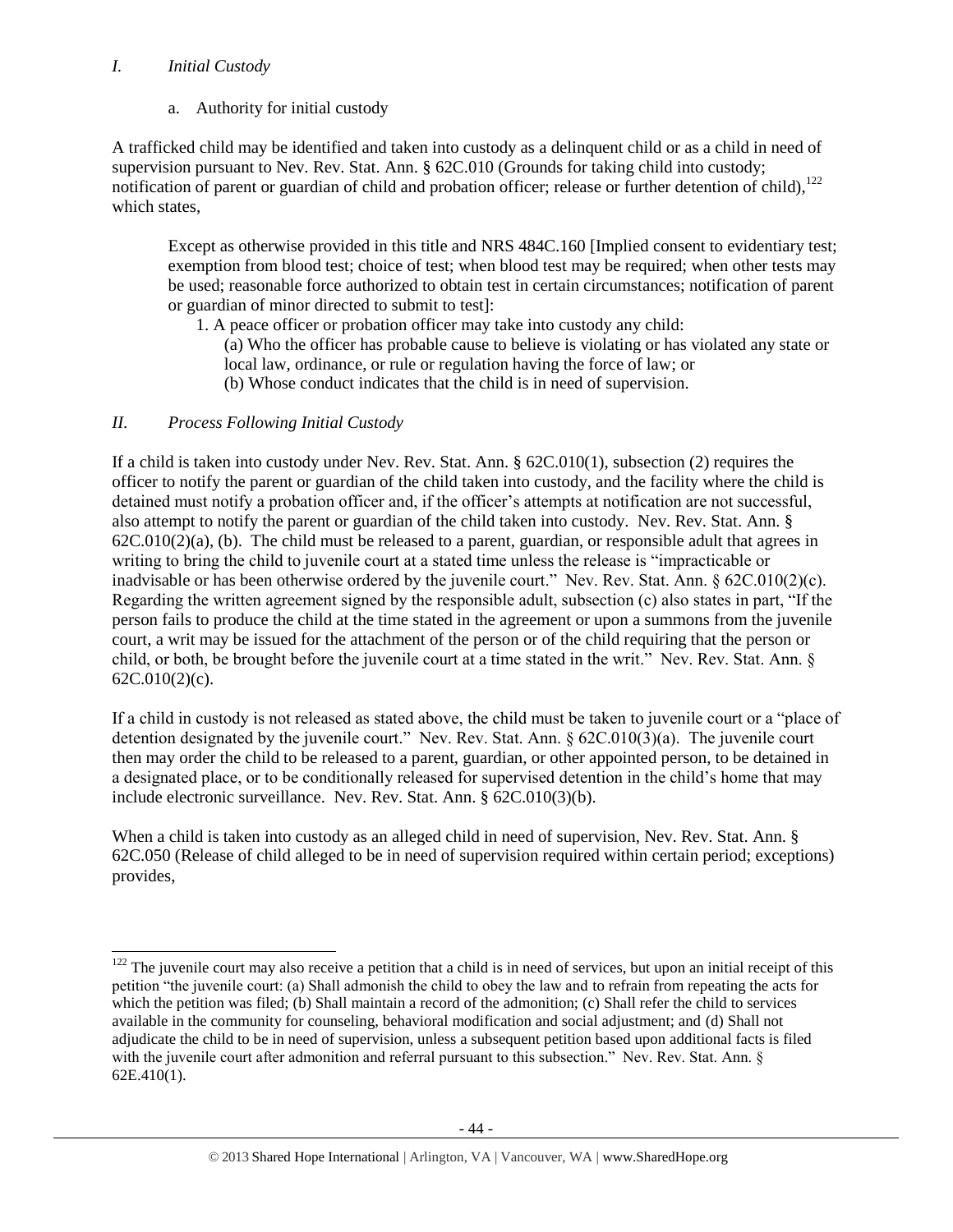1. Except as otherwise provided in this section, if a child who is alleged to be in need of supervision is taken into custody and detained, the child must be released not later than 24 hours, excluding Saturdays, Sundays and holidays, after the child's initial contact with a peace officer or probation officer to:

(a) A parent or guardian of the child;

(b) Any other person who is able to provide adequate care and supervision for the child; or (c) Shelter care.

2. A child does not have to be released pursuant to subsection 1 if the juvenile court:

- (a) Holds a detention hearing;
- (b) Determines that the child:

(1) Has threatened to run away from home or from the shelter;

- (2) Is accused of violent behavior at home; or
- (3) Is accused of violating the terms of a supervision and consent decree; and

(c) Determines that the child needs to be detained to make an alternative placement for the child. The child may be detained for an additional 24 hours but not more than 48 hours after the detention hearing, excluding Saturdays, Sundays and holidays.

3. A child does not have to be released pursuant to this section if the juvenile court:

- (a) Holds a detention hearing; and
- (b) Determines that the child:

(1) Is a ward of a federal court or held pursuant to a federal statute;

(2) Has run away from another state and a jurisdiction within that state has issued a want,

warrant or request for the child; or

(3) Is accused of violating a valid court order.

The child may be detained for an additional period as necessary for the juvenile court to return the child to the jurisdiction from which the child originated or to make an alternative placement for the child. 4. For the purposes of this section, an alternative placement must be in a facility in which there are no physical restraining devices or barriers.

### *III. Outcomes*

Once a child is adjudicated pursuant to Nev. Rev. Stat. Ann. § 62D.040 to be a child in need of supervision, Nev. Rev. Stat. Ann. § 62E.420 (Placement in certain facilities prohibited) prohibits the juvenile court from placing a child in need of supervision in "a state facility for the detention of children or any other facility that provides correctional care." But, the juvenile court has several options for placement of a child through disposition. Pursuant to Nev. Rev. Stat. Ann. § 62E.110(1) (Placement of child in home; commitment of child to institution or facility),

1. Except as otherwise provided in this chapter, the juvenile court may:

(a) Place a child in the custody of a suitable person for supervision in the child's own home or in another home; or

(b) Commit the child to the custody of a public or private institution or agency authorized to care for children.

In addition to commitment inside or outside the home, alternative placement may be available for juveniles adjudicated delinquent or in need of supervision for the first time. Pursuant to Nev. Rev. Stat. Ann. § 62E.210(1) (When juvenile court may order completion of certain alternative programs; payment of cost of participation in such programs),

1. If a child has not previously been adjudicated delinquent or in need of supervision and the unlawful act committed by the delinquent child did not involve the use or threatened use of force or violence against a victim, the juvenile court may order a child to complete any or all of the following programs: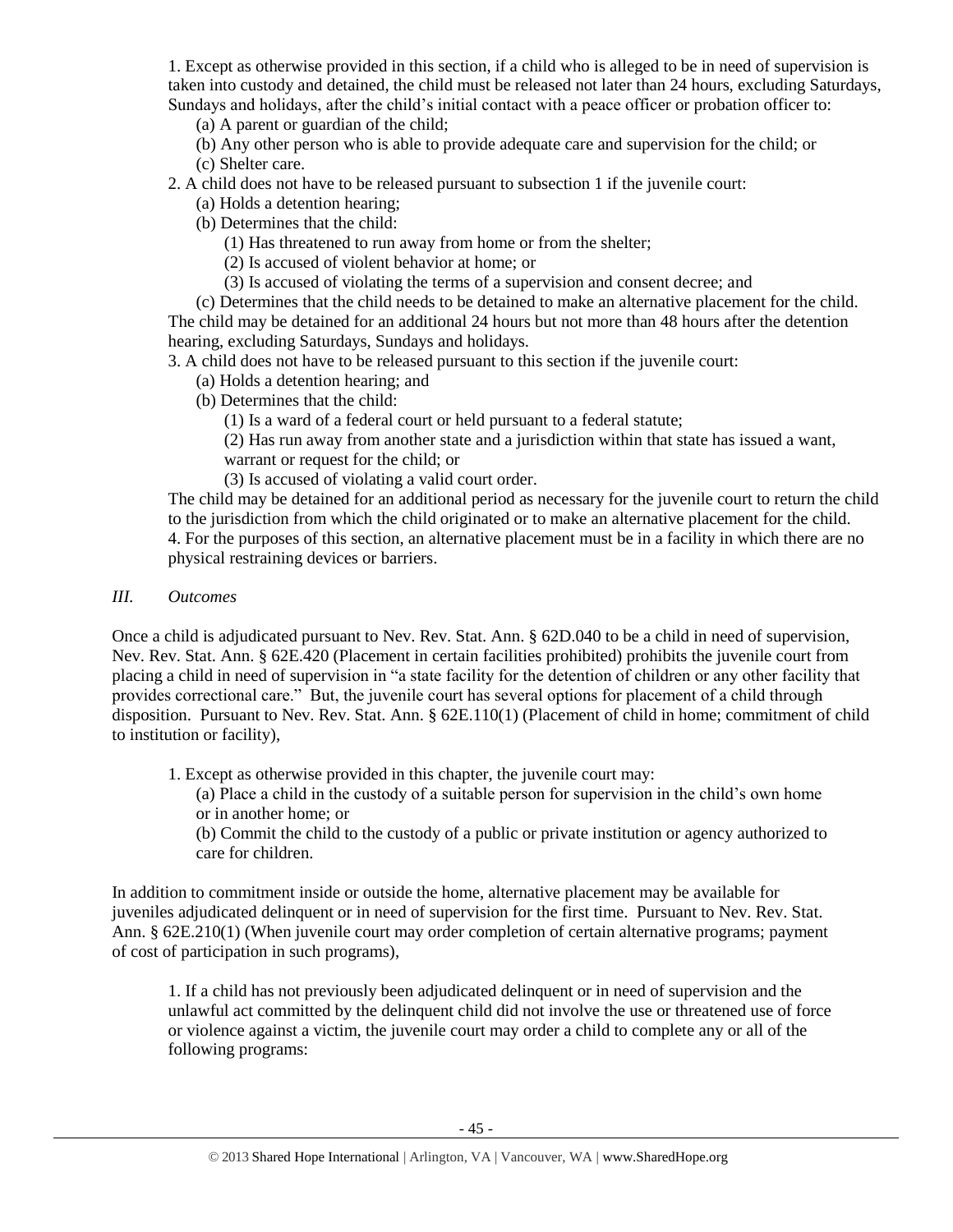(a) A program of cognitive training and human development established pursuant to NRS 62E.220.

- (b) A program for the arts as described in NRS 62E.240.
- (c) A program of sports or physical fitness as described in NRS 62E.240.

## **Child Identified as Delinquent**

A child may also be adjudicated delinquent pursuant to Nev. Rev. Stat. Ann.  $\S$  62D.040.<sup>123</sup> A "delinquent" child" is defined as "a child who is adjudicated delinquent pursuant to the provisions of this title." Nev. Rev. Stat. Ann. § 62A.070. Under Nev. Rev. Stat. Ann. § 62B.330(2), "a child commits a delinquent act if the child: (a) Violates a county or municipal ordinance other than those specified in paragraph (e) or (f) of subsection 1 of NRS 62B.320 (Loitering and curfew offenses) other than an offense related to tobacco; (b) Violates any rule or regulation having the force of law; or (c) Commits an act designated a criminal offense pursuant to the laws of the State of Nevada. . . ." Therefore, for a violation of county prostitution ordinances, Nev. Rev. Stat. Ann. § 201.354 (Engaging in prostitution or solicitation for prostitution; Penalty; exception) or Nev. Rev. Stat. Ann. § 207.030(1)(b) (Prohibited acts; penalty), the child can be considered a delinquent child.

## *I. Initial Custody*

 $\overline{a}$ 

a. Authority for initial custody

A trafficked child may be identified and taken into custody as a delinquent child or as a child in need of supervision pursuant to Nev. Rev. Stat. Ann. § 62C.010 (Grounds for taking child into custody; notification of parent or guardian of child and probation officer; release or further detention of child),<sup>124</sup> which states,

Except as otherwise provided in this title and NRS 484C.160 (Implied consent to evidentiary test; exemption from blood test; choice of test; when blood test may be required; when other tests may

4. If the child is alleged to have committed a delinquent act, the allegations in the petition must be established by proof beyond a reasonable doubt based upon competent, material and relevant evidence. 5. If the juvenile court finds that the allegations in the petition have not been established, the juvenile court shall dismiss the petition and order that the child be discharged from any facility for the detention of children or temporary care, unless otherwise ordered by the juvenile court.

 $123$  Nev. Rev. Stat. Ann. § 62D.040(2)–(6) (Procedure at first appearance at intake and before juvenile court; when adjudicating hearing is required; standards of proof; actions of court after determination of whether or not allegations have been established) provides,

<sup>2.</sup> If the child denies the allegations in the petition, the juvenile court shall:

<sup>(</sup>a) Conduct an adjudicatory hearing concerning the allegations; and

<sup>(</sup>b) Record its findings on whether the allegations have been established.

<sup>3.</sup> If the child is alleged to be in need of supervision, the allegations in the petition must be established by a preponderance of the evidence based upon competent, material and relevant evidence.

<sup>6.</sup> If the juvenile court finds that the allegations in the petition have been established, the juvenile court shall make a proper disposition of the case.

 $124$  The juvenile court may also receive a petition that a child is in need of services, but upon an initial receipt of this petition "the juvenile court: (a) Shall admonish the child to obey the law and to refrain from repeating the acts for which the petition was filed; (b) Shall maintain a record of the admonition; (c) Shall refer the child to services available in the community for counseling, behavioral modification and social adjustment; and (d) Shall not adjudicate the child to be in need of supervision, unless a subsequent petition based upon additional facts is filed with the juvenile court after admonition and referral pursuant to this subsection." Nev. Rev. Stat. Ann. § 62E.410(1).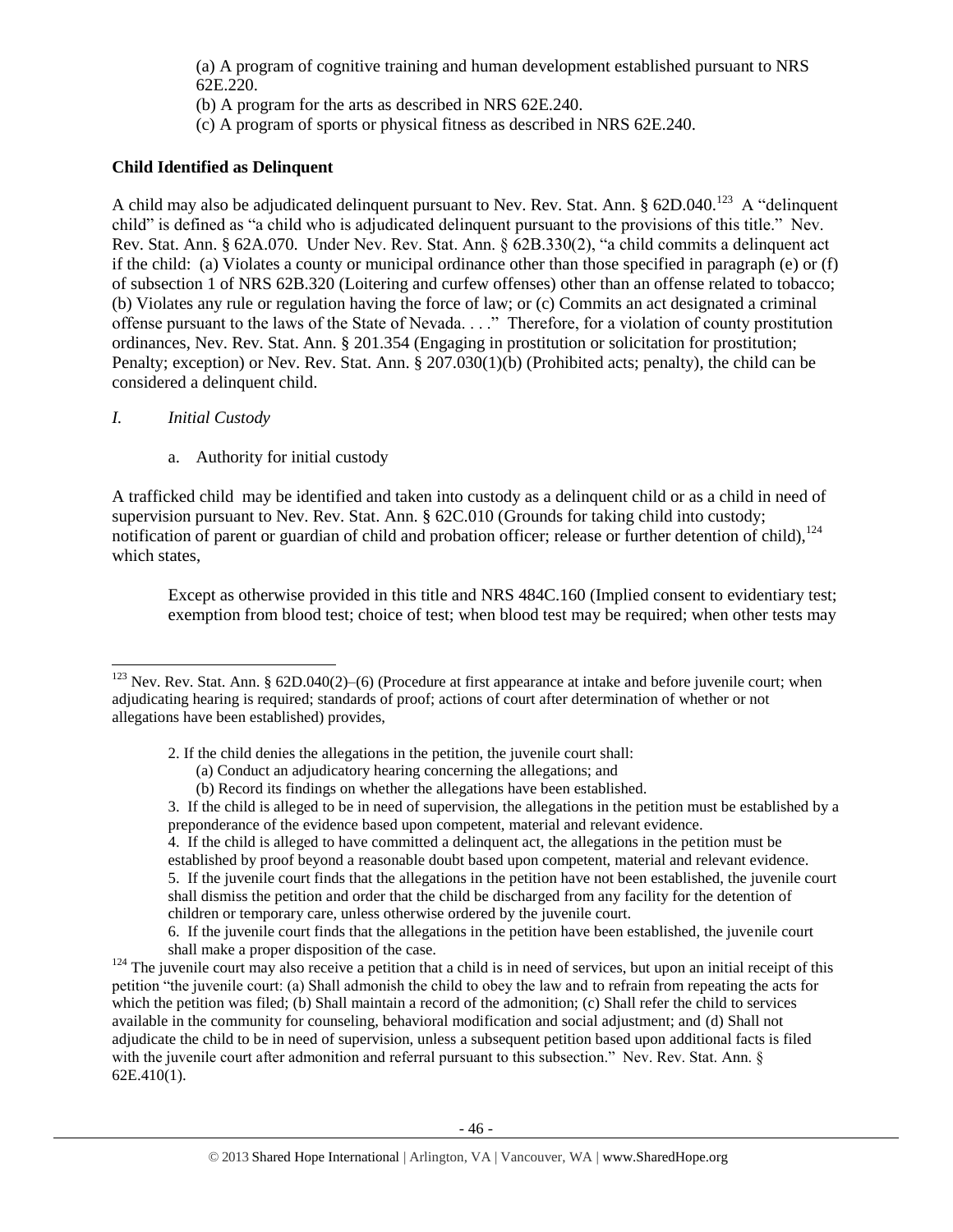be used; reasonable force authorized to obtain test in certain circumstances; notification of parent or guardian of minor directed to submit to test):

- 1. A peace officer or probation officer may take into custody any child:
	- (a) Who the officer has probable cause to believe is violating or has violated any state or local law, ordinance, or rule or regulation having the force of law; or
	- (b) Whose conduct indicates that the child is in need of supervision.

## *II. Process Following Initial Custody*

If a child is taken into custody under Nev. Rev. Stat. Ann. § 62C.010(1), subsection (2) requires the officer to notify the parent or guardian of the child taken into custody, and the facility where the child is detained must notify a probation officer and, if the officer's attempts at notification are not successful, also attempt to notify the parent or guardian of the child taken into custody. Nev. Rev. Stat. Ann. §  $62C.010(2)(a)$ , (b). The child must be released to a parent, guardian, or responsible adult that agrees in writing to bring the child to juvenile court at a stated time unless the release is "impracticable or inadvisable or has been otherwise ordered by the juvenile court." Nev. Rev. Stat. Ann. § 62C.010(2)(c). Regarding the written agreement signed by the responsible adult, subsection (c) also states in part, "If the person fails to produce the child at the time stated in the agreement or upon a summons from the juvenile court, a writ may be issued for the attachment of the person or of the child requiring that the person or child, or both, be brought before the juvenile court at a time stated in the writ." Nev. Rev. Stat. Ann. §  $62C.010(2)(c)$ .

If a child in custody is not released as stated above, the child must be taken to juvenile court or a "place of detention designated by the juvenile court." Nev. Rev. Stat. Ann. § 62C.010(3)(a). The juvenile court then may order the child to be released to a parent, guardian, or other appointed person, to be detained in a designated place, or to be conditionally released for supervised detention in the child's home that may include electronic surveillance. Nev. Rev. Stat. Ann. § 62C.010(3)(b).

### *III. Outcomes*

In addition to commitment inside or outside the home, alternative placement may be available for juveniles adjudicated delinquent or in need of supervision for the first time. Pursuant to Nev. Rev. Stat. Ann. § 62E.210(1) (When juvenile court may order completion of certain alternative programs; payment of cost of participation in such programs),

1. If a child has not previously been adjudicated delinquent or in need of supervision and the unlawful act committed by the delinquent child did not involve the use or threatened use of force or violence against a victim, the juvenile court may order a child to complete any or all of the following programs:

(a) A program of cognitive training and human development established pursuant to NRS 62E.220.

- (b) A program for the arts as described in NRS 62E.240.
- (c) A program of sports or physical fitness as described in NRS 62E.240.

A delinquent child under 12 may not be committed in "a state facility for the detention of children." Nev. Rev. Stat. Ann. § 62E.510(1). In contrast, for a child 12 or older, "the juvenile court shall not commit the child to a private institution." Nev. Rev. Stat. Ann. §62E.510(2).

Alternatively, in certain circumstances, a delinquent child may be routed into Child and Family Services for placement. Pursuant to Nev. Rev. Stat. Ann. § 62E.520(1) (Commitment of child to Division of Child and Family Services: Conditions and limitations; notice; investigation and recommendation for placement of child),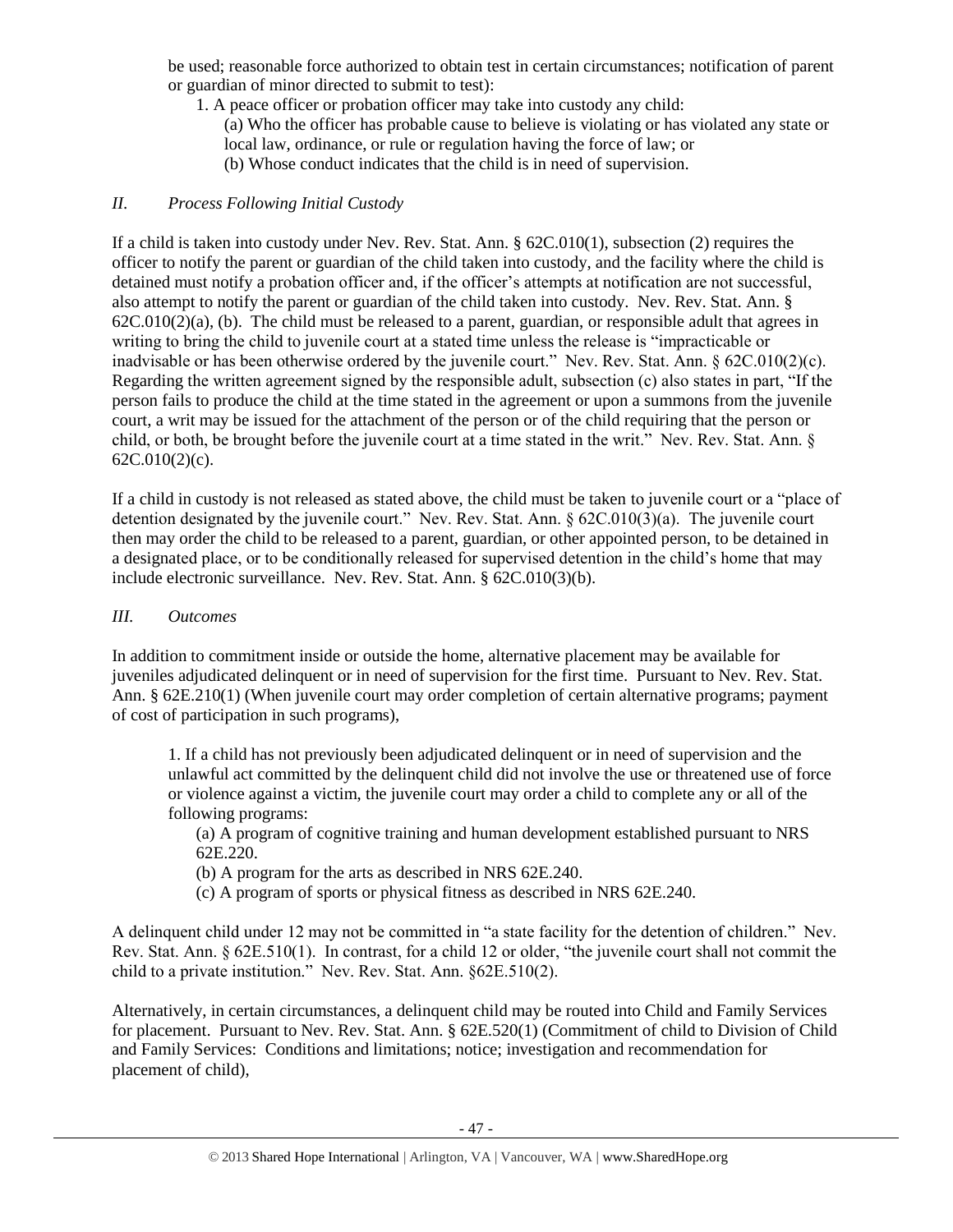1. The juvenile court may commit a delinquent child to the custody of the Division of Child and Family Services for suitable placement if:

(a) The child is at least 8 years of age but less than 12 years of age, and the juvenile court finds that the child is in need of placement in a correctional or institutional facility; or (b) The child is at least 12 years of age but less than 18 years of age, and the juvenile court finds that the child:

(1) Is in need of placement in a correctional or institutional facility; and

(2) Is in need of residential psychiatric services or other residential services for the mental health of the child.

However, the court will not have jurisdiction over a child charged with a delinquent offense if the child committed "[a]ny . . . offense if, before the offense was committed, the person previously had been convicted of a criminal offense." Nev. Rev. Stat. Ann. § 62B.330(3)(f). This means that, if a child is convicted of one criminal offense in Nevada, the child will be tried as an adult if charged with any other criminal offense. Nev. Rev. Stat. Ann. § 62B.370(2)(a).

Under Nev. Rev. Stat. Ann. § 62A.380 (Use of services and facilities of agencies which provide child welfare services; duties of such agencies),

1. In carrying out the objects and purposes of this title, the juvenile court may use the services and facilities of the agency which provides child welfare services.<sup>125</sup>

2. The agency which provides child welfare services shall determine the plans, placements and services to be provided to any child pursuant to the provisions of this title, chapter 432 of NRS [Protection of Children from Abuse and Neglect], NRS  $432B.010^{126}$  to  $432B.400$ , inclusive, and 432B.4681 to 432B.469, inclusive.

. . . .

l

If a child is in need of protection but is not in imminent danger, the child may be sent in various routes. Pursuant to Nev. Rev. Stat. Ann. § 432B.340 (Determination that child needs protection but is not in imminent danger),

1. If the agency which provides child welfare services determines that a child needs protection, but is not in imminent danger from abuse or neglect, it may:

(a) Offer to the parents or guardian a plan for services and inform the parents or guardian that the agency has no legal authority to compel the parents or guardian to accept the plan but that it has the authority to petition the court pursuant to NRS  $432B.490^{127}$  [Procedure following hearing or investigation] or to refer the case to the district attorney or a law enforcement agency; or

(b) File a petition pursuant to NRS 432B.490 and, if a child is adjudicated in need of

As used in this section, "agency which provides child welfare services" means:

(a) In a county whose population is less than 100,000, the office of the Division of Child and Family Services; or

(b) In a county whose population is 100,000 or more, the agency of the county,

which provides or arranges for necessary child welfare services.

<sup>126</sup> Here and elsewhere in this report that Nev. Rev. Stat. Ann. § 62B.320 is quoted or cited, it has been updated to reflect the amendments added by the passage of Senate Bill 31, 2013 Nev. Stat. 155 (effective June 1, 2013), and Senate Bill 176, 2013 Nev. Stat. 478 (June 11, 2013).

 $127$  Here and elsewhere in this report that Nev. Rev. Stat. Ann. § 432B.490 is quoted or cited, it has been updated to reflect the amendments added by the passage of Assembly Bill 174. 2013 Nev. Stat. 130 (effective May 24, 2013).

 $125$  Nev. Rev. Stat. Ann. § 62A.380(3) states,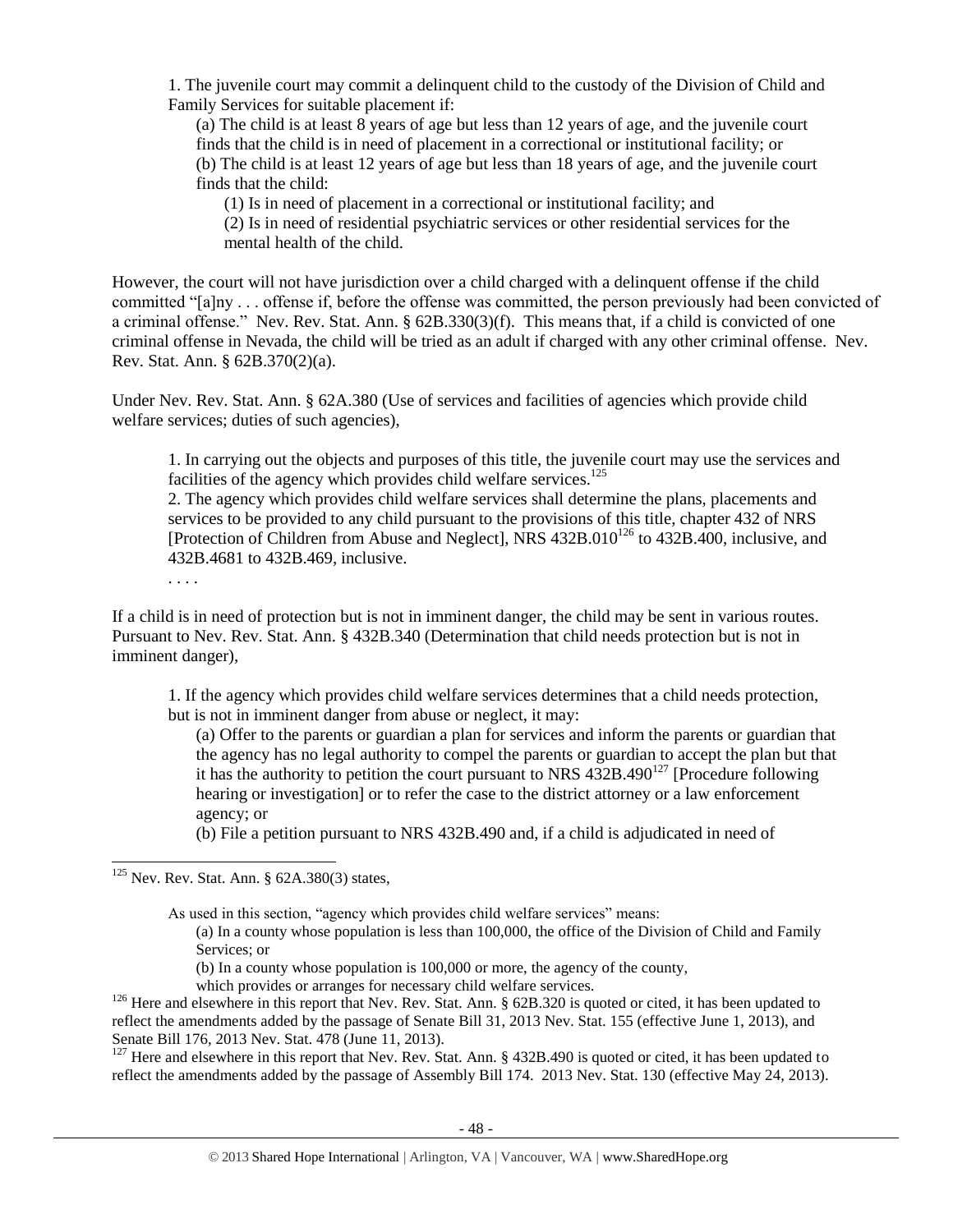protection, request that the child be removed from the custody of the parents or guardian or that the child remain at home with or without the supervision of the court or of any person or agency designated by the court.

2. If the parent or guardian accepts the conditions of the plan offered by the agency pursuant to paragraph (a) of subsection 1, the agency may elect not to file a petition and may arrange for appropriate services, including medical care, care of the child during the day, management of the home or supervision of the child, the parents or guardian.

- 5.4.1 Recommendation: Establish a mandatory response law that directs any minor involved in prostitution or who is a victim of trafficking for sexual servitude away from the criminal justice system and into a protective system.
- *5.5 Commercial sexual exploitation or sex trafficking is identified as a type of abuse and neglect within child protection statutes.*

Pursuant to Nev. Rev. Stat. Ann. § 432B.020(1)(b) ("Abuse or neglect of a child" defined), "abuse or neglect of a child" includes "sexual abuse or sexual exploitation . . . of a child caused or allowed by a person responsible for the welfare of the child under circumstances which indicate that the child's health or welfare is harmed or threatened with harm." Nev. Rev. Stat. Ann. § 432B.110 ("Sexual exploitation" defined) states,

"Sexual exploitation" includes forcing, allowing<sup>128</sup> or encouraging a child:

- 1. To solicit for or engage in prostitution;
- 2. To view a pornographic film or literature; and
- 3. To engage in:

 $\overline{a}$ 

a. Filming, photographing or recording on videotape; or

b. Posing, modeling, depiction or a live performance before an audience, which involves the exhibition of a child's genitals or any sexual conduct with a child, as defined in NRS 200.700 [Definitions].

Nev. Rev. Stat. Ann. § 432B.100 ("Sexual abuse" defined) states,

"Sexual abuse" includes acts upon a child constituting:

- 1. Incest under [NRS 201.180;](https://www.lexis.com/research/buttonTFLink?_m=fe0e253fef8054e6df958287d1c2023f&_xfercite=%3ccite%20cc%3d%22USA%22%3e%3c%21%5bCDATA%5bNev.%20Rev.%20Stat.%20Ann.%20%a7%20432B.100%5d%5d%3e%3c%2fcite%3e&_butType=4&_butStat=0&_butNum=7&_butInline=1&_butinfo=NVCODE%20201.180&_fmtstr=FULL&docnum=1&_startdoc=1&wchp=dGLbVzk-zSkAl&_md5=521de425ee50a2f38dc31926d7407ef4)
- 2. Lewdness with a child under [NRS 201.230;](https://www.lexis.com/research/buttonTFLink?_m=fe0e253fef8054e6df958287d1c2023f&_xfercite=%3ccite%20cc%3d%22USA%22%3e%3c%21%5bCDATA%5bNev.%20Rev.%20Stat.%20Ann.%20%a7%20432B.100%5d%5d%3e%3c%2fcite%3e&_butType=4&_butStat=0&_butNum=8&_butInline=1&_butinfo=NVCODE%20201.230&_fmtstr=FULL&docnum=1&_startdoc=1&wchp=dGLbVzk-zSkAl&_md5=b8e636b13f6ac9e4dfce2c0a4046c5db)
- 3. Sado-masochistic abuse under [NRS 201.262;](https://www.lexis.com/research/buttonTFLink?_m=fe0e253fef8054e6df958287d1c2023f&_xfercite=%3ccite%20cc%3d%22USA%22%3e%3c%21%5bCDATA%5bNev.%20Rev.%20Stat.%20Ann.%20%a7%20432B.100%5d%5d%3e%3c%2fcite%3e&_butType=4&_butStat=0&_butNum=9&_butInline=1&_butinfo=NVCODE%20201.262&_fmtstr=FULL&docnum=1&_startdoc=1&wchp=dGLbVzk-zSkAl&_md5=9bae698f6a96442b570787a5a23920e1)
- 4. Sexual assault under [NRS 200.366;](https://www.lexis.com/research/buttonTFLink?_m=fe0e253fef8054e6df958287d1c2023f&_xfercite=%3ccite%20cc%3d%22USA%22%3e%3c%21%5bCDATA%5bNev.%20Rev.%20Stat.%20Ann.%20%a7%20432B.100%5d%5d%3e%3c%2fcite%3e&_butType=4&_butStat=0&_butNum=10&_butInline=1&_butinfo=NVCODE%20200.366&_fmtstr=FULL&docnum=1&_startdoc=1&wchp=dGLbVzk-zSkAl&_md5=87e677fd2e973e9d2743de8b37355866)
- 5. Statutory sexual seduction under [NRS 200.368;](https://www.lexis.com/research/buttonTFLink?_m=fe0e253fef8054e6df958287d1c2023f&_xfercite=%3ccite%20cc%3d%22USA%22%3e%3c%21%5bCDATA%5bNev.%20Rev.%20Stat.%20Ann.%20%a7%20432B.100%5d%5d%3e%3c%2fcite%3e&_butType=4&_butStat=0&_butNum=11&_butInline=1&_butinfo=NVCODE%20200.368&_fmtstr=FULL&docnum=1&_startdoc=1&wchp=dGLbVzk-zSkAl&_md5=166fc503e7368f40e596cfbe8906bbd9)
- 6. Open or gross lewdness under [NRS 201.210;](https://www.lexis.com/research/buttonTFLink?_m=fe0e253fef8054e6df958287d1c2023f&_xfercite=%3ccite%20cc%3d%22USA%22%3e%3c%21%5bCDATA%5bNev.%20Rev.%20Stat.%20Ann.%20%a7%20432B.100%5d%5d%3e%3c%2fcite%3e&_butType=4&_butStat=0&_butNum=12&_butInline=1&_butinfo=NVCODE%20201.210&_fmtstr=FULL&docnum=1&_startdoc=1&wchp=dGLbVzk-zSkAl&_md5=f731e1cbdaa2feb2d0bfeba63eb0368b) and

7. Mutilation of the genitalia of a female child, aiding, abetting, encouraging or participating in the mutilation of the genitalia of a female child, or removal of a female child from this State for the purpose of mutilating the genitalia of the child under [NRS 200.5083.](https://www.lexis.com/research/buttonTFLink?_m=fe0e253fef8054e6df958287d1c2023f&_xfercite=%3ccite%20cc%3d%22USA%22%3e%3c%21%5bCDATA%5bNev.%20Rev.%20Stat.%20Ann.%20%a7%20432B.100%5d%5d%3e%3c%2fcite%3e&_butType=4&_butStat=0&_butNum=13&_butInline=1&_butinfo=NVCODE%20200.5083&_fmtstr=FULL&docnum=1&_startdoc=1&wchp=dGLbVzk-zSkAl&_md5=04f6301ef5e56530c30064465c75f84d)

As a result of the inclusion of "sexual exploitation" and "sexual abuse" within the definition of "abuse or neglect of a child," domestic minor sex trafficking victims can be considered abused or neglected.

<sup>&</sup>lt;sup>128</sup> "'Allow' means to do nothing to prevent or stop the abuse or neglect of a child in circumstances where the person knows or has reason to know that a child is abused or neglected." Nev. Rev. Stat. Ann. § 432B.020(3).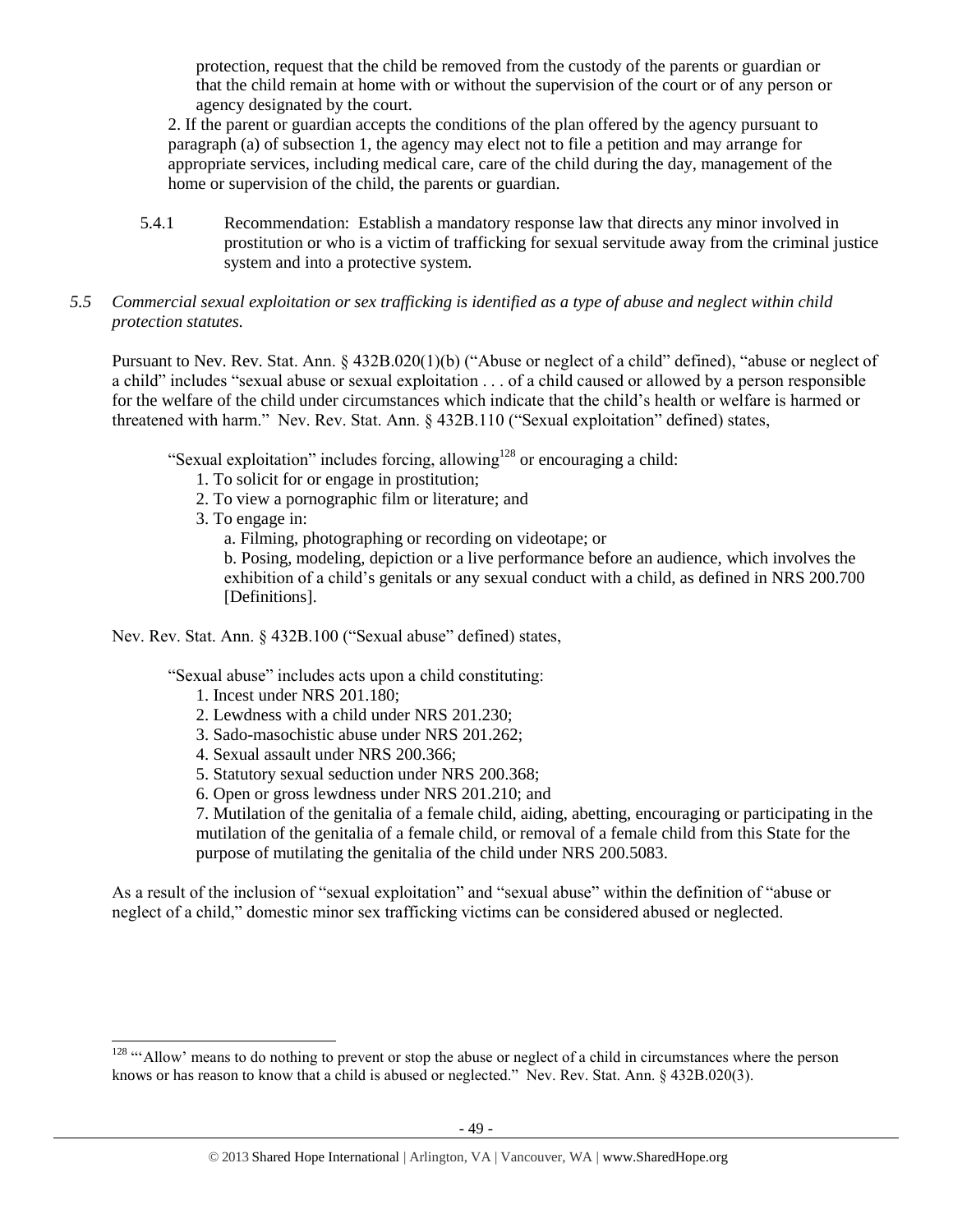*5.6 The definition of "caregiver" (or similar term) in the child welfare statutes is broad enough to include a trafficker who has custody or control of a child in order to bring a trafficked child into the protection of child protective services.*

Nev. Rev. Stat. Ann. § 432B.130 (Persons responsible for child's welfare) states,

A person is responsible for a child's welfare under the provisions of this chapter if the person is the child's parent, guardian, a stepparent with whom the child lives, an adult person continually or regularly found in the same household as the child, or a person directly responsible or serving as a volunteer for or employed in a public or private home, institution or facility where the child actually resides or is receiving child care outside of the home for a portion of the day.

- 5.6.1 Recommendation: Clarify the reach of the child protection laws by amending the definition of "persons responsible for child's welfare" to include a person who has control of a child to reach traffickers.
- *5.7 Crime victims' compensation is specifically available to a child victim of sex trafficking or commercial sexual exploitation of children (CSEC) without regard to ineligibility factors.*

Domestic minor sex trafficking victims are entitled to compensation. For "compensation for certain victims of criminal acts," pursuant to Nev. Rev. Stat. Ann.  $\S 217.070^{129}$  ("Victim" defined) a "victim" is defined as

1. A person who is physically injured or killed as the direct result of a criminal act;

2. A minor who was involved in the production of pornography in violation of [NRS 200.710](https://www.lexis.com/research/buttonTFLink?_m=f5902906e94dddf97b4cb3a70ffa9d86&_xfercite=%3ccite%20cc%3d%22USA%22%3e%3c%21%5bCDATA%5bNev.%20Rev.%20Stat.%20Ann.%20%a7%20217.070%5d%5d%3e%3c%2fcite%3e&_butType=4&_butStat=0&_butNum=2&_butInline=1&_butinfo=NVCODE%20200.710&_fmtstr=FULL&docnum=1&_startdoc=1&wchp=dGLbVzz-zSkAz&_md5=047fa86c7eef0d1ca5baed8357cd932c) [Unlawful to use minor in producing pornography or as subject of sexual portrayal in performance], 200.720 [Promotion of sexual performance of minor unlawful], 200.725 [Preparing, advertising or distributing materials depicting pornography involving minor unlawful; penalty] or 200.730 [Possession of visual presentation depicting sexual conduct of person under 16 years of age unlawful; penalties]; 3. A minor who was sexually abused, as "sexual abuse" is defined in NRS 432B.100 ["Sexual abuse" defined]; $^{130}$ 

. . . .

. . . .

8. A person who is trafficked in violation of subsection 2 of NRS 201.300<sup>131</sup> [Pandering: definition; penalties; exception].

Furthermore, under Nev. Rev. Stat. Ann. § 217.180(2), $^{132}$  "If the case involves a victim of domestic violence, sexual assault, or sex trafficking,<sup>133</sup> the compensation officer shall not consider the provocation, consent or any other behavior of the victim that directly or indirectly contributed to the injury or death of the victim." In addition, Nev. Rev. Stat. Ann. § 217.180(2) states that "[a]n order for compensation may be made whether or

l

. . . .

 $132$  Here and elsewhere in this report that Nev. Rev. Stat. Ann. § 217.180 is quoted or cited, it has been updated to reflect the amendments added by the passage of Assembly Bill 67. 2013 Nev. Stat. 426 (effective July 1, 2013).  $133$  Pursuant to Nev. Rev. Stat. Ann. § 217.180(5),

"(a) 'Domestic violence' means an act described in NRS 33.018.

(c) 'Sex trafficking' means a violation of subsection 2 of NRS 201.300 [Pandering and sex trafficking: definition; penalties; exception].

<sup>129</sup> *See supra* not[e 108.](#page-37-0)

<sup>130</sup> *See supra* note [109.](#page-38-0)

<sup>131</sup> *See supra* not[e 3.](#page-0-0)

<sup>(</sup>d) 'Sexual assault' has the meaning ascribed to it in NRS 200.366."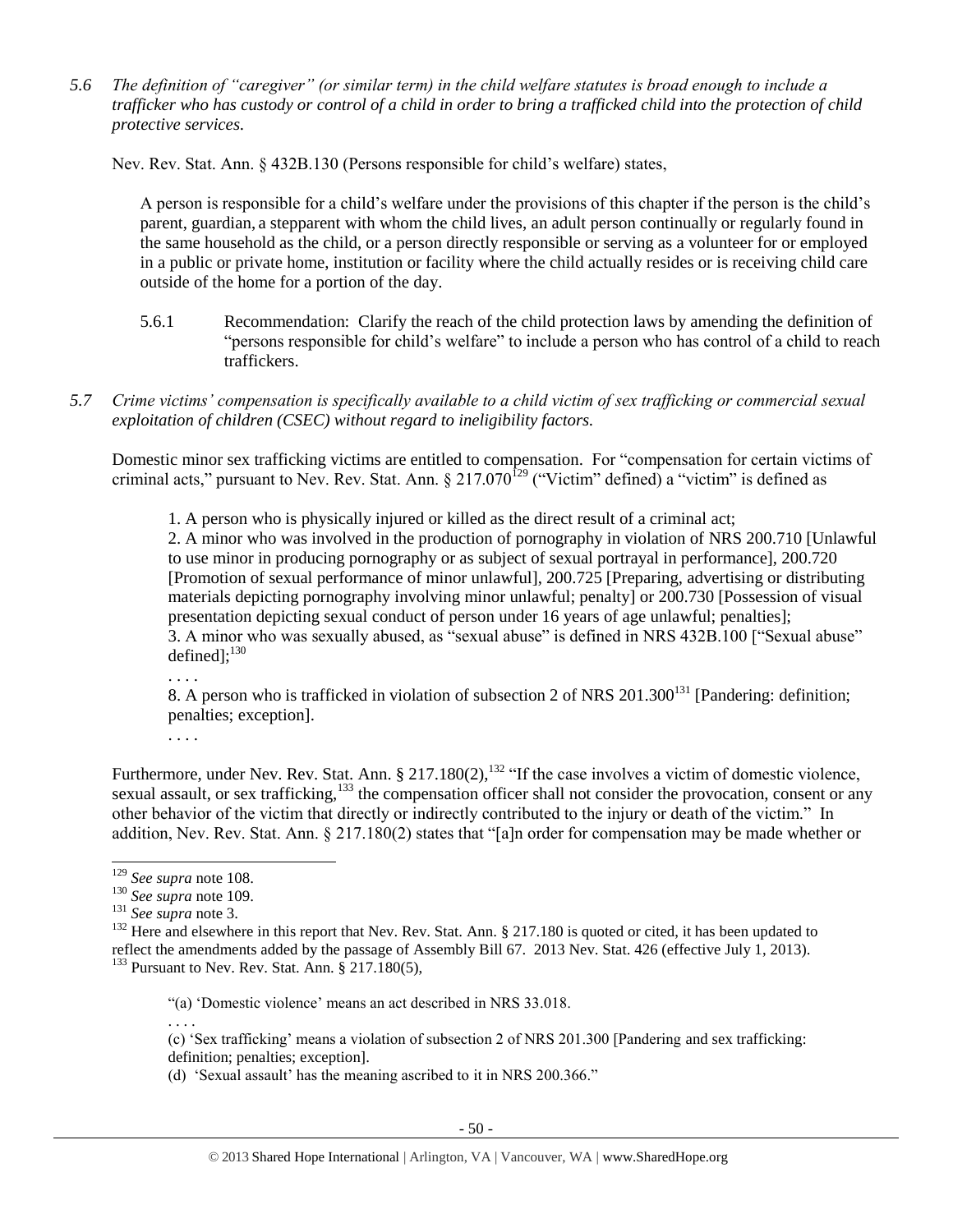not a person is prosecuted or convicted of an offense arising from the act on which the claim for compensation is based."

Pursuant to Nev. Rev. Stat. Ann. § 217.210(1) (Limitations on time for making order for payment of compensation; exception),

Except as otherwise provided in subsection 2, an order for the payment of compensation must not be made unless the application is made within 1 year after the date of the personal injury or death on which the claim is based, unless waived by the board of examiners or a person designated by the Board for good cause shown and the personal injury or death was the result of an incident or offense that was reported to the police within 5 days of its occurrence or, if the incident or offense could not reasonably have been reported within that period, within 5 days of the time when a report could reasonably have been made.

However, these time limits "do not apply to a minor who is sexually abused or who is involved in the production of pornography," and "[s]uch a minor must apply for compensation before reaching 21 years of age." Nev. Rev. Stat. Ann. § 217.210(2).

Additional ineligibility factors could preclude a domestic minor sex trafficking victim from receiving compensation. If the compensation board considers the domestic minor sex trafficking victim's act of prostitution an act that makes the victim "a coconspirator, codefendant, accomplice . . . of the offender whose crime caused the victim's injuries," the victim will not receive compensation. Nev. Rev. Stat. Ann. § 217.220(1)(c). Additionally, the victim will not receive compensation if the victim "[f]ails to cooperate with law enforcement agencies." Nev. Rev. Stat. Ann. § 217.220(1)(f).

Nevada also has specialized aid to victims of sexual assault, victims of domestic violence, and victims of sexual abuse. Domestic minor sex trafficking victims will likely not be considered victims of sexual assault due to the requirement of the action occurring "against the will of the victim" or victims of domestic violence. However, some of these victims may be considered victims of sexual abuse. Nev. Rev. Stat. Ann. §§ 217.280, 200.366(1). Those domestic minor sex trafficking victims who are also considered "victims of sexual abuse" may receive counseling upon request. Nev. Rev. Stat. Ann. § 217.480(1).

### *5.8 Victim-friendly procedures and protections are provided in the trial process for minors under 18.*

Nevada provides some victim-friendly procedures and protections for victims of sex trafficking as defined by Nev. Rev. Stat. Ann. § 201.300(2) (Pandering and sex trafficking: definition; penalties; exception).<sup>134</sup> First, under Nev. Rev. Stat. Ann. § 174.227<sup>135</sup>(1),

[a] court on its own motion or on the motion of the district attorney may, for good cause shown, order the taking of a videotaped deposition of

(a) A victim of sexual abuse as that term is defined in NRS 432B.100 ["Sexual abuse" defined];

(b) A prospective witness in any criminal prosecution if the witness is less than 14 years of age; or

(c) A victim of sex trafficking as that term is defined in subsection 2 of NRS 201.300 [Pandering and sex trafficking: definition; penalties; exception]. There is a rebuttable

<sup>&</sup>lt;sup>134</sup> See supra Section 1.1 for substantive provisions of Nev. Rev. Stat. Ann. § 201.300(2) (Pandering and sex trafficking: definition; penalties; exception).

<sup>&</sup>lt;sup>135</sup> Here and elsewhere in this report that Nev. Rev. Stat. Ann. § 174.227 is quoted or cited, it has been updated to reflect the amendments added by the passage of Assembly Bill 67. 2013 Nev. Stat. 426 (effective July 1, 2013).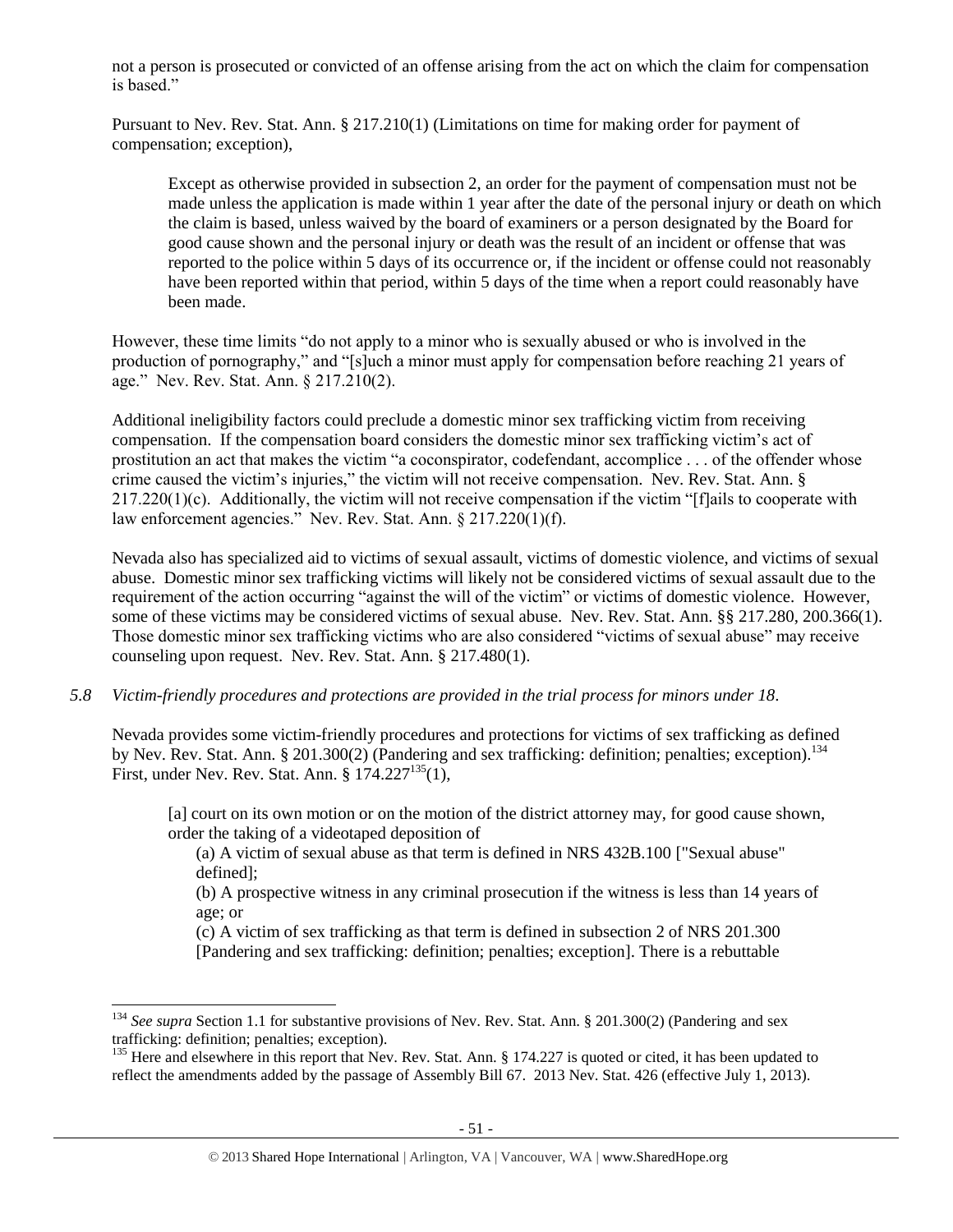presumption that good cause exists where the district attorney seeks to take the deposition of a person alleged to be the victim of sex trafficking.

"Except as limited by NRS 174.228<sup>136</sup> [Videotaped depositions: use], the court may allow the videotaped deposition to be used at any proceeding in addition to or in lieu of the direct testimony of the deponent." Nev. Rev. Stat. Ann. § 174.227(4). However, pursuant to Nev. Rev. Stat. Ann. § 174.228,

A court may allow a videotaped deposition to be used instead of the deponent's testimony at trial only if:

- 1. In the case of a victim of sexual abuse, as that term is defined in NRS 432B.100:
	- (a) Before the deposition is taken, a hearing is held by a justice of the peace or district judge who finds that:

(1) The use of the videotaped deposition in lieu of testimony at trial is necessary to protect the welfare of the victim; and

(2) The presence of the accused at trial would inflict trauma, more than minimal in degree, upon the victim; and

(b) At the time a party seeks to use the deposition, the court determines that the conditions set forth in subparagraphs (1) and (2) of paragraph (a) continue to exist. The court may hold a hearing before the use of the deposition to make its determination.

2. In the case of a victim of sex trafficking as that term is defined in subsection 2 of NRS 201.300 (Pandering and sex trafficking: definition; penalties; exception):

(a) Before the deposition is taken, a hearing is held by a justice of the peace or district judge and the justice or judge finds that cause exists pursuant to paragraph (c) of subsection 1 of NRS 174.227; and

(b) Before allowing the videotaped deposition to be used at trial, the court finds that the victim is unavailable as a witness.

3. In all cases:

(a) A justice of the peace or district judge presides over the taking of the deposition;

(b) The accused is able to hear and see the proceedings;

(c) The accused is represented by counsel who, if physically separated from the accused, is able to communicate orally with the accused by electronic means;

(d) The accused is given an adequate opportunity to cross- examine the deponent subject to the protection of the deponent deemed necessary by the court; and

(e) The deponent testifies under oath.

Victims of human trafficking can apply for an issuance of a fictitious address, pursuant to Nev. Rev. Stat. Ann. § 217.462<sup>137</sup> which states, "An adult person, a parent or guardian acting on behalf of a child, or a guardian acting on behalf of an incompetent person may apply to the Secretary of State to have a fictitious address designated by the Secretary of State serve as the address of the adult, child or incompetent person." Nev. Rev. Stat. Ann.  $\S$  217.400(7)<sup>138</sup> defines "victim of human trafficking" as

a person who is a victim of:

(a) Involuntary servitude as set forth in NRS  $200.463^{139}$  [Involuntary servitude; penalties] or 200.464 [Recruiting, enticing, harboring, transporting, providing or obtaining another person

<sup>&</sup>lt;sup>136</sup> Here and elsewhere in this report that Nev. Rev. Stat. Ann. § 174.228 is quoted or cited, it has been updated to reflect the amendments added by the passage of Assembly Bill 67. 2013 Nev. Stat. 426 (effective July 1, 2013).

<sup>&</sup>lt;sup>137</sup> Here and elsewhere in this report that Nev. Rev. Stat. Ann. § 217.462 is quoted or cited, it has been updated to reflect the amendments added by the passage of Assembly Bill 67. 2013 Nev. Stat. 426 (effective July 1, 2013).

<sup>&</sup>lt;sup>138</sup> Here and elsewhere in this report that Nev. Rev. Stat. Ann. § 217.400 is quoted or cited, it has been updated to reflect the amendments added by the passage of Assembly Bill 67. 2013 Nev. Stat. 426 (effective July 1, 2013).

<sup>139</sup> *See supra* not[e 10.](#page-2-0)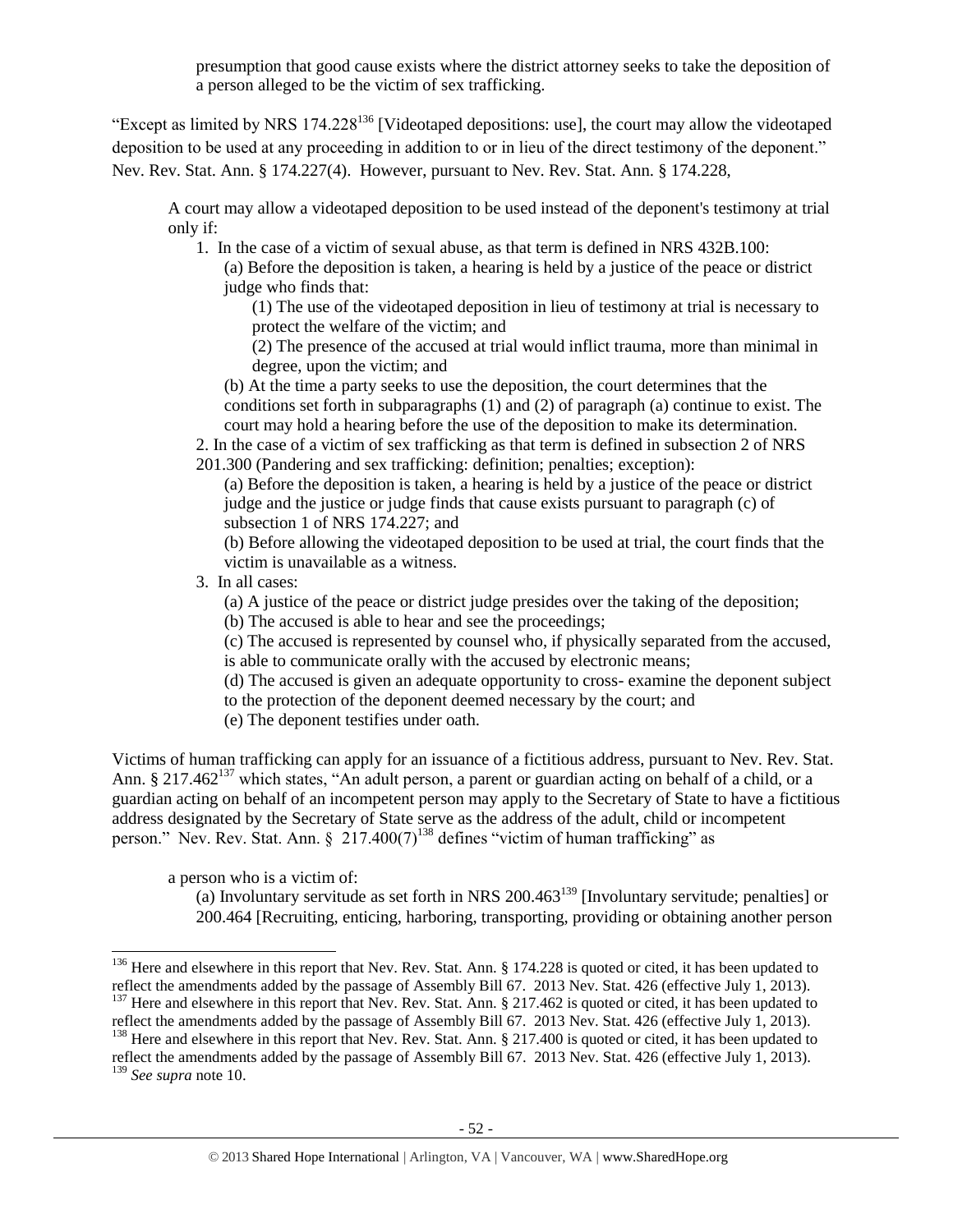to be held in involuntary servitude; benefiting from another person being held in involuntary servitude; penalty].

(b) A violation of any provision of NRS 200.465 [Assuming rights of ownership over another person; purchase or sale of person; penalty].

(c) Trafficking in persons in violation of any provision of NRS 200.467 [Trafficking in persons for financial gain; penalties] or 200.468 [Trafficking in persons for illegal purposes; penalty].

(d) Sex trafficking in violation of any provision of NRS 201.300 [Pandering and sex trafficking: definition; penalties; exception].

(e) A violation of NRS 201.320 [Living from earnings of prostitute; penalty]."

Furthermore, under Nev. Rev. Stat. Ann. §  $217.468(2)$ ,  $^{140}$ 

The Secretary of State shall not cancel the fictitious address of a participant if, before the fictitious address of the participant is cancelled, the participant shows to the satisfaction of the Secretary of State that the participant remains in imminent danger of becoming a victim of domestic violence, human trafficking, sexual assault or stalking.

There are situations when a domestic minor sex trafficking victim will not be afforded the protections of Nevada's rape shield laws. Pursuant to Nev. Rev. Stat. Ann. § 50.090 (Evidence of previous sexual conduct of victim of sexual assault or statutory sexual seduction inadmissible to challenge victim's credibility; exceptions), the protections only apply to "any prosecution for sexual assault or statutory sexual seduction or for attempt to commit or conspiracy to commit either crime . . . ." Similarly, the protections in Nev. Rev. Stat. Ann. § 48.069 (Previous sexual conduct of victim of sexual assault: Procedure for admission of evidence to prove victim's consent) only apply to a "prosecution for sexual assault or for attempt to commit or conspiracy to commit a sexual assault."

Pursuant to section 2 of Enacted Assembly Bill  $82$ ,<sup>141</sup>

 $\overline{a}$ 

In any proceeding held pursuant to this chapter [432B], a party may not present evidence of any previous sexual conduct of a child to challenge the child's credibility as a witness unless the attorney for the child has first presented evidence or the child has testified concerning such conduct, or the absence of such conduct, on direct examination by the district attorney or the attorney for the child, in which case the scope of the cross-examination of the child or rebuttal must be limited to the evidence presented by the child's attorney or the child.

Child witnesses, defined as "a child under the age of 14 years who has been or will be called to testify in a proceeding," may testify via an "alternative method." Nev. Rev. Stat. Ann. §§ 50.530, 50.560, 50.520. Pursuant to Nev. Rev. Stat. Ann. § 50.520 ("Alternative method" defined),

"Alternative method" means a method by which a child witness testifies which does not include all of the following:

1. Having the child testify in person in an open forum;

2. Having the child testify in the presence and full view of the finder of fact and presiding officer; and

3. Allowing all of the parties to be present, to participate and to view and be viewed by the child.

<sup>&</sup>lt;sup>140</sup> Here and elsewhere in this report that Nev. Rev. Stat. Ann. § 217.468 is quoted or cited, it has been updated to reflect the amendments added by the passage of Assembly Bill 67. 2013 Nev. Stat. 426 (effective July 1, 2013).

<sup>&</sup>lt;sup>141</sup> Here and elsewhere in this report that section 2 is quoted or cited, it is enacted by the passage of Assembly Bill 82. 2013 Nev. Stat. 115 (effective May 24, 2013).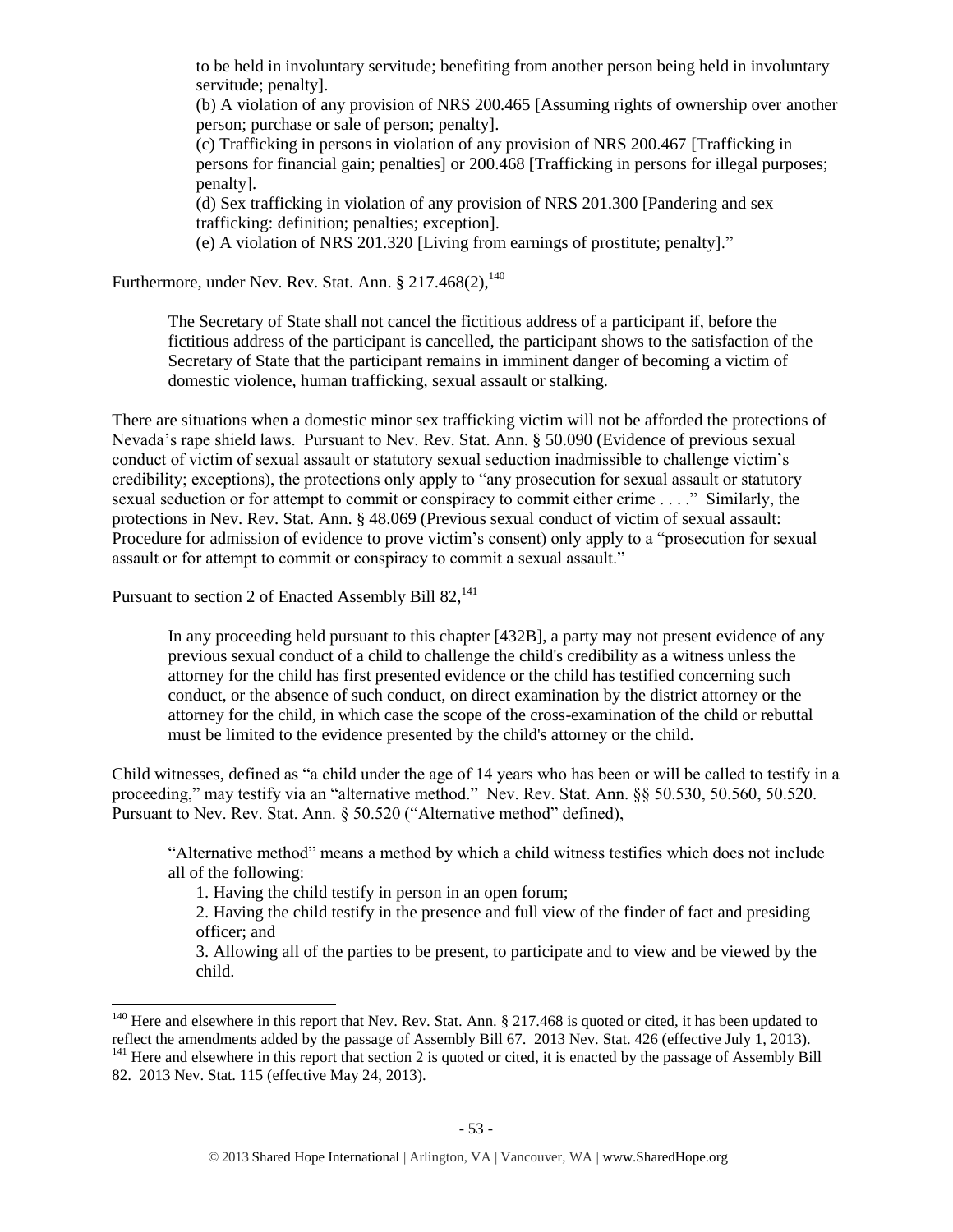A child witness is allowed to testify via an alternative method in a criminal proceeding only if the court "finds by clear and convincing evidence that the child would suffer serious emotional trauma that would substantially impair the child's ability to communicate with the finder of fact" either due to "testify[ing] in the open forum" of the court or "be[ing] confronted face-to-face by the defendant." Nev. Rev. Stat. Ann. § 50.580(1)(a), (b). Pursuant to Nev. Rev. Stat. Ann. § 50.590 (Factors for determining whether to permit alternative method), the court will consider the following factors when determining whether to allow a child to testify by an alternative method:

1. [Whether] [a]lternative methods [are] reasonably available;

2. [Whether there are] [a]vailable means for protecting the interests of or reducing emotional trauma to the child without resorting to an alternative method;

3. The nature of the case;

4. The relative rights of the parties;

5. The importance of the proposed testimony of the child;

6. The nature and degree of emotional trauma that the child may suffer if an alternative method is not used; and

7. Any other relevant factor.

Pursuant to Nev. Rev. Stat. Ann. § 51.385(1), (2) (Admissibility; notice of unavailability or inability of child to testify),

1. In addition to any other provision for admissibility made by statute or rule of court, a statement made by a child under the age of 10 years describing any act of sexual conduct performed with or on the child or any act of physical abuse of the child is admissible in a criminal proceeding regarding that act of sexual conduct or physical abuse if:

(a) The court finds, in a hearing out of the presence of the jury, that the time, content and circumstances of the statement provide sufficient circumstantial guarantees of trustworthiness; and

(b) The child testifies at the proceeding or is unavailable or unable to testify.

2. In determining the trustworthiness of a statement, the court shall consider, without limitation, whether:

(a) The statement was spontaneous;

 $\overline{a}$ 

- (b) The child was subjected to repetitive questioning;
- (c) The child had a motive to fabricate;
- (d) The child used terminology unexpected of a child of similar age; and
- (e) The child was in a stable mental state.

Within the chapter on Sexual Assault and Seduction, additional protections are provided for victims<sup>142</sup> of Nev. Rev. Stat. Ann. § 200.366 (Sexual assault: Definitions; penalties), Nev. Rev. Stat. Ann. § 200.368 (Statutory sexual seduction: Penalties), and sex trafficking under Nev. Rev. Stat. Ann. § 201.300 (Pandering and sex trafficking: definition; penalties; exception). Specifically, the information in records or reports and the identities of sexual assault and sexual seduction victims are kept confidential, including through the use of pseudonyms on their files. Nev. Rev. Stat. Ann.  $\S\S 200.3771^{143}$  (Victims of certain

<sup>&</sup>lt;sup>142</sup> Pursuant to Nev. Rev. Stat. Ann. § 200.364(3), (4), (7), "[a]s used in NRS 200.364 to 200.3784, inclusive, ...

<sup>&</sup>quot;[v]ictim" means a person who is a victim of a sexual offense . . . or sex trafficking" where "sexual offense" means either sexual assault pursuant to Nev. Rev. Stat. Ann. § 200.366 or statutory sexual seduction pursuant to Nev. Rev. Stat. Ann. § 200.368, and "'[s]ex trafficking' means a violation of subsection 2 of NRS 201.300 (Pandering and sex trafficking: definition; penalties; exception)."

<sup>&</sup>lt;sup>143</sup> Here and elsewhere in this report that Nev. Rev. Stat. Ann. § 200.3771 is quoted or cited, it has been updated to reflect the amendments added by the passage of Assembly Bill 67, 2013 Nev. Stat. 426 (effective July 1, 2013).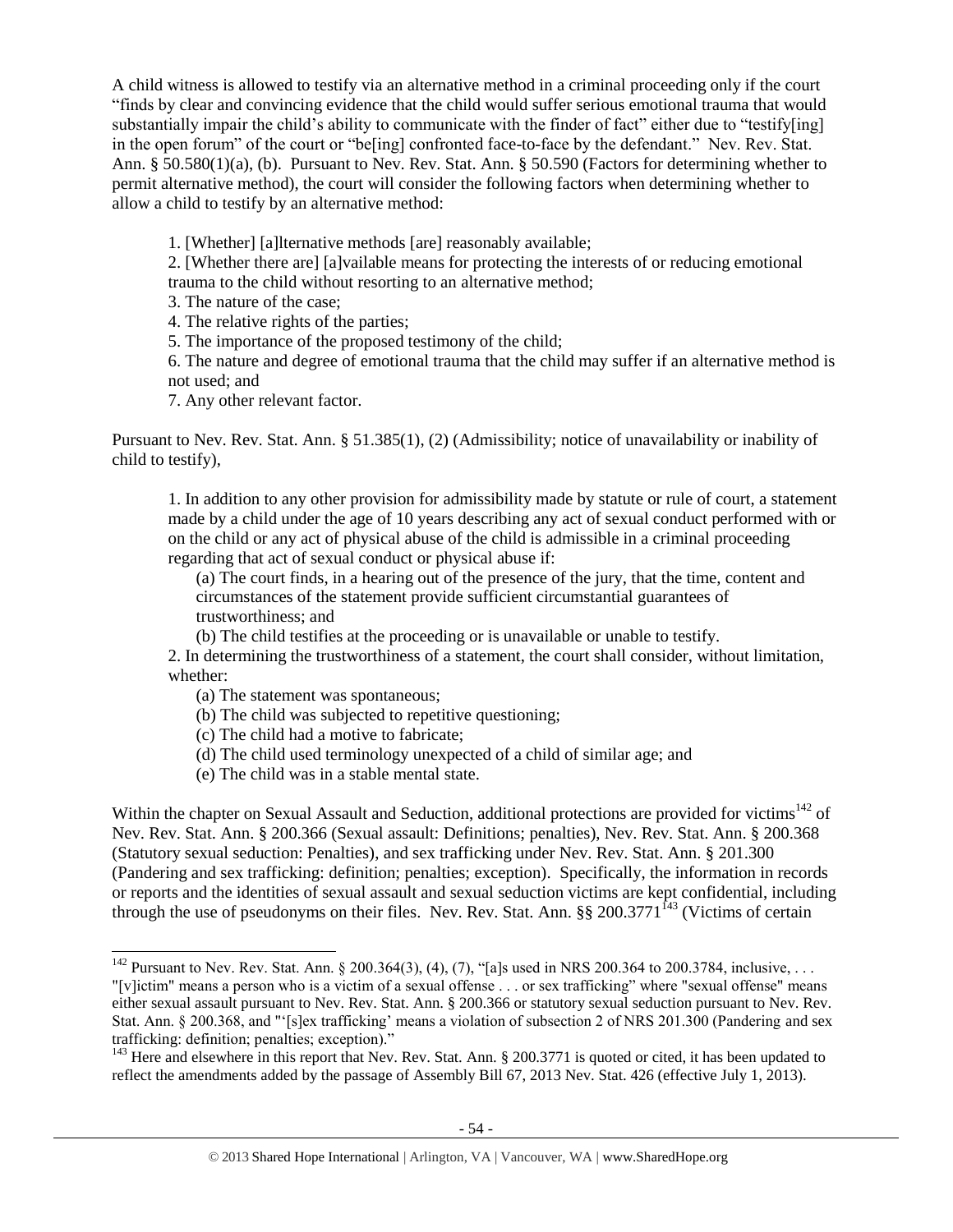sexual offenses: confidentiality or records and reports that reveal identity; when disclosure permitted; penalty), 200.3772<sup>144</sup> (Victims of certain sexual offenses: procedure for substituting pseudonym for name on files, records and reports; actual identity confidential; when disclosure required; immunity for unintentional disclosure),  $200.3773^{145}$  (Victims of certain sexual offenses: public officer or employee prohibited from disclosing identity; exceptions; penalty).<sup>146</sup>

*5.9 Expungement or sealing of juvenile delinquency records resulting from arrests or adjudications for prostitution-related offenses committed as a result of, or in the course of, the commercial sexual exploitation of a minor is available within a reasonable time after turning 18.*

Unless the child falls under the exception in Nev. Rev. Stat. Ann.  $\S 62H.150$ ,  $147$  once a child reaches 21 years old, "all records relating to the child must be sealed automatically." Nev. Rev. Stat. Ann. § 62H.140. If the child is less than 21, a child or a "child's probation officer on behalf of the child" may petition to seal records "not earlier than 3 years after the child: (a) Was last adjudicated in need of supervision or adjudicated delinquent; or (b) Was last referred to the juvenile court, whichever is later." Nev. Rev. Stat. Ann. § 62H.130(1). After a hearing on the petition, "the juvenile court shall enter an order sealing all records relating to the child if the juvenile court finds that: (a) During the applicable 3 year period, the child has not been convicted of a felony or of any misdemeanor involving moral turpitude; and (b) The child has been rehabilitated to the satisfaction of the juvenile court." Nev. Rev. Stat. Ann. § 62H.130(4).

 $\overline{a}$ 

The Legislature finds and declares that:

- 1. This State has a compelling interest in assuring that the victim of a sexual offense . . . or sex trafficking:
	- (a) Reports the sexual offense . . . or sex trafficking to the appropriate authorities;
	- (b) Cooperates in the investigation and prosecution of the sexual offense . . . or sex trafficking; and (c) Testifies at the criminal trial of the person charged with committing the sexual offense . . . or
	- sex trafficking.

4. Recent public criminal trials have focused attention on these issues and have dramatized the need for basic protections for the victims of sexual offenses, offenses involving a pupil or sex trafficking.

5. The public has no overriding need to know the individual identity of the victim of a sexual offense, an . . . or sex trafficking.

6. The purpose of NRS 200.3771 to 200.3774, inclusive, is to protect the victims of sexual offenses, offenses involving a pupil or sex trafficking from harassment, intimidation, psychological trauma and the unwarranted invasion of their privacy by prohibiting the disclosure of their identities to the public.

Here and elsewhere in this report that Nev. Rev. Stat. Ann. § 200.377 is quoted or cited, it has been updated to reflect the amendments added by the passage of Assembly Bill 67, 2013 Nev. Stat. 426 (effective July 1, 2013). <sup>147</sup> A child's records may not be sealed until the child is 30 years old if the child committed a sexual assault, battery with intent to commit sexual assault, or lewdness with a child. Nev. Rev. Stat. 62H.150.

<sup>&</sup>lt;sup>144</sup> Here and elsewhere in this report that Nev. Rev. Stat. Ann. § 200.3772 is quoted or cited, it has been updated to reflect the amendments added by the passage of Assembly Bill 67, 2013 Nev. Stat. 426 (effective July 1, 2013).

<sup>&</sup>lt;sup>145</sup> Here and elsewhere in this report that Nev. Rev. Stat. Ann. § 200.3773 is quoted or cited, it has been updated to reflect the amendments added by the passage of Assembly Bill 67, 2013 Nev. Stat. 426 (effective July 1, 2013). <sup>146</sup> Nev. Rev. Stat. Ann. § 200.377 states,

<sup>2.</sup> The fear of public identification and invasion of privacy are fundamental concerns for the victims of sexual offenses, offenses involving a pupil or sex trafficking. If these concerns are not addressed and the victims are left unprotected, the victims may refrain from reporting and prosecuting sexual offenses, offenses involving a pupil or sex trafficking.

<sup>3.</sup> A victim of a sexual offense . . . or sex trafficking may be harassed, intimidated and psychologically harmed by a public report that identifies the victim. A sexual offense . . . or sex trafficking is, in many ways, a unique, distinctive and intrusive personal trauma. The consequences of identification are often additional psychological trauma and the public disclosure of private personal experiences.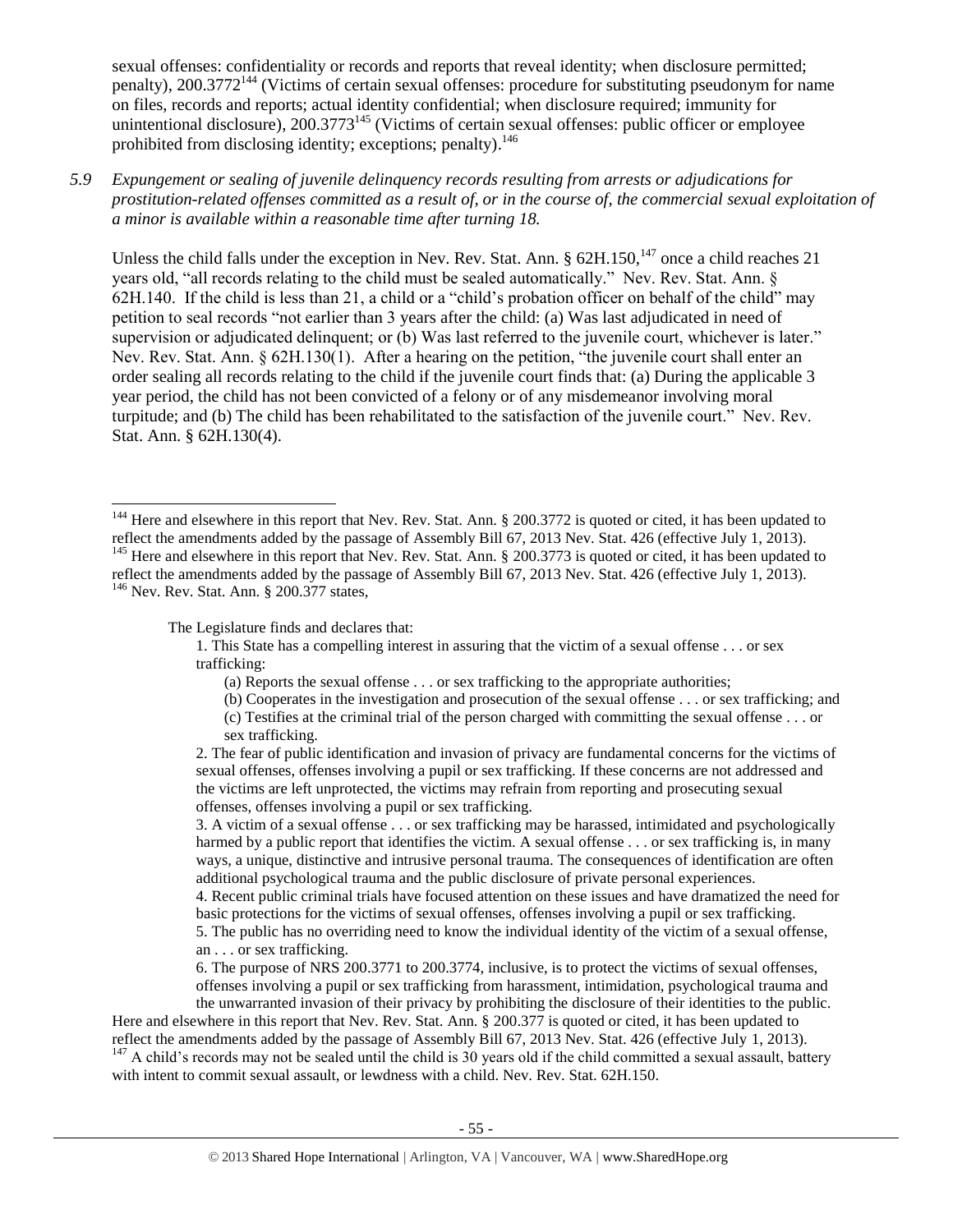*5.10 Victim restitution and civil remedies for victims of domestic minor sex trafficking or commercial sexual exploitation of children (CSEC) are authorized by law.* 

A court must consider restitution in all cases, and is required to order it where appropriate. Nev. Rev. Stat. Ann. § 176.033(1)(c). Specifically, "If a sentence of imprisonment is required or permitted by statute, the court shall: . . . . [i]f restitution is appropriate, set an amount for each victim of the offense . . . ." Nev. Rev. Stat. Ann. § 176.033(1)(c). Additionally, "The court shall order as a condition of probation or suspension of sentence, in appropriate circumstances, that the defendant makes full or partial restitution to the person or persons named in the order, at the times and in the amounts specified in the order unless the court finds that restitution is impracticable." Nev. Rev. Stat. Ann.  $\frac{8}{176A.430(1)}$ .<sup>148</sup>

In addition to any other penalty, pursuant to sections 32, 33, and 40.7 of enacted Assembly Bill 67, a court may order convicted buyers, traffickers, and/or facilitators to pay restitution to victims of any provision of Nev. Rev. Stat. Ann. §§ 200.463 (Involuntary servitude; penalties), 200.464 (Recruiting, enticing, harboring, transporting, providing or obtaining another person to be held in involuntary servitude; benefiting from another person being held in involuntary servitude; penalty.), 200.465 (Assuming rights of ownership over another person; purchase or sale of person; penalty), 200.467 (Trafficking in persons for financial gain; penalties), 200.468 (Trafficking in persons for illegal purposes; penalty), 201.300 (Pandering and sex trafficking: definition; penalties; exception), or 201.320 (Living from earnings of prostitute; penalty). Subsection (2) of sections 32, 33, and 40.7 of enacted Assembly Bill 67 states,

[r]estitution ordered pursuant to this section may include, without limitation:

(a) The cost of medical and psychological treatment, including, without limitation, physical and occupational therapy and rehabilitation;

(b) The cost of transportation, temporary housing and child care;

(c) The return of property, the cost of repairing damaged property or the full value of the property if it is destroyed or damaged beyond repair;

(d) Expenses incurred by a victim in relocating away from the defendant or his or her associates, if the expenses are verified by law enforcement to be necessary for the personal safety of the victim; (e) The cost of repatriation of the victim to his or her home country, if applicable; and

(f) Any and all other losses suffered by the victim as a result of the violation of any provision of [Nev. Rev. Stat. Ann. §§ 200.463 (Involuntary servitude; penalties), 200.464 (Recruiting, enticing, harboring, transporting, providing or obtaining another person to be held in involuntary servitude; benefiting from another person being held in involuntary servitude; penalty.), 200.465 (Assuming rights of ownership over another person; purchase or sale of person; penalty), 200.467 (Trafficking in persons for financial gain; penalties), 200.468 (Trafficking in persons for illegal purposes; penalty), 201.300 (Pandering and sex trafficking: definition; penalties; exception), or 201.320 (Living from earnings of prostitute; penalty)].

Pursuant to section  $1^{149}$  of enacted Assembly Bill 67, "[a]ny person who is a victim of human trafficking<sup>150</sup> may bring a civil action against any person who caused, was responsible for or profited from

<sup>&</sup>lt;sup>148</sup> Here and elsewhere in this report that Nev. Rev. Stat. Ann. § 176A.430 is quoted or cited, it has been updated to reflect the amendments added by the passage of Senate Bill 32. 2013 Nev. Stat. 54 (effective May 22, 2013).

<sup>&</sup>lt;sup>149</sup> Here and elsewhere in this report that section 1 is quoted or cited, it is enacted by the passage of Assembly Bill 67. 2013 Nev. Stat. 426 (effective July 1, 2013).

<sup>&</sup>lt;sup>150</sup> Pursuant to section 1(10)(a) of enacted Assembly Bill 67, "a victim of human trafficking is a person against whom a violation of any provision of NRS 200.463 to 200.468, inclusive [Involuntary servitude; purchase or sale of person; trafficking in persons], 201.300 [Pandering and sex trafficking: definition; penalties; exception] or 201.320 [Living from earnings of prostitute; penalty], or 18 U.S.C. Section 1589 [Forced Labor], 1590 [Trafficking with respect to peonage, slavery, involuntary servitude, or forced labor] or 1591 [Sex trafficking of children or by force, fraud, or coercion] has been committed."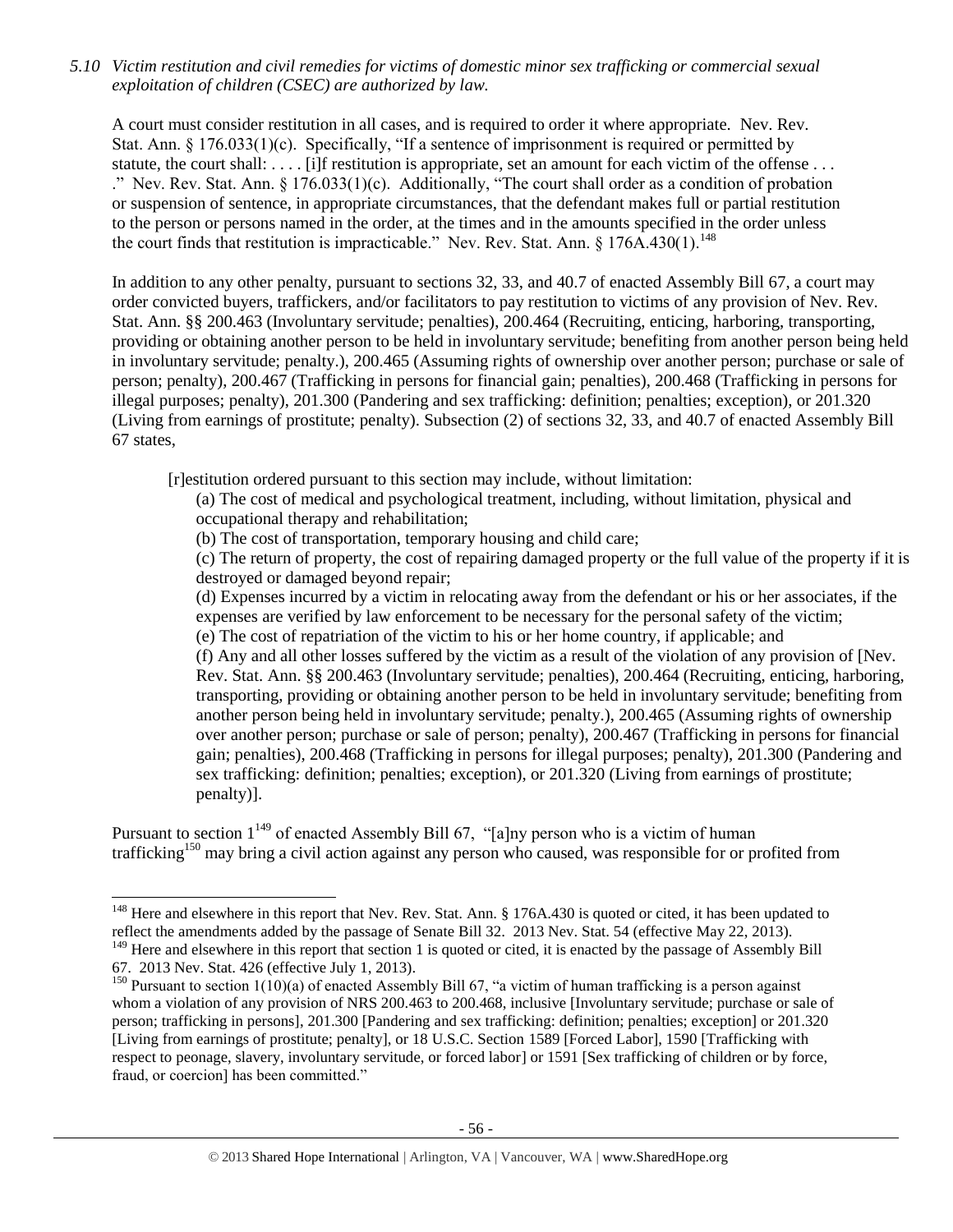the human trafficking."<sup>151</sup> Section 1(2) of enacted Assembly Bill 67. "It is not necessary that the defendant be investigated, arrested, prosecuted or convicted for a violation of any provision of NRS 200.463 to 200.468, inclusive, 201.300 [Pandering and sex trafficking: definition; penalties; exception] or 201.320 [Living from earnings of prostitute; penalty], or 18 U.S.C. Section 1589 [Forced labor], 1590 [Trafficking with respect to peonage, slavery, involuntary servitude, or forced labor] or 1591 [Sex trafficking of children or by force, fraud, or coercion] to be found liable in an action brought under this section." Section 1(10)(b) of enacted Assembly Bill 67.

Under section 1(3) of enacted Assembly Bill 67, "The court may award such injunctive relief as the court deems appropriate." Furthermore, a victim who prevails in an action brought under section 1 of enacted Assembly Bill 67, "may recover actual damages, compensatory damages, punitive damages or any other appropriate relief." Section 1(4) of enacted Assembly Bill 67. In addition, if a victim recovers actual damages in an action brought under section 1 of enacted Assembly Bill 67, the court may also award attorney's fees and costs or, when the defendant's act were willful and malicious, treble damages to the plaintiff. Section 1(4) of enacted Assembly Bill 67.

Minor victims, under the age of 16, who "appeared in any film, photograph or other visual presentation engaging in sexual conduct and who suffered personal or psychological injury as a result," also have a civil cause of action. Nev. Rev. Stat. Ann. § 41.1396(1). Pursuant to Nev. Rev. Stat. Ann. § 41.1396(1) (Action for damages for injury suffered by victim of pornography involving minors; presumed statutory damages; attorney's fees and costs; protection of victim's identity; limitation on defenses),

1. Any person who, while under the age of 16 years, appeared in any film, photograph or other visual presentation engaging in sexual conduct and who suffered personal or psychological injury as a result may bring an action against any person who, while over the age of 18 years, knowingly and willfully:

(a) Promoted the film, photograph or other visual presentation;

(b) Possessed the film, photograph or other visual presentation; or

(c) Used the Internet to control the film, photograph or other visual presentation, with the specific intent to view the film, photograph or other visual presentation.

In this civil action, a successful plaintiff is entitled to "recover the plaintiff's actual damages, which shall be deemed to be at least \$150,000, plus attorney's fees and costs." Nev. Rev. Stat. Ann. § 41.1396(2).

*5.11 Statutes of limitations for civil and criminal actions for child sex trafficking or commercial sexual exploitation of children (CSEC) offenses are eliminated or lengthened sufficiently to allow prosecutors and victims a realistic opportunity to pursue criminal action and legal remedies.*

For a civil action brought by victims of human trafficking under section 1 of enacted Assembly Bill 67, the statute of limitations does not commence until:

(a) The plaintiff discovers or reasonably should have discovered that he or she is a victim of human trafficking and that the defendant caused, was responsible for or profited from the human trafficking; (b) The plaintiff reaches 18 years of age; or

(c) If the injury to the plaintiff results from two or more acts relating to the human trafficking, the final act in the series of acts has occurred, whichever is later.

Section 1(5) of enacted Assembly Bill 67. Furthermore, the statue of limitation brought under section 1 of enacted Assembly Bill 67 "is tolled for any period during which the plaintiff was under a disability"

 $151$  Under section 1(9) of enacted Assembly Bill 67, "[t]he consent of a victim is not a defense to a cause of action brought under this section."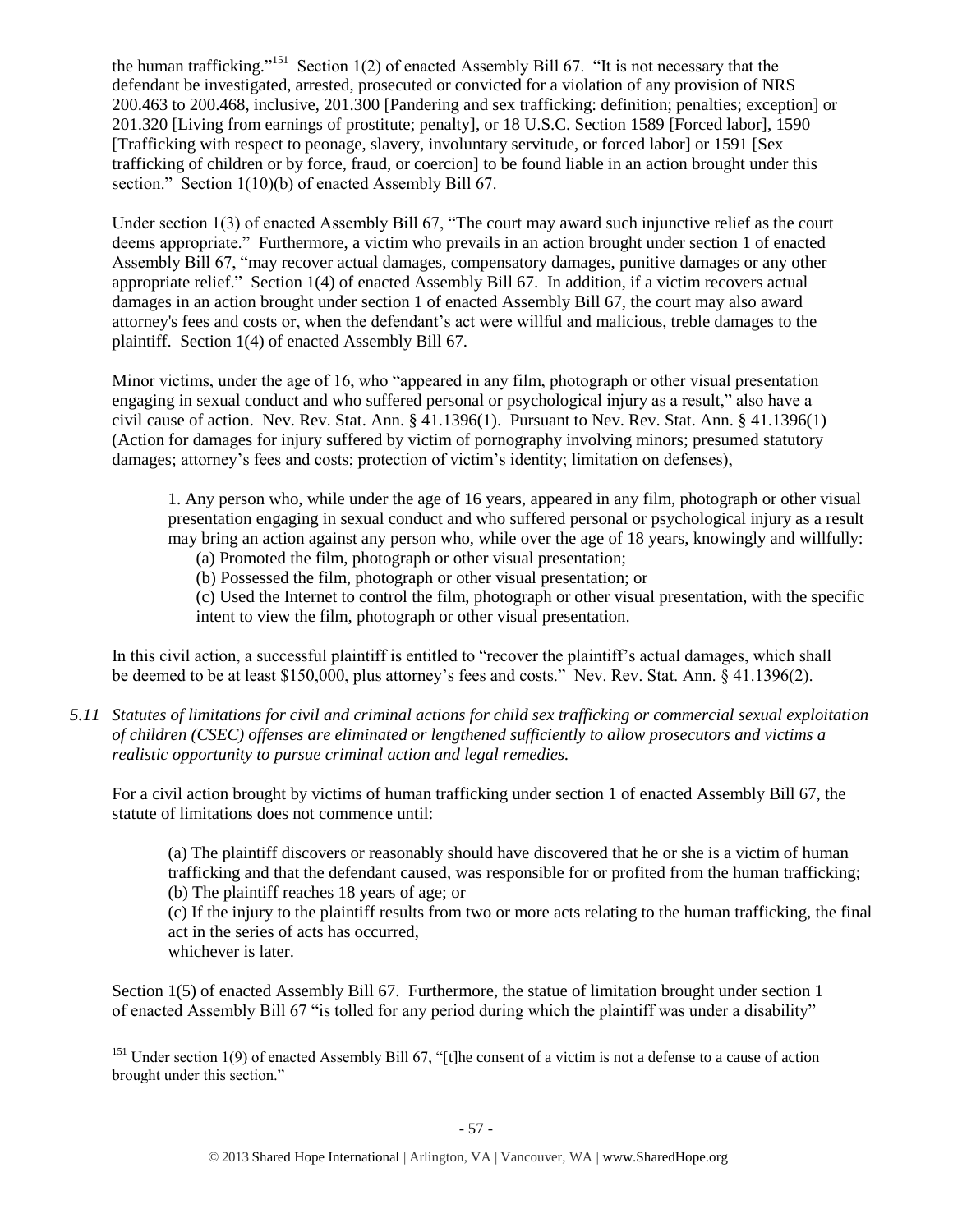which is when "the plaintiff is insane, a person with an intellectual disability, mentally incompetent or in a medically comatose or vegetative state." Section 1(6) of enacted Assembly Bill 67. Also,

[a] defendant in an action brought under this section is estopped from asserting that the action was not brought within the statute of limitations if the defendant, or any person acting on behalf of the defendant, has induced the plaintiff to delay bringing an action under this section by subjecting the plaintiff to duress, threats, intimidation, manipulation or fraud or any other conduct inducing the plaintiff to delay bringing an action under this section.

Section 1(7) of enacted Assembly Bill 67.

In Nevada, most felonies have a 3 year statute of limitations.<sup>152</sup> Nev. Rev. Stat. Ann. § 171.085(2).<sup>153</sup> However, certain enumerated felonies, including sex trafficking, have a four year statute of limitations. Nev. Rev. Stat. Ann. § § 171.085(1). Gross misdemeanors generally have a two year statute of limitations, and misdemeanors have a 1 year statute of limitations. Nev. Rev. Stat. Ann. § 171.090. If a sexual assault victim or victim of sex trafficking files a written report with a law enforcement officer during the statute of limitation period,<sup>154</sup> then the statute of limitations is eliminated for that case, and an offender may be charged at any time. Nev. Rev. Stat. Ann. § 171.083 $(1)$ .<sup>155</sup> Similarly, if a kidnapping victim files a written report with a law enforcement officer, the statute of limitations is extended for 5 years. Nev. Rev. Stat. Ann. § 171.084(1). The statute of limitations is also extended if the crime is "committed in a secret manner." Nev. Rev. Stat. Ann. § 171.095(1).<sup>156</sup> Pursuant to Nev. Rev. Stat. Ann. § 171.095(1)(b) (Limitations for offenses committed in secret manner and offenses constituting sexual abuse of child),

(b) An indictment must be found, or an information or complaint filed, for any offense constituting sexual abuse of a child, as defined in NRS 432B.100<sup>157</sup> or sex trafficking of a child as defined in NRS 201.300 [Pandering and sex trafficking: definition; penalties; exception], before the victim is:

(1) Thirty-six years old if the victim discovers or reasonably should have discovered that he or she was a victim of the sexual abuse or sex trafficking by the date on which the victim reaches that age; or

(2) Forty-three years old if the victim does not discover and reasonably should not have discovered that he or she was a victim of the sexual abuse or sex trafficking by the date on which the victim reaches 36 years of age.

For other civil actions, a plaintiff must generally bring within 3 years "[a]n action upon a liability created by statute, other than a penalty or forfeiture." Nev. Rev. Stat. Ann. § 11.190(3)(a).<sup>158</sup> Actions for injuries to a person must generally be brought within 2 years, except as provided in Nev. Rev. Stat. Ann. § 11.215. Nev. Rev. Stat. Ann. § 11.190(4)(e). The statute of limitations will not begin running until the plaintiff reaches the age of 18. Nev. Rev. Stat. Ann. § 11.250(1). Pursuant to Nev. Rev. Stat. Ann. § 11.215 (Actions for damages

 $\overline{a}$  $152$  Only acts of murder and terrorism automatically eliminate the statute of limitations. Nev. Rev. Stat. Ann. § 171.080.

<sup>&</sup>lt;sup>153</sup> Here and elsewhere in this report that Nev. Rev. Stat. Ann. § 171.085 is quoted or cited, it has been updated to reflect the amendments added by the passage of Assembly Bill 67. 2013 Nev. Stat. 426 (effective July 1, 2013).

<sup>&</sup>lt;sup>154</sup> Pursuant to Nev. Rev. Stat. Ann.  $\S$  171.085(1), the statute of limitations for sexual assault is 4 years.

<sup>&</sup>lt;sup>155</sup> Here and elsewhere in this report that Nev. Rev. Stat. Ann. § 171.083 is quoted or cited, it has been updated to reflect the amendments added by the passage of Assembly Bill 67, 2013 Nev. Stat. 426 (effective July 1, 2013), and Senate Bill 338, 2013 Nev. Stat. 186 (effective July 1, 2013).

<sup>&</sup>lt;sup>156</sup> Here and elsewhere in this report that Nev. Rev. Stat. Ann. § 171.095 is quoted or cited, it has been updated to reflect the amendments added by the passage of Assembly Bill 67, 2013 Nev. Stat. 426 (effective July 1, 2013), and Senate Bill 103, 2013 Nev. Stat. 69 (effective May 23, 2013).

<sup>157</sup> *See supra* note [109.](#page-38-0)

<sup>&</sup>lt;sup>158</sup> Here and elsewhere in this report that Nev. Rev. Stat. Ann. § 11.190 is quoted or cited, it has been updated to reflect the amendments added by the passage of Senate Bill 404. 2013 Nev. Stat. 241 (effective May 27, 2013).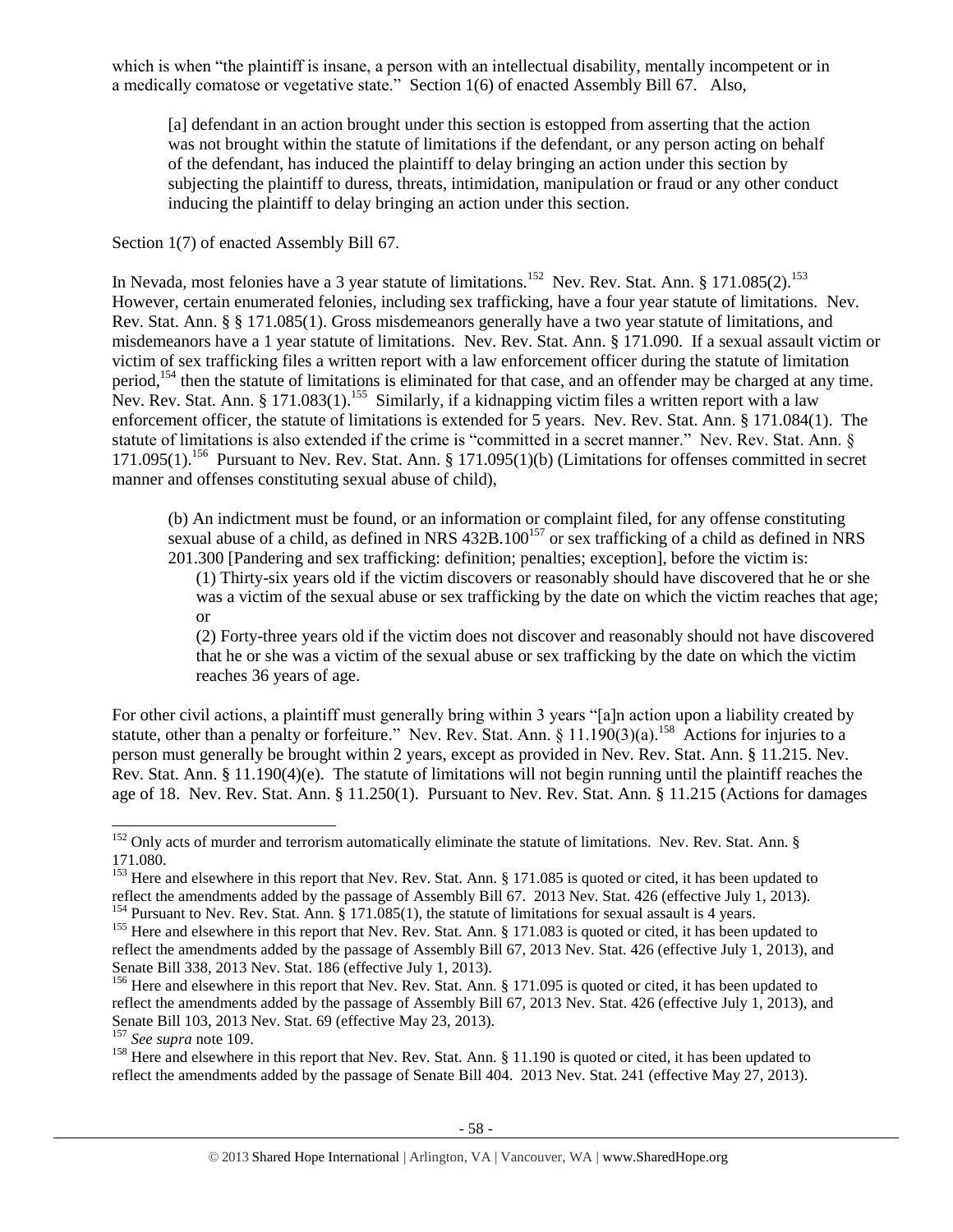for injury arising from sexual abuse of minor; exception for actions involving injury arising from appearances of minor in pornography), an action for injuries arising from the sexual abuse of a person under 18 "must be commenced within 10 years after the plaintiff: (a) Reaches 18 years of age; or (b) Discovers or reasonably should have discovered that his or her injury was caused by sexual abuse, whichever occurs later." Nev. Rev. Stat. Ann. § 11.215(1). A claim under Nev. Rev. Stat. Ann. § 41.1396 (Action for damages for injury suffered by victim of pornography involving minors; presumed statutory damages; attorney's fees and costs; protection of victim's identity; limitation on defenses)<sup>159</sup> must be brought "within 3 years after the occurrence of the following, whichever is later: (a) The court enters a verdict in a related criminal case; or (b) The victim reaches the age of 18 years." Nev. Rev. Stat. Ann. § 11.215(2).

5.11.1 Recommendation: Amend Nev. Rev. Stat. Ann. § 171.083 to allow prosecutions for CSEC offenses to be commenced at any time, regardless of whether the victim filed a report with law enforcement during the statute of limitations period.

<sup>&</sup>lt;sup>159</sup> The cross-reference to Nev. Rev. Stat. Ann. § 41.1396 incorrectly appears as "NRS § 41.139" in the Nevada Code on the Lexis online database. The correct language for Nev. Rev. Stat. Ann. § 11.215 can be found on the Nevada legislature's website. NEVADA LEGISLATURE, http://www.leg.state.nv.us/NRS/NRS-011.html#NRS011Sec215 (last visited November 21, 2011).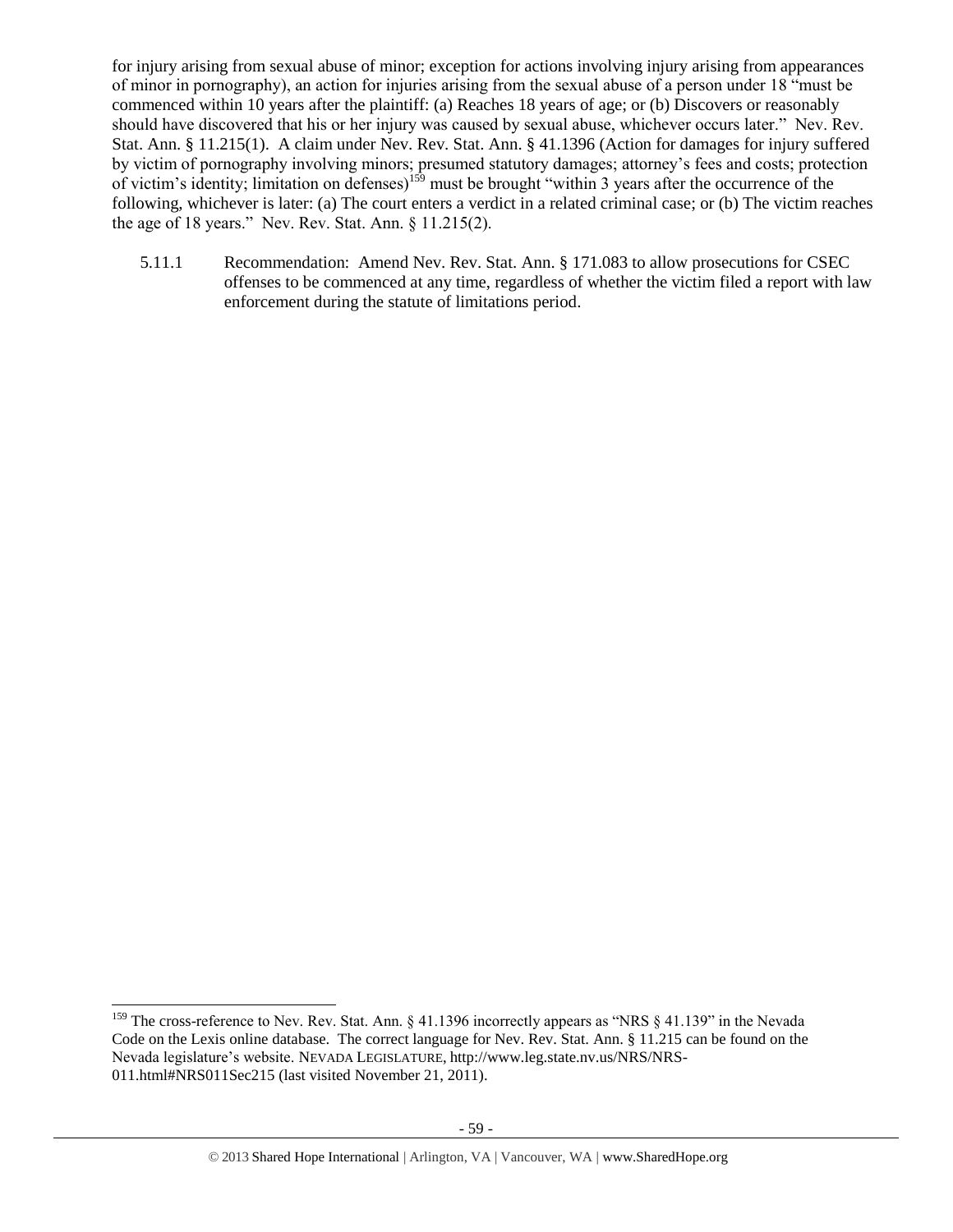#### **FRAMEWORK ISSUE 6: CRIMINAL JUSTICE TOOLS FOR INVESTIGATION AND PROSECUTIONS**

### *Legal Components:*

- *6.1 Training on human trafficking and domestic minor sex trafficking for law enforcement is statutorily mandated or authorized.*
- *6.2 Single party consent to audio-taping is permitted in law enforcement investigations.*
- *6.3 Wiretapping is an available tool to investigate domestic minor sex trafficking.*
- *6.4 Using a law enforcement decoy posing as a minor to investigate buying or selling of commercial sex acts is not a defense to soliciting, purchasing, or selling sex with a minor.*
- *6.5 Using the Internet to investigate buyers and traffickers is a permissible investigative technique.*
- *6.6 Law enforcement and child welfare agencies are mandated to promptly report missing and recovered children. \_\_\_\_\_\_\_\_\_\_\_\_\_\_\_\_\_\_\_\_\_\_\_\_\_\_\_\_\_\_\_\_\_\_\_\_\_\_\_\_\_\_\_\_\_\_\_\_\_\_\_\_\_\_\_\_\_\_\_\_\_\_\_\_\_\_\_\_\_\_\_\_\_\_\_\_\_\_\_\_\_\_\_\_\_\_\_\_\_\_\_\_\_\_*

## *Legal Analysis:*

 $\overline{a}$ 

*6.1 Training on human trafficking and domestic minor sex trafficking for law enforcement is statutorily mandated or authorized.*

Nevada requires that all Category I peace officers<sup>160</sup> complete a program designed to train them in detecting, investigating, and responding to the sexual abuse or sexual exploitation of minors. Nev. Rev. Stat. Ann. § 432B.610(1)(a). Additionally, an officer who is regularly assigned to investigate "cases of sexual abuse or sexual exploitation of children under the age of 18 years must be certified to carry out those duties by the Peace Officers' Standards and Training Commission." Nev. Rev. Stat. Ann. § 432B.620(1). This training must be completed annually and covers "a program of training for the detection and investigation of and response to cases of sexual abuse or sexual exploitation of children under the age of 18 years." Nev. Rev. Stat. Ann. § 432B.620(2). Additionally, pursuant to Nev. Rev. Stat. Ann. § 432B.620 (Certification of peace officers who regularly investigate cases of sexual abuse or sexual exploitation of children; regulations), "[i]f a law enforcement agency does not have a peace officer who is certified to investigate cases of sexual abuse or sexual exploitation of children under the age of 18 years pursuant to Nev. Rev. Stat. Ann. § 432B.610 [Training of certain peace officers for detection and investigation of and response to cases of sexual abuse or sexual exploitation of children; regulations], it may consult with a peace officer of another law enforcement agency who is so certified." Nev. Rev. Stat. Ann. § 432B.620(3).

*6.2 Single party consent to audio-taping is permitted in law enforcement investigations.*

Nevada case law requires both parties to consent to audio-taping over the telephone, but allows single-party consent to in-person conversations.<sup>161</sup> Pursuant to Nev. Rev. Stat. Ann. § 200.620 (Interception and attempted interception of wire communication prohibited; exceptions), applicable to audio-recording in general, "it is unlawful for any person to intercept or attempt to intercept any wire communication unless: (a) The interception or attempted interception is made with the prior consent of one of the parties to the communication; and (b) An emergency situation exists and it is impractical to obtain a court order . . . . "<sup>162</sup> Nev. Rev. Stat. Ann. §

<sup>&</sup>lt;sup>160</sup> For a complete list of Category I peace officers see Nev. Rev. Stat. Ann. § 432B.610(2).

<sup>161</sup> In *Lane v. Allstate Ins. Co.*, 969 P.2d 938, 940 (Nev. 1998), the Supreme Court of Nevada held that, although the "plain language" of Nev. Rev. Stat. Ann. § 200.620 seemed to allow for single party consent, the stronger language of "'unless authorized to do so by one of the persons engaging in the conversation'" showed the legislature's intent "that intrusion upon Nevadans' privacy by nonconsensual recording of telephone conversations was a greater intrusion than the recording of conversations in person." Additionally, in *Summer v. State*, 718 P.2d 676, 680 (Nev. 1986), the Supreme Court of Nevada held that the "body bugging" of a police informant was permissible under Nev. Rev. Stat. Ann. § 600.650.

 $162$  Nev. Rev. Stat. Ann. § 200.620(3) further states,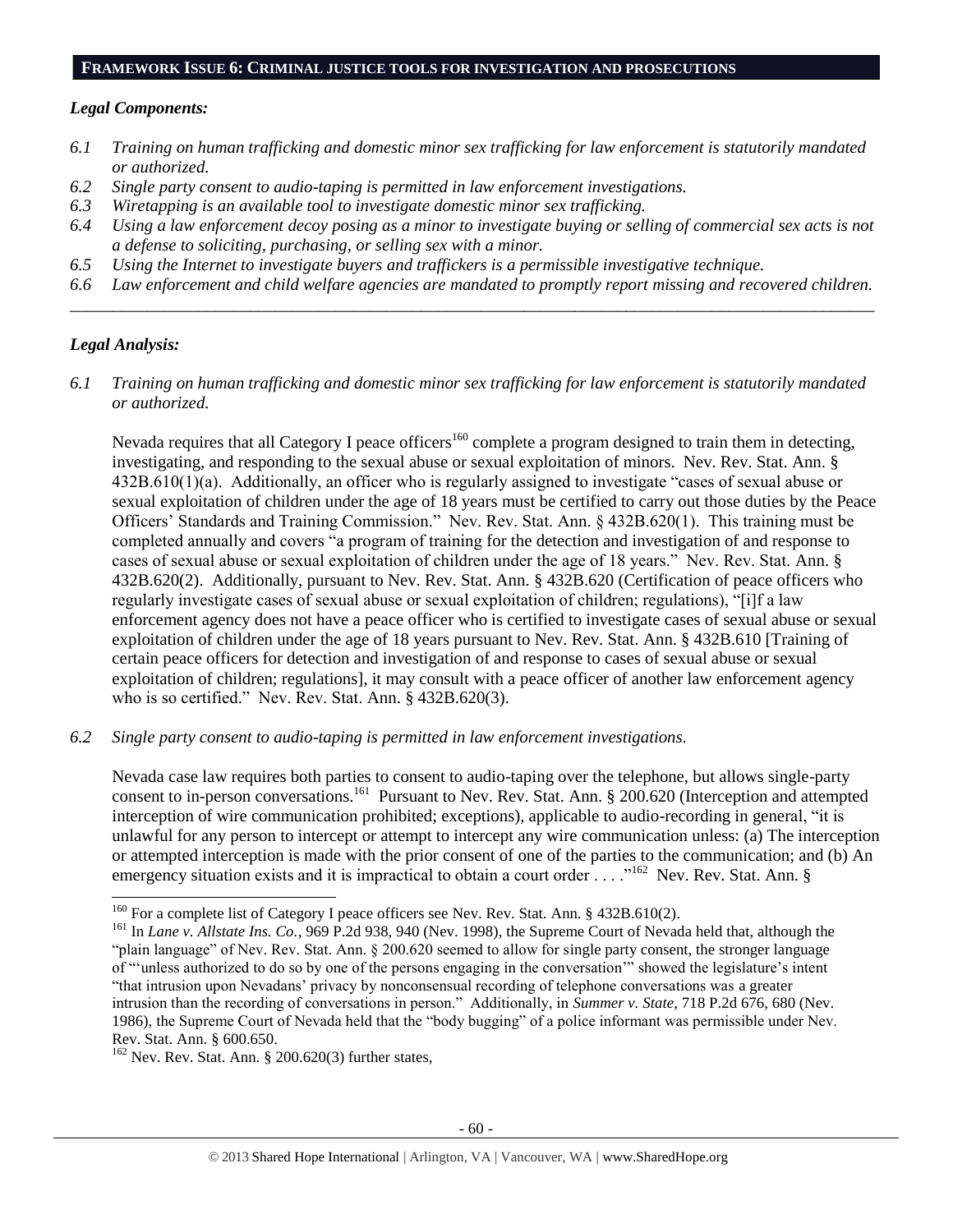200.620(1). In contrast, under Nev. Rev. Stat. Ann. § 200.650 (Unauthorized, surreptitious intrusion of privacy by listening device prohibited), "a person shall not intrude upon the privacy of other persons by surreptitiously listening to, monitoring or recording . . . any private conversation engaged in by the other persons, or disclose the existence, content, substance, purport, effect or meaning of any conversation so listened to, monitored or recorded, unless authorized to do so by one of the persons engaging in the conversation."

6.2.1 Recommendation: Amend Nev. Rev. Stat. Ann. § 200.620 (Interception and attempted interception of wire communication prohibited; exceptions) to allow for sine party consent to audio-taping over the telephone during the course of law enforcement investigations of human trafficking and CSEC offenses.

## *6.3 Wiretapping is an available tool to investigate domestic minor sex trafficking.*

Wiretapping may be authorized to investigate cases of domestic minor sex trafficking. Pursuant to Nev. Rev. Stat. Ann.  $\tilde{\S}$  179.460(1)<sup>163</sup> (Cases in which interception of wire or oral communications may be authorized) an application to authorize "the interception of wire or oral communications" can be made "for the investigation of the offense as to which the application is made, when the interception may provide evidence of the commission of murder, kidnapping, robbery, extortion, bribery, escape of an offender in the custody of the Department of Corrections, destruction of public property by explosives, a sexual offense against a child, sex trafficking, a violation of NRS 200.463 [Involuntary servitude; penalties], 200.464 [Recruiting, enticing, harboring, transporting, providing or obtaining another person to be held in involuntary servitude; benefiting from another person being held in involuntary servitude; penalty], or 200.465 [Assuming rights of ownership over another person; purchase or sale of person; penalty], trafficking in persons in violation of NRS 200.467 [Trafficking in persons for financial gain; penalties] or 200.468 [Trafficking in persons for illegal purposes; penalty] or the commission of any offense which is made a felony by the provisions of chapter 453 [Controlled Substances] or 454 [Poisons; Dangerous Drugs and Hypodermics] of NRS." Pursuant to Nev. Rev. Stat. Ann. § 179.460(3),

As used in this section, "sexual offense against a child" includes any act upon a child constituting:

- (a) Incest pursuant to NRS 201.180;
- (b) Lewdness with a child pursuant to NRS 201.230;
- (c) Sado-masochistic abuse pursuant to NRS 201.262;
- (d) Sexual assault pursuant to NRS 200.366;
- (e) Statutory sexual seduction pursuant to NRS 200.368;
- (f) Open or gross lewdness pursuant to NRS 201.210; or

(g) Luring a child or a person with mental illness pursuant to NRS 201.560,  $^{164}$  if punished as a felony.

An emergency exception is allowed to audio recording when one party consents and "[a]n emergency situation exists and it is impractical to obtain a court order as required by NRS 179.410 [Definitions] to 179.515

Any person who has made an interception in an emergency situation as provided in paragraph (b) of subsection 1 shall, within 72 hours of the interception, make a written application to a justice of the Supreme Court or district judge for ratification of the interception. The interception must not be ratified unless the applicant shows that:

(a) An emergency situation existed and it was impractical to obtain a court order before the interception; and

(b) Except for the absence of a court order, the interception met the requirements of NRS 179.410 to 179.515, inclusive.

<sup>163</sup> Here and elsewhere in this report that Nev. Rev. Stat. Ann. § 179.460 is quoted or cited, it has been updated to reflect the amendments added by the passage of Assembly Bill 67. 2013 Nev. Stat. 426 (effective July 1, 2013).

<sup>164</sup> *See supra* not[e 41.](#page-12-0)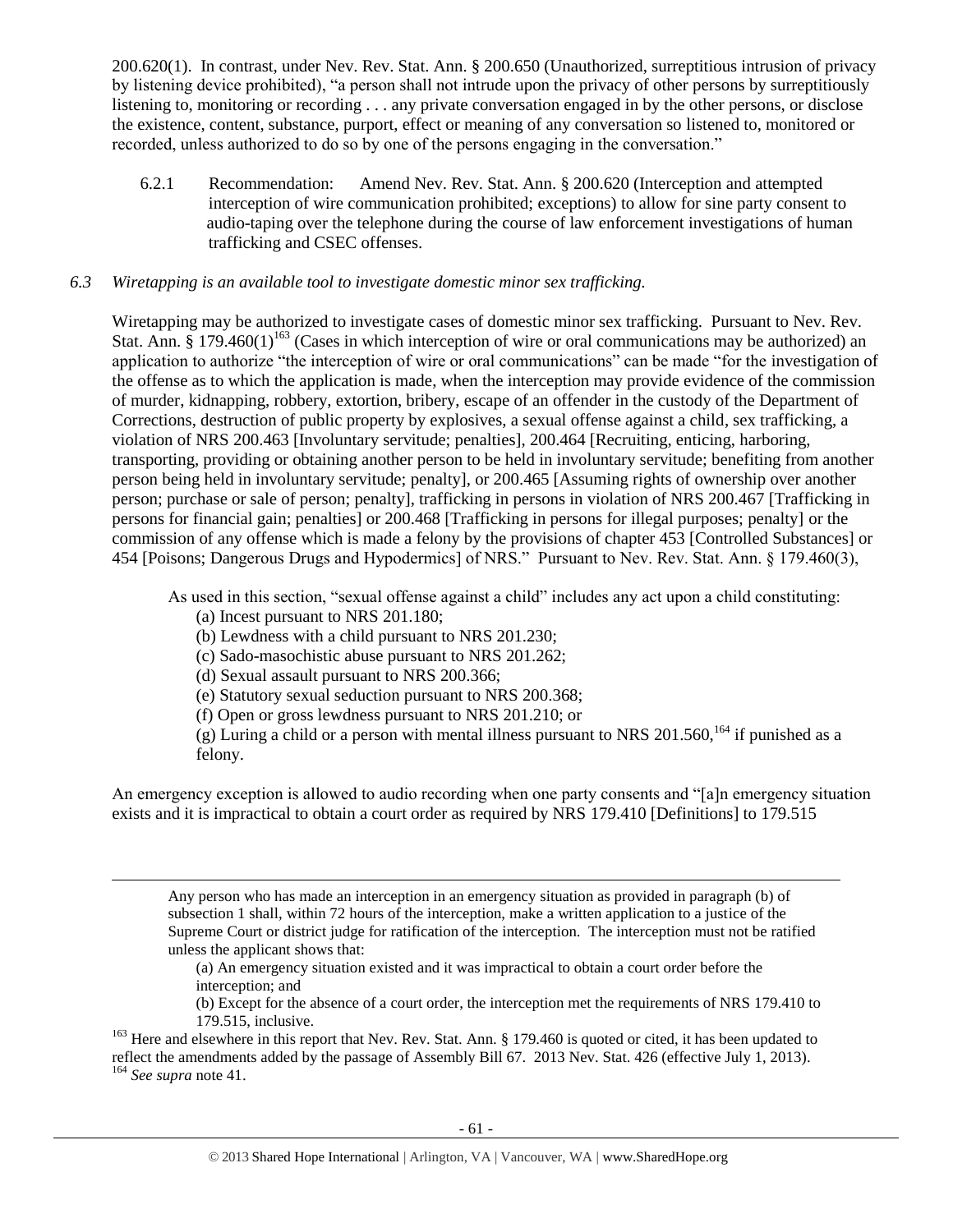[Interception of Wire or Oral Communication]."<sup>165</sup> Nev. Rev. Stat. Ann. § 200.620(1)(b). After making the emergency interception, within 72 hours, the supreme court or district judge must ratify the interception, and the applicant for ratification must show that: "(a) An emergency situation existed and it was impractical to obtain a court order before the interception; and (b) Except for the absence of a court order, the interception met the requirements of NRS 179.410 to 179.515, inclusive." Nev. Rev. Stat. Ann. § 200.620(3). As a result, the emergency recording may only be made for cases authorized in non-emergency situations, and thus do not include domestic minor sex trafficking cases.

*6.4 Using a law enforcement decoy posing as a minor to investigate buying or selling of commercial sex acts is not a defense to soliciting, purchasing, or selling sex with a minor.*

There is no law in place that explicitly permits the use of a decoy by law enforcement for the purpose of investigating prostitution or sex trafficking unless it involves pornography. Under Nev. Rev. Stat. Ann. § 200.735 (Exemption for purposes of law enforcement), "The provisions of NRS 200.710 to 200.730 [Definitions; Unlawful to use minor in producing pornography or as subject of sexual portrayal in performance; Promotion of sexual performance of minor unlawful; Preparing, advertising or distributing materials depicting pornography involving minor unlawful; Use of Internet to control visual presentation depicting sexual conduct of person under 16 years of age; Possession of visual presentation depicting sexual conduct of person under 16 years of age unlawful], inclusive, do not apply to law enforcement personnel during the investigation or prosecution of a violation of the provisions of NRS 200.710 to 200.730, inclusive."

Additionally, pursuant to Nev. Stat. Ann. § 201.560(1) (Definitions; exceptions; penalties), "a person commits the crime of luring a child if the person knowingly contacts or communicates with or attempts to contact or communicate with: . . . (b) Another person whom he or she believes to be a child less than 16 years of age and at least 5 years younger than he or she is, regardless of the actual age of that other person, with the intent to solicit, persuade or lure the person to engage in sexual conduct."<sup>166</sup>

Under the chapter entitled "Motor Vehicle Drivers' Licenses (Uniform Act)", and pursuant to Nev. Rev. Stat. Ann. § 483.340(3), "The Department may issue a driver's license for purposes of identification only for use by officers of local police and sheriffs' departments, agents of the Investigation Division of the Department of Public Safety while engaged in special undercover investigations relating to narcotics or prostitution . . . ." It is unclear whether this statute can allow the officer to pose as a minor, but it is clear an officer is allowed to conduct undercover investigations related to prostitution, which could involve domestic minor sex trafficking victims.

*6.5 Using the Internet to investigate buyers and traffickers is a permissible investigative technique.*

Nev. Rev. Stat. Ann. § 201.560<sup>167</sup> (Definitions; exception; penalties) allows law enforcement to utilize the internet to investigate domestic minor sex trafficking. Nev. Rev. Stat. Ann. § 201.560(4) makes it a crime for a person "through the use of a computer, system or network: (a) with the intent to engage in sexual conduct with the child, [or] person believed to be a child  $\ldots$  to engage in sexual conduct."<sup>168</sup> Through the inclusion of the term "believed to be a child," the statute appears to permit law enforcement to pose as minors and investigate cases of domestic minor sex trafficking online.

<sup>&</sup>lt;sup>165</sup> Here and elsewhere in this report that Nev. Rev. Stat. Ann. § 179.425 is quoted or cited, it has been updated to reflect the amendments added by the passage of Assembly Bill 486. 2013 Nev. Stat. 368 (effective June 2, 2013).

<sup>166</sup> *See supra* note [54.](#page-16-0)

<sup>167</sup> *See supra* not[e 41.](#page-12-0)

<sup>168</sup> *See supra* note [54.](#page-16-0)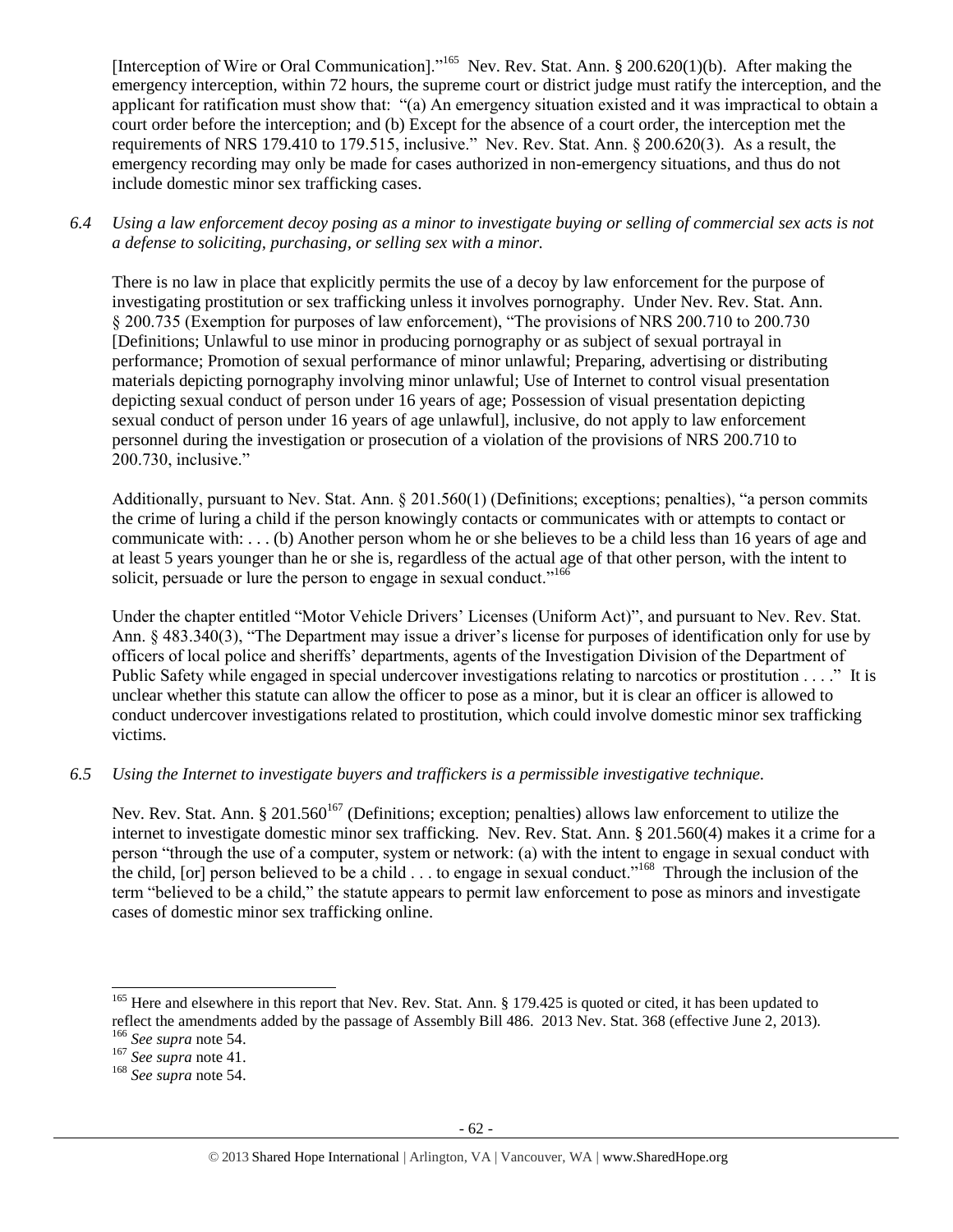## *6.6 Law enforcement and child welfare agencies are mandated to promptly report missing and recovered children.*

Nevada imposes certain reporting requirements concerning missing and exploited children.<sup>169</sup> An "exploited child" is defined as "a person under the age of 18 years who has been: (a) Used in the production of pornography in violation of the provisions of NRS 200.710; (b) Subjected to sexual exploitation as defined in NRS 432B.110 ["Sexual exploitation" defined];<sup>170</sup> or (c) Employed or exhibited in any injurious, immoral or dangerous business or occupation in violation of the provisions of NRS 609.210." Nev. Rev. Stat. Ann. 432.150(3).

Pursuant to Nev. Rev. Stat. Ann. § 432.200(1) (Duties of law enforcement agency receiving report of missing child; request for and use of identifying information; notification that child is found or returned),

<sup>169</sup> Pursuant to Nev. Rev. Stat. Ann. § 432.157,

 $\overline{a}$ 

1. The Office of Advocate for Missing or Exploited Children is hereby created within the Office of the Attorney General. The Advocate for Missing or Exploited Children may be known as the Children's Advocate.

2. The Attorney General shall appoint the Children's Advocate. The Children's Advocate is in the unclassified service of the State.

3. The Children's Advocate:

(a) Must be an attorney licensed to practice law in this state;

(b) Shall advise and represent the Clearinghouse on all matters concerning missing or exploited children in this state; and

(c) Shall advocate the best interests of missing or exploited children before any public or private body. 4. The Children's Advocate may:

(a) Appear as an amicus curiae on behalf of missing or exploited children in any court in this state; (b) If requested, advise a political subdivision of this state concerning its duty to protect missing or

exploited children;

(c) Recommend legislation concerning missing or exploited children; and

(d) Investigate and prosecute any alleged crime involving the exploitation of children, including, without limitation, sex trafficking in violation of subsection 2 of NRS 201.300 [Pandering and sex trafficking: definition; penalties; exception] or a violation of NRS 201.320 [Living from earnings of prostitute; penalty].

5. Upon request by the Children's Advocate, a district attorney or local law enforcement agency in this state shall provide all information and assistance necessary to assist the Children's Advocate in carrying out the provisions of this section.

6. The Children's Advocate may apply for any available grants and accept gifts, grants, bequests, appropriations or donations to assist the Children's Advocate in carrying out his or her duties pursuant to this section. Any money received by the Children's Advocate must be deposited in the Special Account for the Support of the Office of Advocate for Missing or Exploited Children, which is hereby created in the State General Fund.

7. Interest and income earned on money in the Special Account must be credited to the Special Account. 8. Money in the Special Account may only be used for the support of the Office of Advocate for Missing or Exploited Children and its activities pursuant to subsection 2 of NRS 201.300 [Pandering and sex trafficking: definition; penalties; exception], NRS 201.320 [Living from earnings of prostitute; penalty] and 432.150 to 432.220, inclusive.

9. Money in the Special Account must remain in the Special Account and must not revert to the State General Fund at the end of any fiscal year.

Here and elsewhere in this report that Nev. Rev. Stat. Ann. § 432.157 is quoted or cited, it has been updated to reflect the amendments added by the passage of Assembly Bill 67. 2013 Nev. Stat. 426 (effective July 1, 2013).

<sup>170</sup> Pursuant to Nev. Rev. Stat. Ann. § 432B.110 ("Sexual exploitation" defined), "sexual exploitation" is defined as "forcing, allowing or encouraging a child: 1. To solicit for or engage in prostitution; 2. To view a pornographic film or literature; and 3. To engage in: (a) Filming, photographing or recording on videotape; or (b) Posing, modeling, depiction or a life performance before an audience, which involves the exhibition of a child's genitals or any sexual conduct with a child as defined in NRS 200.700."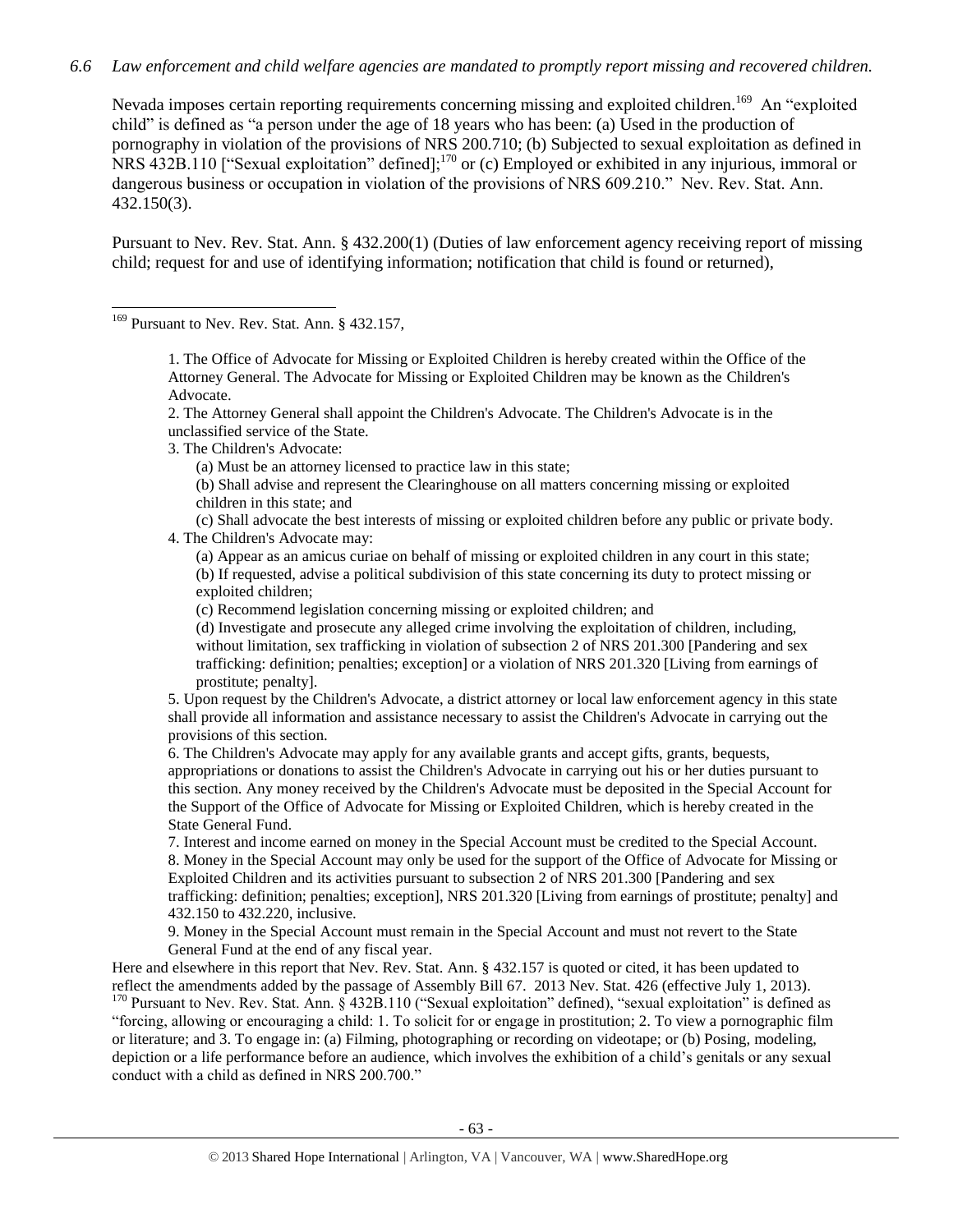1. A law enforcement agency shall accept every report of a missing child which is submitted to the agency, including, but not limited to, a report made by telephone. Upon receipt of such a report, the agency shall immediately conduct a preliminary investigation and classify the cause of the disappearance of the child as "runaway," "abducted by the parent of the child," "abducted by a stranger" or "cause of disappearance unknown," and shall:

(a) Transmit all available information about the child to the Clearinghouse within 36 hours after the report is received;

(b) Immediately notify such persons and make such inquiries concerning the missing child as the agency deems necessary;

. . .

(d) Enter into the National Crime Information Center's Missing Person File, as miscellaneous information, any person reasonably believed to have unlawfully abducted or detained the missing child, or aided or abetted the unlawful abduction or detention.

If the child is recovered, the law enforcement agency must transmit this information to the national Crime Information Center and Clearinghouse. Nev. Rev. Stat. Ann. § 432.200(4).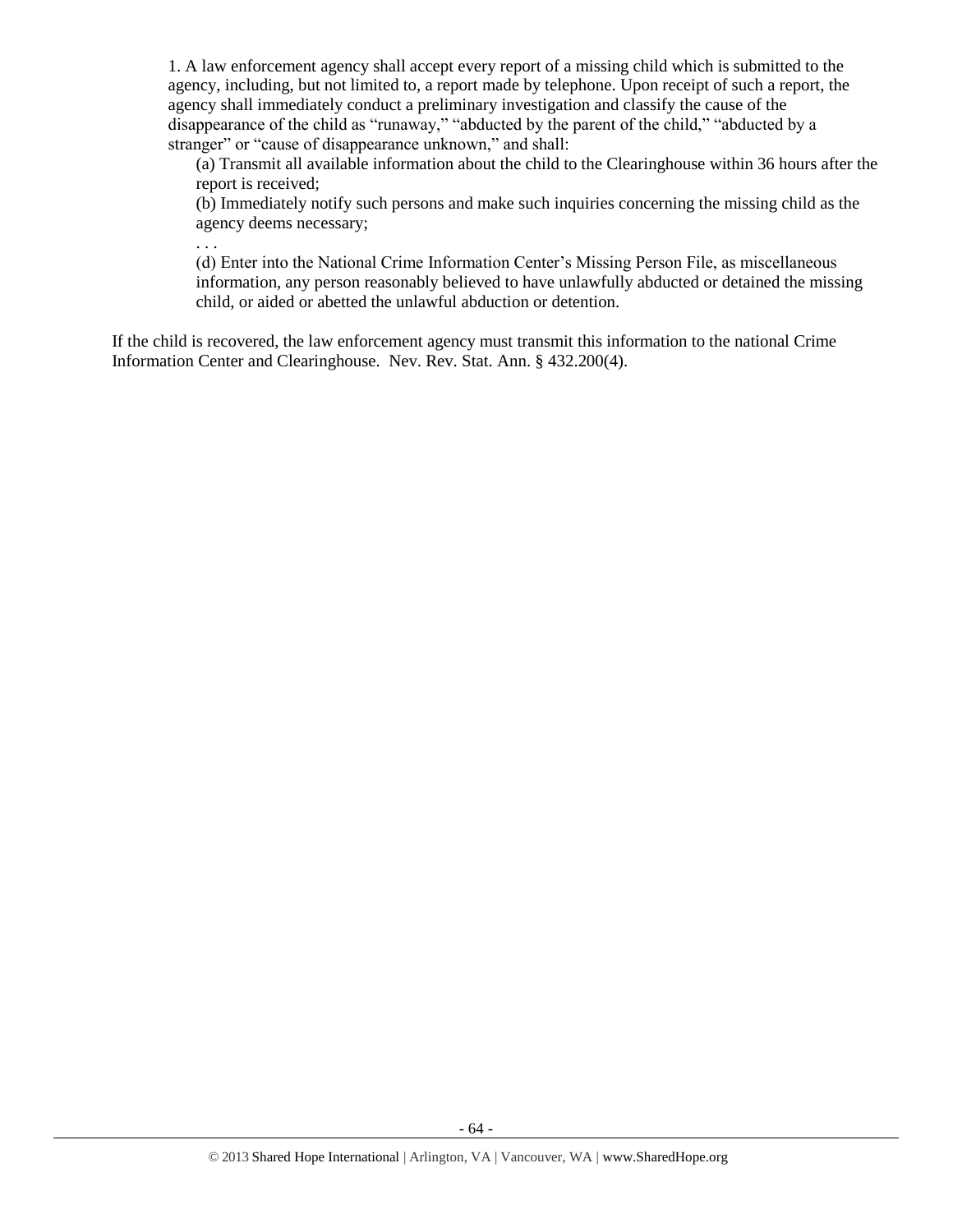## **APPENDIX A**

**Carson City:** Pursuant to Carson City, Nev., Mun. Code § 8.04.110<sup>171</sup> (Prostitution and related offenses),

It is unlawful, anywhere in Carson City, for any person:

1. To commit prostitution, or to offer to secure another for the purpose of prostitution, or for other lewd or indecent act or to induce, entice or procure a person who is in any thoroughfare or public or private place, to commit any such acts, or who, in any way, aids or abets or participates in the doing of any of the acts enumerated in this section;

2. To keep, set up, maintain, or operate, lease or rent, any place, structure, building or conveyance for the purpose of prostitution;

3. To occupy any place, structure, building or conveyance for the purpose of prostitution, or for any person to permit any place, structure, building or conveyance owned by him or under his control to be used for the purpose of prostitution, with the knowledge or reasonable cause to know that the same is, or is to be used for such purpose; or for any person to lease or rent to another person any place, structure, building or room for the purpose of prostitution;

4. To receive or to offer or agree to receive any person into any place, structure, building or conveyance for the purpose of prostitution; or to permit any person to remain there for such purpose;

5.To transport or direct any other person to any place within Carson City, when the announced purpose of such person is to be transported or directed to any such place for the purpose of prostitution, or to offer or agree so to transport or direct any such other person; 6. To advertise or publicly solicit in Carson City the availability of transportation from Carson City to some other place for the express or obvious purpose of prostitution even if such activities are not prohibited in such other place.

A violation of this ordinance is punishable by imprisonment in the city jail for up to 6 months, a fine not to exceed \$1,000, or both. Carson City, Nev., Mun. Code § 8.04.130 (Penalties).

**Churchill County:** Pursuant to Churchill Cnty., Nev., Code § 5.20.040<sup>172</sup> (Prostitution unlawful unless licensed),

A. It is unlawful for any person to keep, own or operate any house of prostitution within the county, except as provided in this chapter.

B. It is unlawful to practice prostitution,<sup>173</sup> to allow acts of prostitution or sex for hire services, to solicit business for a prostitute or to procure any person for the purpose of prostitution within the county, except on a premises licensed under this chapter. "Out dates"<sup>174</sup> or "outcalls"<sup>175</sup> are prohibited. This chapter does not authorize operation of an escort service.

<sup>&</sup>lt;sup>171</sup> All Carson City, Nevada, Municipal Code provisions, unless otherwise noted, are taken from Carson City, Nev., Mun. Code (Codified through Ord. No. 2010-15, passed December 16, 2010 (Supp. No. 41, 3-11)), *available at* http://library.municode.com/index.aspx?clientID=16249&stateID=28&statename=Nevada.

<sup>&</sup>lt;sup>172</sup> All Churchill County, Nevada, Code provisions, unless otherwise noted, are taken from Churchill Cnty., Nev., Code (Current through bill 2011-B passed April 20, 2011), *available at*

http://www.sterlingcodifiers.com/codebook/index.php?book\_id=351.

<sup>173</sup> Churchill Cnty., Nev., Code § 5.20.010(B) (Applicability; definitions) defines "prostitution" as "[t]he performing of any of the following acts for hire by a prostitute with a patron, for a fee: engaging in sexual intercourse; oralgenital contact; or any touching of the sexual organs or any intimate part of the body of another person for the purpose of arousing or gratifying the sexual desire of either person. The term prostitution does not comprehend any sexually related act or activity defined as a crime pursuant to the Nevada Revised Statutes."

<sup>&</sup>lt;sup>174</sup> Churchill Cnty., Code § 5.20.010(B) defines "out date" as "[a]ny arrangement or arrangements whereby a prostitute and a patron meet at a location other than the licensed premises for the purpose of engaging in an act of prostitution."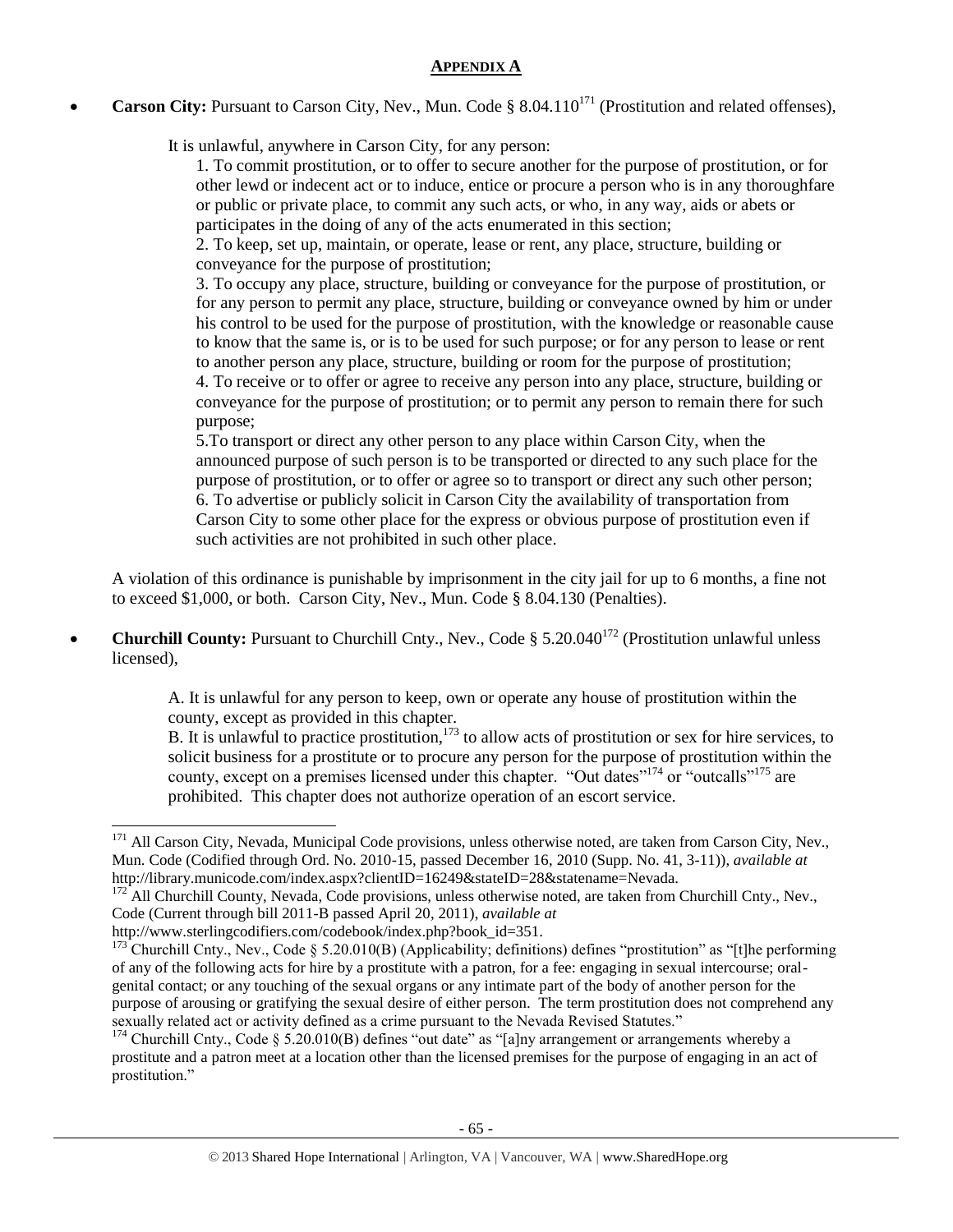Pursuant to Churchill Cnty., Nev., Code § 5.20.200(D)(6) (Work permit registration required), brothels may not employ persons under 21 years of age.

. . . .

 $\overline{a}$ 

A violation of Churchill Cnty., Nev., Code § 5.20.040 or Churchill Cnty., Nev., Code § 5.20.200 is a misdemeanor, punishable by imprisonment in the county jail for up to 6 months ,a fine not to exceed \$1,000, or both. Churchill Cnty., Nev., Code § 5.20.060 (Violation; criminal penalty)

• **Clark County:** Under Clark Cnty., Nev., Code § 12.08.015<sup>176</sup> (Prostitution unlawful), "It is unlawful for any person to commit an act of prostitution."<sup>177</sup> Pursuant to Clark Cnty., Nev., Code § 12.08.020 (Accosting and soliciting unlawful), "It is unlawful for any person to accost, solicit or invite another in any public place<sup>178</sup> or in or from any building or vehicle by word, gesture, publication or any other means to commit, offer, agree to afford an opportunity to commit an act of prostitution." Clark Cnty., Nev., Code § 12.08.060 (Resorting unlawful) makes it illegal for a person to "resort to any public place for the purpose of inducing, enticing, soliciting for or procuring another to commit an act of prostitution."

It is also unlawful under Clark Cnty., Nev., Code § 12.08.025 (Maintaining a place of prostitution unlawful) "for any person to own, lease, operate, maintain, reside in, visit or entice or attempt to entice another to reside in or visit any building or place with knowledge that acts of prostitution occurs [sic] therein." Clark Cnty., Nev., Code § 12.08.050 (Allowing premises to be used for prostitution unlawful) makes it illegal for any person or business enterprise to knowingly lease or rent a building or portion of a building for use in an act of prostitution.

Under Clark Cnty., Nev., Code § 12.08.030 (Loitering for the purpose of soliciting unlawful),

It is unlawful for any person to remain or wander about in a public place and repeatedly beckon to, or repeatedly stop, or repeatedly attempt to stop, or repeatedly attempt to engage passers-by in conversation, or repeatedly stop or attempt to stop motor vehicles, or repeatedly interfere with the free passage of other persons, for the purpose of prostitution, or of patronizing a prostitute.

Clark Cnty., Nev., Code § 12.08.040 (Aiding and abetting unlawful) states,

It is unlawful for any person to knowingly aid or abet any act of prostitution or to:

(a) Secure or offer to secure another for the purpose of committing an act of prostitution; or (b) Knowingly transport a person into or within the county with the purpose to promote that person's engaging in prostitution, or procuring or paying for transportation with that purpose; or

<sup>&</sup>lt;sup>175</sup> Churchill Cnty., Nev., Code § 5.20.010 (B) defines "outcall" as "[a]ny arrangement or arrangements whereby a prostitute and a patron agree to meet at a location other than the licensed premises for the purpose of engaging in an act of prostitution."

<sup>&</sup>lt;sup>176</sup> All Clark County, Nevada, Code provisions, unless otherwise noted, are taken from Clark Cnty, Nev., Code (Codified through Ordinance No. 3959, passed June 7, 2011 (Supplement No. 90, 6-11)), *available at*  http://library.municode.com/index.aspx?clientID=16214&stateID=28&statename=Nevada.

<sup>177</sup> Clark Cnty., Nev., Code § 12.08.010(a) (Definitions) defines prostitution as "engaging in sexual intercourse, oralgenital contact, anal-genital contact, oral-anal contact, or sado-masochistic abuse as defined in NRS 201.262, or any touching of the sexual organs or female breast of a person for monetary consideration, whether by credit, cash or check except between persons who are legally married to each other."

<sup>&</sup>lt;sup>178</sup> Clark Cnty., Nev., Code  $\S$  12.08.010(e) defines public place as, "any place of business, public building, or other building open to the general public, street, sidewalk, bridge, alley or alleyway, plaza, park, driveway, parking lot or transportation facility or the doorways and entrance ways to any building which fronts on any of the aforesaid places, or a motor vehicle in or on any such place."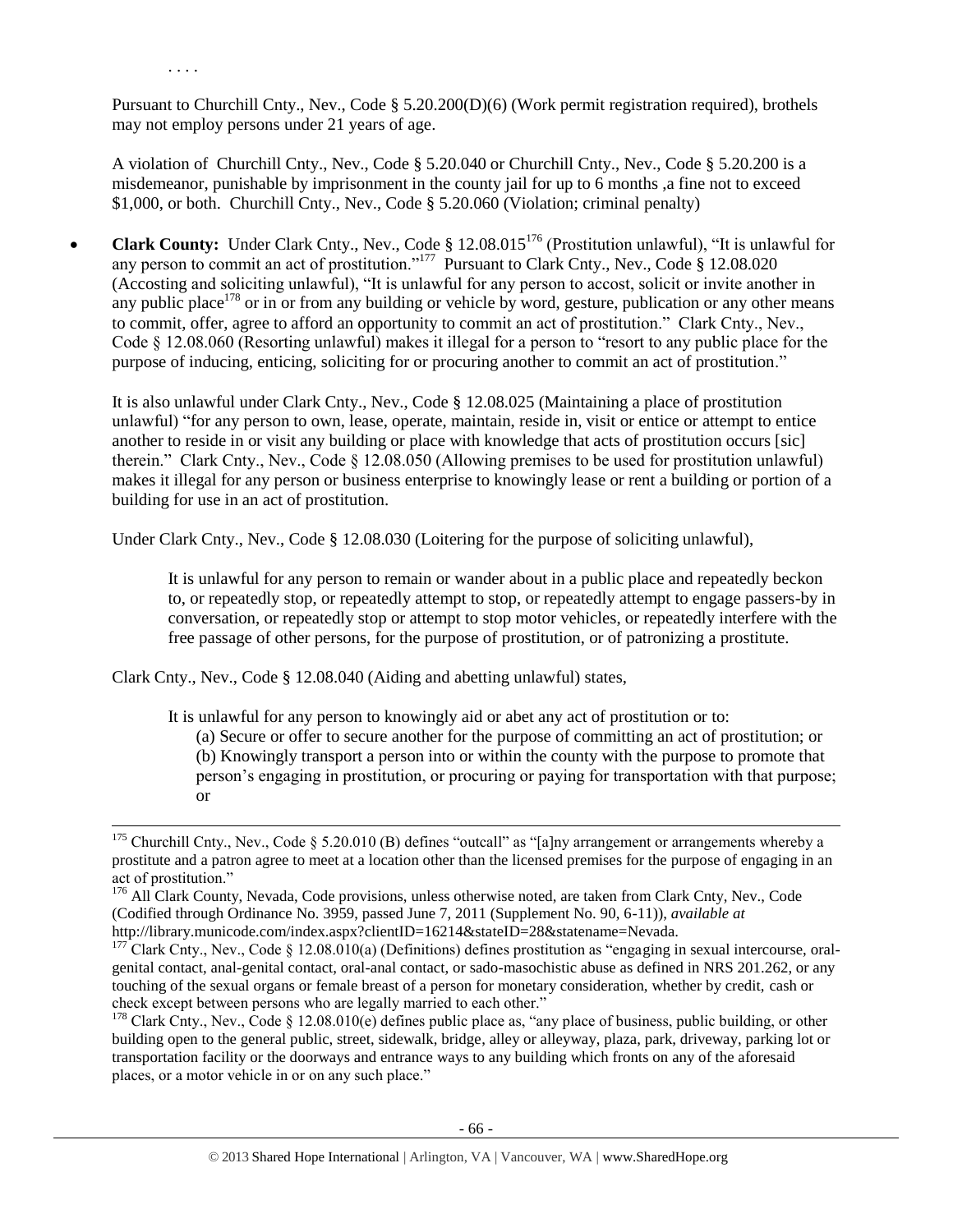(c) Knowingly receive, offer or agree to receive another into any place or building for the purpose of performing an act of prostitution, or knowingly permit another to remain there for any such purpose; or

(d) Direct another to any place for the purpose of committing an act of prostitution.

A violation of any of these ordinances is a misdemeanor, punishable by imprisonment in the county jail for up to 6 months, a fine not to exceed \$1,000, or both. Clark Cnty., Nev., Code § 12.08.090(a) (Penalties).

 **Las Vegas:** Las Vegas, Nevada is a city incorporated in Clark County, Nevada. Pursuant to Las Vegas, Nev., Mun. Code §  $10.36.020^{179}$  (Acts of prostitution or pandering),

> (A) It is unlawful for anyone, other than a Peace Officer acting within the scope of his or her employment, to:

(1) Commit, engage in, institute, solicit, offer or agree to commit an act of prostitution;<sup>180</sup>

(2) Attempt to commit, engage in, or institute an act of prostitution; or

(3) Intentionally facilitate, allow, permit, encourage, procure, negotiate or provide a fee $181$  for an act of prostitution.

(B) It is unlawful for anyone, other than a Peace Officer acting within the scope of his or her employment, to:

(1) Secure or offer to secure another person for the purpose of committing a violation of Subsection (A) of this Section;

(2) Knowingly transport, offer to transport, or seek transport for a person into or within the City for the purpose of committing a violation of Subsection (A) of this Section, or to procure or pay for transportation for that purpose;

(3) Knowingly receive, offer or agree to receive another into any motor vehicle, place or building for the purpose of committing a violation of Subsection (A) of this Section;

(4) Direct another to any motor vehicle or place for the purpose of committing a violation of Subsection (A) of this Section;

(5) Attempt to detect the presence or identity of a Police Officer, Peace Officer, or other law enforcement officer for the purpose of attempting to avoid or escape criminal liability for violating, or attempting to violate this Chapter, by:

(a) Exposing or touching or seeking to expose or touch an intimate body part of another or one's self, or asking, soliciting, encouraging or attempting to procure another to do the same; or

(b) Inquiring, in any manner, as to whether another person is a Peace Officer, Police Officer, or other law enforcement officer;

(6) Possess or acquire a prescription or non-prescription controlled substance for the purposes of facilitating a violation of this Chapter or a benefit therefrom, including acquiring or possessing such substance to:

(a) Complete a barter, trade or exchange;

 $\overline{a}$ 

<sup>181</sup> Las Vegas, Nev., Mun. Code § 10.36.010 defines fee, regardless of whether it is "quantified", as "anything of monetary value, service, consideration, trade, barter, exchange, accommodation, or other compensation, whether agreed to, received, offered, solicited, promised, suggested, or expected by any party to a transaction."

<sup>&</sup>lt;sup>179</sup> All Las Vegas, Nevada, Municipal Code provisions, unless otherwise noted, are taken from Las Vegas, Nev., Mun. Code (Codified through Ordinance No. 6149, passed May 4, 2011 (Supp. No. 7)), *available at*  http://library.municode.com/index.aspx?clientID=14787&stateID=28&statename=Nevada.

<sup>&</sup>lt;sup>180</sup> Las Vegas, Nev., Mun. Code § 10.36.010 (Definitions) defines prostitution as, "an act, by any person, for a fee, of engaging in an act of lewdness, sexual intercourse, oral-genital contact or any touching of the sexual organs or other intimate parts of another person, clothed or unclothed, for the purpose of arousing or gratifying the sexual desire of either person or a third person."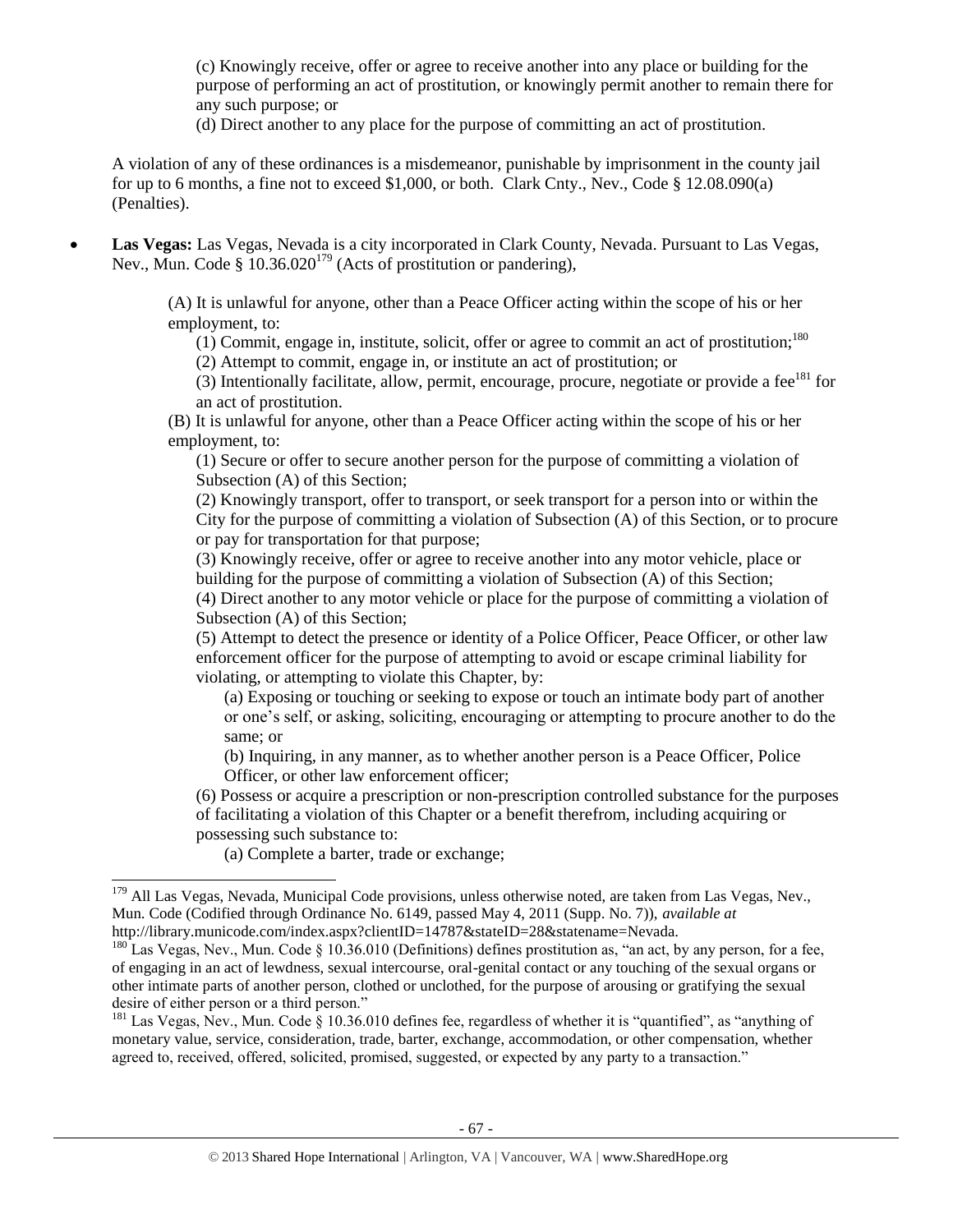(b) Enhance sexual performance or sexual gratification; or

(c) Incapacitate another so as to steal a thing of value from such other person; or (7) Knowingly, in any other way, aid, abet or participate in an act of prostitution or pandering.

(C) It is not a defense to a charge of offering or agreeing to an act of prostitution that there was an absence of an intent to institute, commit, engage in, procure, facilitate or carry through with an act of prostitution.

Under Las Vegas, Nev., Mun. Code § 10.36.030 (Loitering for prostitution), It is unlawful for anyone, other than a Peace Officer acting within the scope of his or her employment, to do the following:

(A) Remain or wander about in a public place and repeatedly beckon to, or repeatedly stop, or repeatedly attempt to stop, or repeatedly attempt to engage passers-by in conversation, or repeatedly stop or attempt to stop motor vehicles, or repeatedly interfere with the free passage of other persons, for the purpose of committing a violation of Section  $10.36.020^{182}$ ; or (B) Remain or wander about in or upon private property after having been warned against trespassing on such property and repeatedly beckon to, or repeatedly stop, or repeatedly attempt to stop, or repeatedly attempt to engage passers-by in conversation, or repeatedly stop or attempt to stop motor vehicles, or repeatedly interfere with the free passage of other persons, for the purpose of committing a violation of Section  $10.36.020$ <sup>183</sup>

A first violation of Las Vegas, Nev., Mun. Code § 10.36.020 or Las Vegas, Nev., Mun. Code § 10.36.030 is a misdemeanor, punishable by up to six months imprisonment, a \$1000 fine, or both. Las Vegas, Nev., Mun. Code §§ 10.36.050(A) (Violation—penalty), 1.24.010 (Designated). A second offense of either ordinance committed within 3 years of the first offense of either ordinance is punishable by at least 30 days in jail and a fine not less than \$250. Las Vegas, Nev., Mun. Code § 10.36.050(A)(1). Any subsequent offense of either ordinance committed within 3years of a second offense of either ordinance is punishable by imprisonment of at least 6months and a fine not less than \$250. Las Vegas, Nev., Mun. Code § 10.36.050(A)(2).

• **Douglas County:** Pursuant to Douglas Cnty., Nev., Code, § 9.20.020<sup>184</sup> (Solicitation of prostitution— Unlawful),

> A. It is unlawful in Douglas County for any person to accost, solicit<sup>185</sup> or invite another in any public place, or in or from any building or vehicle by word, gesture or any other means to commit, offer, agree, or afford an opportunity to commit an act of prostitution.<sup>186</sup> B. It is unlawful for any person to resort to an [sic] public place for the purpose of inducing, enticing, procuring or soliciting another to commit an act of prostitution.

Under Douglas Cnty., Nev., Code, § 9.20.030 (Loitering for the purposes of prostitution—unlawful),

 $182$  Las Vegas, Nev., Mun. Code § 10.36.020 (Acts of prostitution or pandering).

<sup>&</sup>lt;sup>183</sup> Las Vegas, Nev., Mun. Code § 10.36.020 (Acts of Prostitution or Pandering).

<sup>&</sup>lt;sup>184</sup> All Douglas County, Nevada, Code provisions, unless otherwise indicated, are taken from Douglas Cnty., Nev., Code, *available at* http://www.douglascountynv.gov/sites/County\_Code/ (last visited Aug. 31, 2011).

<sup>&</sup>lt;sup>185</sup> Douglas Cnty., Nev., Code  $\ell$  9.20.010(B) (Definitions) defines solicitation of an act of prostitution as, "asking, appealing, entreating, inviting, imploring, luring, pleading, tempting, or otherwise importuning another to commit an act of prostitution."

<sup>&</sup>lt;sup>186</sup> Douglas Cnty., Nev., Code § 9.20.010(A) defines prostitution as, "engaging in any sexual activity, including but not limited to, sexual intercourse, masturbation, fellatio, cunnilingus, sodomy, or other infamous crime against nature, or other sexual activity or conduct of a deviate nature, for compensation of any kind."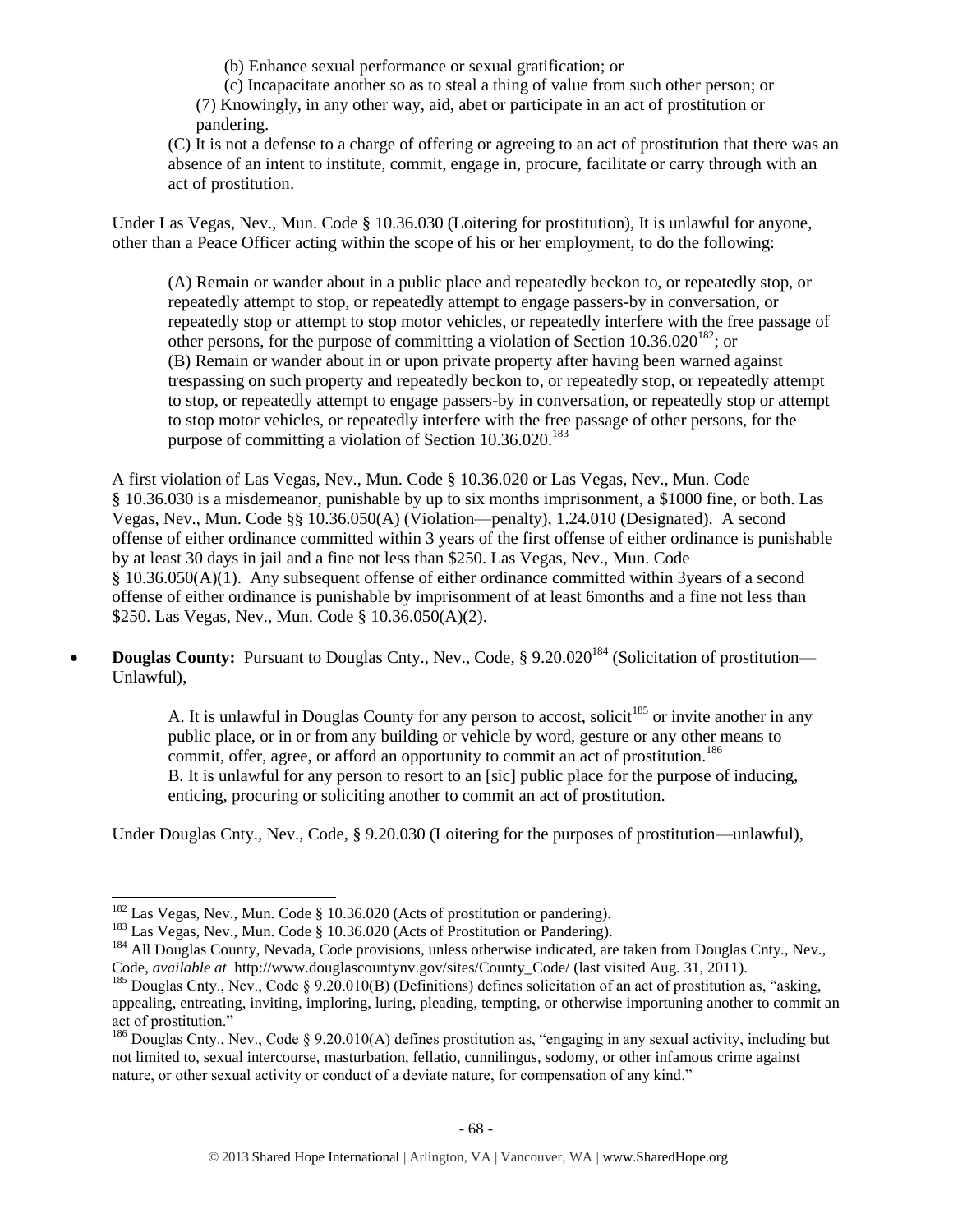A. It is unlawful for any person to loiter in or near any public place, quasi-public place or thoroughfare in a manner and under circumstances manifesting the purpose of inducing, enticing or soliciting another to commit an act of prostitution.

B. Among the circumstances which may be considered in determining whether the purpose is manifested is that the person repeatedly beckons to, stops, attempts to stop or repeatedly engages persons passing in conversation, or repeatedly stops or attempts to stop motor vehicle operators by hailing, waving of arms or any other bodily gesture, or any combination of this chapter. C. No arrest shall be made for violation of this subsection unless the arresting party first affords the person an opportunity to explain his or her conduct. No one shall be convicted of violating this subsection if it appears at trial that the explanation given was true and disclosed a lawful purpose.

Pursuant to Douglas Cnty., Nev., Code § 9.20.040 (Abetting prostitution—unlawful),

A. It is unlawful for any person to knowingly in any manner aid or abet any act of prostitution, which includes, but is not limited to:

1. Securing or offering to secure another for the purpose of committing an act of prostitution; or

2. Knowingly transport a person into or within the county with the purpose to promote that person's engaging in prostitution, or procuring or paying for transportation with that purpose; or

3. Knowingly receive, offer or agree to receive another into any place or building for the purpose of performing an act of prostitution, or to knowingly permit another to remain there for any such purpose; or

4. Direct another to any place in the county for the purpose of committing an act of prostitution.

B. It is unlawful for any person, partnership, firm, association or corporation to knowingly lease or rent any hotel, motel, building, house, apartment, office, room, premises or portion thereof to any person, partnership, firm, association or corporation to be used as, or for the purpose of using the premises for a place of prostitution or to knowingly suffer or permit the same to be used for prostitution.

A violation of any of these ordinances is a misdemeanor, punishable by imprisonment in the county jail for up to 6 months, a fine not to exceed \$1,000, or both. Douglas Cnty., Nev., Code §§ 9.20.050 (Penalties), 1.08.010(A) (Designated).

- **Elko County:** Pursuant to Elko Cnty., Nev., Code  $\S$  7-1-6(A)<sup>187</sup> (Prostitution), prostitution is unlawful in unincorporated areas of the county. The "unincorporated area" of the county does not include, "those areas of Elko County that are incorporated pursuant to the laws of the state: the cities of Elko, Carlin and Wells." Elko Cnty., Nev., Code  $\S$  7-1-6(F). A violation of this ordinance is a misdemeanor, punishable by imprisonment in the county jail for up to 6 months, a fine not exceeding \$500.00, or both. Elko Cnty., Nev., Code § 7-1-6(B).
	- **Carlin, Elko County:** Carlin is a city incorporated in Elko County, Nevada. Pursuant to Carlin, Nev., City Code § 5-9-4<sup>188</sup> (Prostitution; unlawful under certain conditions),

l

<sup>&</sup>lt;sup>187</sup> Unless otherwise stated, all Elko County, Nevada, Code provisions are taken from Elko Cnty., Nev., Code (codified through Ord. No. 06-2010, passed August 5, 2010), *available at*  http://www.sterlingcodifiers.com/codebook/index.php?book\_id=569.

<sup>&</sup>lt;sup>188</sup> Unless otherwise stated, all Carlin, Nevada Code provisions are taken from Carlin., Nev., City Code (codified through Ord. No. 234, passed December 8, 2010), *available at* 

http://www.sterlingcodifiers.com/codebook/index.php?book\_id=677.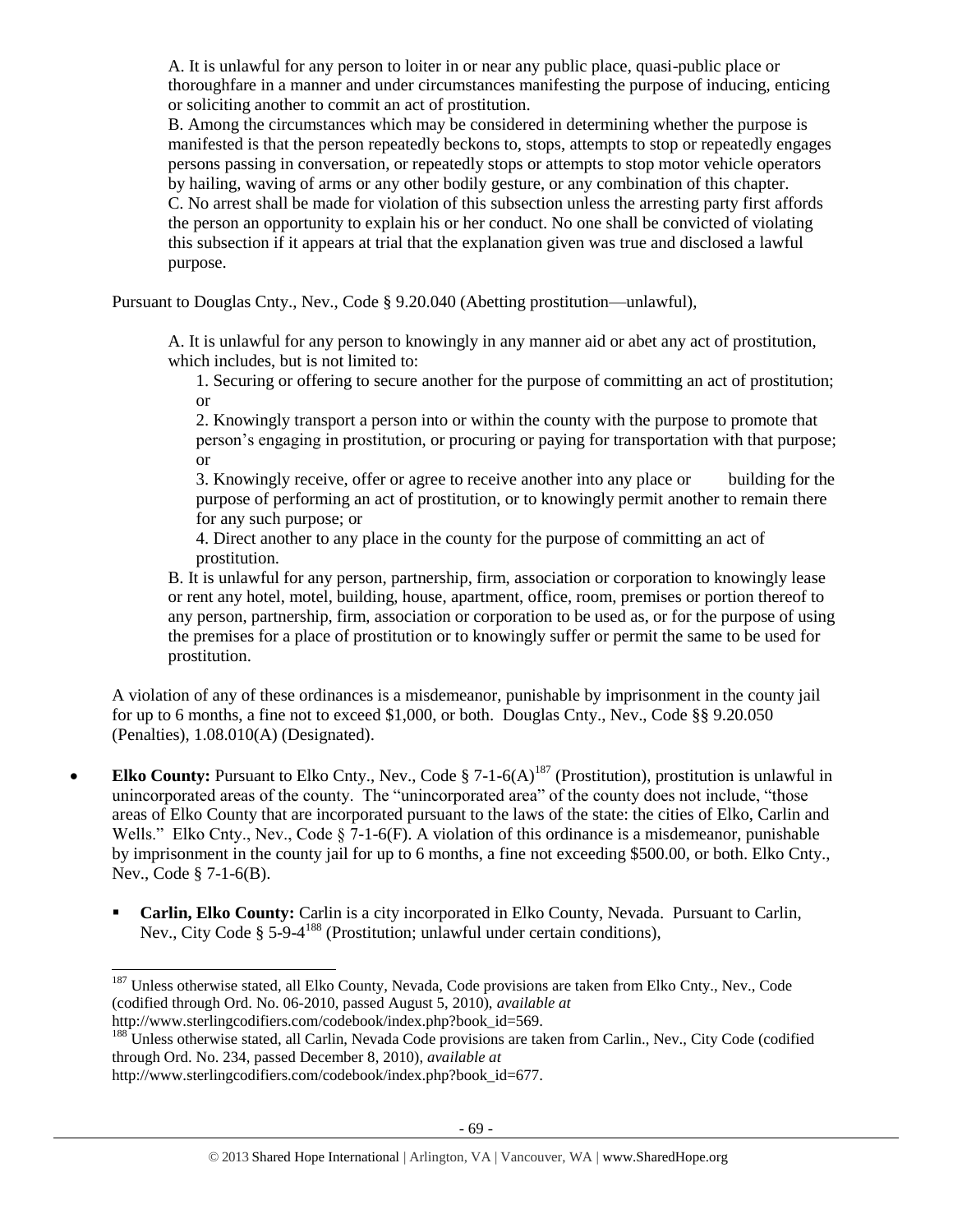(A) It is unlawful for any person, firm or corporation to keep or operate any house of prostitution, house of ill fame or bawdyhouse of any description within the city, except as herein provided in [Carlin, Nev., Mun. Code, Title 5, Chapter 9, Carlin Brothel Code].

(B) It is unlawful for any person to practice prostitution, to solicit business for a prostitute or to procure any person for the purpose of prostitution within the city, except as herein provided in [Carlin, Nev., Mun. Code, Title 5, Chapter 9, Carlin Brothel Code].

No prostitute below the age of 21 can be given a work card. Carlin, Nev., City Code § 5-9-14(C)(8) (Prostitute Registration and work card).

A violation of Carlin, Nev., City Code § 5-9-4 or Carlin, Nev., City Code § 5-9-14 is a misdemeanor, punishable by imprisonment in the city or county jail for up to 6 months, a fine not exceeding \$1,000, or both. Carlin, Nev., City Code § 1-4-1 (General Penalty).

 **Elko, Elko County:** Elko is a city incorporated in Elko County, Nevada. Pursuant to Elko, Nev., City Code § 4-9-3<sup>189</sup> (Unlawful under certain conditions),

A. It is unlawful for any person, firm or corporation to keep, own or operate any house of prostitution<sup>190</sup>, house of ill fame or bawdy house of any description within the city, except as herein provided in [Elko, Nev., Mun. Code, Title 4, Chapter 9, Prostitution]. B. It is unlawful for any owner or bartender/manager of a licensed brothel<sup>191</sup> to allow any person to practice prostitution or to solicit business for a prostitute or to procure any person for the purpose of prostitution within the city, except within the premises of a licensed brothel and within the boundaries of the restricted commercial district as set forth in the city zoning code. There will be no "out dates." That is, prostitutes shall not be hired from a brothel for the purpose of prostitution to accompany a customer outside the brothel from which the prostitute is employed. All soliciting of prostitution and acts of prostitution must take place inside the premises of a licensed brothel.

C. In the trial of any case arising under the provisions of subsection A or B of this section, evidence of general reputation shall be competent evidence as to the question of the ill fame of any house of prostitution and to the question of the ill fame of any person alleged to be practicing prostitution.

Pursuant to Elko, Nev., City Code § 4-9-13(D)(7) (Work permit registration requirements), no prostitute can be younger than 21 years of age.

A violation of Elko, Nev., City Code § 4-9-3 or Elko, Nev., City Code § 4-9-13 is a misdemeanor, punishable by imprisonment for up to 6 months, a fine not exceeding \$1,000, or both. Elko, Nev., City Code § 4-9-20 (Criminal penalty).

<sup>&</sup>lt;sup>189</sup> Unless otherwise stated, all Elko, Nevada Code provisions are taken from Elko, Nev., City Code (codified through Ord. No. 735, passed May 10, 2011), *available at* 

http://www.sterlingcodifiers.com/codebook/index.php?book\_id=316http://www.sterlingcodifiers.com/codebook/ind ex.php?book\_id=569.

 $190$  Elko, Nev., City Code § 4-9-4 (Definitions) defines a house of prostitution as, "any building in which sexual acts are provided or performed for a fee."

<sup>&</sup>lt;sup>191</sup> Elko, Nev., City Code § 4-9-4 defines a brothel as, "a duly licensed house of prostitution operated in accordance with the provisions of [Elko, Nev., Mun. Code Title 4 Ch. 9 Prostitution]."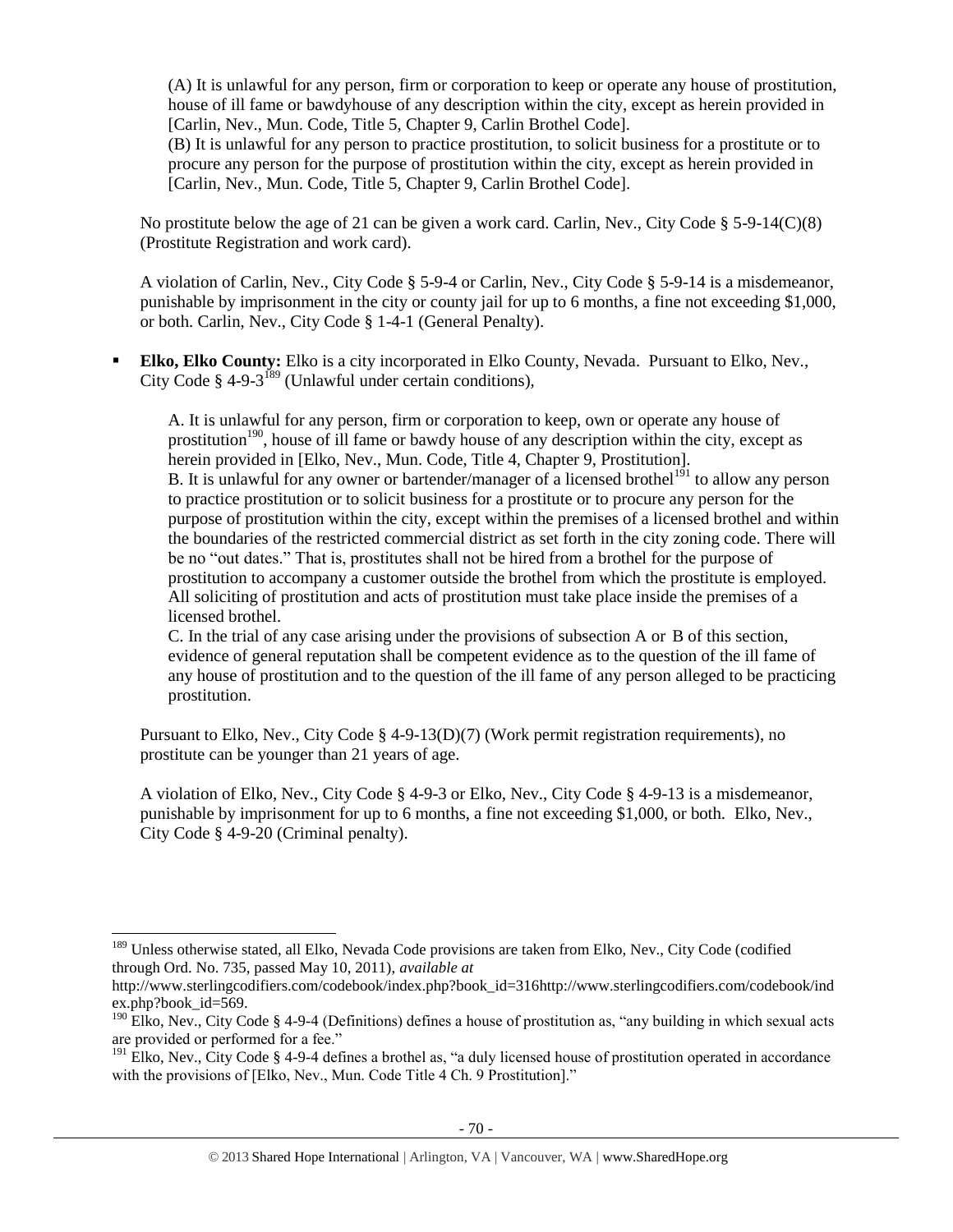**West Wendover, Elko County:** West Wendover is a city incorporated in Elko County, Nevada. Pursuant to West Wendover, Nev., City Code § 4-2-7<sup>192</sup> (Prostitution),

B. Prostitution<sup>193</sup> Prohibited: It shall be unlawful for any person to engage in prostitution or solicitation within the city.

C. House Of Ill Fame Prohibited: It shall be unlawful for any person to establish, maintain or operate a house of ill fame or repute or any other business employing any male or female for the purpose of prostitution within the city.

. . . .

Violation of this ordinance is a misdemeanor, punishable by imprisonment in the city or county jail for up to 6 months, a fine not exceeding \$1,000, or both. West Wendover, Nev., City Code §§ 4-2- 7(D), 1-4-1(A) (General Penalty).

# **Humboldt County:**

. . .

 $\overline{a}$ 

 **Winnemucca, Humboldt County:** Winnemucca is a city incorporated in Humboldt County, Nevada. Pursuant to Winnemucca, Nev., Mun. Code § 9.12.030<sup>194</sup> (Prostitution and pandering–exceptions),

A. Except as provided in subsection C of this section, it is unlawful for any person:

1. To aid, offer or agree to commit any lewd or indecent act or any act of prostitution; 2. To offer to secure or secure another for the purpose of committing any act of prostitution, fornication, assignation or any other lewd or indecent act with any other person 3. To be in or near any thoroughfare or public place for the purpose of inducing, enticing or procuring another to commit an act of lewdness, fornication or unlawful sexual intercourse; 4. Knowingly to receive, offer or agree to receive any person into any place or building for the purpose of assignation or of performing any act of lewdness or fornication or knowingly to permit any person to remain there for any such purposes;

5. In any way to aid, abet or participate in the doing of any of these acts prohibited by this subsection.

C. Notwithstanding the provisions of subsections A and B of this section, prostitution may be engaged in within any structure or building which is situated in Block 40 or Block 41 of the Riverside Addition to the city, provided that such premises has been issued a valid city brothel business license and each employee or independent contractor therein holds a valid city brothel work and valid health card, if applicable.

A violation of this ordinance is a misdemeanor punishable by imprisonment for up to 6 months, a fine not to exceed \$1,000, or both. Winnemucca, Nev., Mun. Code §§ 9.12.050 (Prostitution and Pandering—exceptions), 1.16.020 (Punishment for misdemeanors).

• **Lincoln County:** Pursuant to Lincoln Cnty., Nev., Code § 7-2-1<sup>195</sup> (Prostitution prohibited),

<sup>&</sup>lt;sup>192</sup> Unless otherwise stated, all West Wendover, Nevada Code provisions are taken from West Wendover, Nev., City Code (codified through Ord. No. 2011-05, passed July 5, 2011), *available at*  http://www.sterlingcodifiers.com/codebook/index.php?book\_id=393.

<sup>&</sup>lt;sup>193</sup> West Wendover, Nev., City Code § 4-2-7(A) defines prostitution as "[t]he act or practice of offering the body for sexual relations for hire, by males or females."

<sup>&</sup>lt;sup>194</sup> All Winnemucca, Nevada, Code provisions, unless otherwise noted, are taken from Winnemucca, Nev., Mun. Code (Codified through Ordinance 767, enacted October 6, 2009 (Supplement No. 6), *available at* 

http://library.municode.com/index.aspx?clientID=16703&stateID=28&statename=Nevada.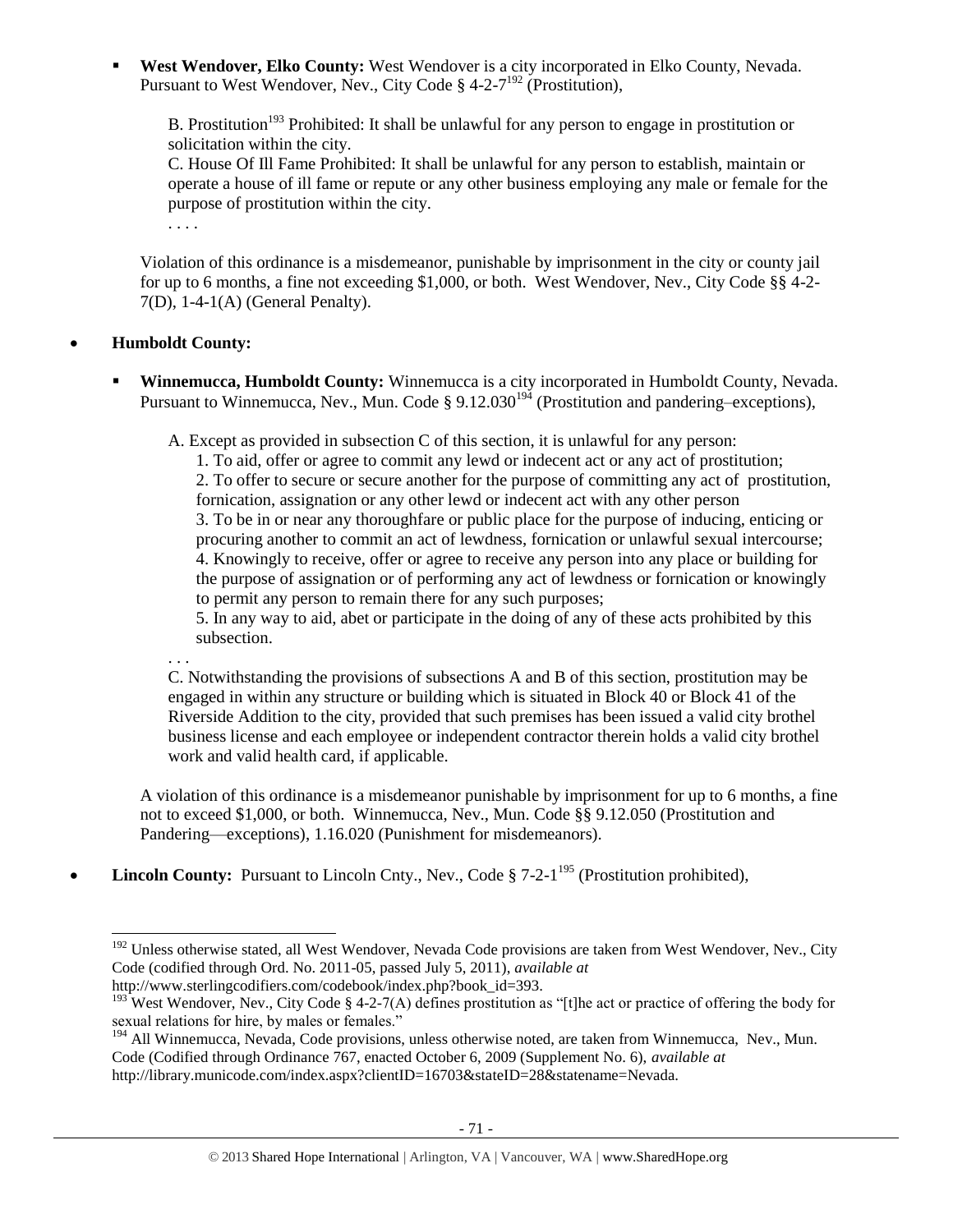It shall be unlawful, as an act of prostitution, for any person within the county to engage in sexual intercourse for any money or thing of value with a person to whom he or she is not married, or to solicit a person to whom he or she is not married to have sexual intercourse for any money or thing of value with the person so soliciting.

Under Lincoln Cnty., Nev., Code, § 7-2-2 (Sexual intercourse for hire and lewd acts),

It shall be unlawful for any person to:

A. Receive money or other thing of value in exchange for another person committing a lewd act or an act of sexual intercourse.

B. Pay or offer or agree to pay another person to commit a lewd act or an act of sexual intercourse.

C. Commit or offer or agree to commit any lewd act.

D. Secure or offer another person for the purpose of committing a lewd act or an act of sexual intercourse for hire.

E. Induce, entice or procure, or attempt to induce, entice or procure another person, in or near any place frequented by the public or any public place, to commit a lewd act or an act of sexual intercourse for hire.

F. Knowingly transport any person to any place for the purpose of committing a lewd act or any act of sexual intercourse for hire.

G. Knowingly transport any person to any place for the purpose of offering or agreeing to pay another person to commit a lewd act or an act of sexual intercourse.

H. Knowingly receive, or offer or agree to receive, any person into any place or building for the purpose of performing a lewd act, or an act of sexual intercourse for hire, or to knowingly permit any person to remain in any place or building for such purpose.

I. Aid, abet, allow, permit or participate in the commission of any of the acts prohibited in subsections A through H of this section.

A violation of any of these ordinances is a misdemeanor, punishable by imprisonment in the county jail for up to 6 months, a fine not to exceed \$1,000, or both. Lincoln Cnty., Nev., Code §§ 7-2-5 (Violation a misdemeanor), 1-4-1(B) (General penalty).

Lincoln Cnty., Nev., Code § 7-2-4 (Exception) creates an exception to these ordinances for activities "in a licensed house of prostitution pursuant to Nevada Revised Statutes section 201.354 et seq. (2003 Code).  $196$  However, Lincoln County no longer licenses houses of prostitution.<sup>197</sup>

• Lyon County: Pursuant to Lyon Cnty. Nev., Code § 5.03.04<sup>198</sup> (Prostitution permitted; compliance with provisions),

 $\overline{a}$ 

http://www.sterlingcodifiers.com/codebook/index.php?book\_id=536.

<sup>&</sup>lt;sup>195</sup> All Lincoln County, Nevada, Code provisions, unless otherwise noted, are taken from Lincoln Cnty., Nev., Code (Codified through Ordinance 2010-03, enacted August 2, 2010), *available at* 

http://www.sterlingcodifiers.com/codebook/index.php?book\_id=612.

<sup>&</sup>lt;sup>196</sup> Nev. Rev. Stat. 201.354 (Engaging in prostitution or solicitation for prostitution: penalty; exception) (2003). 1. It is unlawful for any person to engage in prostitution or solicitation therefor, except in a licensed house of prostitution.

<sup>2.</sup> Any person who violates subsection 1 is guilty of a misdemeanor.

<sup>197</sup> *See* Kuban v. McGinsey, 65 P.2d 623, 624 (Nev. 1980).

<sup>&</sup>lt;sup>198</sup> All Lyon County, Nevada, Code provisions, unless otherwise noted, are taken from Lyon Cnty., Nev., Code (Codified through Ordinance 551, enacted May 19, 2011), *available at*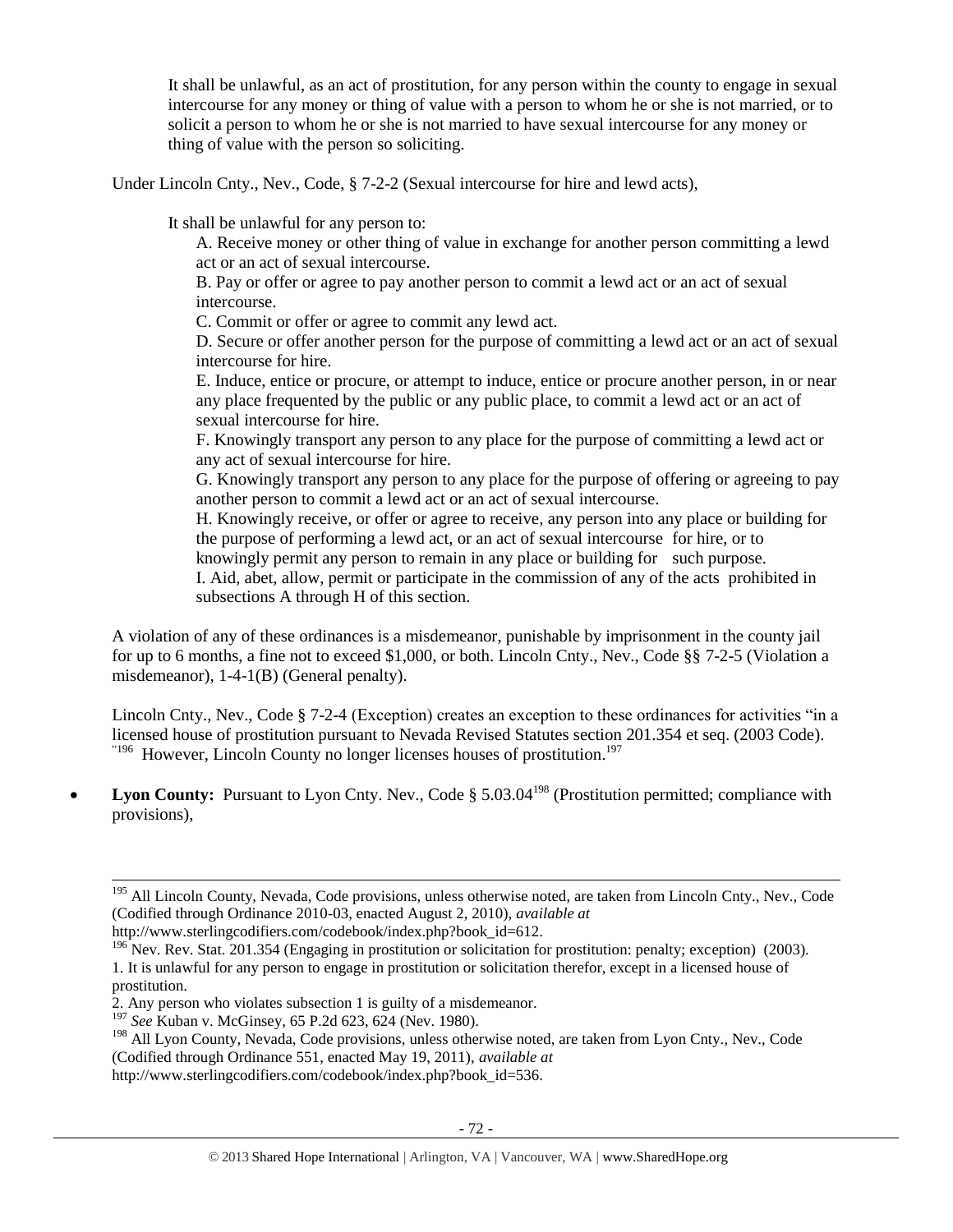A. Prostitution Permitted: The operation of a house of prostitution within the County in accordance with the provisions of this Chapter does not constitute a public nuisance or an offense to public decency.

B. Compliance with Provisions:

1. Chapter Provisions:

a. It is unlawful for any person to keep or operate any house of prostitution, house of ill fame or bawdy house of any description within the County except as provided in this Chapter.

b. It is unlawful for any person to practice prostitution, to solicit business for a prostitute or to procure any person for the purpose of prostitution within the County except as provided in this Chapter.

2. Zoning: No licenses shall be issued without the prospective licensee first obtaining proper zoning for the proposed operation.

Violation of this ordinance is a misdemeanor. Lyon Cnty. Nev., Code § 1.04.01 (General penalty). Pursuant to Lyon Cnty., Nev., Code § 1.04.01 (General Penalty), misdemeanors are "punishable as provided in the [Nevada Revised Statutes] for misdemeanor violations." The Nevada Revised Statutes punish misdemeanors by either imprisonment for not more than 6 months, a fine not exceeding \$1,000, or both or a period of community service. Nev. Rev. Stat. 193.150 (Punishment of misdemeanors).

**Nye County:** Pursuant to Nye Cnty., Nev., Code § 9.20.160<sup>199</sup> (General prohibitions),

It is unlawful:

 $\overline{\phantom{a}}$ 

A. For any person under the age of twenty one (21) years to enter or be a patron of any house of prostitution;

B. For a licensee of any licensed house of prostitution, or for any employee of such licensee, to compel, entice, encourage, permit or suffer any person under the age of twenty one (21) years to enter or be a patron of any licensed house of prostitution;

D. For any person to engage in prostitution<sup>200</sup> or solicitation<sup>201</sup> therefor, except in a house of prostitution $^{202}$  licensed under this chapter.

A violation of this ordinance is a misdemeanor, punishable by imprisonment for up to 6 months, a fine not to exceed \$1,000, or both. Nye Cnty., Nev., Code §§ 9.20.250 (Violation; penalty), 1.01.180 (General penalty).

<sup>&</sup>lt;sup>199</sup> All Nye County, Nevada, Code provisions, unless otherwise noted, are taken from Nye Cnty., Nev., Code (Codified through Ordinance 434, enacted 2012), *available at* 

http://www.sterlingcodifiers.com/codebook/index.php?book\_id=648

<sup>&</sup>lt;sup>200</sup> Nye Cnty., Nev., Code § 9.20.020 (Definitions) states prostitution occurs when a "male or female person who for a fee engages in sexual intercourse, oral-genital contact or any touching of the sexual organs or other intimate parts of a person for the purpose of arousing or gratifying the sexual desire of either person."

<sup>&</sup>lt;sup>201</sup> Nye Cnty., Nev., Code § 9.20.020 states that solicitation occurs when a person, "Induces, persuades, encourages, inveigles or compels a person to engage in 'sexual conduct' as defined in this section" or "Offers to engage in 'sexual conduct' as defined in this section." Nye Cnty., Nev., Code § 9.20.020 defines sexual conduct as "Any of the acts defined in the definition of prostitution in this section." The acts listed in the definition of prostitution are "sexual intercourse, oral-genital contact or any touching of the sexual organs or other intimate parts of a person for the purpose of arousing or gratifying the sexual desire of either person." Nye Cnty., Nev., Code § 9.20.020.

<sup>&</sup>lt;sup>202</sup> Nye Cnty., Nev., Code § 9.20.020 defines a house of prostitution as "Any house, building, trailer (with or without wheels), vehicle, tent or other structure or "premises" as defined in this section wherein or whereon acts of prostitution are committed, or offered to be committed."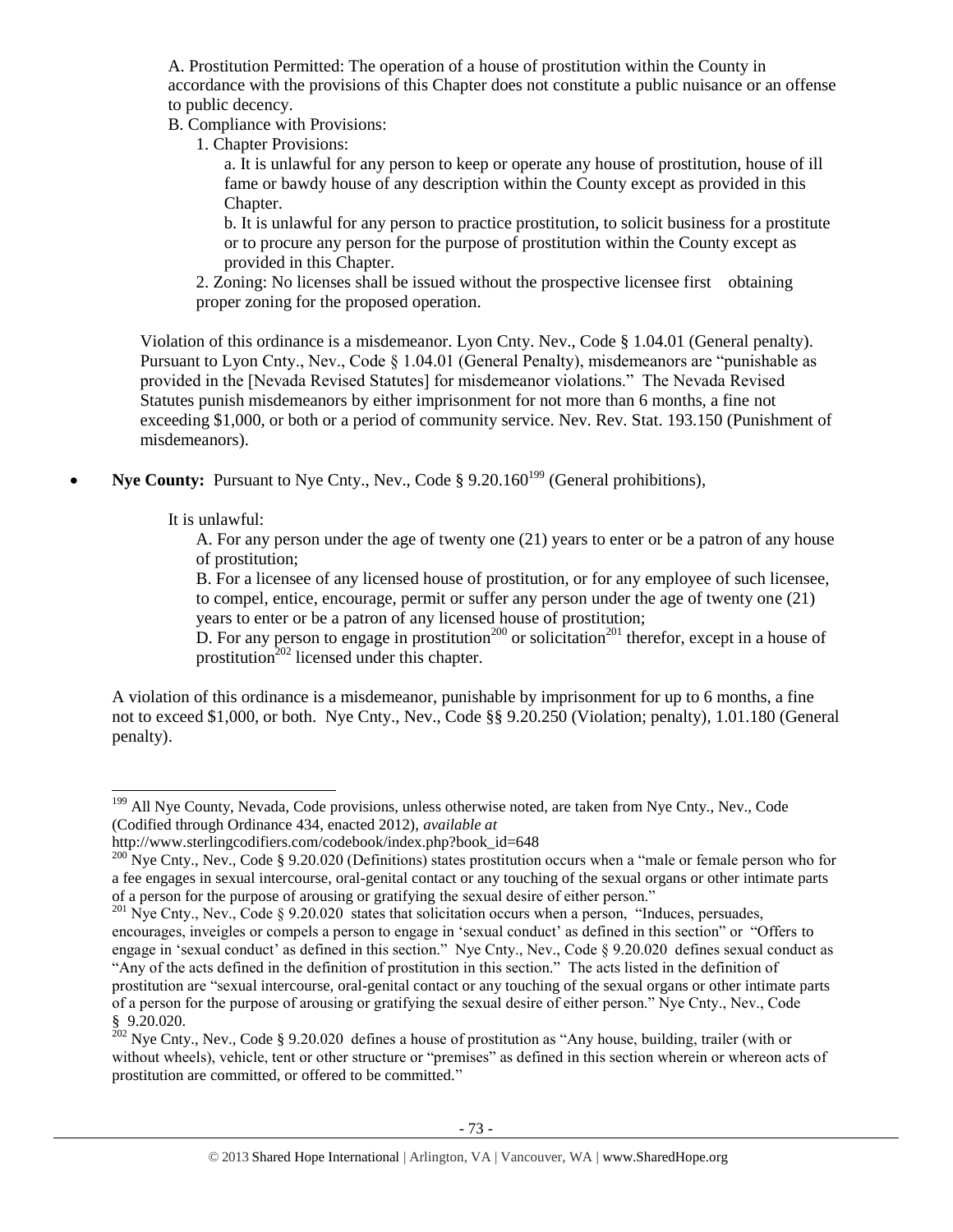**Pershing County:** Under Pershing Cnty., Nev., Code § 9.08.020<sup>203</sup> (Prostitution), "Any person who engages in or accepts an offer to engage in any act of prostitution shall be guilty of prostitution under this chapter."

Pursuant to Pershing Cnty., Nev., Code 9.08.030 (Solicitation),

A. Any person who solicits, engages in, or accepts an offer to engage in any act of prostitution shall be guilty of solicitation under the provisions of this Chapter.

B. Any person who solicits, engages in, or accepts an offer to engage in any lewd or dissolute conduct shall be guilty of solicitation under the provisions of this Chapter.

C. Any person who directs any person to any place for the purpose of committing any lewd or indecent act, or any act of prostitution or fornication shall be guilty of solicitation under the provisions of this Chapter.

D. Any peace officer while functioning in the scope of his duty shall be exempt from the provisions of this Section.

Pershing Cnty., Nev., Code § 9.08.010 (Pandering), makes it illegal for

A. Any person who shall induce, persuade, encourage, inveigle, entice, force, or cause another person, including a spouse, to become a prostitute or an inmate of a house of prostitution shall be guilty of pandering.

B. Any person who shall knowingly accept, receive, levy or appropriate any money or valuable thing without consideration from the proceeds of any person engaged in prostitution or detain any person for purposes of prostitution because of any debt, shall be guilty of pandering.

C. Any person who shall knowingly transport any other person for the purpose of prostitution shall be guilty of pandering.

D. Any person who is a pimp, panderer, or procurer or who commits any such acts or who lives in a house of prostitution shall be guilty of pandering.

Pursuant to Pershing Cnty., Nev., Code § 9.08.040 (Houses of ill fame),

A. Any person who shall keep or rent any house, trailer, vehicle, boat or other place for the purpose of carrying on prostitution shall be guilty of keeping a house of ill fame under the provisions of this Chapter.

B. In the trial of all cases arising under the provisions of subsection A of this Section, evidence of general reputation shall be deemed competent evidence as to the question of the ill fame of any house alleged to be so kept.

A violation of any of these ordinances is a misdemeanor, punishable by imprisonment in the County jail for up to 6 months, a fine not to exceed \$1,000, or both. Pershing Cnty., Nev., Code, §§ 9.080.050 (Criminal penalties), 1.08.010 (Violations; penalty).

• Washoe County: Pursuant to Washoe Cnty., Nev., Code, § 50.238<sup>204</sup> (Unlawful acts),

 $\overline{a}$ 

It is unlawful in any unincorporated area of the county for any person to:

<sup>&</sup>lt;sup>203</sup> All Pershing County, Nevada, Code provisions, unless otherwise noted, are taken from Pershing Cnty., Nev., Code (Codified through Ordinance 279 enacted February 3, 2011), *available at* http://www.sterlingcodifiers.com/codebook/index.php?book\_id=640.

<sup>&</sup>lt;sup>204</sup> All Washoe County, Nevada, Code provisions, unless otherwise noted, are taken from Washoe Cnty., Nev., Code *available at* http://cityofsparks.us/municode/index (last visited Aug. 31, 2011).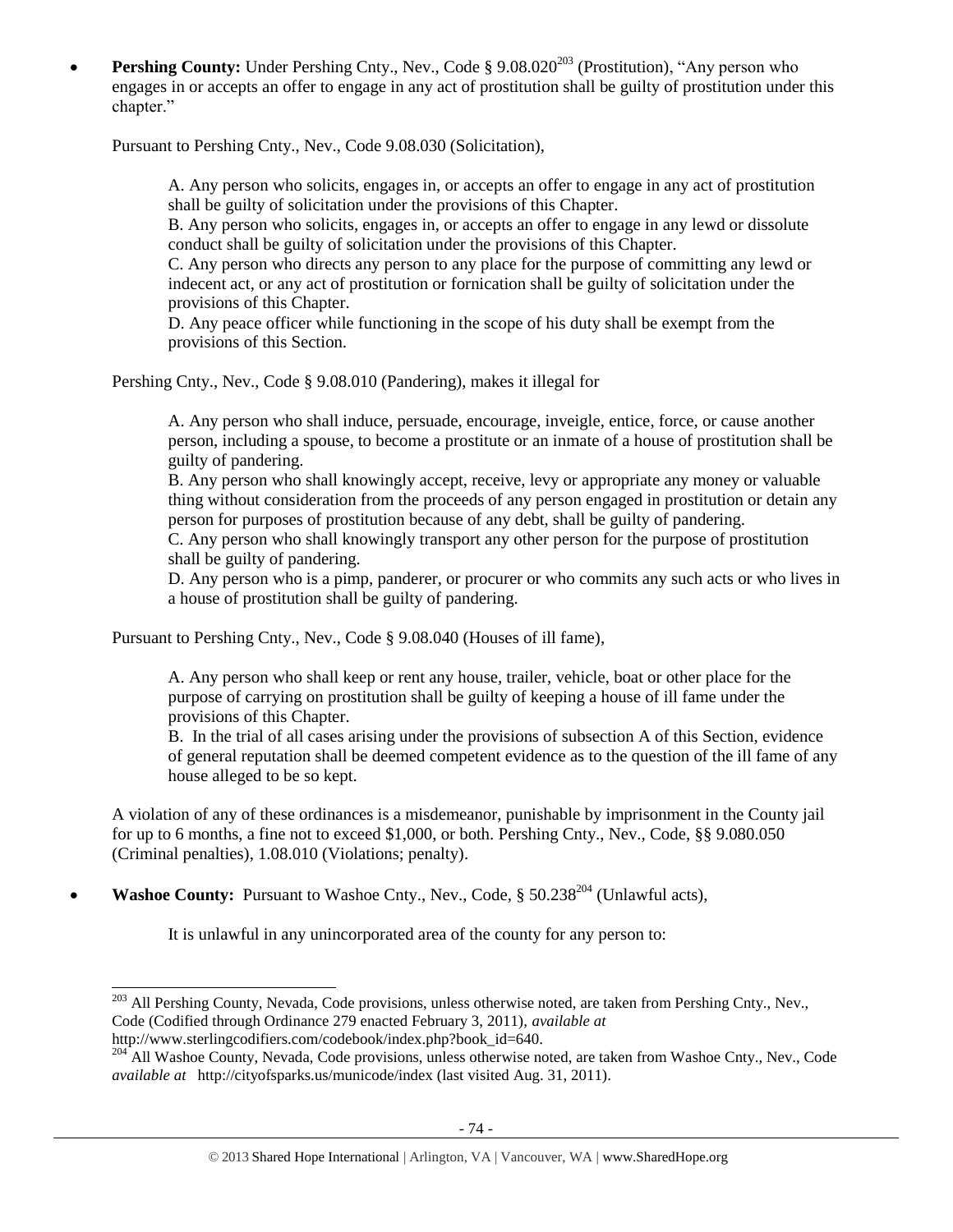1. Commit prostitution, or to offer to secure another for the purpose of prostitution or for any other lewd or indecent act, or to induce, entice or procure a person who is in any thoroughfare or public or private place to commit any such acts, or who in any way aids or abets or participates in the doing of any of the acts enumerated in sections 50.238 to 50.242 $^{205}$ , inclusive.

2. Keep, set up, maintain or operate, lease or rent any place, structure, building or conveyance for the purpose of prostitution.

3. Occupy any place, structure, building or conveyance for the purpose of prostitution, or for any person to permit any place, structure, building or conveyance owned by him or under his control to be used for the purpose of prostitution, with the knowledge or reasonable cause to know that the same is, or is to be used for, such purpose, or for any person to lease or rent to another person any place, structure, building or room for the purpose of prostitution.

4. Receive or to offer or agree to receive any person into any place, structure, building or conveyance for the purpose of prostitution, or to permit any person to remain there for such purpose.

5. Transport or direct any other person to any place within the county, when the announced purpose of such person is to be transported or directed to any such place for the purpose of prostitution, or to offer or agree so to transport or direct any such other person.

A violation is a misdemeanor punishable by imprisonment in the county jail for up to 6 months, a fine between \$100 and \$1,000, or both. Washoe Cnty., Nev., Code § 50.242 (Penalty).

 **Sparks, Washoe County:** Sparks is a city incorporated in Washoe County, Nevada. Pursuant to Sparks, Nev., Mun. Code  $\S 9.24.030^{206}$  (Prostitution—solicitation),

A. It is unlawful for any person to loiter in or near any public place or thoroughfare in a manner and under circumstances manifesting the purpose of offering or soliciting to commit an act of prostitution<sup>207</sup>, or offering to procure another to commit an act of prostitution.

B. Among the circumstances which may be considered in determining whether such purpose is manifested are that such person repeatedly beckons to, stops, attempts to stop or engages persons passing by in conversation, repeatedly stops or attempts to stop motor vehicle operators by hailing, waving of arms, or any other bodily gesture.

C. No arrest shall be made for a violation of this section unless the arresting officer first affords such person an opportunity to explain such conduct, and no one shall be convicted of violating this section if it appears at trial that the explanation given was true and disclosed a lawful purpose.

Pursuant to Sparks, Nev., Mun. Code § 9.24.020 (Prostitution), "It is unlawful for any person in the city to commit, offer to commit, or agree to commit an act of prostitution. This section does not apply to the customer of a prostitute."

A violation of this ordinance is a misdemeanor, punishable by up to 6 months imprisonment, a \$1,000 fine, or both. Sparks, Nev., Mun. Code §§ 9.75.010 (Violation—penalty), 1.12.010 (Violation penalty).

 $\overline{\phantom{a}}$ 

<sup>&</sup>lt;sup>205</sup> Washoe Cnty., Nev., Code § 50.240 (Evidence) and Washoe Cnty., Nev., Code § 50.242 (Penalty) do not contain any criminal violations.

<sup>206</sup> All Sparks, Nevada, Code provisions, unless otherwise noted, are taken from Sparks, Nev., Mun. Code, *available at* http://cityofsparks.us/municode/index (last visited Sep. 8, 2011).

 $^{207}$ Sparks, Nev., Mun. Code § 9.24.010 defines prostitution as, "engaging in sexual intercourse, masturbation, fellatio, cunnilingus, sodomy, an infamous crime against nature, or other sexual activity for compensation of any kind."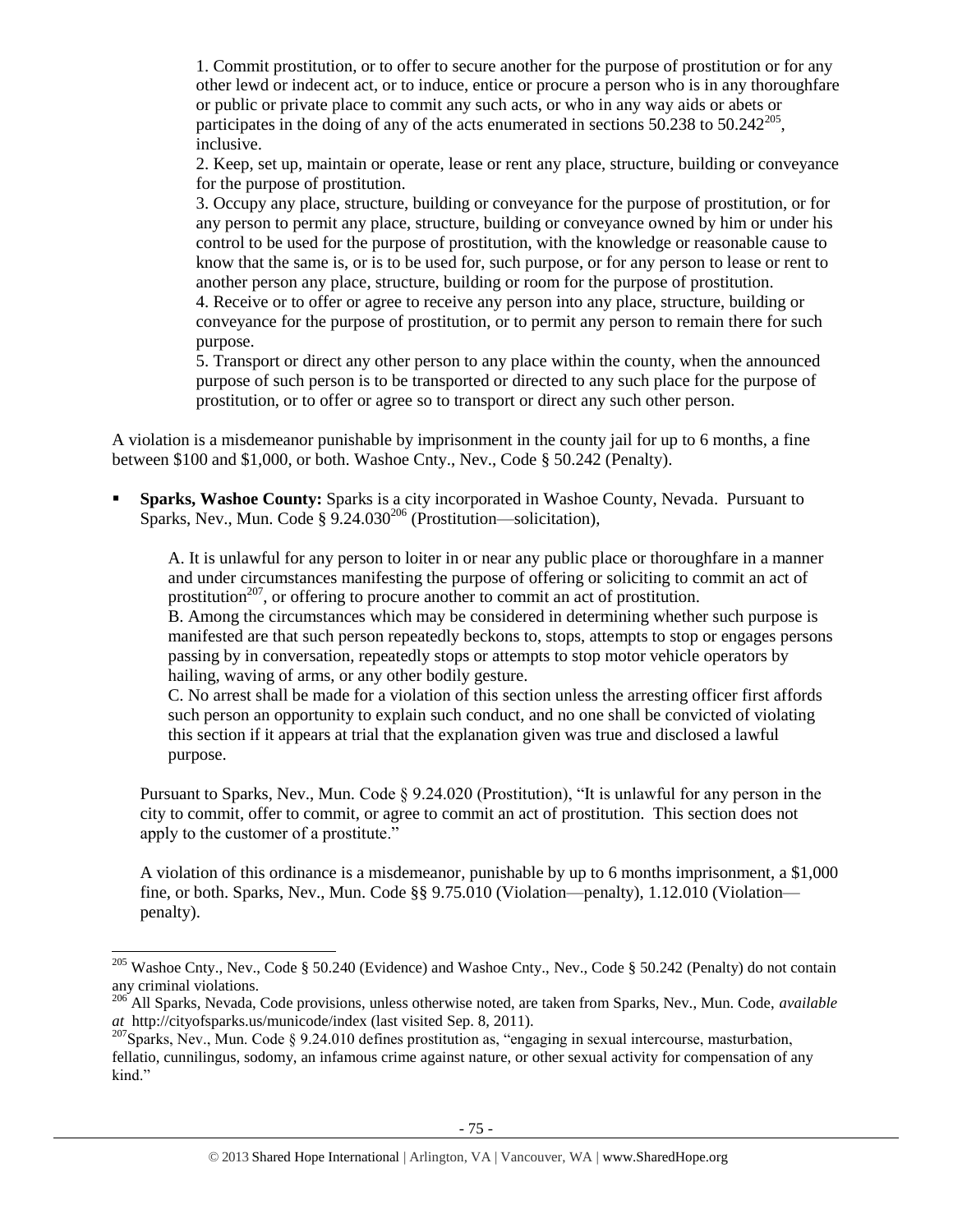## **White Pine County:** Pursuant to White Pine Cnty., Nev., Code § 10.36.010<sup>208</sup> (Prohibited),

It is unlawful, as an act of prostitution, for any person, within the unincorporated areas of the county of White Pine, state of Nevada, to engage in sexual intercourse, for any money or thing of value, with a person to whom he or she is not married, or to solicit a person, to whom he or she is not married, to have sexual intercourse, for any money or thing of value, with the person so soliciting.

Under White Pine Cnty., Nev., Code § 10.36.020 (Sexual intercourse for hire and lewd acts prohibited),

In the unincorporated areas of the county of White Pine, state of Nevada, it is unlawful for any person to:

(1) Receive money or other thing of value in exchange for another person committing an act of sexual intercourse or an act of moral perversion;

(2) Pay or offer or agree to pay another person to commit a lewd act or an act of sexual intercourse;

(3) Commit or offer or agree to commit any act of moral perversion;

(4) Secure or offer another person for the purpose of committing a lewd act or an act of sexual intercourse for hire or of moral perversion;

(5) Induce, entice or procure, or attempt to induce, entice or procure, another person, in or near any place frequented by the public or any public place, to commit a lewd act or an act of sexual intercourse for hire or of moral perversion;

(6) Knowingly transport any person to any place in the unincorporated areas of the county of White Pine, state of Nevada, for the purpose of committing a lewd act or an act of sexual intercourse for hire or moral perversion;

(7) Knowingly transport any person to any place in the unincorporated areas of the county of White Pine, state of Nevada, for the purpose of offering or agreeing to pay another person to commit a lewd act or an act of sexual intercourse;

(8) Knowingly receive, or offer to agree to receive, any person into any place or building in the unincorporated areas of the county of White Pine, state of Nevada, for the purpose of performing a lewd act, or an act of sexual intercourse for hire or of moral perversion, or to knowingly permit any person to remain in any place or building in the unincorporated areas of the county of White Pine, state of Nevada, for any such purpose;

(9) Aid, abet, allow, permit or participate in the commission of any of the acts prohibited in subsections (1) through (8) above.

White Pine Cnty., Nev., Code § 10.36.030 (Operation of a house of prostitution prohibited) makes it illegal for

a person in the unincorporated areas of the county of White Pine, state of Nevada, to keep, set up, maintain, operate, lease or rent any person or place, structure, building or conveyance for the purpose of having therein sexual intercourse for any money or thing of value between persons not married to each other, knowing that said persons are not married to each other.

A violation of any of these ordinances is a misdemeanor, punishable by imprisonment in the county jail for up to 6 months, a fine not to exceed \$1,000, or both. White Pine Cnty., Nev., Code §§ 10.36.040 (Penalty), 1.01.140 (Violations—penalty).

l

<sup>&</sup>lt;sup>208</sup> All White Pine County, Nevada, Code provisions, unless otherwise noted, are taken from White Pine Cnty., Nev., Code (Codified through Ordinance 437 enacted February 24, 2010), *available at* http://www.sterlingcodifiers.com/NV/White%20Pine%20County/index.htm.